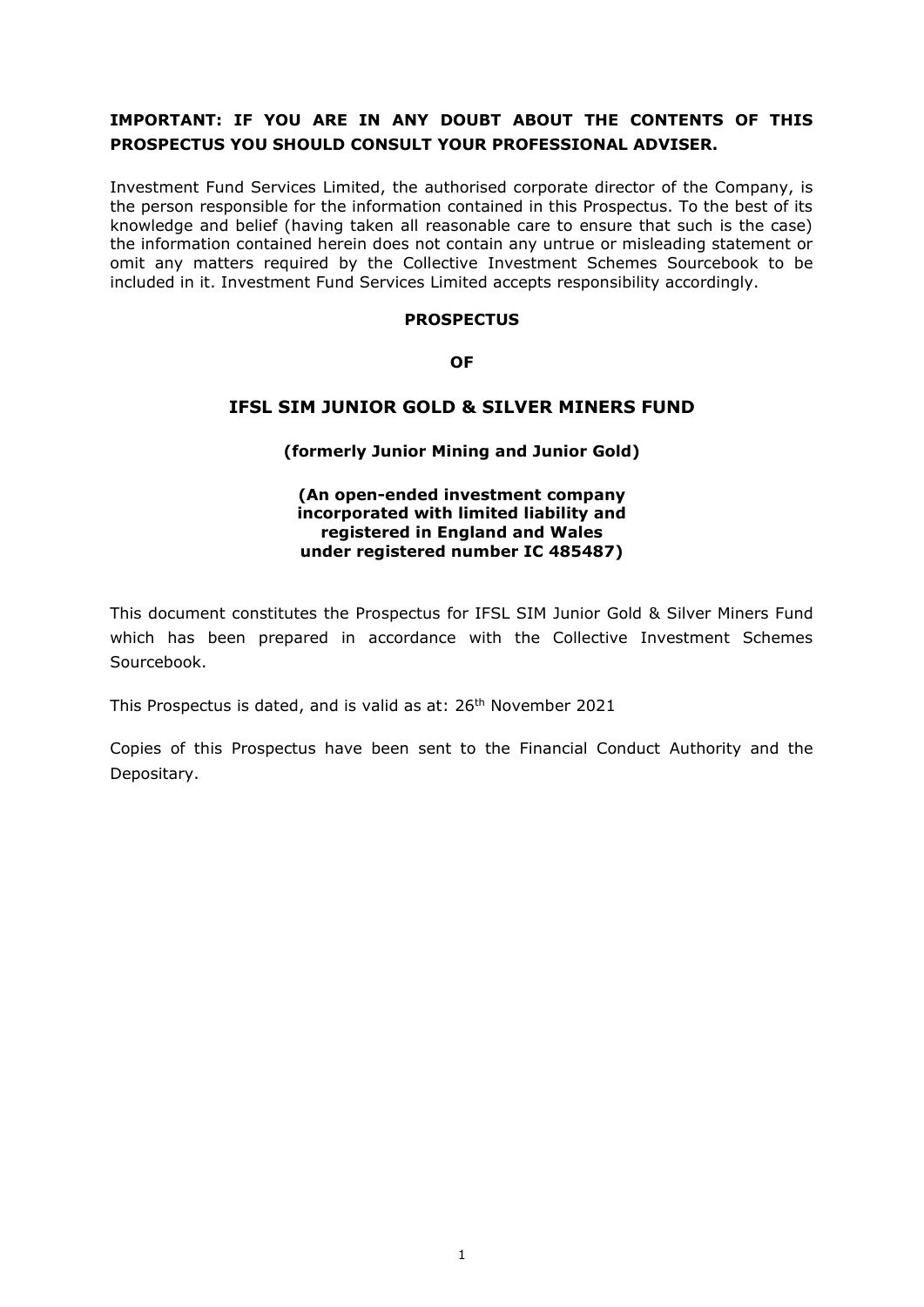|  | <b>CONTENTS</b> |
|--|-----------------|
|--|-----------------|

| <b>Clause</b>                                |  | Page |
|----------------------------------------------|--|------|
| 1.                                           |  |      |
| 2.                                           |  |      |
| 3.                                           |  |      |
| 4.                                           |  |      |
| 5.                                           |  |      |
| 6.                                           |  |      |
| 6.1.<br>6.2.<br>6.3.<br>6.4.<br>6.5.<br>6.6. |  |      |
| 6.7.                                         |  |      |
| 7.                                           |  |      |
| 8.<br>9.                                     |  |      |
| 10.                                          |  |      |
| 11.                                          |  |      |
| 12.                                          |  |      |
|                                              |  |      |
|                                              |  |      |
|                                              |  |      |
|                                              |  |      |
|                                              |  |      |
|                                              |  |      |
|                                              |  |      |
|                                              |  |      |
|                                              |  |      |
|                                              |  |      |
|                                              |  |      |
|                                              |  |      |
|                                              |  |      |
|                                              |  |      |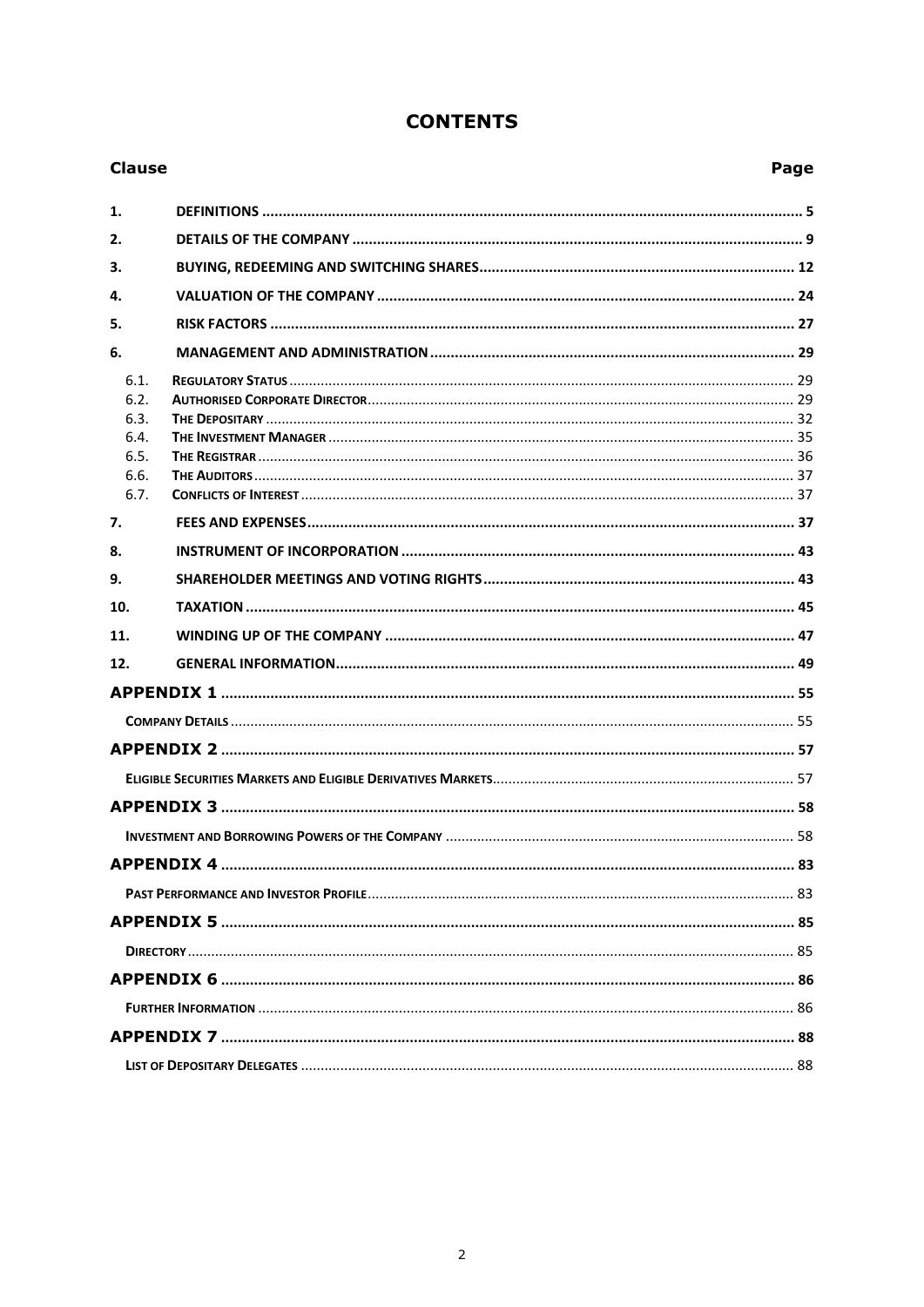## **Important information**

No person has been authorised by the Company or the ACD to give any information or to make any representations in connection with the offering of Shares other than those contained in this Prospectus and, if given or made, such information or representations must not be relied upon as having been made by the Company or the ACD. The delivery of this Prospectus (whether or not accompanied by any reports) or the issue of Shares shall not, under any circumstances, create any implication that the affairs of the Company have not changed since the date hereof.

This Prospectus is intended for distribution in the United Kingdom. The distribution of this Prospectus and the offering of Shares in certain jurisdictions may be restricted. Persons into whose possession this Prospectus comes are required by the Company to inform themselves about and to observe any such restrictions. This Prospectus does not constitute an offer or solicitation by anyone in any jurisdiction in which such offer or solicitation is not authorised or to any person to whom it is unlawful to make such offer or solicitation.

Potential investors should not treat the contents of this Prospectus as advice relating to legal, taxation, investment or any other matters and are recommended to consult their own professional advisers concerning the acquisition, holding or disposal of Shares.

Shareholders are deemed to have taken notice of the provisions of the Instrument of Incorporation which is binding on each of the Shareholders. A copy of the Instrument of Incorporation is available on request from Investment Fund Services Limited.

This Prospectus has been issued for the purpose of section 21 of the Financial Services and Markets Act 2000 by Investment Fund Services Limited.

The distribution of this Prospectus in certain jurisdictions may require that this Prospectus is translated into the official language of those countries. Should any inconsistency arise between the translated version and the English version, the English version shall prevail.

This Prospectus is based on information, law and practice at the "valid as at date" which is on the front cover and below. The Company cannot be bound by an out of date prospectus when it has issued a new prospectus and investors should check with the ACD that this is the most recently published prospectus.

# **US Tax Reporting**

The Company is required to comply with certain reporting requirements in order to avoid a 30% US withholding tax on interest income and the proceeds of sales of US securities and other US financial instruments. Complying with such requirements may require the Company to request certain information and documentation from Shareholders, and to agree to provide such information and documentation to the IRS if requested to do so. Any Shareholder that fails to provide the required information may be subject to a compulsory redemption of their shares and/or mandatory penalties.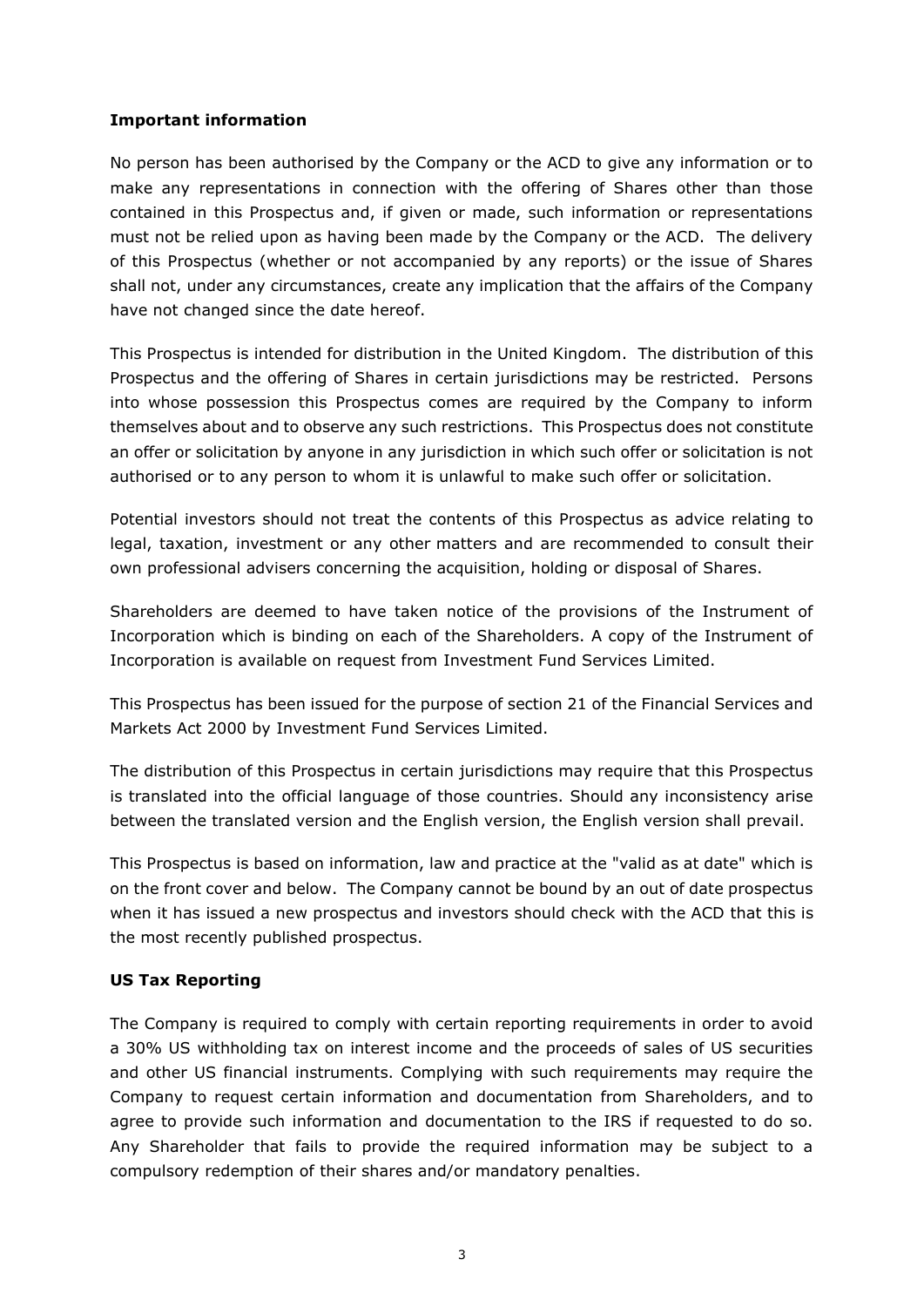Shares have not been and will not be registered under the United States Securities Act of 1933, as amended. They may not be offered or sold in the United States of America, its territories and possessions, any State of the United States of America and the District of Columbia or offered or sold to US Persons (as defined below). The Company has not been and will not be registered under the United States Investment Company Act of 1940, as amended. The ACD has not been and will not be registered under the United States Investment Advisers Act of 1940.

A "U.S Person" means any citizen or resident of the United States of America, its territories and possessions including the State and District of Columbia and all areas subject to its jurisdiction (including the Commonwealth of Puerto Rico), any corporation, trust, partnership or other entity created or organised in or under the laws of the United States of America, any state thereof or any estate or trust the income of which is subject to United States federal income tax, regardless of source. The expression also includes any person falling within the definition of the term "U.S Person" under Regulation S promulgated under the United States Securities Act of 1933.

This Prospectus is dated and valid as at 26<sup>th</sup> November 2021.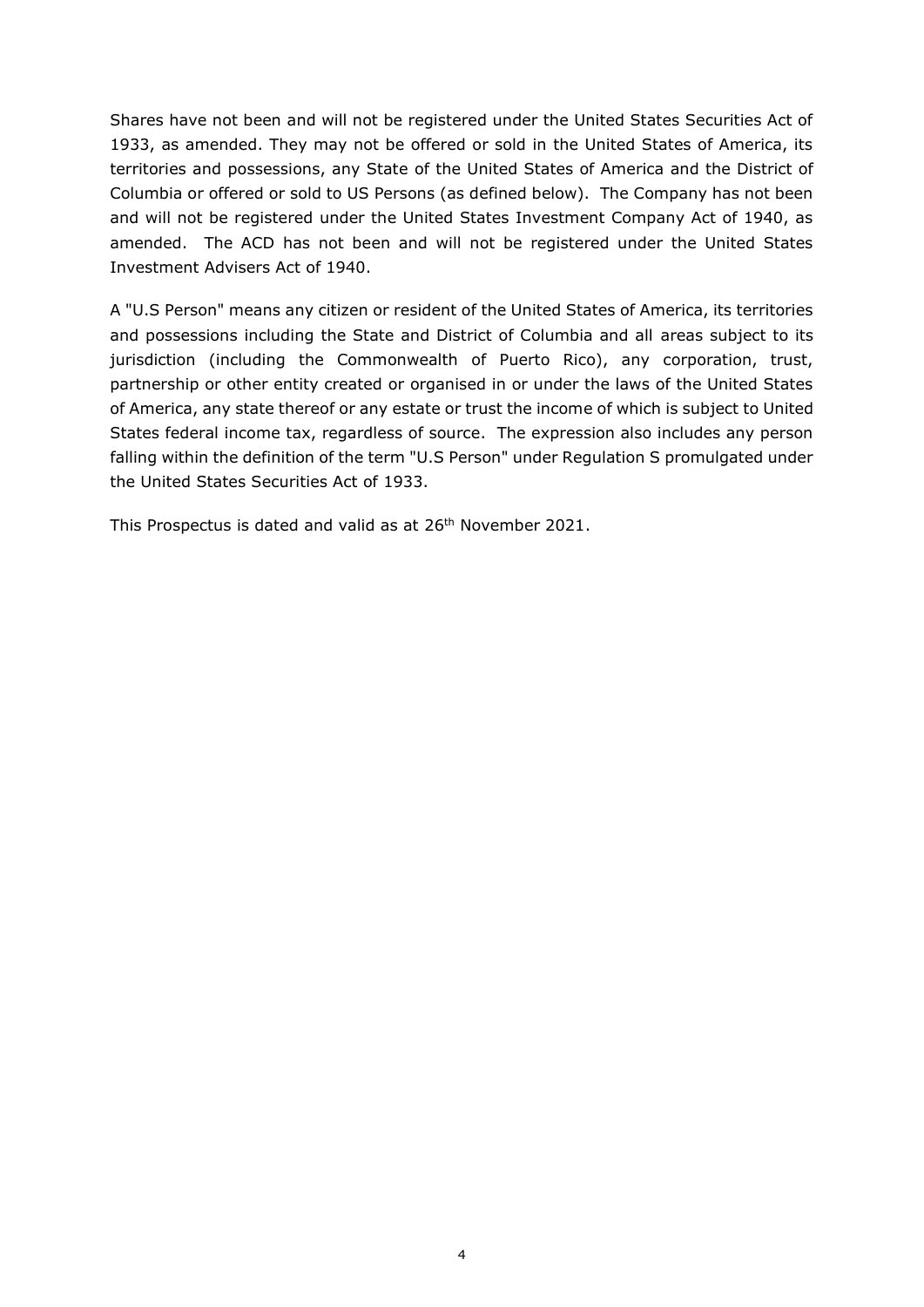## <span id="page-4-0"></span>1. **DEFINITIONS**

| "ACD"           | Investment | Services<br>Fund<br>Limited,<br>the<br>authorised corporate director of the Company;                                                                    |
|-----------------|------------|---------------------------------------------------------------------------------------------------------------------------------------------------------|
| "ACD Agreement" | ACD;       | An agreement between the Company and the                                                                                                                |
| "Act"           |            | the Financial Services and Market Act 2000 as<br>amended, restated, re-enacted or replaced<br>from time to time;                                        |
| "Approved Bank" | Company):  | (in relation to a bank account opened by the                                                                                                            |
|                 | (a)        | if the account is opened at a branch in<br>the United Kingdom:                                                                                          |
|                 | (i)        | the Bank of England; or                                                                                                                                 |
|                 | (ii)       | the central bank of a member state of<br>the OECD; or                                                                                                   |
|                 | (iii)      | a bank; or                                                                                                                                              |
|                 | (iv)       | a building society; or                                                                                                                                  |
|                 | (v)        | a bank which is supervised by the<br>central bank or other banking regulator<br>of a member state of the OECD; or                                       |
|                 | (b)        | if the account is opened elsewhere:                                                                                                                     |
|                 | (i)        | a bank in (a); or                                                                                                                                       |
|                 | (ii)       | a credit institution established in an<br>EEA State other than in the United<br>Kingdom and duly authorised by the<br>relevant Home State Regulator; or |
|                 | (iii)      | a bank which is regulated in the Isle of<br>Man or the Channel Islands; or                                                                              |
|                 | (iv)       | a bank supervised by the South African<br>Reserve Bank;                                                                                                 |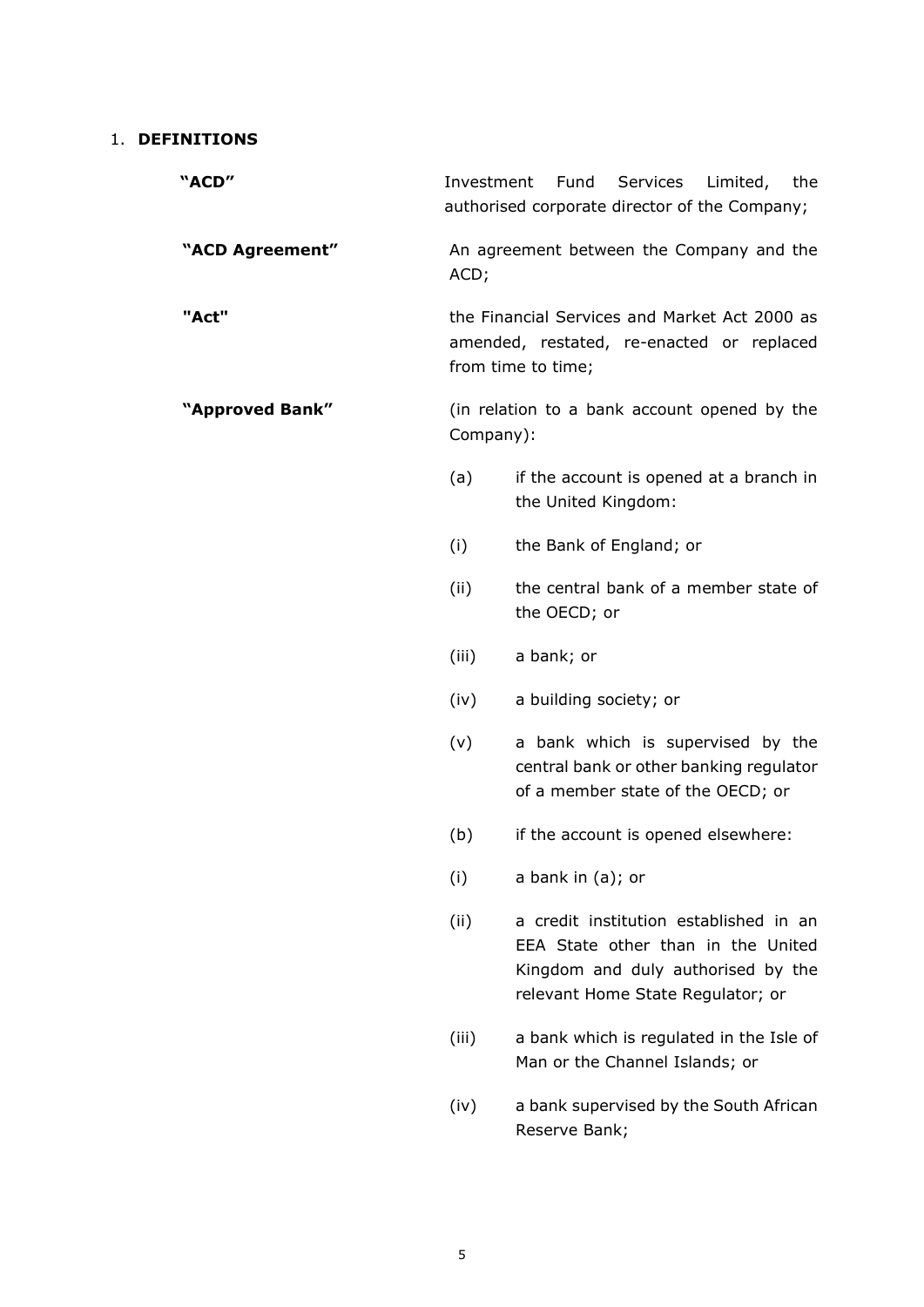| "Auditor"                          | Ernst & Young LLP, or such other entity as is<br>appointed to act as auditor to the Company<br>from time to time;                                                                                                                                                                                                                                                     |
|------------------------------------|-----------------------------------------------------------------------------------------------------------------------------------------------------------------------------------------------------------------------------------------------------------------------------------------------------------------------------------------------------------------------|
| "business day"                     | Monday to Friday excluding UK public and bank<br>holidays or any day on which the London Stock<br>Exchange is not open and excluding the last<br>trading day before the 25 <sup>th</sup> December or any<br>day on which the ACD has notified the<br>Depositary that it is not open for normal<br>business or otherwise agreed between the ACD<br>and the Depositary; |
| "Class" or "Classes"               | in relation to Shares, means (according to the<br>context) all of the Shares related to a particular<br>class;                                                                                                                                                                                                                                                        |
| "the COLL Sourcebook" or<br>"COLL" | the Collective Investment Schemes Sourcebook<br>issued by the FCA pursuant to the Act as<br>amended or replaced from time to time;                                                                                                                                                                                                                                    |
| "Company" or "Fund"                | <b>IFSL SIM Junior Gold &amp; Silver Miners Fund;</b>                                                                                                                                                                                                                                                                                                                 |
|                                    |                                                                                                                                                                                                                                                                                                                                                                       |
| "Dealing Day"                      | Monday to Friday where these days are<br>business days excluding the last business day<br>before 25 <sup>th</sup> December and the last business day<br>of the year;                                                                                                                                                                                                  |
| "Depositary"                       | HSBC Bank plc, or such other entity as is<br>appointed to act as Depositary in accordance<br>with the Regulations;                                                                                                                                                                                                                                                    |
| "Director" or "Directors"          | the directors of the Company from time to time<br>(including the ACD);                                                                                                                                                                                                                                                                                                |
| "EEA State"                        | a member state of the European Union and any<br>other state which is within the European<br>Economic Area;                                                                                                                                                                                                                                                            |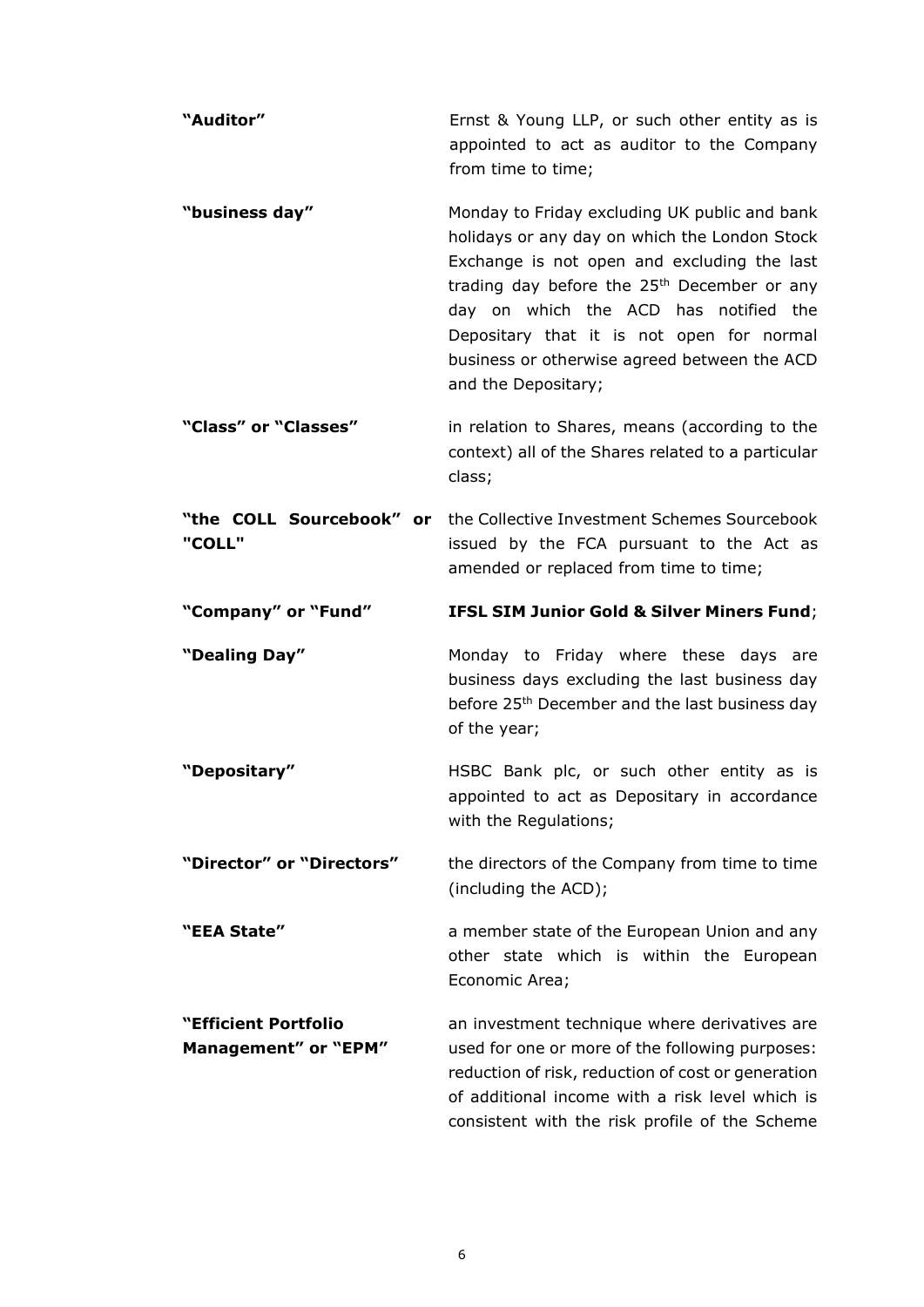and the risk diversification rules laid down in COLL; **"Eligible Institution"** one of certain eligible institutions as defined in the glossary of definitions to the FCA Handbook; **"the FCA"** the Financial Services Authority in respect of matters before 1 April 2013 and, in respect of matters after that date, the Financial Conduct Authority or any other regulatory body which may assume its regulatory responsibilities from time to time; **"FCA Handbook"** the FCA Handbook of Rules and Guidance, as amended or replaced from time to time; **"ICVC"** investment company with variable capital; **"Instrument of Incorporation" or "Instrument"** the instrument of incorporation of the Company as amended from time to time; **"Investment Manager"** Sector Investment Managers Ltd, investment manager in respect of the Company; **"ISA"** an individual savings account under The Individual Savings Account Regulations 1999 (as amended); **"Net Asset Value" or "NAV"** the value of the Scheme Property of the Company (as the context may require) less the liabilities of the Company as calculated in accordance with the Instrument of Incorporation; **"OEIC Regulations"** The Open-Ended Investment Companies Regulations 2001 as amended or re-enacted from time to time; **"Register"** the register of Shareholders of the Company; **"Regulated Activities Order"** the Financial Services and Markets Act 2000 (Regulated Activities) Order 2001 (SI 2001/544);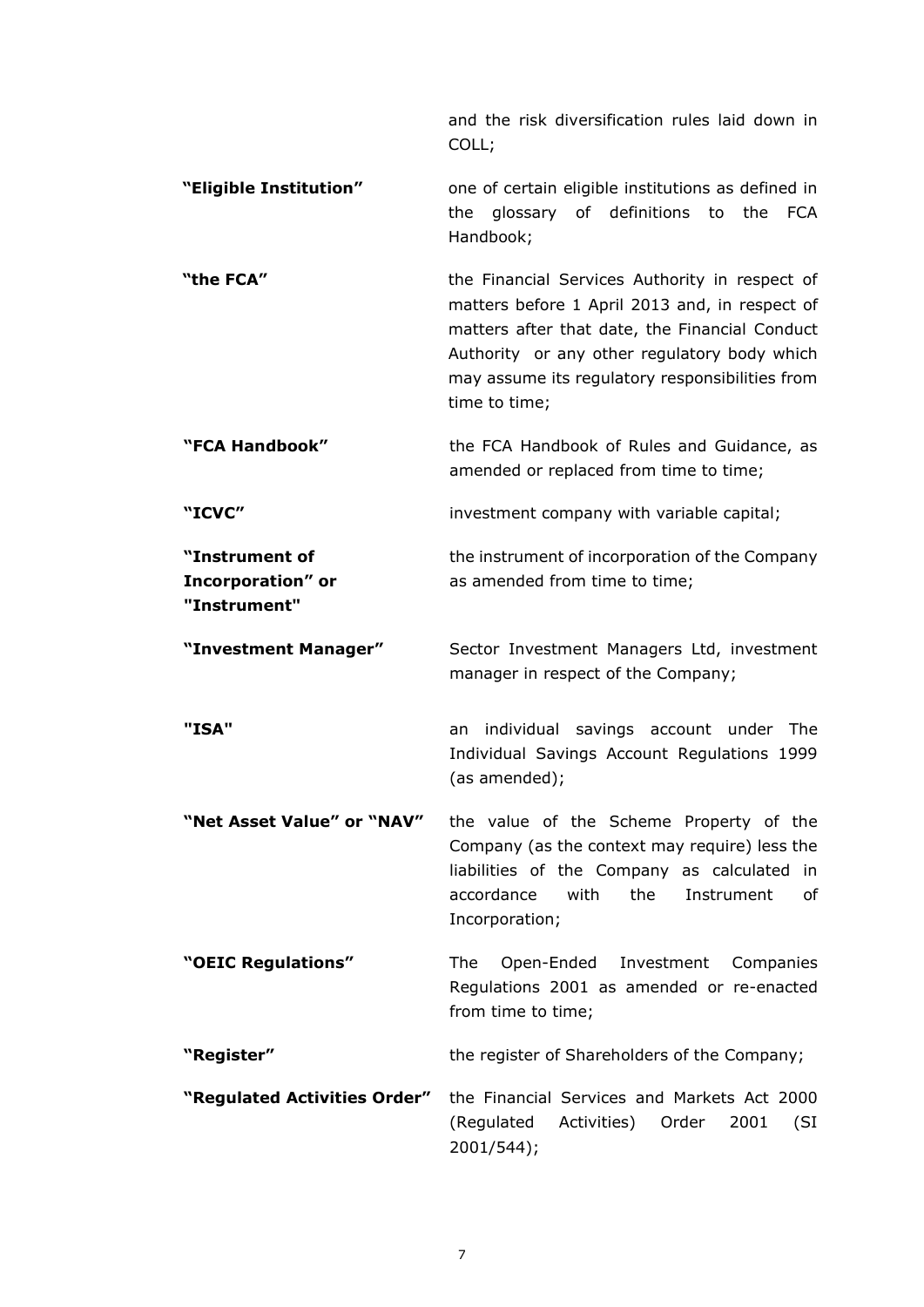| "Regulations"       | the Act, the OEIC Regulations and the FCA<br>Handbook (including the COLL Sourcebook);                                                                                                                                                                                                                                                                                                                                                       |
|---------------------|----------------------------------------------------------------------------------------------------------------------------------------------------------------------------------------------------------------------------------------------------------------------------------------------------------------------------------------------------------------------------------------------------------------------------------------------|
| "Scheme Property"   | the scheme property of the Company required<br>under the COLL Sourcebook to be given for<br>safekeeping to the Depositary;                                                                                                                                                                                                                                                                                                                   |
| "SDRT"              | stamp duty reserve tax;                                                                                                                                                                                                                                                                                                                                                                                                                      |
| "Share" or "Shares" | a share or shares in the Company;                                                                                                                                                                                                                                                                                                                                                                                                            |
| "Shareholder"       | a holder of registered Shares in the Company;                                                                                                                                                                                                                                                                                                                                                                                                |
| "Switch"            | the exchange where permissible of Shares of<br>one Class for Shares of another Class;                                                                                                                                                                                                                                                                                                                                                        |
| <b>"UCITS"</b>      | Undertaking for Collective<br>an<br>means<br>Investment in Transferable Securities. This will<br>include a UCITS Scheme or an EEA UCITS<br>scheme, as defined in the Financial Conduct<br>Authority Handbook;                                                                                                                                                                                                                                |
| "UCITS Directive"   | means the European Parliament and Council<br>Directive of 13 July 2009 on the coordination of<br>laws, regulations and administrative provisions<br>collective<br>relating<br>undertakings<br>for<br>to<br>investment in transferable securities ("UCITS")<br>(No.2009/65/EC) (as amended);                                                                                                                                                  |
| "UCITS Scheme"      | means a UK UCITS, as defined in the FCA<br>Handbook;                                                                                                                                                                                                                                                                                                                                                                                         |
| "UK UCITS"          | means, in accordance with sections 236A and<br>237 of the Financial Services and Markets Act<br>2000, a collective investment scheme which<br>may consist of several sub-funds, which is<br>either an authorised unit trust scheme, an<br>authorised<br>contractual<br>scheme,<br>or<br>an<br>authorised open-ended investment company<br>with the sole object of collective investment of<br>capital raised from the public in transferable |

securities or other liquid financial assets, operating on the principle of risk-spreading, with units which are, at the request of holders, repurchased or redeemed, directly or indirectly, out of those undertakings' assets, and which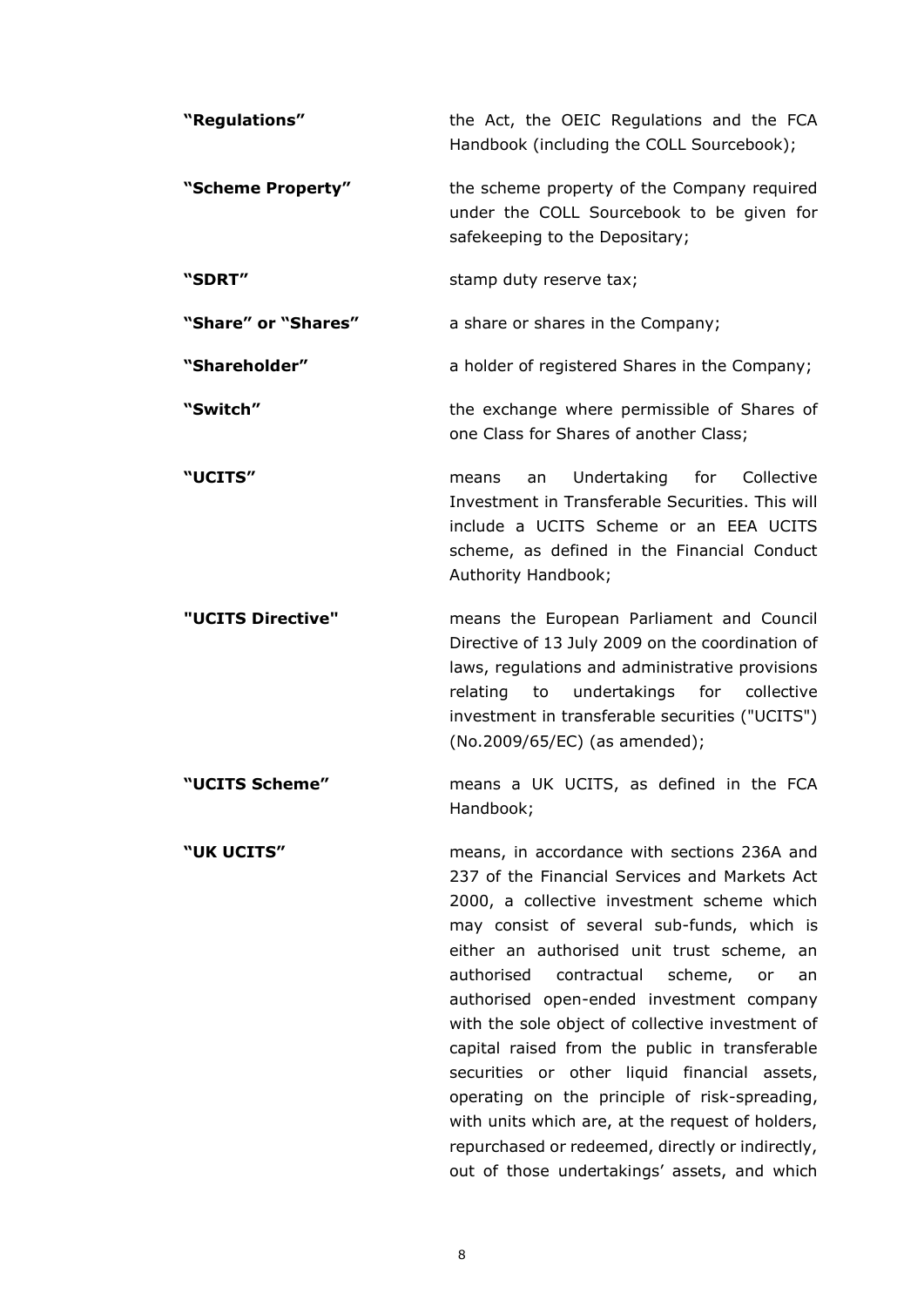has identified itself as a UCITS in its prospectus and has been authorised accordingly by the FCA;

**"Valuation Point"** the point on a Dealing Day whether on a periodic basis or on a particular valuation, at which the ACD carries out a valuation of the Scheme Property of the Company (as the case may be) for the purposes of determining the price at which shares of a Class may be issued, cancelled or redeemed. The current Valuation Point is 12.00 noon London time on each Dealing Day with the exception of the last Business Day before 25<sup>th</sup> December, the last Business Day of the year or a bank holiday in England and Wales; and

**"VAT"** UK value added tax.

#### <span id="page-8-0"></span>2. **DETAILS OF THE COMPANY**

#### 2.1. **General information**

#### 2.1.1. **General**

IFSL SIM Junior Gold & Silver Miners Fund (the Company) is an investment company with variable capital incorporated in England and Wales under registered number IC 485487 and authorised by the FCA with effect from 27 August 2008 with the Product Reference Number (PRN) 485487. The Company has an unlimited duration.

The Company was previously known as Junior Gold. The Company was renamed on  $26<sup>th</sup>$  November 2021 to: (1) reflect the appointment of Investment Fund Services Limited as ACD; (2) link the name of the Company more closely to its investment activity; and (3) include reference to the Investment Manager.

Shareholders are not liable for the debts of the Company.

The ACD is also the manager of certain authorised unit trusts and openended investment companies details of which are set out in Appendix 4.

## 2.1.2. **Head Office**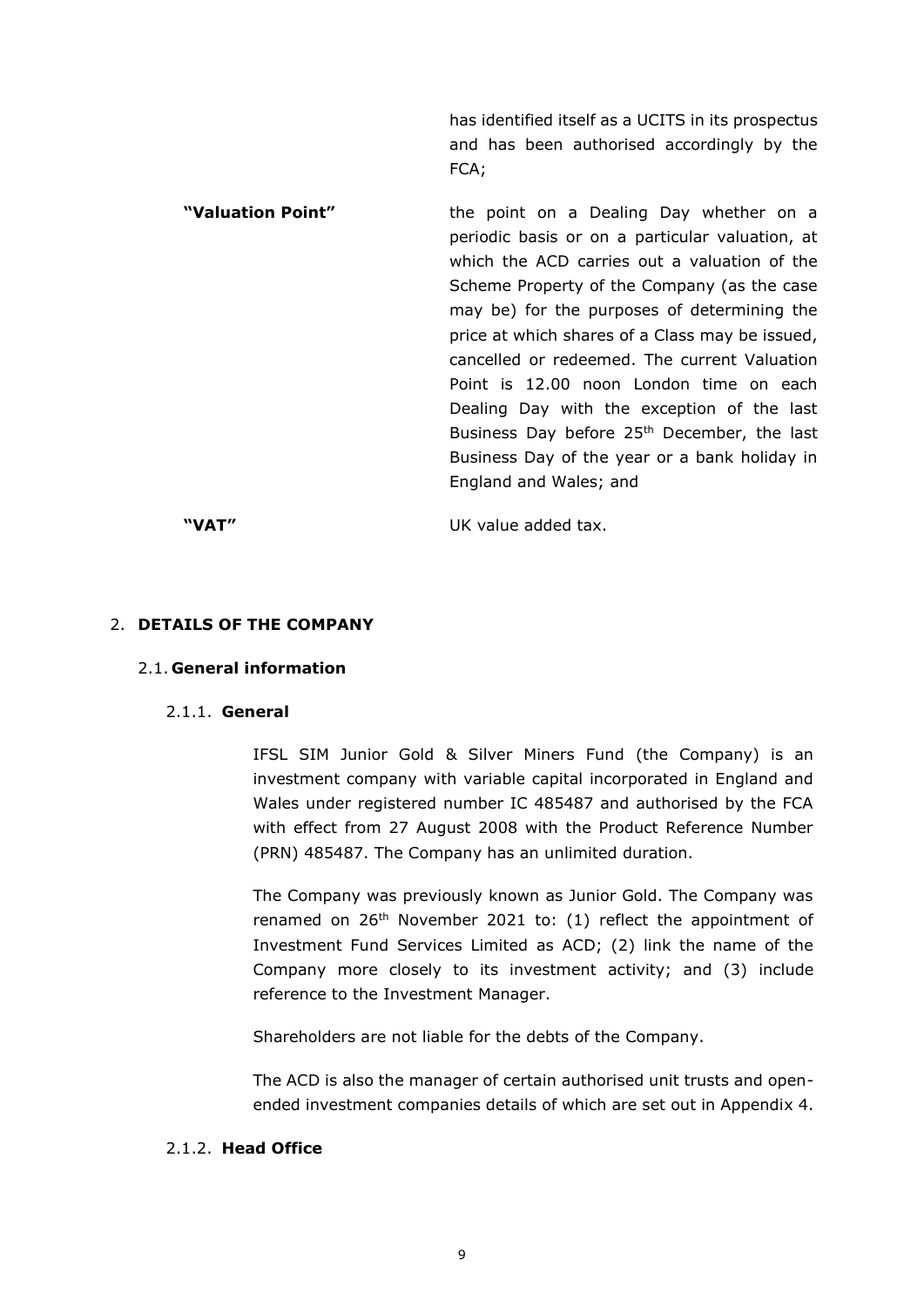The head office of the Company is at Marlborough House, 59 Chorley New Road, Bolton BL1 4QP.

## 2.1.3. **Address for Service**

The head office is the address of the place in the UK for service on the Company of notices or other documents required or authorised to be served on it.

# 2.1.4. **Base Currency**

The base currency of the Company is Pounds Sterling.

# 2.1.5. **Share Capital**

Maximum £100,000,000,000

Minimum £1

Shares have no par value. The share capital of the Company at all times equals the sum of the Net Asset Value.

Shares in the Company may be marketed in other Member States and in countries outside the European Union and European Economic Area, subject to the Regulations, and any regulatory constraints in those countries, if the ACD so decides.

The Company is designed and managed to support longer-term investment and active trading is discouraged. Short-term or excessive trading into and out of the Company may harm performance by disrupting portfolio management strategies and by increasing expenses. The ACD may at its discretion refuse to accept applications for, or switching of, Shares, especially where transactions are deemed disruptive, particularly from possible market timers or investors who, in its opinion, have a pattern of short-term or excessive trading or whose trading has been or may be disruptive to the Company For these purposes, the ACD may consider an investor's trading history in the Company or other Investment Fund Services Limited funds and accounts under common ownership or control.

## 2.2.**The structure of the Company**

## 2.2.1. **The Company**

The Company is a structured as a UCITS Scheme.

## 2.2.2. **Shares**

## **Classes of Share**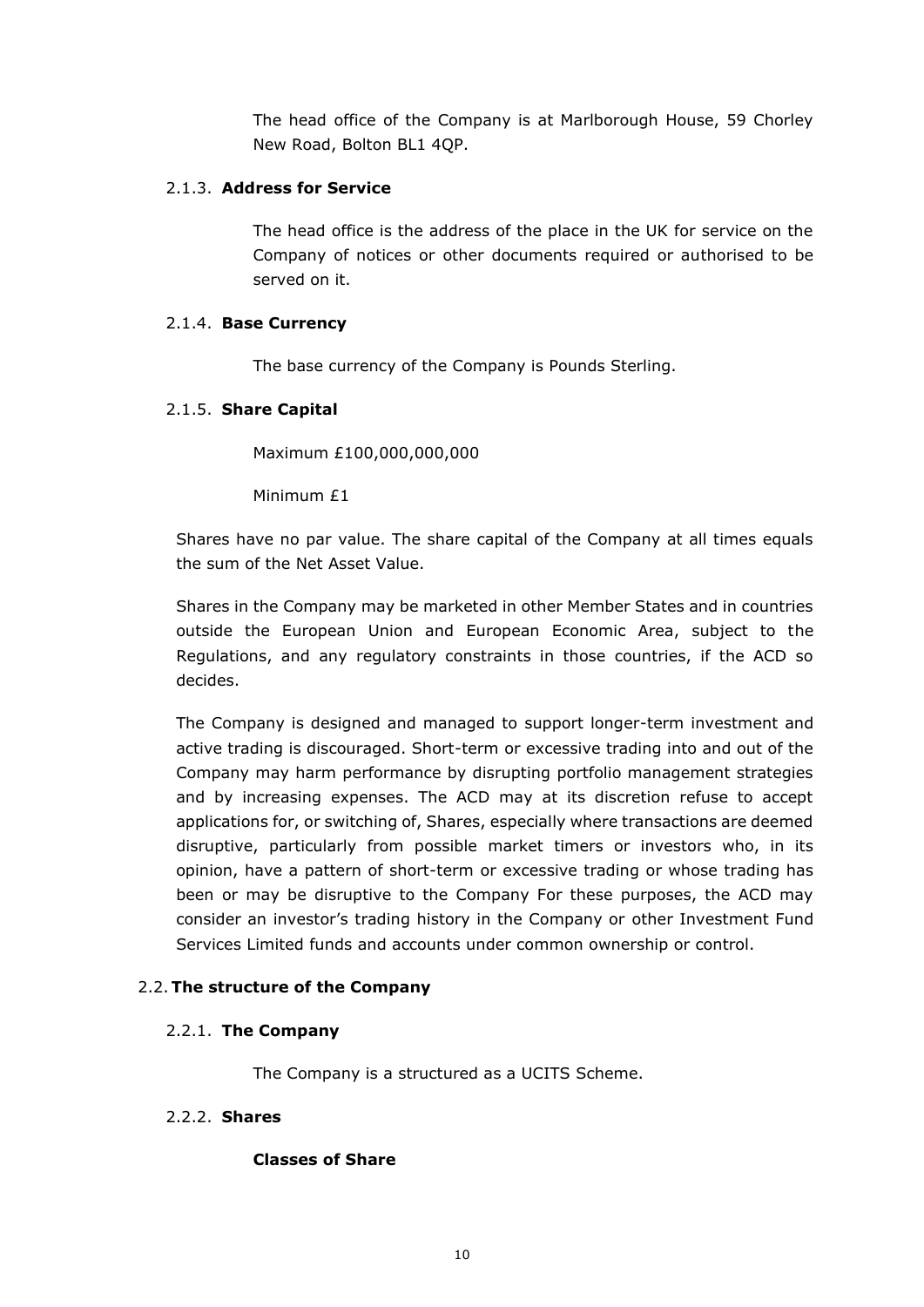Shares have no par value and, within each Class are entitled to participate equally in the profits arising in respect of, and in the proceeds of, the liquidation of the Company. Shares do not carry preferential or pre-emptive rights to acquire further Shares.

Further Classes of Share may be established from time to time by the ACD in accordance with the Instrument of Incorporation and the Regulations. On the introduction of any new Class, a revised prospectus will be prepared, setting out the details of each Class.

The currency in which each new Class of Shares will be denominated will be determined at the date of creation and set out in the Prospectus issued in respect of the new Class of Shares.

The Company is permitted to issue income and accumulation Shares in such designations as the ACD may determine in accordance with the Instrument. Further details of the Shares presently available, including details of their criteria for subscription and fee structure, are set out in Appendix 1.

A Regular Savings Plan may be available on certain Classes of Share. Details of which Share Classes (if any) are set out in Appendix 1.

Holders of income Shares are entitled to be paid the distributable income attributed to such Shares on any relevant interim and annual allocation dates.

Holders of accumulation Shares are not entitled to be paid the income attributed to such Shares, but that income is automatically transferred to (and retained as part of) the capital assets of the Company on the relevant interim and/or annual accounting dates. This is reflected in the price of an accumulation Share.

Net Shares are Shares in respect of which income allocated to them is distributed periodically to the relevant Shareholders (in the case of income Shares) or credited periodically to capital (in the case of accumulation Shares), in either case in accordance with relevant tax law, net of any tax deducted or accounted for by the Company. Gross Shares are income or accumulation Shares where, in accordance with relevant tax law, distribution or allocation of income is made without any tax being deducted or accounted for by the Company. All references in this Prospectus are to net Shares unless otherwise stated.

Shareholders are entitled (subject to certain restrictions) to Switch all or part of their Shares in a Class for Shares of another Class. Details of this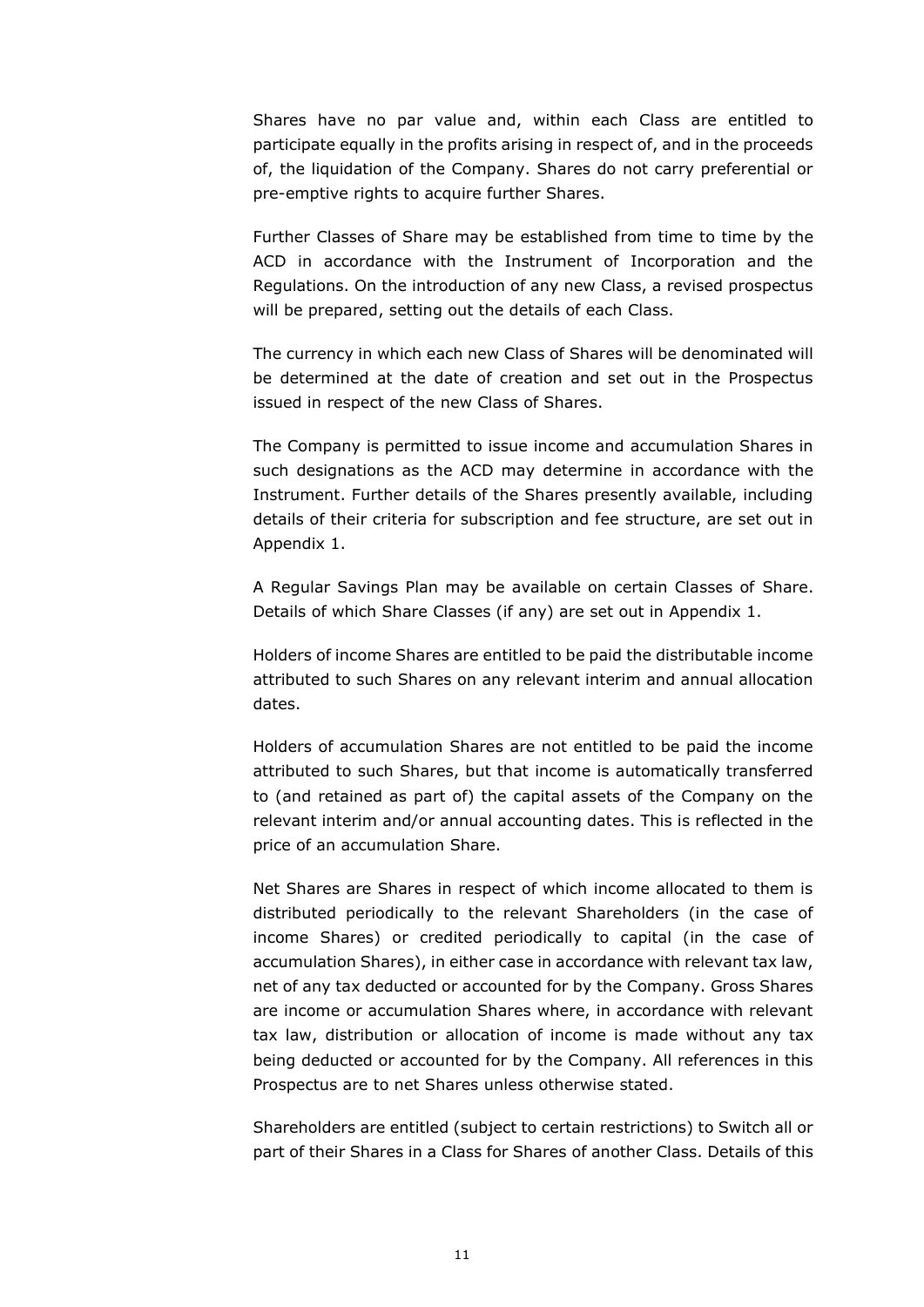switching facility and the restrictions are set out in paragraph 3.4 "Switching".

## <span id="page-11-0"></span>3. **BUYING, REDEEMING AND SWITCHING SHARES**

The dealing office of the ACD is normally open from 9.00 a.m. to 5.00 p.m. (London time) on each business day to receive postal requests for the purchase, sale and switching of Shares. The ACD may vary these times at its discretion.

Applications may be made by completing an application form and delivering it to the ACD, marked for the attention of Investment Fund Services Limited, Marlborough House, 59 Chorley New Road, Bolton BL1 4QP, by facsimile on 01204 533 045 or by email to dealing@ifslfunds.com. The ACD may also, at its sole discretion, accept instructions by telephone on 0808 164 5458 (overseas +44 1204 329 443) between 9.00am and 5.00pm on any Business Day on such terms as it may specify. Application forms are available from the ACD at its website at www.ifslfunds.com or by telephone on 0808 178 9321 (overseas +44 1204 803 932). The ACD may require telephone or electronic requests to be confirmed in writing.

Telephone calls will be recorded. The ACD may also, at its discretion, introduce further methods of dealing in Shares in the future.

In its dealings in Shares of the Company the ACD is dealing as principal. The ACD does not actively seek to make a profit from dealing in Shares as principal but does so in order to facilitate the efficient management of the Company. The ACD is not accountable to Shareholders for any profit it makes from dealing in Shares as principal.

# 3.1. **Money laundering**

As a result of legislation in force in the UK to prevent money laundering, the ACD is responsible for compliance with anti-money laundering regulations. In order to implement these regulations, in certain circumstances investors may be asked to provide proof of identity when buying or redeeming Shares. Until satisfactory proof of identity is provided, the ACD reserves the right to refuse to issue Shares, pay the proceeds of a redemption of Shares, or pay income on Shares to the investor. In the case of a purchase of Shares where the applicant is not willing or is unable to provide the information requested within a reasonable period, the ACD also reserves the right to sell the Shares purchased and return the proceeds to the account from which the subscription was made. These proceeds may be less than the original investment.

The ACD will, where possible, verify identity using information from credit reference agencies. Where this is not possible or where the ACD decides, at its own discretion, that it is appropriate further documentation will be requested.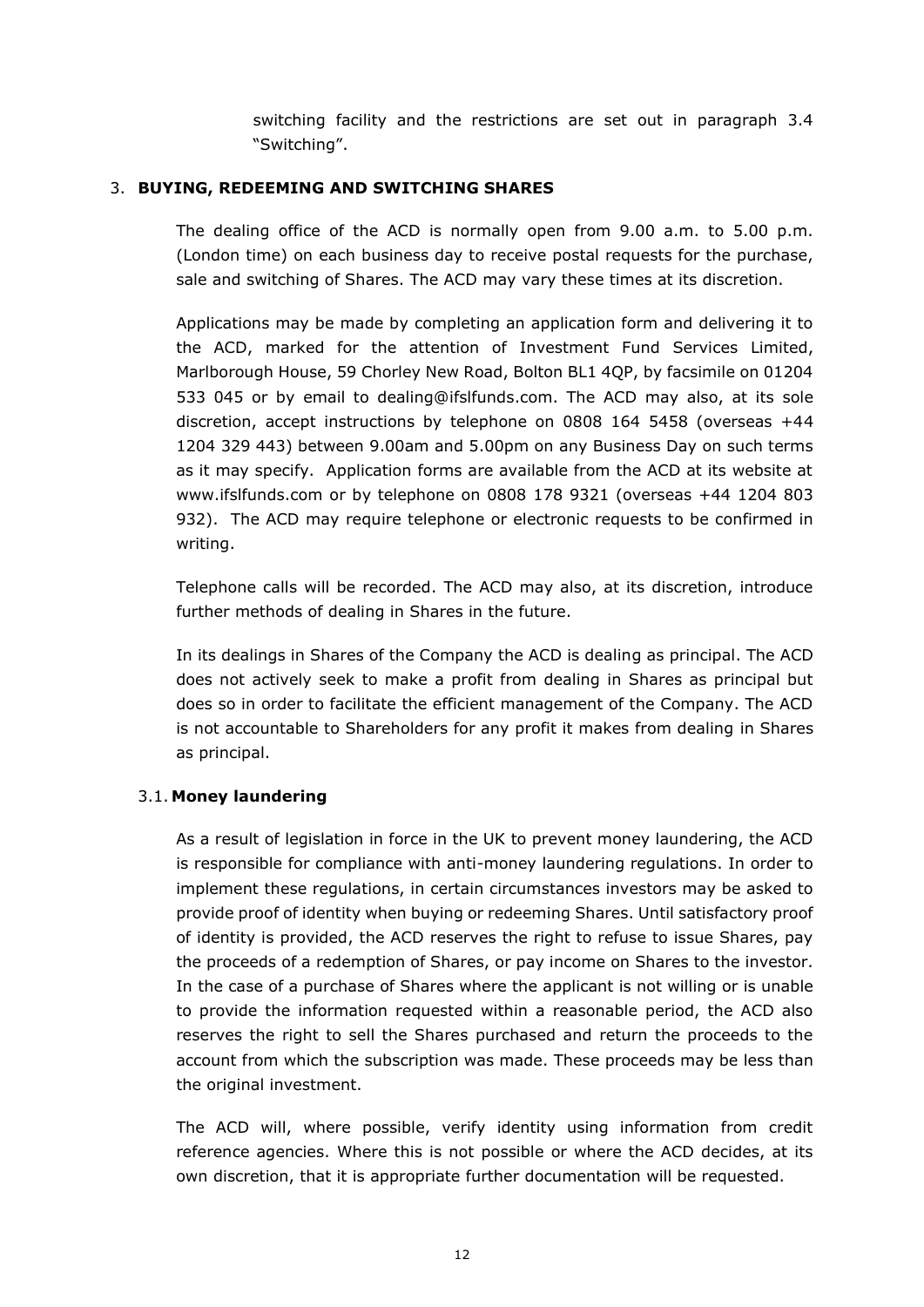#### 3.2. **Buying Shares**

#### 3.2.1. **Procedure**

Shares may be bought directly from the ACD or through a professional adviser or other intermediary. Any intermediary who recommends an investment in the Company to Shareholders may be entitled to receive commission from the ACD (where permitted under the FCA Handbook). An ongoing commission, based on the value of Shares held may also be paid to qualifying intermediaries. In addition, the ACD may from time to time make arrangements to allow. Shares to be bought through other communication media. For details of dealing charges see paragraph 3.5 below. Application forms may be obtained from the ACD.

Valid applications to purchase Shares in the Company will be processed at the Share price calculated, based on the Net Asset Value per Share, at the next Valuation Point following receipt of the application, except in the case where dealing in the Company has been suspended as set out in paragraph 3.10.

The ACD, at its discretion, has the right to cancel a purchase deal if settlement is materially overdue and any loss arising on such cancellation shall be the liability of the applicant. For postal applications payment in full must accompany the instruction. At the ACD's discretion, payment for large purchases of Shares may be made by telegraphic transfer.

A purchase of Shares in writing or by telephone or any other communication media made available is a legally binding contract. Applications to purchase, once made are, except in the case where cancellation rights are applied, irrevocable. However, subject to its obligations under the Regulations, the ACD has the right to reject, on reasonable grounds relating to the circumstances of the applicant, any application for Shares in whole or part, and in this event the ACD will return any money sent, or the balance of such monies, at the risk of the applicant.

Applicants who have received advice may have the right to cancel their application to buy Shares at any time during the 14 days after the date on which they receive a cancellation notice from the ACD. If an applicant (except for those investors who subscribe through the Regular Savings Plan) decides to cancel the contract, and the value of the investment has fallen at the time the ACD receives the completed cancellation notice, they will not receive a full refund as an amount equal to any fall in value will be deducted from the sum originally invested. Investors who invest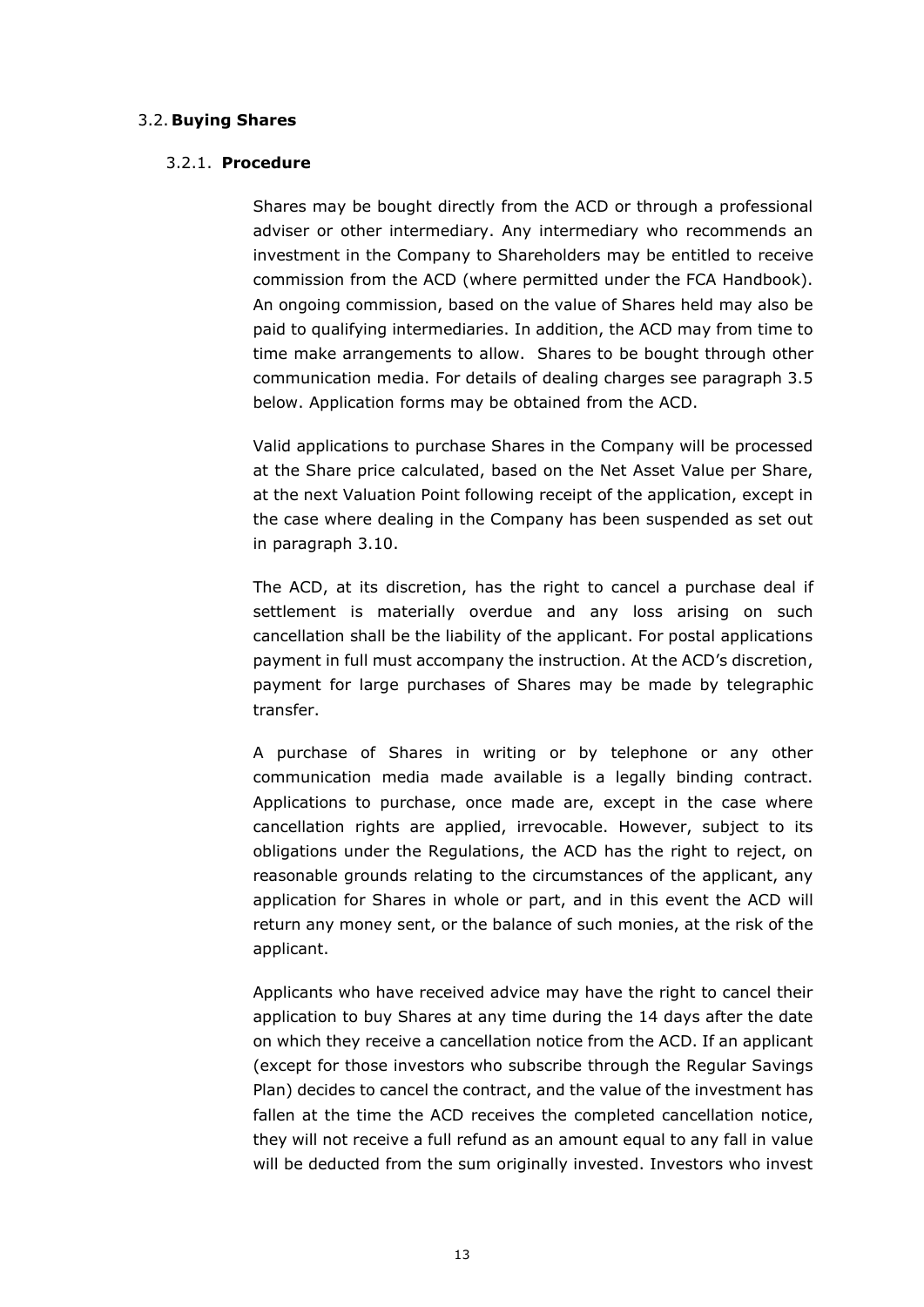through the Regular Savings Plan will be entitled to cancel their first subscription only; if a Regular Saver decides to cancel their contract within 14 days after the date on which they receive the cancellation notice then they will receive back the full amount of their initial subscription. The ACD may extend cancellation rights to other investors but is under no obligation to do so.

#### 3.2.2. **Documents the buyer will receive**

A confirmation giving details of the number and price of Shares bought will be issued no later than the end of the business day following the Valuation Point by reference to which the price is determined, together with, where appropriate, a notice of the applicant's right to cancel.

Registration of Shares can only be completed by the ACD upon receipt of any required registration details. These details may be supplied in writing to the ACD or by returning to the ACD the properly completed registration form and copy of the confirmation.

Settlement is due within 4 business days of the Valuation Point. An order for the purchase of Shares will only be deemed to have been accepted by the ACD once it is in receipt of cleared funds for the application. If settlement is not made within a reasonable period, then the ACD has the right to cancel any Shares issued in respect of the application.

Share certificates will not be issued in respect of Shares. Ownership of Shares will be evidenced by an entry on the Register. Tax vouchers in respect of periodic distributions on Shares will show the number of Shares held by the recipient.

#### 3.2.3. **Regular Savings Plan**

The ACD may make available certain Classes of Shares through the Regular Savings Plan (details of current Classes of Shares which are available are shown in Appendix 1). Further information on how to invest through the Regular Savings Plan is available from the ACD.

#### 3.2.4. **Minimum subscriptions and holdings**

The minimum initial subscriptions, subsequent subscriptions and holdings levels for each Class of Shares are set out in Appendix 1.

The ACD may at its sole discretion accept subscriptions and/or holdings lower than the minimum amount(s).

If following a redemption, Switch or transfer, a holding in any Class of Share should fall below the minimum holding for that Class, the ACD has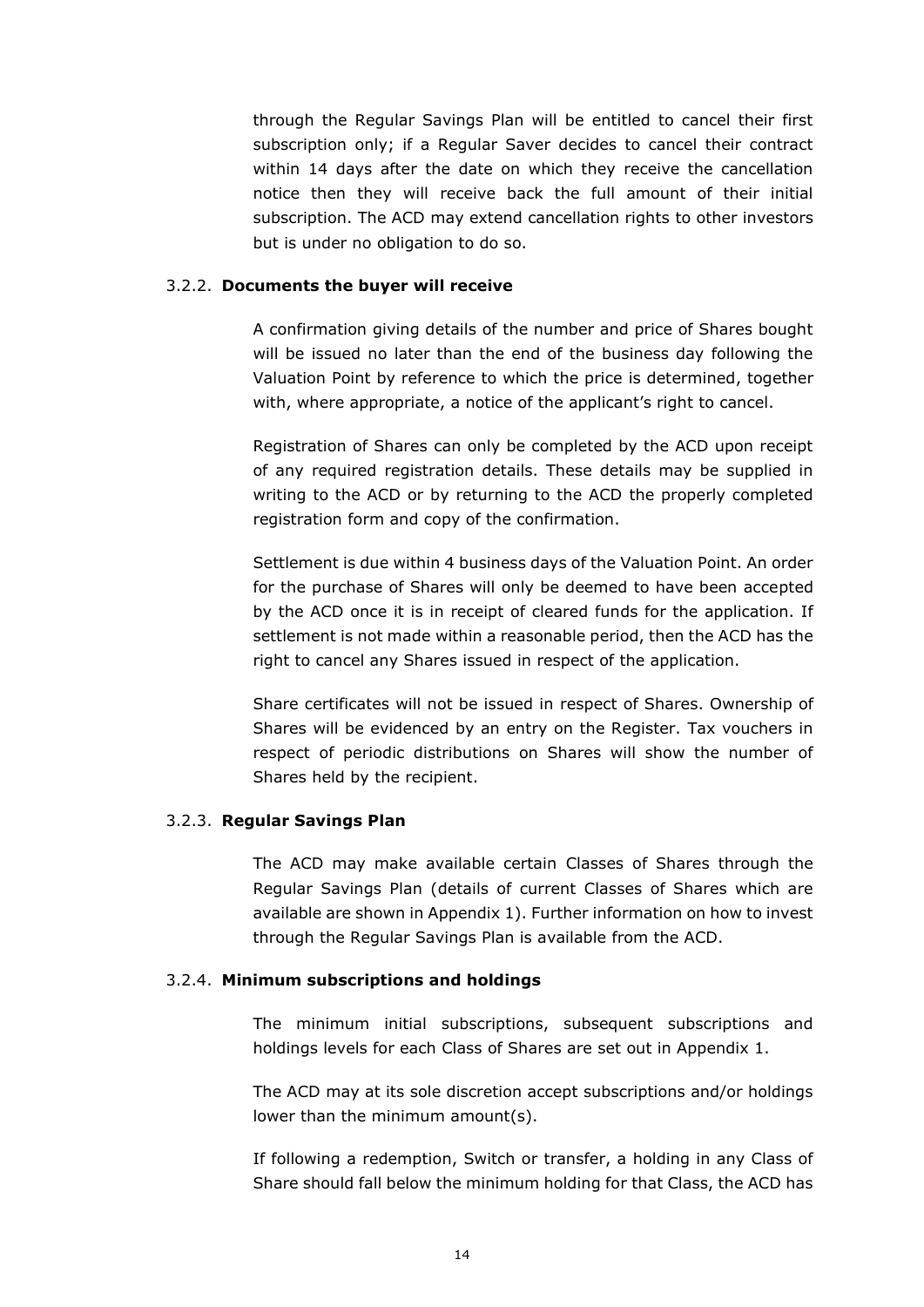the discretion to effect a redemption of that Shareholder's entire holding in that Class of Share. The ACD may use this discretion at any time. Failure not to do so immediately after such redemption, Switch or transfer does not remove this right.

#### 3.3. **Redeeming Shares**

#### 3.3.1. **Procedure**

Every Shareholder is entitled on any Dealing Day to redeem its Shares, which shall be purchased by the ACD dealing as principal.

Valid instructions to the ACD to redeem Shares will be processed at the Share price calculated, based on the Net Asset Value per Share, at the next Valuation Point following receipt of the instruction, except in the case where dealing in the Company has been suspended as set out in paragraph 3.10.

A redemption instruction in respect of Shares in writing or by telephone or any other communication media made available is a legally binding contract. However, an instruction to the ACD to redeem Shares, although irrevocable, may not be settled by either the Company or the ACD if the redemption represents Shares where the money due on the earlier purchase of those Shares has not yet been received or if insufficient documentation or anti-money laundering information has been received by the ACD.

For details of dealing charges see paragraph 3.5 below.

Where the ACD decides to close a Share class, the ACD may mandatorily redeem a Shareholder's investment. The ACD will provide Shareholders with no less than 30 days' notice prior to the redemption.

## 3.3.2. **Documents a redeeming Shareholder will receive**

A confirmation giving details of the number and price of Shares redeemed will be sent to the redeeming Shareholder (or the first named Shareholder, in the case of joint Shareholders) together with (if sufficient written instructions have not already been given) a form of renunciation for completion and execution by the Shareholder (or, in the case of a joint holding, by all the joint Shareholders) no later than the end of the business day following the Valuation Point by reference to which the price is determined.

Payment of redemption proceeds will normally be made by cheque to the first named Shareholder (at their risk), or, at the ACD's discretion,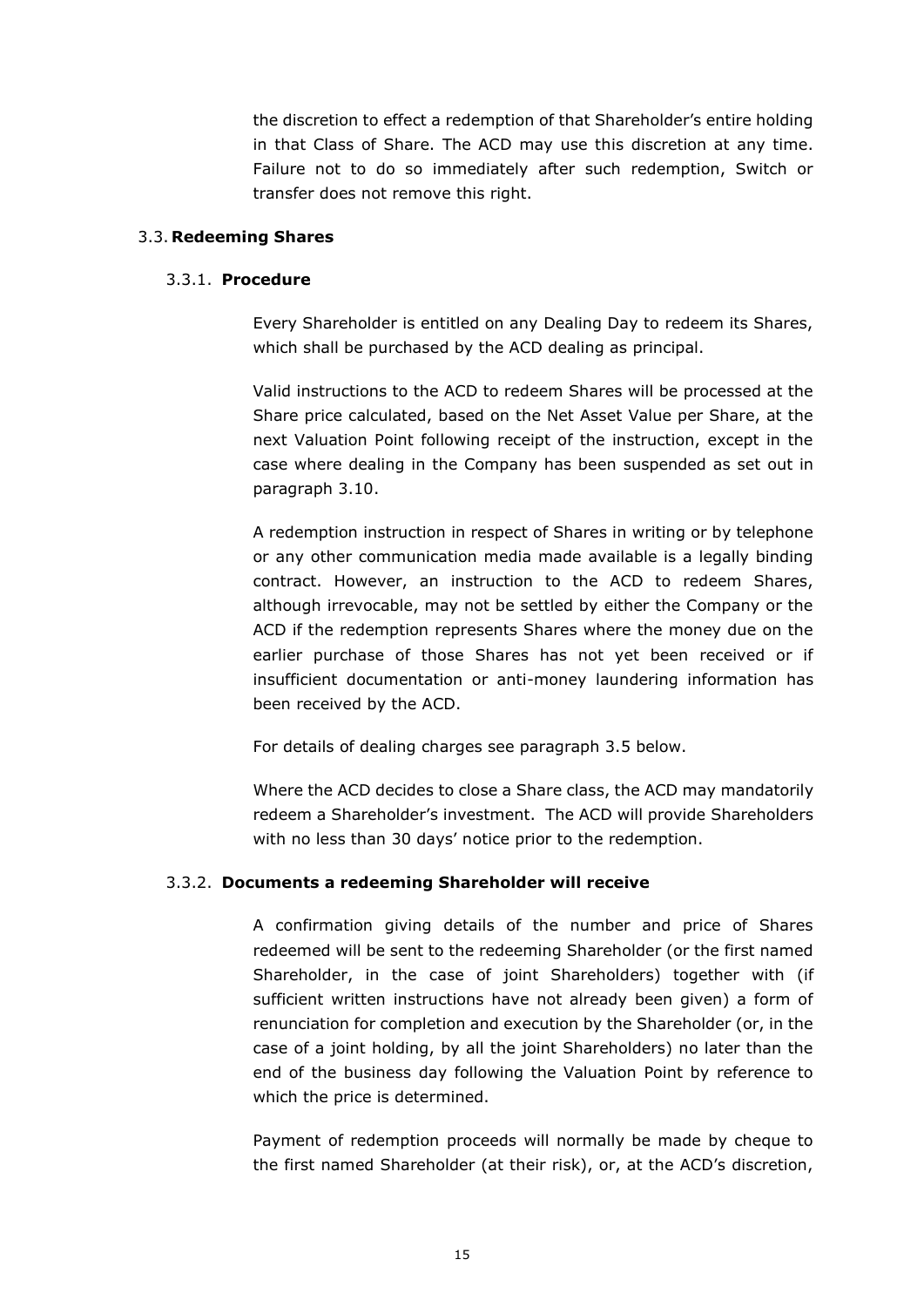via telegraphic transfer in accordance with any instruction received (the ACD may recover any bank charge levied on such transfers). Instructions to make payments to third parties (other than intermediaries associated with the redemption) will not normally be accepted.

Such payment will be made within four business days of the later of (a) receipt by the ACD of the form of renunciation (or other sufficient written instructions) duly signed and completed by all the relevant Shareholders together with any other documentation and appropriate evidence of title, any required anti-money laundering related documentation, and (b) the Valuation Point following receipt by the ACD of the request to redeem.

#### 3.3.3. **Minimum redemption**

Part of a Shareholder's holding may be redeemed but the ACD reserves the right to refuse a redemption request if the value of the Shares to be redeemed is less than the minimum stated in respect of the appropriate Class in question (see Appendix 1).

## 3.3.4. **Dilution Adjustment**

**What is 'dilution'?** - Where the Company buys or sells underlying investments in response to a request for the issue or redemption of Shares, they will generally incur a cost (diluting the value of the Company), made up of dealing costs and any spread between the bid and offer prices of the investments concerned, which is not reflected in the purchase or redemption price paid by or to the Shareholder and which is referred to as "dilution".

To mitigate the effect of dilution on the Company as explained above, the ACD will recover the costs of dilution from investors on the issue or redemption of Shares in the Company. Instead of making a separate charge to investors when Shares in the Company are bought and sold, COLL permits the ACD to move the price at which Shares are bought or sold on any given day. The single price can be swung higher or lower at the discretion of the ACD on the sale or redemption of Shares in the Company. This price movement from the mid-market price is known as the dilution adjustment. Any dilution adjustment applied is included in the price applied to the deal and is not disclosed separately.

The dilution adjustment for the Company will be calculated by reference to the estimated costs of dealing in the underlying investments of the Company, including any dealing spreads, commission and transfer taxes. The need to apply the dilution adjustment will depend on the volume of sales (Shares issued) or redemptions.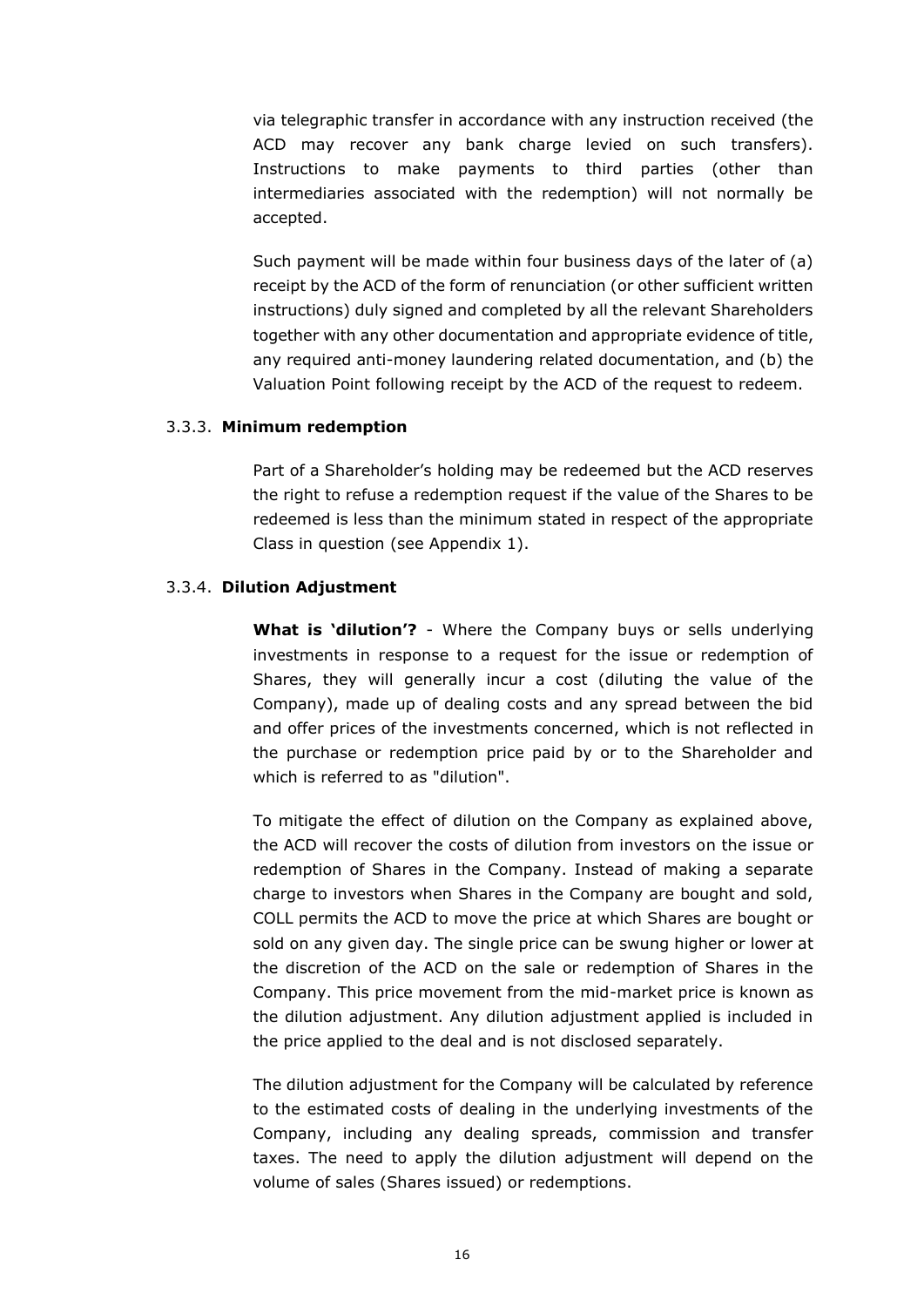## **What is the ACD's policy regarding dilution adjustment?**

Where applied, the amount of any swing is based on the estimated costs of dealing in the underlying investments of the Company, including any dealing spreads, taxes or broker commissions (for example). In particular, the ACD may swing the price (make a dilution adjustment) in the following circumstances:

- in the case of a "large deal" relative to the Company's size, where the potential cost to that Company justifies the application of an adjustment;
- if the net effect of Share issues and redemptions during the period between two valuation points represents a potential impact on ongoing Shareholders;
- where a Company is in decline (i.e. is experiencing a net outflow of investment);
- where there are inflows into a Company (i.e. is experiencing a net inflow of investment);
- in any other case where the ACD believes that adjusting the Share price is required to safeguard the interests of Shareholders.

As the requirement to swing the price is directly related to the net issue and sale of Shares in the Company, it is not possible to accurately predict when or how often dilution will occur in the future, however the ACD anticipates this to be infrequent.

**How will it affect Shareholders?** On the occasions that the dilution adjustment is not applied there may be an adverse impact on the total assets of the Company which may otherwise constrain the future growth of the Company. The ACD's dilution policy was introduced on 25<sup>th</sup> March 2021 for the Company, therefore historic information on dilution adjustments made to Share prices is not currently available and as a result the ACD is unable to accurately predict the likelihood of a dilution adjustment being applied, however the ACD anticipates this to be infrequent. Any dilution adjustment will be applied consistently and, in the usual course of business, automatically.

The ACD estimates dilution adjustments applicable to the redemption and purchase of Shares will be -1.7971% and 1.7972% respectively, based on the assets held in the Company and the market conditions at the 3 rd December 2020.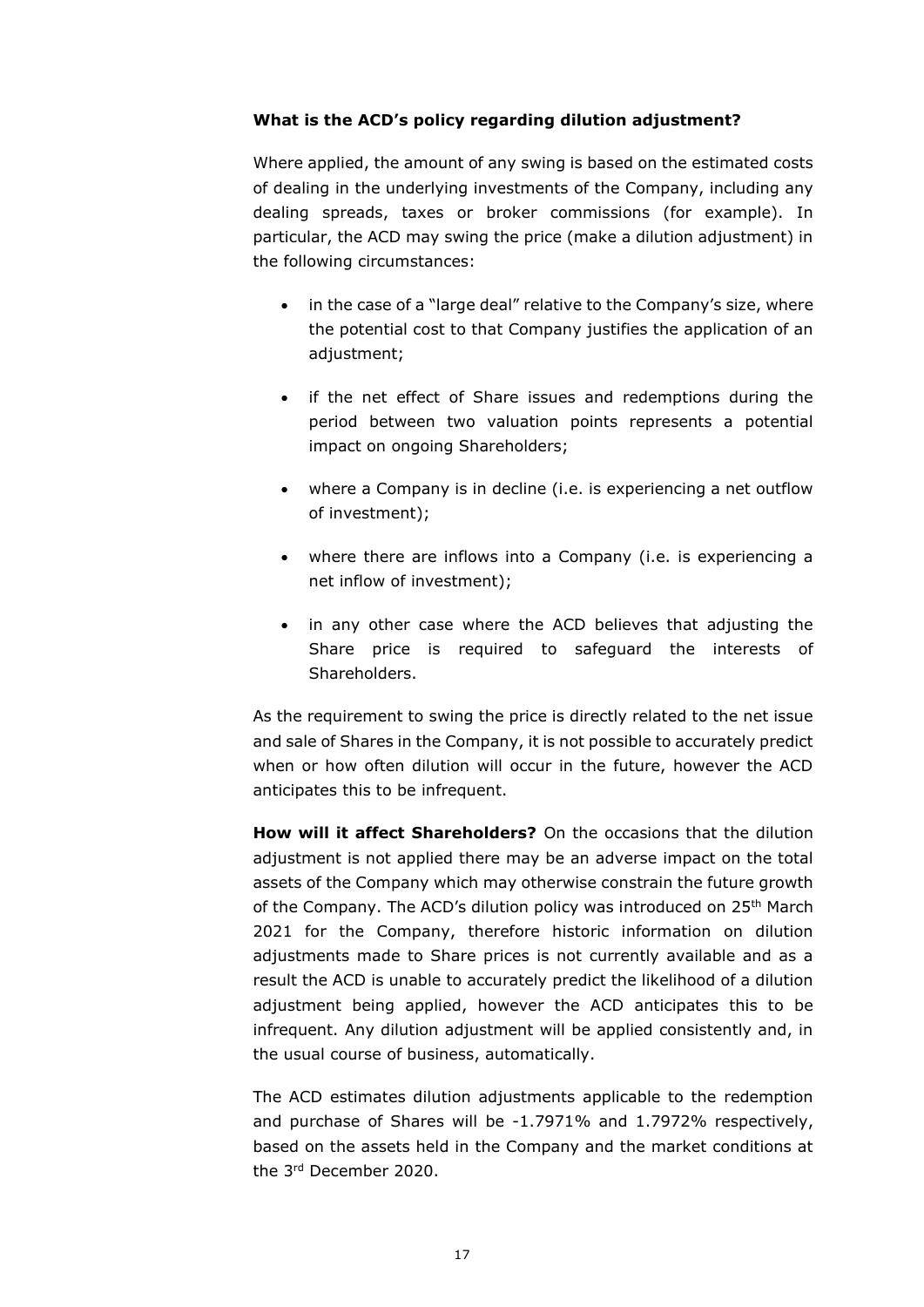The ACD's decision on whether or not to make a dilution adjustment, and at what level a dilution adjustment might be made in a particular case or generally, will not prevent it from making a different decision on future similar transactions.

The ACD will review the dilution adjustment on a quarterly basis, however it may at its discretion re-evaluate the adjustment in the event of significant market movement. The ACD may alter its current dilution adjustment policy by giving Shareholders notice and amending the prospectus at least 60 days before the change to the dilution policy is to take effect.

## 3.4. **Switching**

Subject to any restrictions on the eligibility of investors for a particular Share Class, a Shareholder may at any time Switch all or some of their Shares of one Class ("the **Original Shares**") for Shares of another Class ("the **New Shares**") in the Company. The number of New Shares issued will be determined by reference to the respective prices of New Shares and Original Shares at the Valuation Point applicable at the time the Original Shares are redeemed and the New Shares are issued.

Telephone switching instructions may be given but Shareholders are required to provide written instructions to the ACD (which, in the case of joint Shareholders, must be signed by all the joint Shareholders) before switching is effected.

The ACD may at its discretion make a charge on the switching of Shares between Classes. Any such charge on switching does not constitute a separate charge payable by a Shareholder, but is rather the application of any redemption charge on the Original Shares and any initial charge on the New Shares, subject to certain waivers. For details of the charges on switching currently payable, please see paragraph 3.5.3 "Charges on Switching".

If a partial Switch would result in the Shareholder holding a number of Original Shares or New Shares of a value which is less than the minimum holding in the Class concerned, the ACD may, if it thinks fit, convert the whole of the applicant's holding of Original Shares to New Shares (and make a charge on switching on such conversion) or refuse to effect any Switch of the Original Shares. Save as otherwise specifically set out, the general provisions on procedures relating to redemption will apply equally to a Switch. Written instructions must be received by the ACD before the Valuation Point on a Dealing Day to be dealt with at the prices at the Valuation Point on that Dealing Day or at such other Valuation Point as the ACD at the request of the Shareholder giving the relevant instruction may agree. Switching requests received after a Valuation Point will be held over until the next day which is a Dealing Day.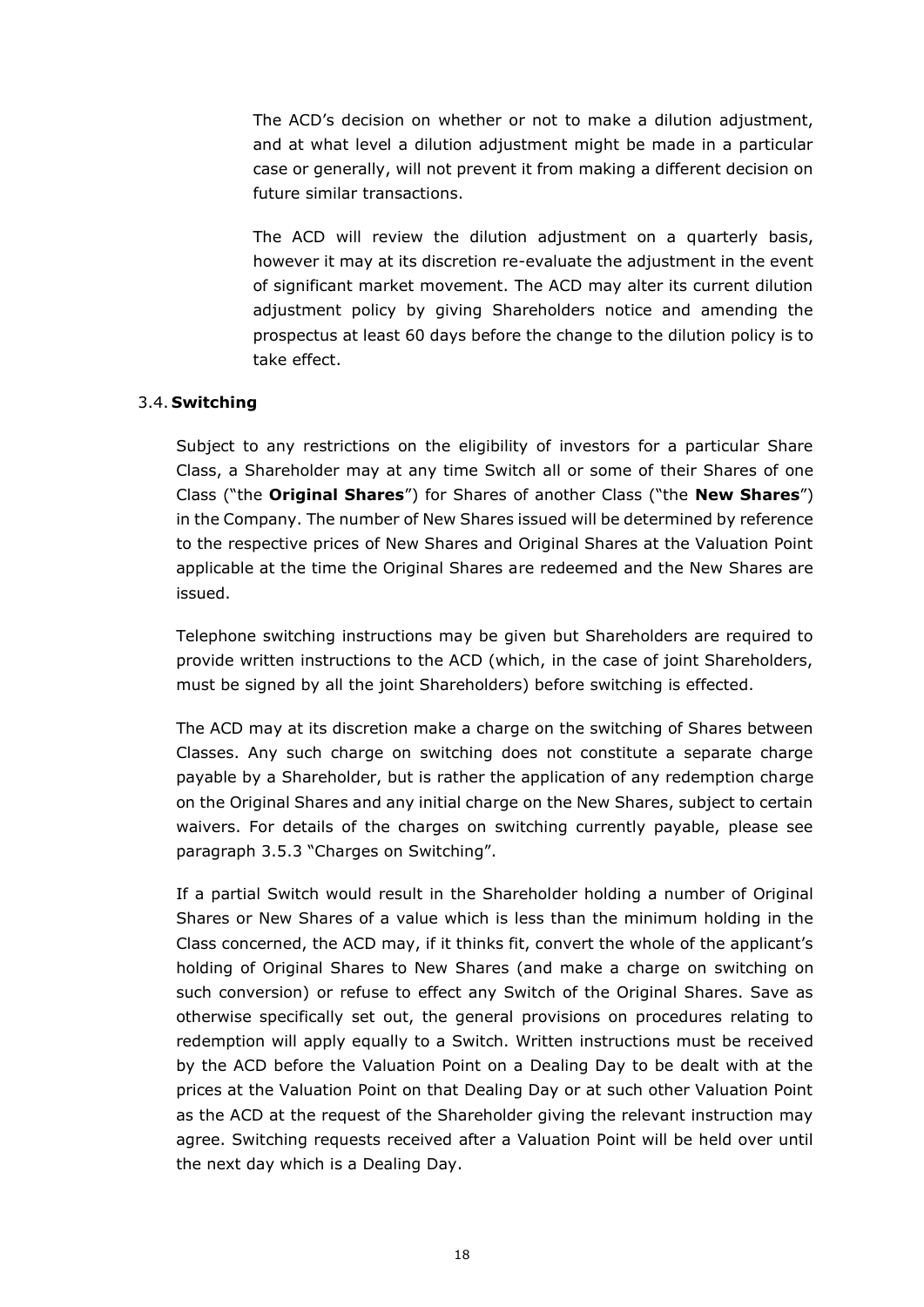The ACD may adjust the number of New Shares to be issued to reflect the application of any charge on switching together with any other charges or levies in respect of the application for the New Shares or redemption of the Original Shares as may be permitted pursuant to the COLL Sourcebook.

# **A Shareholder who Switches Shares between Classes of Shares will not be given a right by law to withdraw from or cancel the transaction.**

In certain circumstances the ACD may mandatorily convert a Shareholder's investment from one Share Class into another Share Class. The ACD will only undertake such a conversion where the proposed Share Class has identical or preferential terms and the ACD will provide Shareholders with no less than 60 days' notice.

# 3.5. **Dealing Charges**

The price per Share at which Shares are bought, redeemed or switched is the Net Asset Value per Share. Any initial charge or redemption charge, (or SDRT on a specific deal, if applicable) is payable in addition to the price or deducted from the proceeds and is taken from the gross subscription or redemption monies.

# 3.5.1. **Initial Charge**

The ACD may impose a charge on the purchase of Shares in each Class. The current initial charge is calculated as a percentage of the price of a Share is set out in Appendix 1. The ACD may waive or discount the initial charge at its discretion.

The initial charge (which is deducted from subscription monies) is payable by the Shareholder to the ACD.

The current initial charge of a Class may only be increased in accordance with the Regulations.

From the initial charge received, or out of its other resources, the ACD may pay a commission to relevant intermediaries where permitted to do so by the Regulations, including the Investment Manager and its Associates.

## 3.5.2. **Redemption Charge**

The ACD may make a charge on the redemption of Shares in each Class. At present, no redemption charge is levied.

The ACD may only introduce a redemption charge in accordance with the Regulations. Also, if such a charge was introduced, it would not apply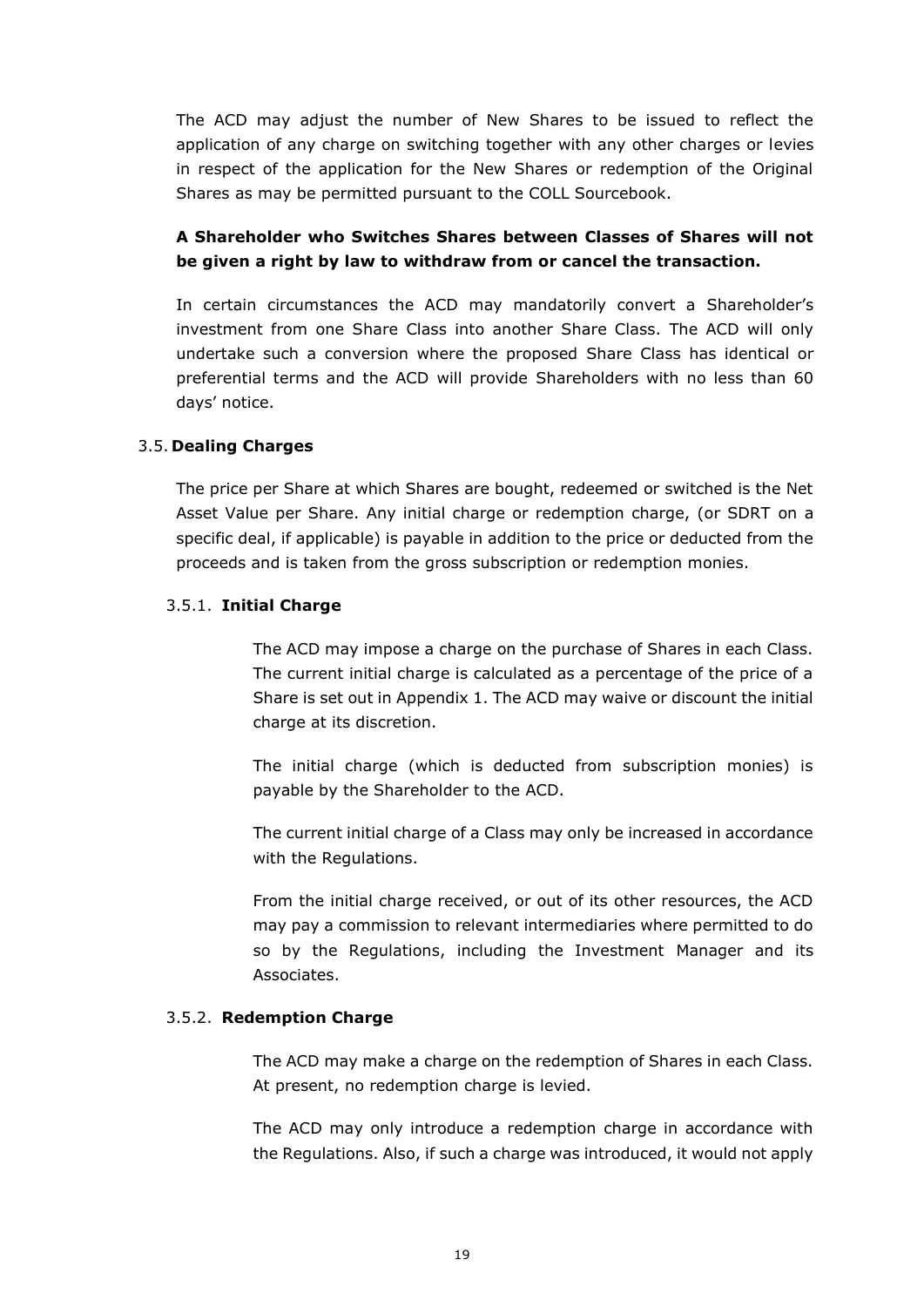to Shares issued before the date of the introduction (i.e., those not previously subject to a redemption charge).

## 3.5.3. **Charges on Switching**

On the switching of Shares between Classes in the Company the Instrument of Incorporation authorises the Company to impose a charge on switching.

There is currently no charge for switching Shares in one Class for Shares in another Class.

## 3.5.4. **Stamp duty reserve tax ("SDRT")**

There is generally no stamp duty reserve tax (SDRT) charge on the acquisition or surrender of Shares but SDRT can arise on:

• Third party transfers of Shares without reregistration

Where a third party buys Shares from a Shareholder and the transaction is not handled by the ACD (i.e. a third party purchase where only beneficial ownership of the Shares change) then the principal SDRT charge on agreements to transfer for consideration will still apply at 0.5%.

• Non-pro rata in specie redemptions

Non-pro rata in specie redemptions are subject to the principal SDRT charge at 0.5% on any chargeable securities acquired by the redeeming Shareholder.

## 3.6.**Transfers**

In the event of a change to UK law on SDRT, the ACD reserves the right to make a SDRT charge to the Shareholders or to the Scheme. A notification to Shareholders will be made in the event of such a change.

Shareholders are entitled to transfer their Shares to another person or body. All transfers must be in writing in the form of an instrument of transfer approved by the ACD for this purpose. Completed instruments of transfer must be returned to the ACD in order for the transfer to be registered by the ACD. The ACD may refuse to register a transfer unless any provision for SDRT due has been paid.

## 3.7. **Restriction and Compulsory Transfer and Redemption**

The ACD may from time to time impose such restrictions as it may think necessary for the purpose of ensuring that no Shares are acquired or held by any person in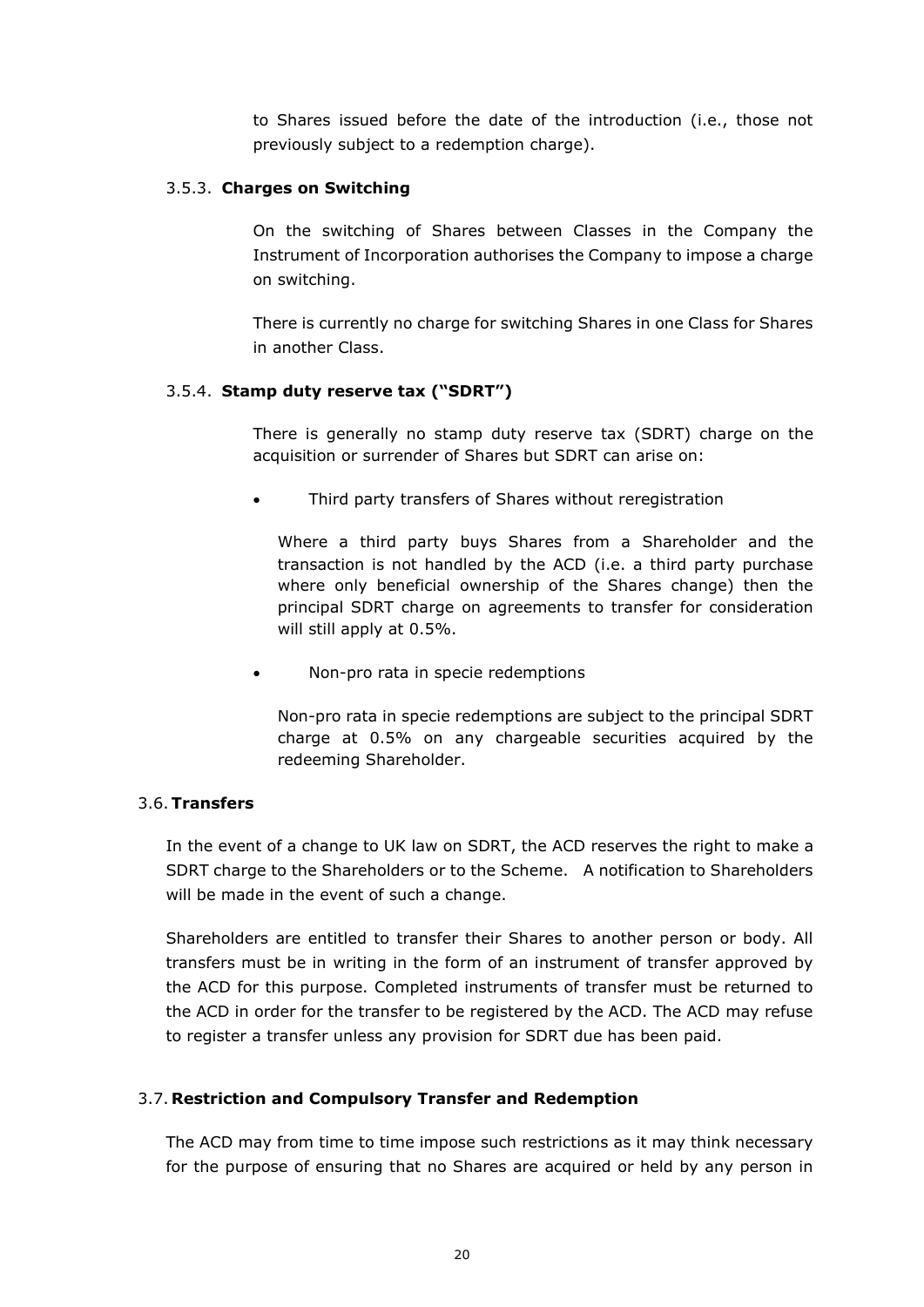breach of the law or governmental regulation (or any interpretation of a law or regulation by a competent authority) of any country or territory or which would result in the Company incurring any liability to taxation which the Company is not able to recoup itself or suffering any other adverse consequence. In this connection, the ACD may, inter alia, reject in its discretion any application for the purchase, redemption, transfer or switching of Shares.

If it comes to the notice of the ACD that any Shares ("affected Shares"):

- (a) are owned directly or beneficially in breach of any law or governmental regulation (or any interpretation of a law or regulation by a competent authority) of any country or territory; or
- (b) would result in the Company incurring any liability to taxation which the Company would not be able to recoup itself or suffering any other adverse consequence (including a requirement to register under any securities or investment or similar laws or governmental regulation of any country or territory);
- (c) are held in any manner by virtue of which the Shareholder or Shareholders in question is/are not qualified to hold such Shares;
- (d) are owned by a Shareholder who is registered in a jurisdiction (where the Company is not registered or recognised by the relevant competent authority) whereby communication with that Shareholder by the ACD, on behalf of the Company, might constitute a breach of the regulations in that jurisdiction (unless specific action is taken by the ACD to prevent such a communication constituting a breach).

(or where the ACD reasonably believes that any of the circumstances listed (a) to (d) above may arise) the ACD may give notice to the Shareholder(s) of the affected Shares requiring the transfer of such Shares to a person who is qualified or entitled to own them or that a request in writing be given for the redemption of such Shares in accordance with the COLL Sourcebook. If any Shareholder upon whom such a notice is served does not within 30 days after the date of such notice transfer their affected Shares to a person qualified to own them or submit a written request for their redemption to the ACD or establish to the satisfaction of the ACD (whose judgement is final and binding) that they or the beneficial owner is qualified and entitled to own the affected Shares, they shall be deemed upon the expiry of that 30 day period to have given a request in writing for the redemption or cancellation (at the discretion of the ACD) of all the affected Shares.

A Shareholder who becomes aware that they are holding or owns affected Shares shall immediately, unless they have already received a notice as set out above, either transfer all their affected Shares to a person qualified to own them or submit a request in writing to the ACD for the redemption of all their affected Shares.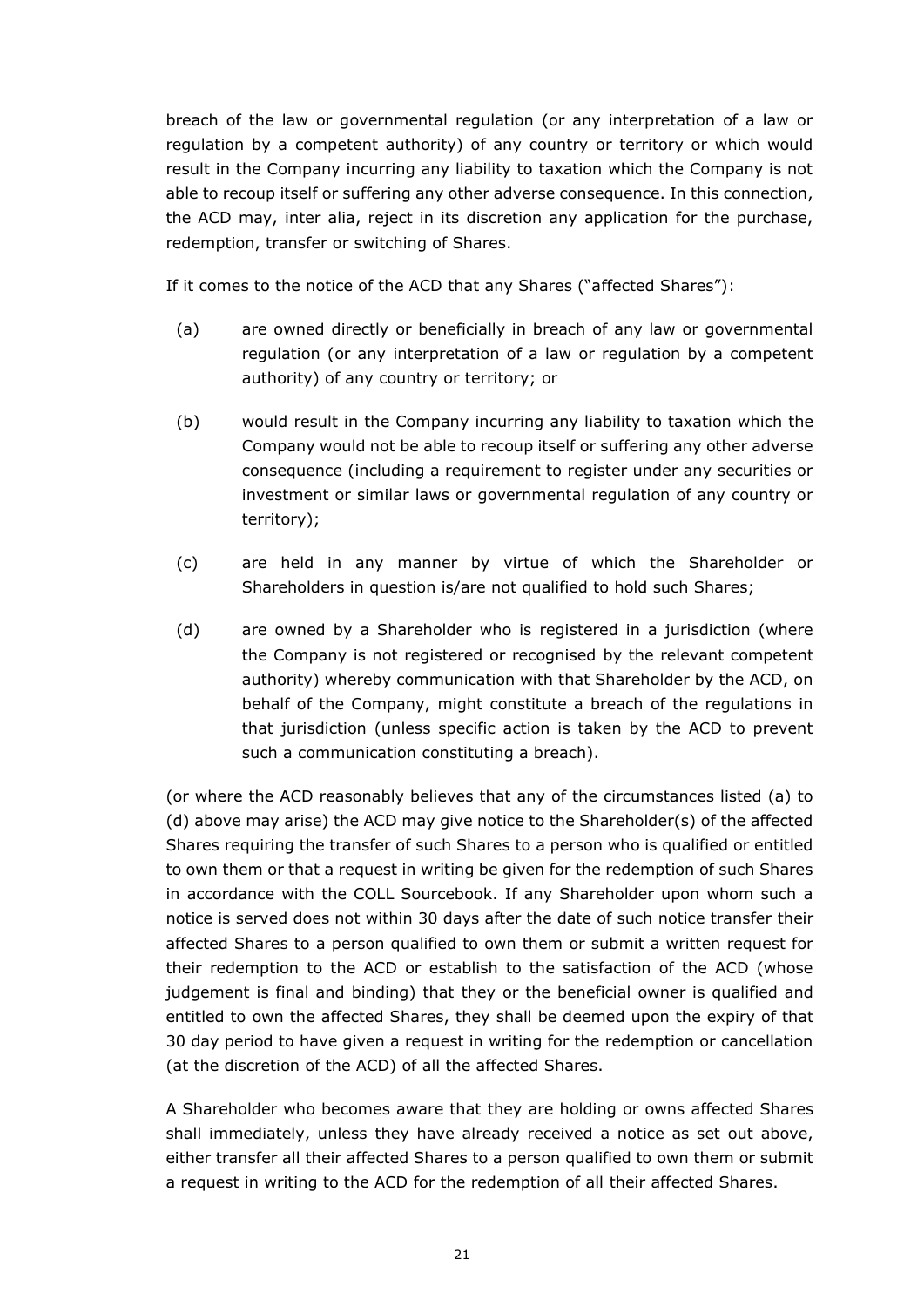Where a request in writing is given or deemed to be given for the redemption of affected Shares, such redemption will (if effected) be effected in the same manner as provided for in COLL.

# 3.8. **Deferred redemption**

If redemptions in the Fund on a particular Dealing Day exceed 10% of the Fund's value, the ACD may, with the prior agreement of the Company's Depositary, or if the Depositary so requires, defer redemptions to the next valuation point in accordance with the FCA's COLL rules.

Any such deferral is undertaken in such a manner as to ensure the consistent treatment of all Shareholders who have sought to redeem Shares at the valuation point at which redemptions are deferred. All deals relating to the earlier valuation point are completed before these relating to a later valuation point are considered.

The intention of a deferred redemption is to reduce the impact of dilution on the Fund. In times of high levels of redemption, deferred redemption enables the ACD to protect the interests of continuing Shareholders and potential Shareholders, by allowing the ACD to match the sale of the Fund's property to the level of redemptions of Shares in the Fund.

# 3.9. **Issue of Shares in exchange for in specie assets**

The ACD may arrange for the Company to issue Shares in exchange for assets other than cash, but will only do so where the Depositary has taken reasonable care to determine that the Company's acquisition of those assets in exchange for the Shares concerned is not likely to result in any material prejudice to the interests of Shareholders.

The ACD will ensure that the beneficial interest in the assets is transferred to the Company with effect from the issue of the Shares.

The ACD will not issue Shares in exchange for assets the holding of which would be inconsistent with the investment objective or policy of the Company.

## 3.10. **In specie redemptions**

If a Shareholder requests the redemption of Shares, the ACD may, if it considers the deal is substantial in relation to the total size of the Fund, arrange for the Fund to cancel the Shares and transfer Scheme Property to the Shareholder instead of paying the price of the Shares in cash, or, if required by the Shareholder, pay the net proceeds of sale of the relevant Scheme Property to the Shareholder.

A deal involving Shares representing 5% or more in value of the Fund will normally be considered substantial. However, the ACD may at its discretion agree an in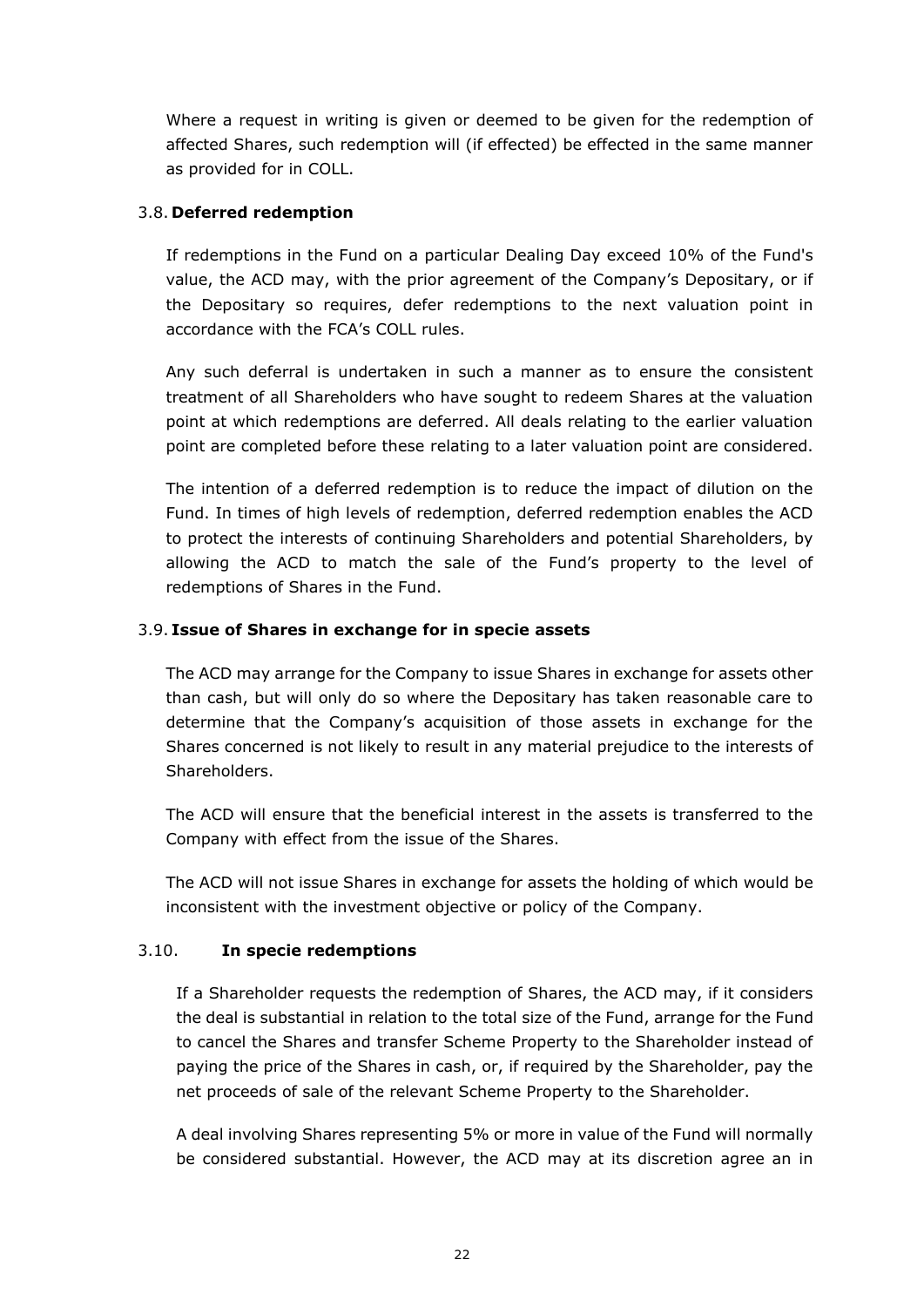specie redemption with a Shareholder whose Shares represent less than 5% in value of the Fund.

In such cases, the ACD will serve a notice on the Shareholder within two Business Days of receipt of the redemption instruction that it proposes to make an in specie redemption and setting out the Scheme Property to be transferred to the Shareholder. The Shareholder may within four Business Days of receiving the notice serve a notice on the ACD requiring the ACD to sell the selected Scheme Property and pay the proceeds to the Shareholder.

The ACD will select the property to be transferred (or sold) in consultation with the Company's Depositary. The ACD must ensure that the property selection is made with a view to achieving no greater advantage or disadvantage to the redeeming Shareholder than to continuing Shareholders.

# 3.11. **Suspension of dealings in the Company**

The ACD may, with the prior agreement of the Company's Depositary, or must if the Depositary so requires, temporarily suspend, without prior notice to Shareholders, the issue, cancellation, sale and redemption of Shares in the Company, if the ACD or the Depositary is of the opinion that due to exceptional circumstances there is good and sufficient reason to do so, having due regard to the interests of Shareholders. For example, but without limitation, on the closure or suspension of dealing on a relevant stock exchange, or the inability of the ACD to ascertain properly the value of any or all of the assets or realise any material part of the assets of the Fund.

The ACD will notify Shareholders as soon as it is practicable of any decision to suspend dealings and the exceptional circumstances which have led to the decision to do so. The ACD and Depositary will keep the suspension under ongoing review and will conduct a formal review of the reasons for the suspension at least every 28 days. Shareholders will be kept informed in writing of updates concerning any suspension. The FCA will be notified immediately of any suspension of dealing in Shares and will be kept informed of the results of the formal reviews conducted by the ACD and Depositary.

Re-calculation of the Share price for the purpose of dealings in Shares will commence on the next valuation point following the ending of the suspension.

During any suspension, the ACD will permit a Shareholder to withdraw any redemption request provided that this withdrawal is in writing and is received before the period of suspension ends. Any redemption request not withdrawn will be dealt with on the first Dealing Day following the end of the suspension.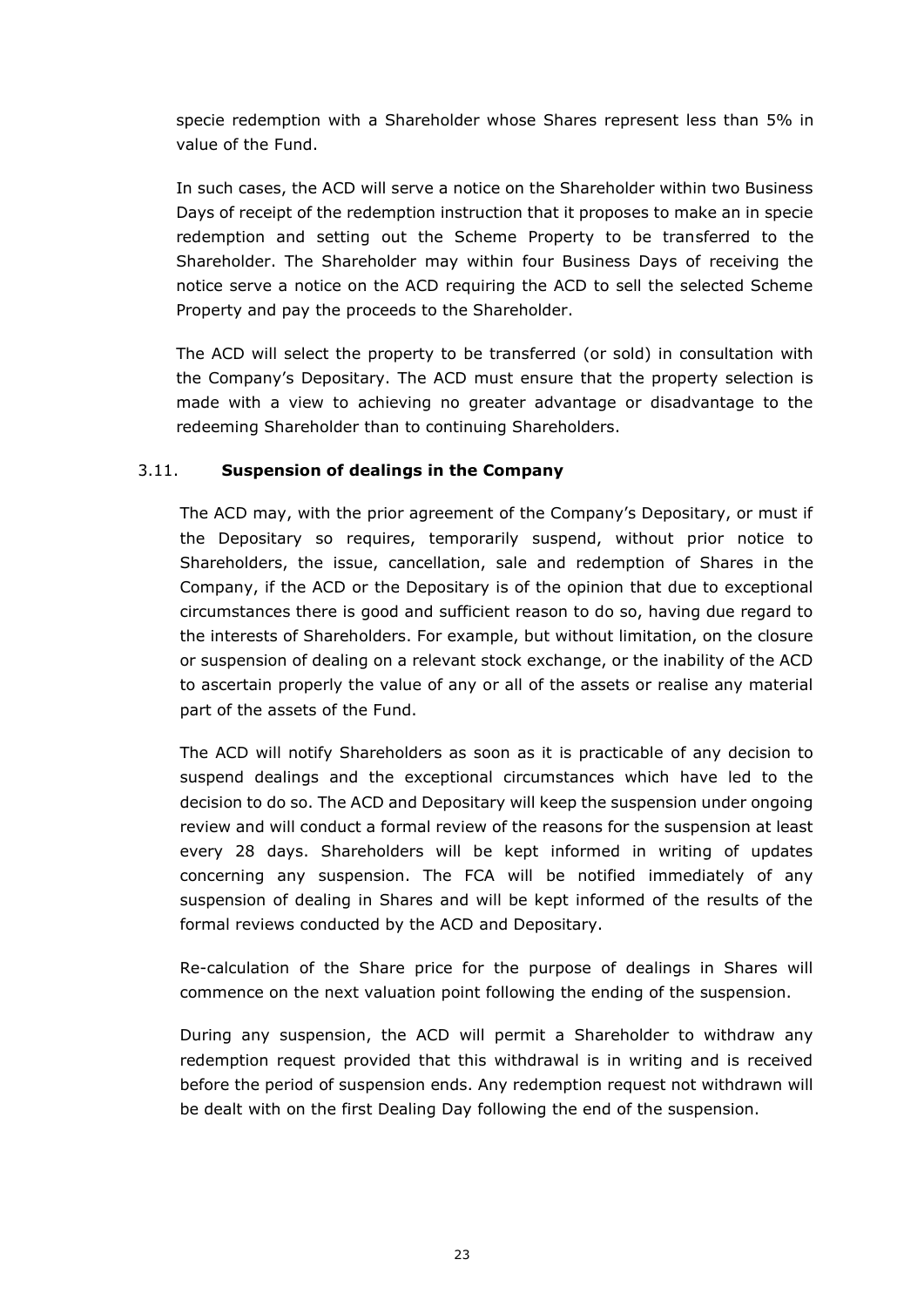## 3.12. **Governing law**

The Company, the Instrument, this Prospectus and any matters arising out of or in connection with a Shareholder's investment in the Company and the establishment, management and administration of the Company shall be governed by and construed in accordance with the laws of England and Wales. The rights of the Shareholders and the construction and effect of the provisions of the Instrument and this Prospectus shall be subject to the exclusive jurisdiction of the courts of England and Wales.

## <span id="page-23-0"></span>4. **VALUATION OF THE COMPANY**

#### 4.1. **General**

The price of a Share is calculated by reference to the Net Asset Value of the Company. Valuations of the Scheme Property for the purpose of the calculations of Share prices will be carried out in accordance with the rules for single-priced funds in COLL. The Net Asset Value per Share is currently calculated at 12.00 noon (London time) (this being the Valuation Point) on each Dealing Day.

The ACD may at any time during a business day carry out an additional valuation if it considers it desirable to do so and may use the price obtained at such additional valuation points as the price for the relevant days. The ACD shall inform the Depositary of any decision to carry out any such additional valuation. Valuations may be carried out for effecting a scheme of amalgamation or reconstruction which do not create a Valuation Point for the purposes of dealings. Where permitted and subject to the Regulations, the ACD may, in certain circumstances (for example where a significant event has occurred since the closure of a market) substitute a price with a more appropriate price which in its opinion reflects a fair and reasonable price for that investment.

The ACD will, upon completion of each valuation, notify the Depositary of the price of Shares, of each Class of the Company.

A request for dealing in Shares must be received by the Valuation Point on a particular Dealing Day in order to be processed on that Dealing Day. A dealing request received after this time will be held over and processed on the next Dealing Day, using the Net Asset Value per Share calculated as at the Valuation Point on that next Dealing Day.

## 4.2. **Calculation of the Net Asset Value**

The value of the Scheme Property shall be the value of its assets less the value of its liabilities determined in accordance with the following provisions: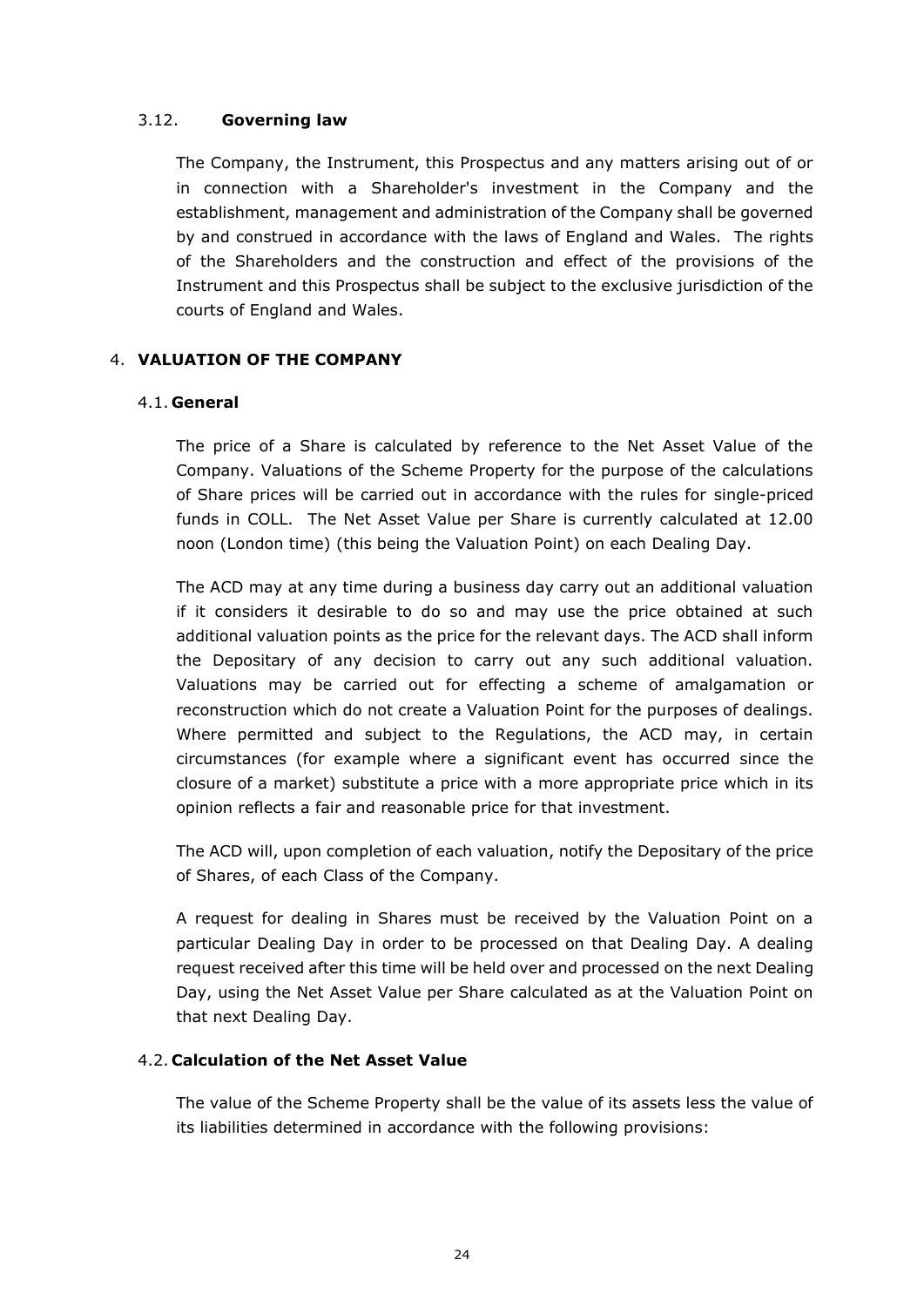- 4.2.1. All the Scheme Property (including receivables) is to be included, subject to the following provisions.
- 4.2.2. Scheme Property which is not cash (or other assets dealt with in paragraph 4.2.2.4 below) shall be valued as follows and the prices used shall (subject as follows) be the most recent prices which it is practicable to obtain:
	- 4.2.2.1. Units or shares in a collective investment scheme:
		- 4.2.2.1.1. if a single price for buying and redeeming units or shares is quoted, at that price; or
		- 4.2.2.1.2. if separate buying and redemption prices are quoted, at the average of the two prices provided the buying price has been reduced by any initial charge included therein and the redemption price has been increased by any exit or redemption charge attributable thereto; or
		- 4.2.2.1.3. if, in the opinion of the ACD, the price obtained is unreliable or no recent traded price is available or if no recent price exists or if the most recent price available does not reflect the ACD's best estimate of the value of the units or shares, at a value which, in the opinion of the ACD, is fair and reasonable;
	- 4.2.2.2. exchange traded derivative contracts:
		- 4.2.2.2.1. if a single price for buying and selling the exchange traded derivative contract is quoted, at that price; or
		- 4.2.2.2.2. if separate buying and selling prices are quoted, at the average of the two prices;
	- 4.2.2.3. over the counter derivative contracts shall be valued in accordance with the method of valuation as shall have been agreed between the ACD and the Depositary;
	- 4.2.2.4. Any other transferable security:
		- 4.2.2.4.1. if a single price for buying and redeeming the security is quoted, at that price; or
		- 4.2.2.4.2. if separate buying and redemption prices are quoted, at the average of the two prices; or
		- 4.2.2.4.3. if, in the opinion of the ACD, the price obtained is unreliable or no recent traded price is available or if no recent price exists or if the most recent price available does not reflect the ACD's best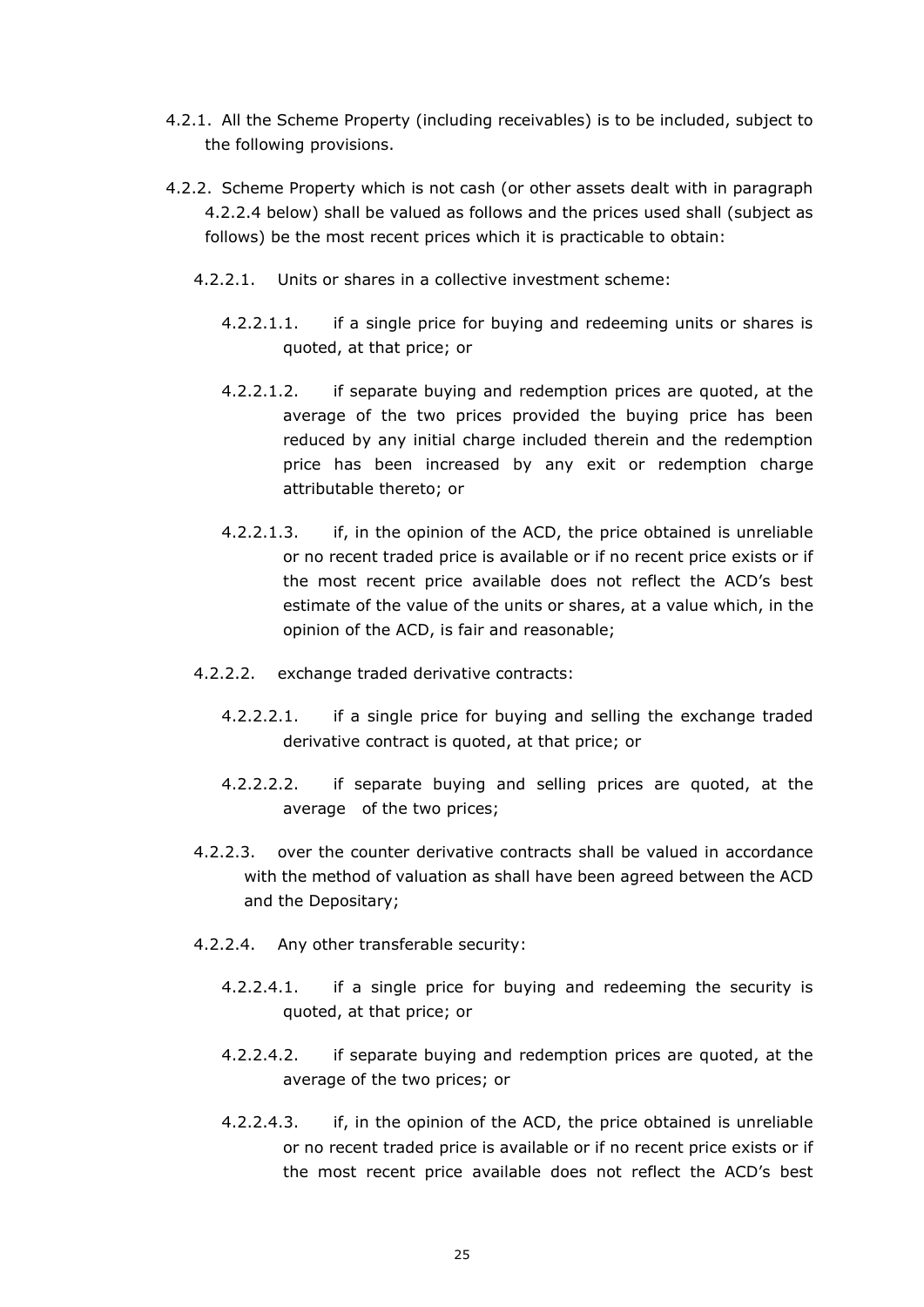estimate of the value of the security, at a value which, in the opinion of the ACD, is fair and reasonable;

- 4.2.2.5. Scheme Property other than that described in paragraphs 4.2.2.1 and 4.2.2.4 above, at a value which, in the opinion of the ACD, is fair and reasonable;
- 4.2.2.6. Cash and amounts held in current and deposit accounts and in other time related deposits shall be valued at their nominal values.
- 4.2.3. In determining the value of the Scheme Property, all instructions given to issue or cancel Shares shall be assumed to have been carried out (and any cash paid or received) whether or not this is the case.
- 4.2.4. Subject to paragraphs 4.2.6 and 4.2.7 below, agreements for the unconditional sale or purchase of Scheme Property which are in existence but uncompleted shall be assumed to have been completed and all consequential action required to have been taken. Such unconditional agreements need not be taken into account if made shortly before the valuation takes place and if, in the opinion of the ACD, their omission will not materially affect the final net asset amount.
- 4.2.5. Futures or contracts for differences which are not yet due to be performed and unexpired and unexercised written or purchased options shall not be included under paragraph 4.2.5.
- 4.2.6. All agreements are to be included under paragraph 4.2.5 which are, or ought reasonably to have been, known to the person valuing the Scheme Property.
- 4.2.7. An estimated amount for anticipated tax liabilities at that point in time including (as applicable and without limitation) capital gains tax, income tax, corporation tax, VAT, stamp duty, SDRT and any foreign taxes or duties shall be deducted.
- 4.2.8. An estimated amount for any liabilities payable out of the Scheme Property and any tax or duty thereon, treating periodic items as accruing from day to day shall be deducted.
- 4.2.9. The principal amount of any outstanding borrowings whenever repayable and any accrued but unpaid interest on borrowings shall be deducted.
- 4.2.10. An estimated amount for accrued claims for tax of whatever nature which may be recoverable shall be added.
- 4.2.11. Any other credits or amounts due to be paid into the Scheme Property shall be added.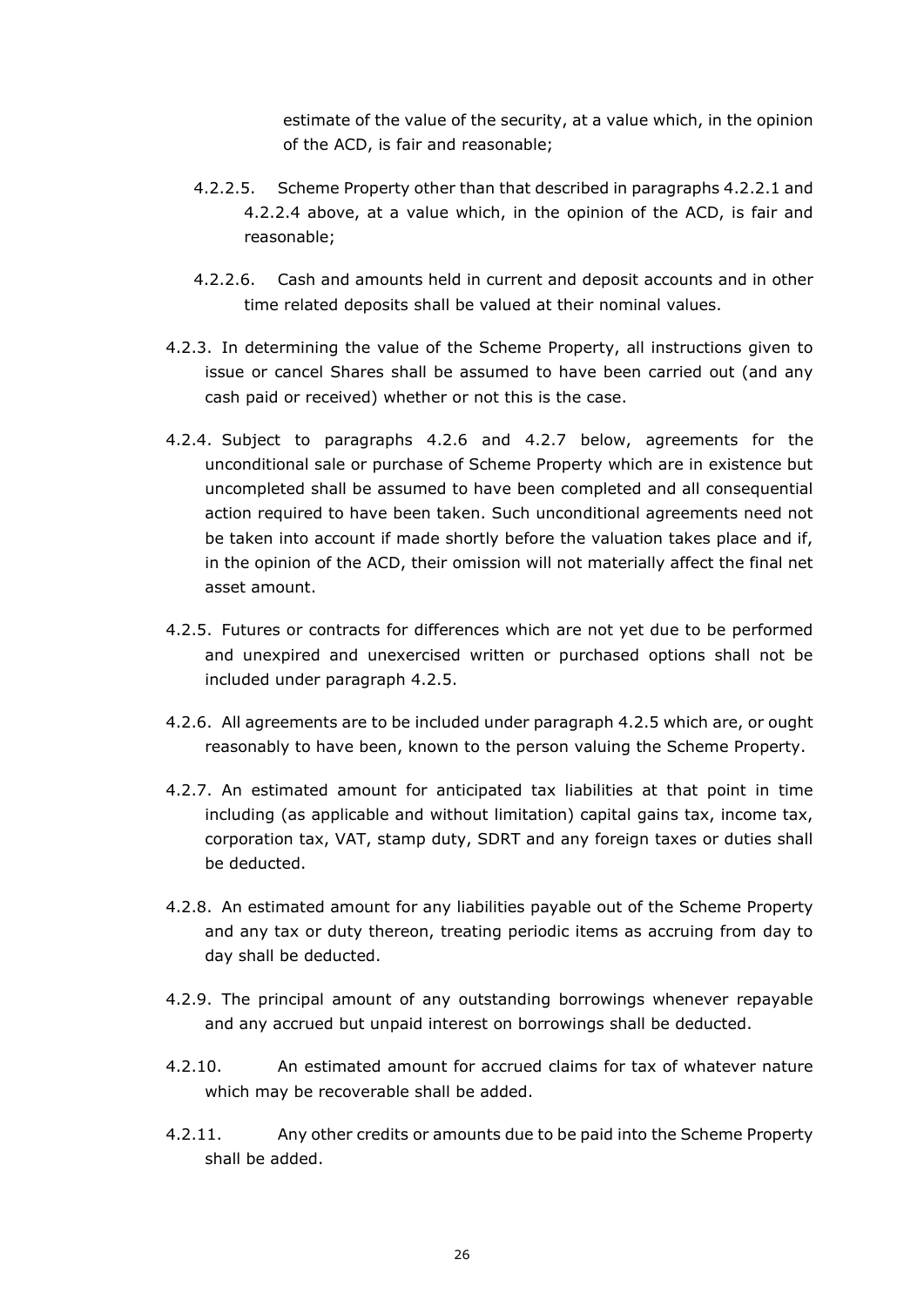- 4.2.12. A sum representing any interest or any income accrued due or deemed to have accrued but not received shall be added.
- 4.2.13. Currencies or values in currencies other than Sterling shall be converted at the relevant Valuation Point at a rate of exchange that is not likely to result in any material prejudice to the interests of Shareholders or potential Shareholders.

## 4.3. **Price per Share in each Class**

The price per Share at which Shares are bought or are redeemed is the Net Asset Value per Share. Any initial charge or redemption charge, (or SDRT on a specific deal, if applicable) is payable in addition to the price or deducted from the proceeds and is taken from the gross subscription or redemption monies.

Each allocation of income made in at a time when more than one Class is in issue shall be done by reference to the relevant Shareholder's proportionate interest in the income property of the Company calculated in accordance with the Instrument of Incorporation.

#### 4.4. **Pricing basis**

The ACD deals on a forward pricing basis. A forward price is the price calculated at the next Valuation Point after the purchase or redemption is deemed to be accepted by the ACD on the relevant Dealing Day. As noted above, Shares in the Company are single-priced.

#### 4.5. **Publication of Prices**

The prices of Shares for each Class of Share in the Company will be published daily on the website www.ifslfunds.com and on www.fundlistings.com. Alternatively, all the prices of Shares in the Company may be obtained by telephoning the ACD on 0808 145 2500. Also, Class C Accumulation Share prices will be published in the Financial Times.

#### <span id="page-26-0"></span>5. **RISK FACTORS**

Potential investors should consider the following risk factors before investing in the Company.

#### 5.1. **General**

The investments of the Company are subject to normal market fluctuations and other risks inherent in investing in securities. There can be no assurance that any appreciation in the value of investments will occur. The value of investments and the income derived from them may fall as well as rise and investors may not recoup the original amount they invest in the Company. There is no certainty that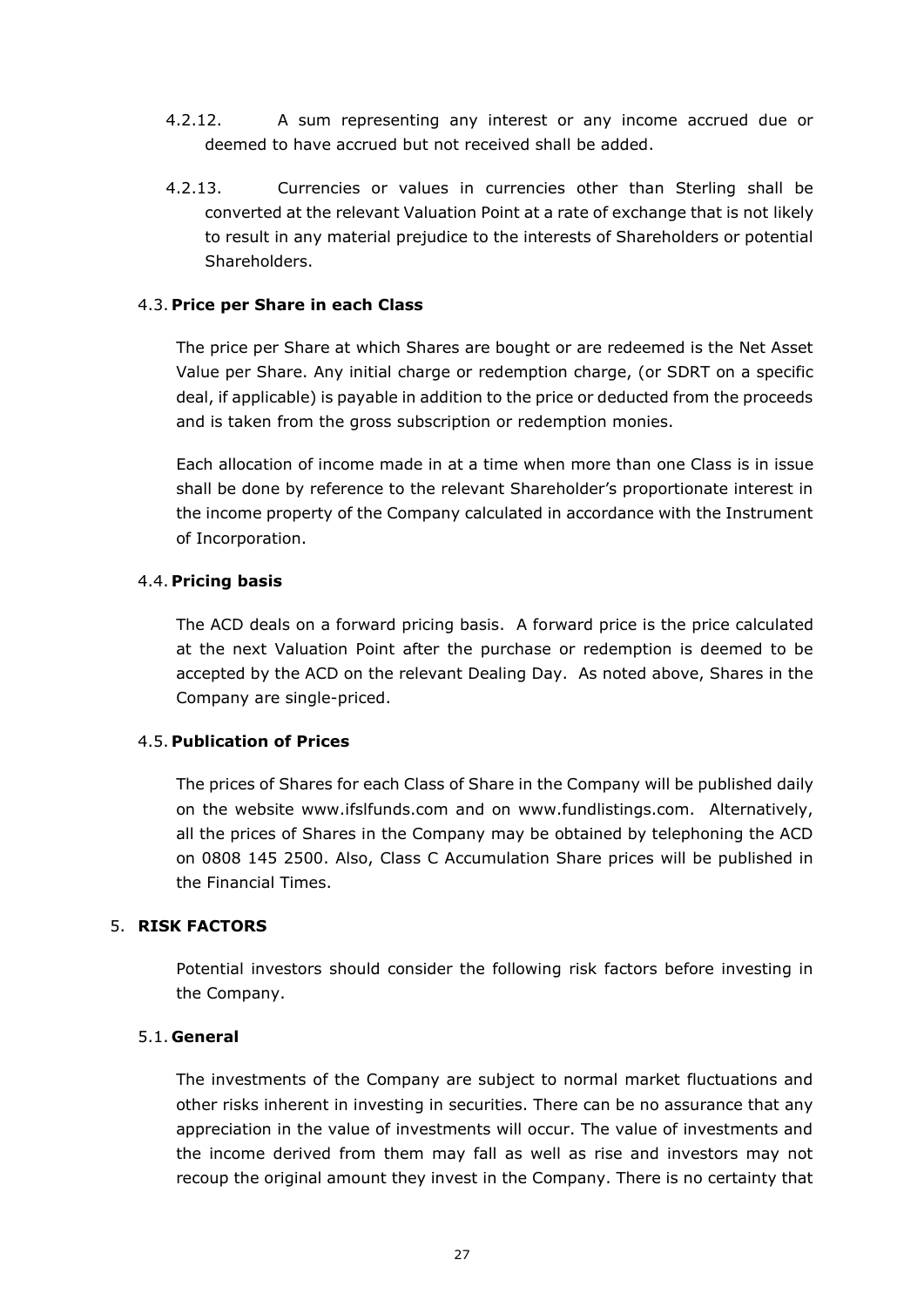the investment objective will actually be achieved and no warranty or representation is given to this effect. The level of any yield may be subject to fluctuations and is not guaranteed.

# 5.2.**Effect of Initial Charge or Redemption Charge**

Where an initial charge or redemption charge is imposed, an investor who realises their Shares may not (even in the absence of a fall in the value of the relevant investments) realise the amount originally invested.

In particular, where a redemption charge is payable, investors should note that the percentage rate at which the redemption charge is calculated is based on the market value rather than the initial value of the Shares. If the market value of the Shares has increased the redemption charge will show a corresponding increase. Currently there is no redemption charge levied on Shares.

The Shares therefore should be viewed as medium to long term investments.

# 5.3. **SDRT provision**

Certain investment transactions can result in the payment of SDRT. When such payment results in the diminution in value of the Shares, an additional charge may be levied in addition to the price of the Shares when issued or deducted when sold.

## 5.4. **Suspension of Dealings in Shares**

Investors are reminded that in certain circumstances their right to redeem Shares (including a redemption by way of switching) may be suspended.

## 5.5. **Currency Exchange Rates**

Currency fluctuations may adversely affect the value of investments and the income thereon and, depending on an investor's currency of reference, currency fluctuations may adversely affect the value of their investment in Shares.

## 5.6. **Derivatives**

**The Investment Manager may employ derivatives in the pursuit of the investment objectives but solely for the purposes of Efficient Portfolio Management (including hedging) with the aim of reducing the risk profile of the Company.**

## 5.7. **Credit and Fixed Interest Securities**

Fixed interest securities are particularly affected by trends in interest rates and inflation. If interest rates go up, the value of capital may fall, and vice versa. Inflation will also decrease the real value of capital.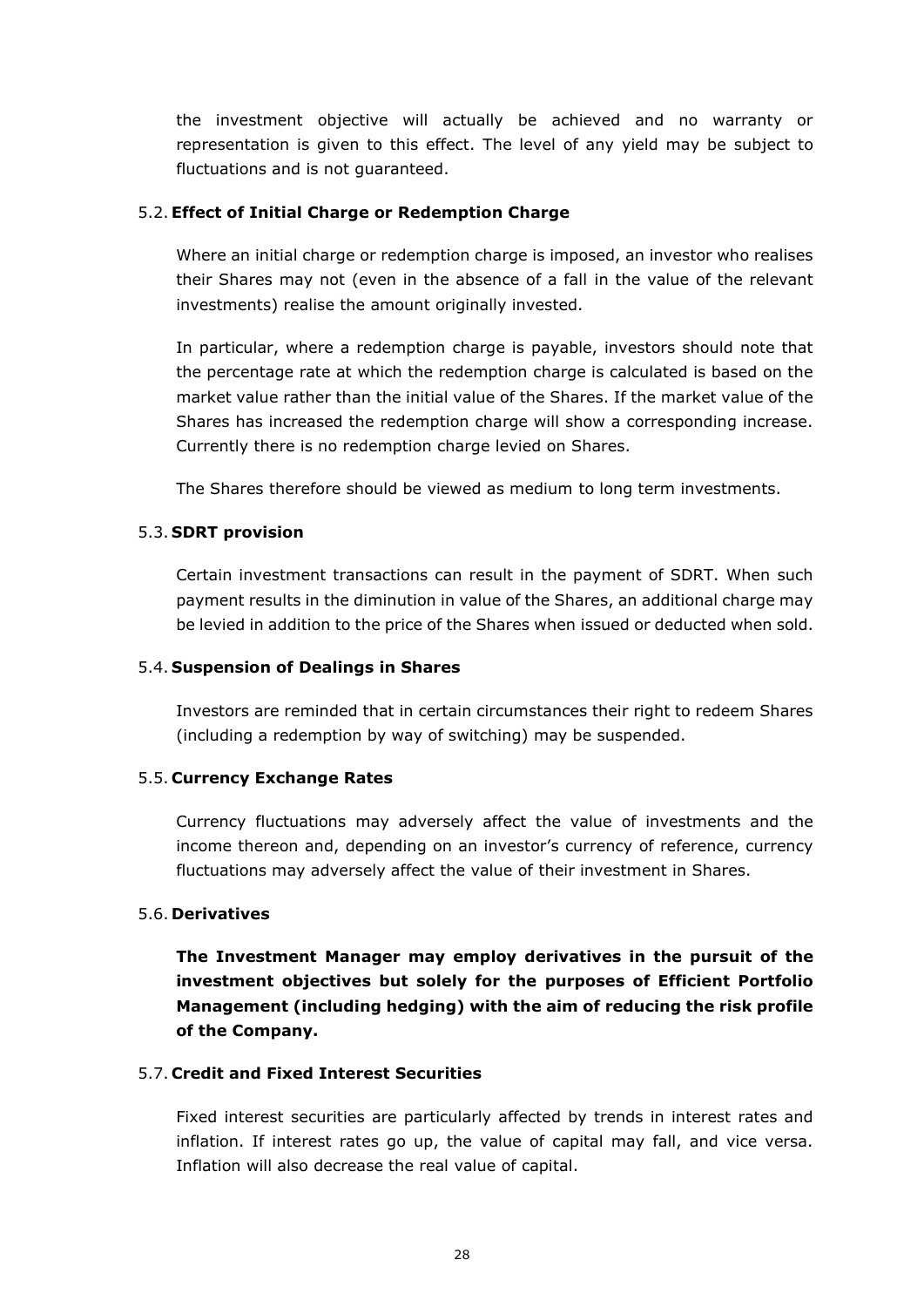The value of a fixed interest security will fall in the event of the default or reduced credit rating of the issuer. Generally, the higher the rate of interest, the higher the perceived credit risk of the issuer. High yield bonds with lower credit ratings (also known as sub-investment grade bonds) are potentially more risky (higher credit risk) than investment grade bonds. A sub-investment grade bond has a Standard & Poor's credit rating of below BBB or equivalent.

#### 5.8. **Higher volatility and concentrated portfolios**

The Company invests in one particular type of industry. Such concentration can give rise to higher risk than a fund which has spread its investments more broadly.

The Company may also simply hold a limited number of investments. Should one or more of those investments decline or be otherwise adversely affected, it may have a more pronounced effect on the Net Asset Value than if a larger number of investments were held. This may lead to a high turnover of stocks in the Company.

#### 5.9. **Price of Gold, Silver and Natural Resources**

The price of gold, silver or other natural resources being developed by the companies in which the Company invests may be subject to sudden, unexpected and substantial fluctuations that may lead to significant declines in the value of the Shares concerned and the Net Asset Value of the Company.

#### 5.10. **Geological and Metallurgical Risks**

Development of resources may be subject to geological and metallurgical risks.

#### 5.11. **Political and/or Environmental Risk**

The investee companies may operate in countries where the ownership rights may be uncertain and development of resources themselves may be subject to disruption due to factors including civil disturbances, industrial action, interruption of power supplies, as well as adverse climatic conditions.

## <span id="page-28-0"></span>6. **MANAGEMENT AND ADMINISTRATION**

#### <span id="page-28-1"></span>6.1. **Regulatory Status**

The ACD and the Investment Manager are authorised and regulated by the Financial Conduct Authority of 12 Endeavour Square, London, E20 1JN. The Depositary is authorised by the Prudential Regulation Authority and is regulated by the Financial Conduct Authority and the Prudential Regulation Authority.

#### <span id="page-28-2"></span>6.2. **Authorised Corporate Director**

#### 6.2.1. **General**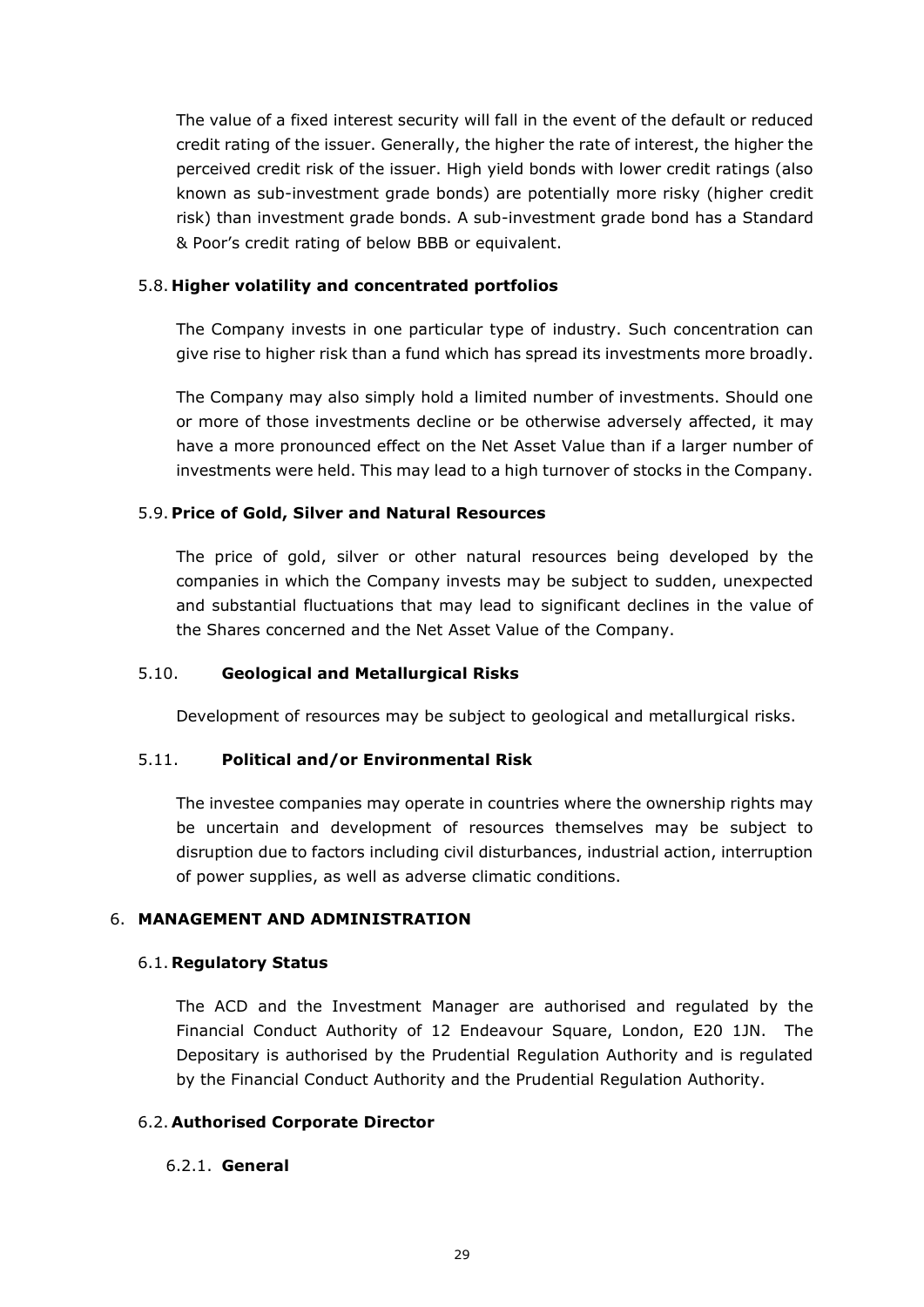The ACD is Investment Fund Services Limited a wholly owned subsidiary of Marlborough Group Holdings Limited, which is a private company limited by shares incorporated in England and Wales on  $16<sup>th</sup>$  February 2007.

| <b>Registered Office:</b>           | Marlborough House, 59 Chorley New Road,<br>Bolton BL1 4QP.               |
|-------------------------------------|--------------------------------------------------------------------------|
| <b>Share Capital:</b>               | It has a share capital of £10,000 issued and<br>paid up.                 |
| <b>Ultimate Holding</b><br>Company: | UFC Fund Management Plc, a company<br>incorporated in England and Wales. |

The ACD is responsible for managing and administering the Company's affairs in compliance with the COLL Sourcebook. The ACD may delegate its management and administration functions, but not responsibility, to third parties, including associates subject to the rules in the COLL Sourcebook.

It has therefore delegated to the Investment Manager the function of managing and acting as the investment manager for the investment and reinvestment of the assets of the Company (as further explained in paragraph 6.4 below).

In accordance with the Regulations the ACD has in place a number of policies which set out how it operates and manages the Company in a number of key areas. The ACD's voting policy (which sets out how and when voting rights attached to the Company's investments are to be exercised), execution policy (which sets out the procedures to be followed when transactions are carried out on behalf of the Company) and inducement policy (which sets out the types of payments, including fees, commissions and non-monetary benefits, which may be received or made by a third party in respect of the Company (where permitted under the FCA Handbook)) are available on request from the ACD.

## 6.2.2. **Terms of Appointment:**

The appointment of the ACD has been made under an agreement between the Company and the ACD, as amended from time to time (the "**ACD Agreement**").

Pursuant to the ACD Agreement, the ACD manages and administers the affairs of the Company in accordance with the Regulations, the Instrument of Incorporation and this Prospectus. The ACD Agreement incorporates detailed provisions relating to the ACD's responsibilities.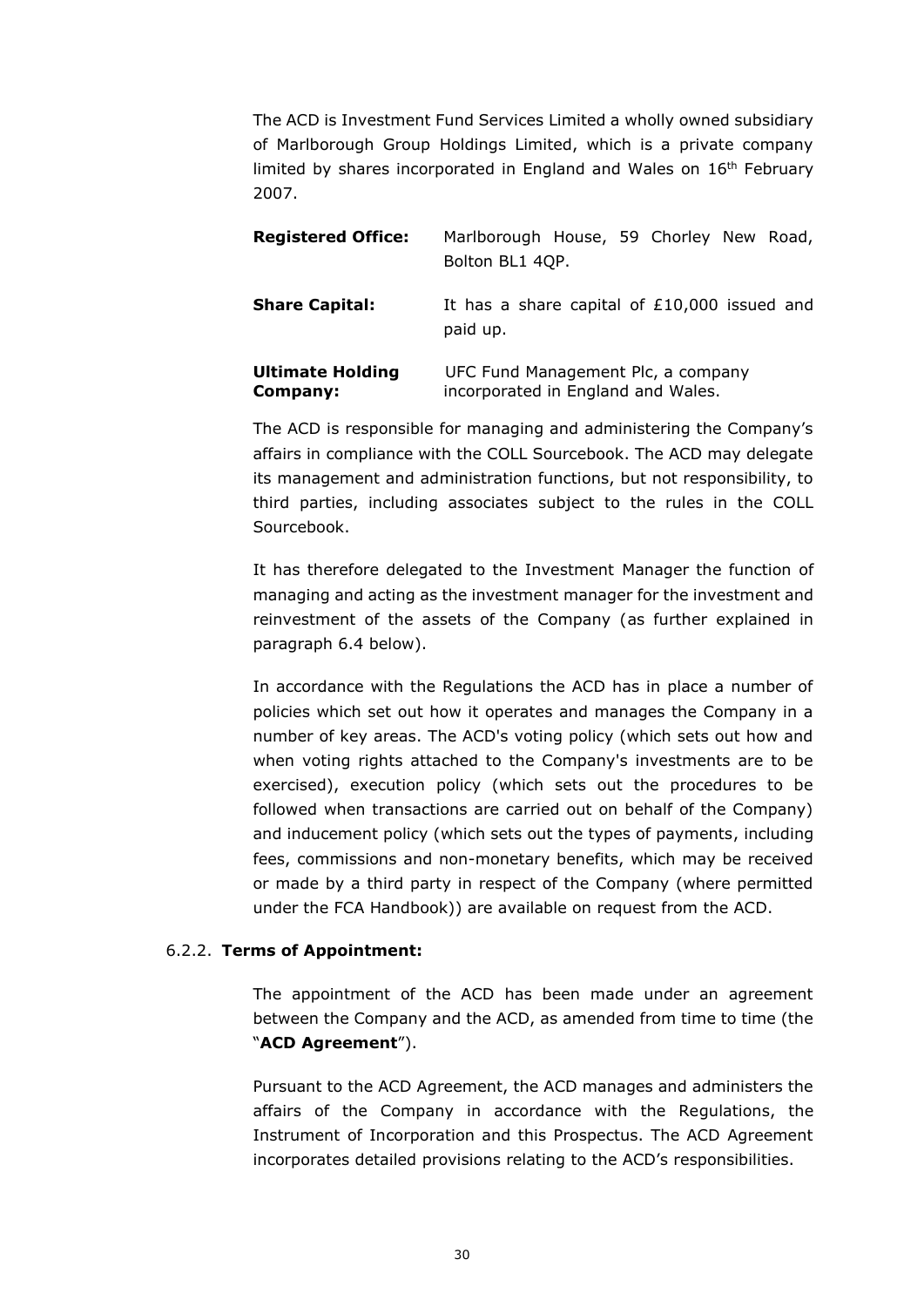The ACD Agreement may be terminated by either party after the expiry of three years from the date of incorporation of the Company on not less than twelve months written notice or earlier upon the happening of certain specified events. The ACD Agreement contains detailed provisions relating to the responsibilities of the ACD and excludes it from any liability to the Company or any Shareholder for any act or omission except in the case of negligence, wilful default, breach of duty or breach of trust in relation to the Company on its part. The ACD Agreement provides indemnities to the ACD to the extent allowed by the Regulations and other than for matters arising by reason of its negligence, wilful default, breach of duty or breach of trust in the performance of its duties and obligations. Subject to certain limited exceptions set out in the Regulations, the ACD may retain the services of any person to assist it in the performance of its functions.

Details of the fees payable to the ACD are set out in paragraph 7.2 "Charges payable to the ACD" below.

The ACD is also under no obligation to account to the Depositary, the Company or the Shareholders for any profit it makes on the issue or reissue or cancellation of Shares which it has redeemed.

The Company has no directors other than the ACD. The ACD is the manager of certain authorised unit trusts and open-ended investment companies details of which are set out in Appendix 6.

#### 6.2.3. **Remuneration Policy**

The ACD has put in place a remuneration policy (the "Remuneration Policy") that is in accordance with the requirements of SYSC 19 E of the FCA. The Remuneration Policy is designed to ensure that the ACD's remuneration practices are consistent with and promote sound and effective risk management, do not encourage risk taking and are consistent with the risk profile of the Fund. The ACD considers the Remuneration Policy to be appropriate to the size, internal operations, nature scale and complexity of the Fund and in line with the risk profile, risk appetite and the strategy of the Fund.

The matters covered by the Remuneration Policy include:

- An assessment of the individual member of staff's performance;
- restrictions on the awarding of guaranteed variable remuneration;
- the balance between fixed and variable remuneration;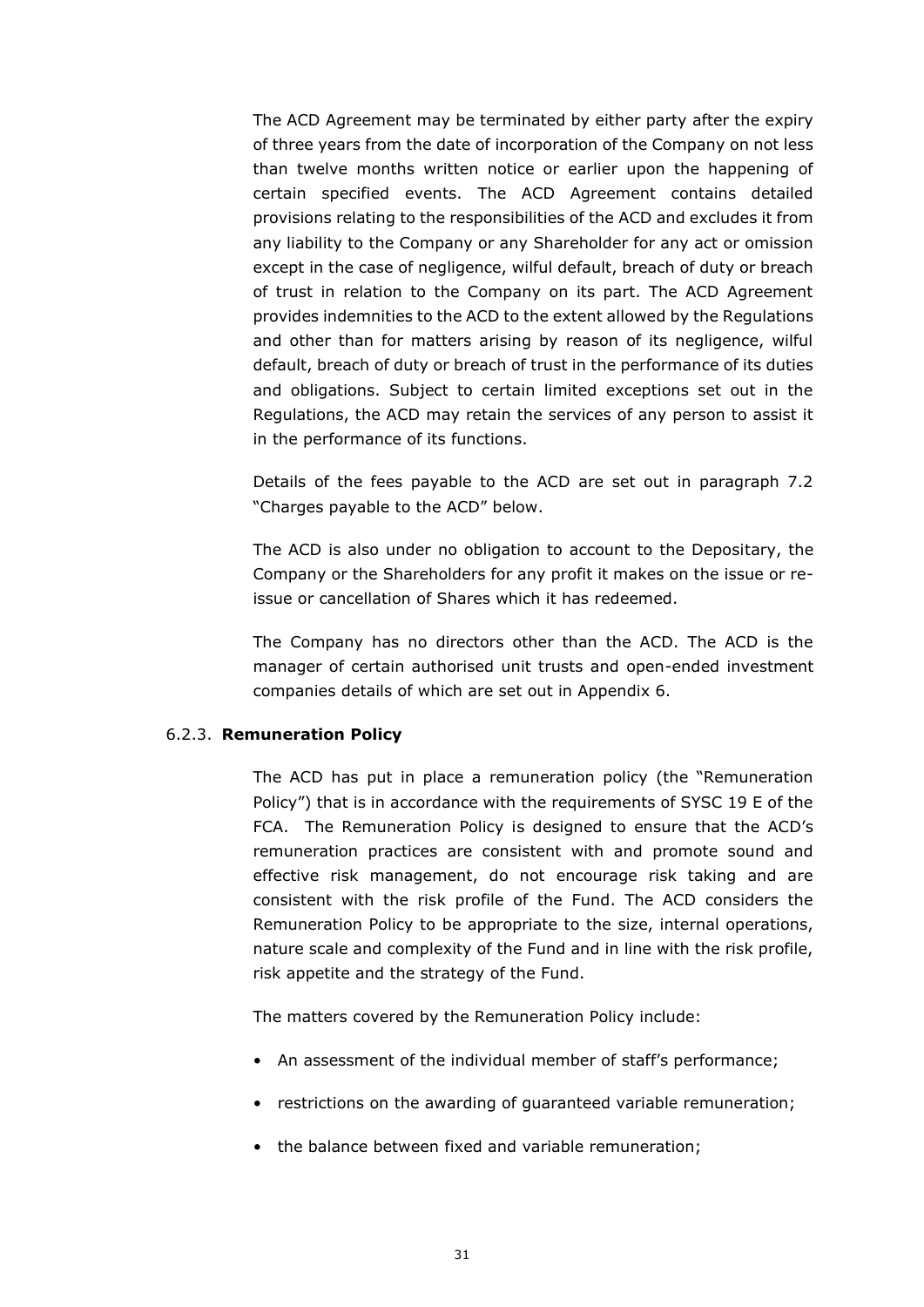• any payment of remuneration in the form of Shares in the Fund;

• any mandatory deferral periods for the payment of some or all of the variable remuneration component;

• the reduction or cancellation of remuneration in the case of under performance.

The Remuneration Policy will apply to the fixed and variable (if any) remuneration received by the identified staff.

The ACD will make details of its latest Remuneration Policy available on its website, www.ifslfunds.com, including a description of how remuneration and benefits are calculated and the identity of the persons responsible for awarding the remuneration and benefits. The ACD will provide paper copies free of charge upon written request to its operating address.

In respect of any investment management delegates, the ACD requires that:(i) the entities to which such activities have been delegated are subject to regulatory requirements on remuneration that are equally as effective as those applicable under the European Securities and Market's (ESMA's) Guidelines on Sound Remuneration Policies under the UCITS Directive and AIFMD / Article 14 of the UCITS Directive; or (ii) appropriate contractual arrangements are put in place with entities to which such activities have been delegated in order to ensure that there is no circumvention of the remuneration rules set out in the ESMA Guidelines or the FCA Handbook.

## <span id="page-31-0"></span>6.3.**The Depositary**

## 6.3.1. **Terms of Appointment**

Pursuant to the agreement dated 13<sup>th</sup> October 2016 (as novated) between the Company, the ACD and the Depositary (the "Depositary Services Agreement") and for the purposes of and in compliance with the Regulations, the Depositary has been appointed as the Depositary to the Company. The appointment of the Depositary under the Depositary Services Agreement may be terminated without cause by not less than 6 months written notice provided that the Depositary Services Agreement does not terminate until a replacement Depositary has been appointed.

The Depositary, HSBC Bank plc, is a public limited company incorporated in England and Wales with company registration number 00014259. HSBC Bank plc is a wholly owned subsidiary of HSBC Holdings plc. The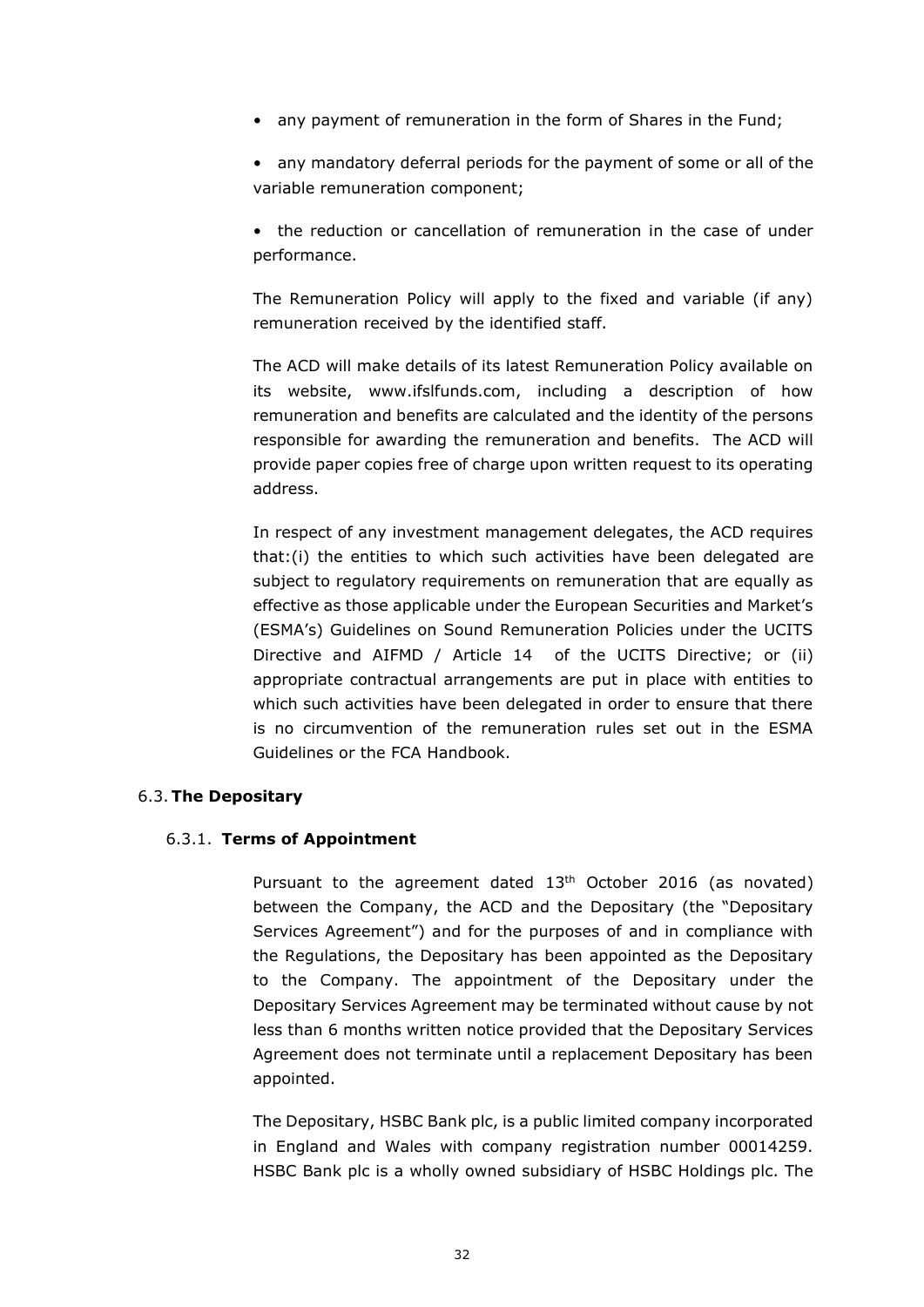Depositary's registered and head office is located at 8 Canada Square, London E14 5HQ and the principal business activity of the Depositary is the provision of financial services, including trustee and depositary services. The Depositary is authorised by the Prudential Regulation Authority and regulated by the Prudential Regulation Authority and the Financial Conduct Authority.

The fees to which the Depositary is entitled are set out below under the heading "Depositary's Fees and Expenses".

## 6.3.2. **Key Duties of the Depositary**

The Depositary provides services to the Company as set out in the Depositary Services Agreement and, in doing so, shall comply with the Regulations. The Depositary's duties include the following:

- 1) ensuring that the Fund's cash flows are properly monitored and that all payments made by or on behalf of applicants upon the subscription to Shares of the Fund have been received.
- 2) safekeeping of the Scheme Property, which includes (i) holding in custody all financial instruments that can be physically delivered to the Depositary; and (ii) verifying the ownership of other assets and maintaining records accordingly.
- 3) ensuring that issues, redemptions and cancellations of the Shares of the Fund are carried out in accordance with the Instrument of Incorporation, the Prospectus and the Regulations.
- 4) ensuring that in transactions involving Scheme Property any consideration is remitted to the Fund within the usual time limits.
- 5) ensuring that the value of the Shares of the Fund is calculated in accordance with the Regulations.
- 6) carrying out the instructions of the ACD unless they conflict with the Instrument of Incorporation, the Prospectus or the Regulations.
- 7) ensuring that a Fund's income is applied in accordance with the Regulations.

#### 6.3.3. **Delegation of Safekeeping Function**

The Depositary may delegate its safekeeping functions subject to the terms of the Depositary Services Agreement. The Depositary has delegated to a number of delegates the custody of certain Scheme Property entrusted to the Depositary for safekeeping in accordance with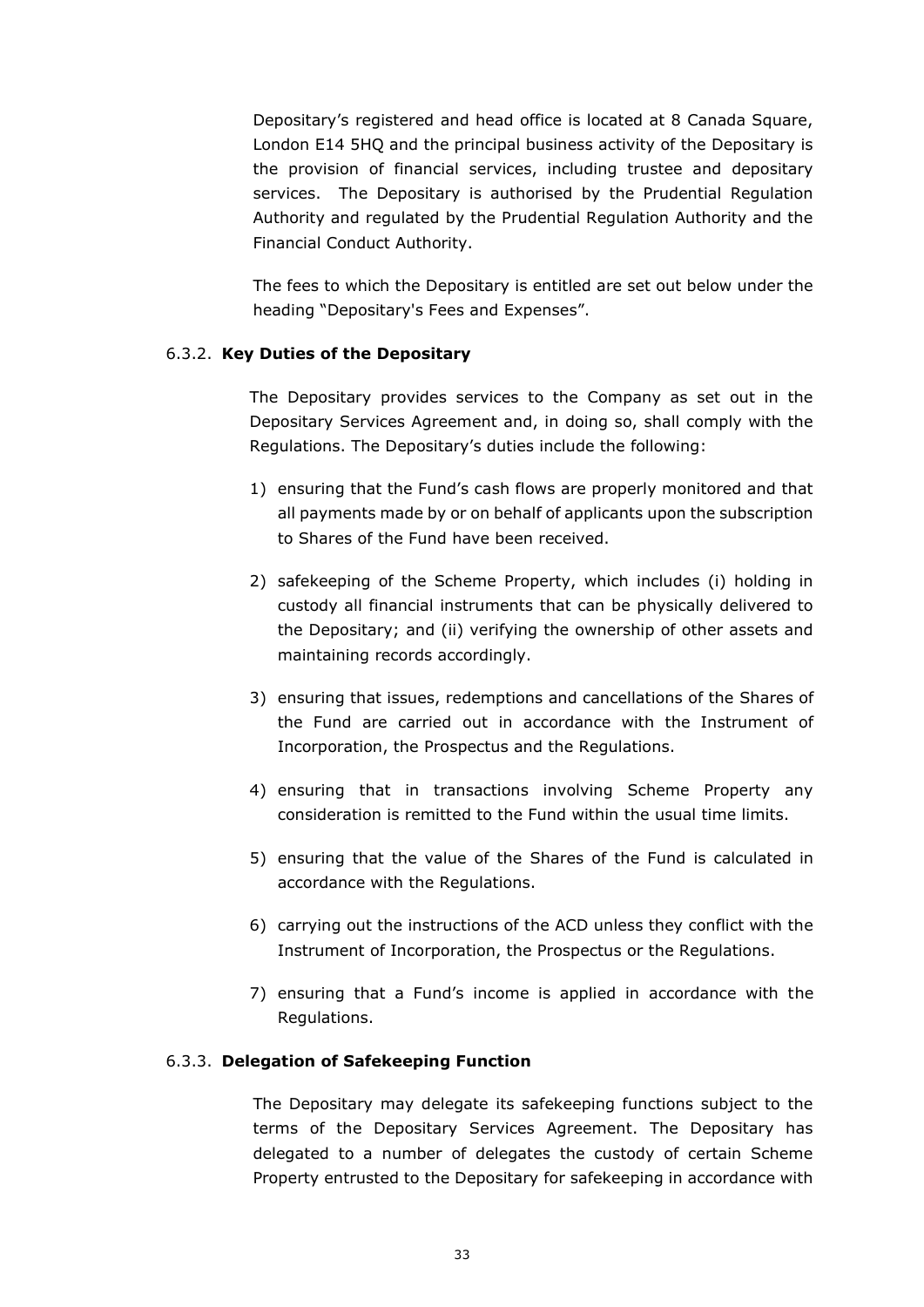the terms of written agreements between the Depositary and those delegates.

A list of delegates is set out in Appendix 7. Shareholders should note that the list of delegates is updated only at each Prospectus review.

#### 6.3.4. **Conflicts**

From time to time actual or potential conflicts of interest may arise between the Depositary and its delegates. For example, such conflicts may arise; (i) where an appointed delegate is an affiliated group company and is providing a product or service to the Fund and has a financial or business interest in such product or service; or, (ii) where an appointed delegate is an affiliated group company which receives remuneration for other related products or services it provides to the Fund. The Depositary maintains a conflict of interest policy to address this.

In addition, actual or potential conflicts of interest may also arise between the Fund, the Shareholders or the ACD on the one hand and the Depositary on the other hand. For example, such actual or potential conflict may arise because the Depositary is part of a legal entity or is related to a legal entity which provides other products or services to the Fund and from which fees and profits in relation to the provision of those products or services may arise and from which the Depositary may benefit directly or indirectly. In addition, the Depositary may have a financial or business interest in the provision of such products or services, or receives remuneration for related products or services provided to the Fund or may have other clients whose interests may conflict with those of the Fund, the Shareholders or the ACD.

In particular, HSBC Bank plc may provide foreign exchange services to the Fund for which they are remunerated out of the property of the Fund. HSBC Bank plc or any of its affiliates or connected persons may also act as market maker in the investments of the Fund; provides broking services to Fund and/or to other funds or companies; acts as financial adviser, banker, derivatives counterparty or otherwise provides services to the issuer of the investments of the Fund; acts in the same transaction as agent for more than one client; has a material interest in the issue of the investments of the Fund; or earns profits from or has a financial or business interest in any of these activities.

The Depositary will ensure that any such additional services provided by it or its affiliates are on terms which are not materially less favourable to the Fund than if the conflict or potential conflict had not existed.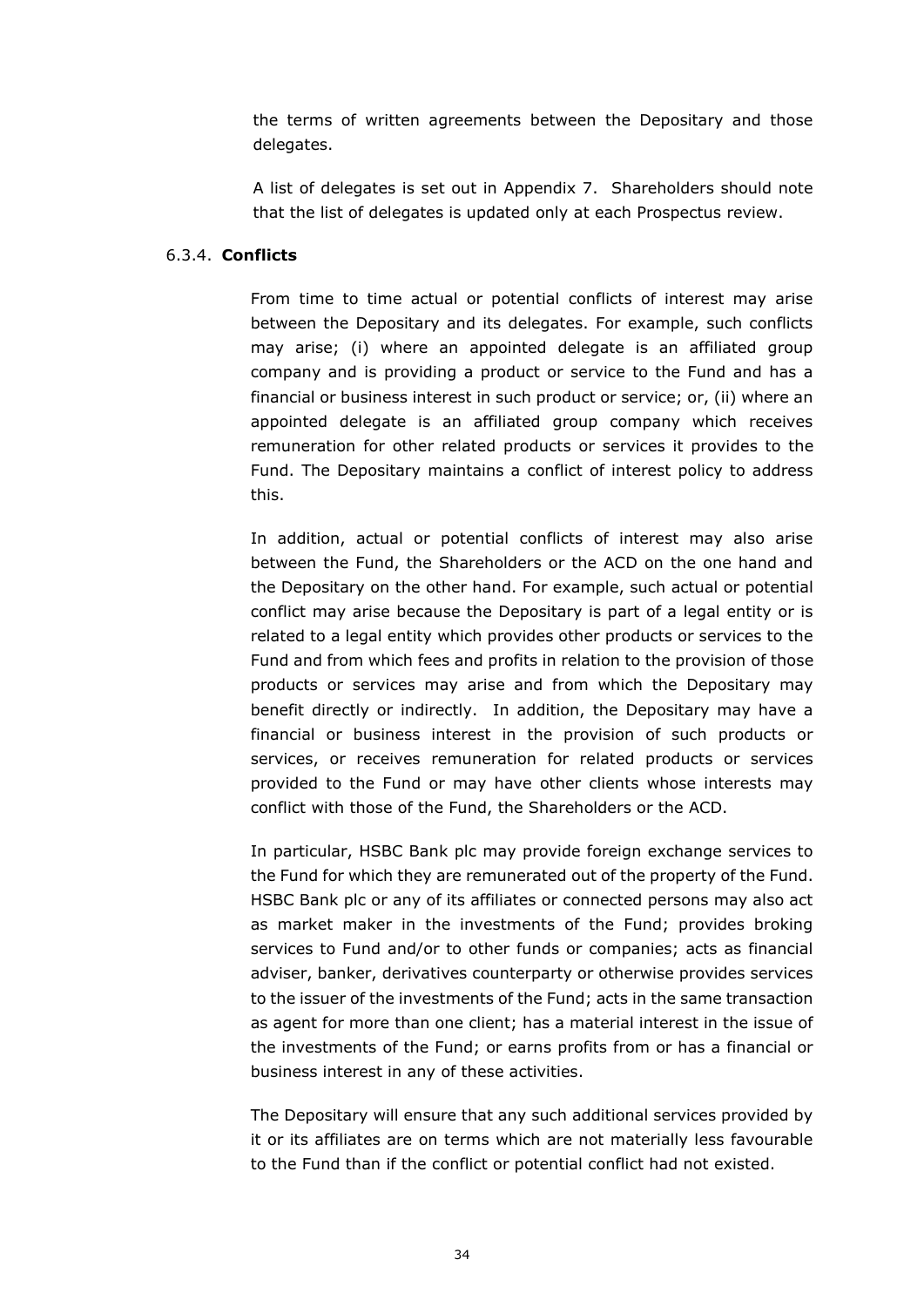The Depositary has a conflict of interest policy in place to identify, manage and monitor on an on-going basis any actual or potential conflict of interest. The Depositary has functionally and hierarchically separated the performance of its depositary tasks from its other potentially conflicting tasks. The system of internal controls, the different reporting lines, the allocation of tasks and the management reporting allow potential conflicts of interest and the Depositary issues to be properly identified, managed and monitored.

#### 6.3.5. **Liability of the Depositary**

In general, the Depositary is liable for losses suffered by the Fund as a result of its negligence or wilful default to properly fulfil its obligations. Subject to the paragraph below, and pursuant to the Depositary Services Agreement, the Depositary will be liable to the Fund for the loss of financial instruments of the Fund which are held in its custody. The Depositary will not be indemnified out of the Scheme Property for the loss of financial instruments.

The liability of the Depositary will not be affected by the fact that it has delegated safekeeping to a third party.

The Depositary will not be liable where the loss of financial instruments arises as a result of an external event beyond the reasonable control of the Depositary, the consequences of which would have been unavoidable despite all reasonable efforts to the contrary. The Depositary shall not be liable for any indirect, special or consequential loss.

In the event there are any changes to the Depositary's liability under the Regulations, the ACD will inform Shareholders of such changes without delay.

Shareholders have no personal right to directly enforce any rights or obligations under the Depositary Services Agreement.

#### 6.3.6. **Updated Information**

Up to date information regarding the name of the Depositary, any conflicts of interest and delegations of the Depositary's safekeeping functions will be made available to Shareholders upon written request to the ACD.

#### <span id="page-34-0"></span>6.4.**The Investment Manager**

#### 6.4.1. **General**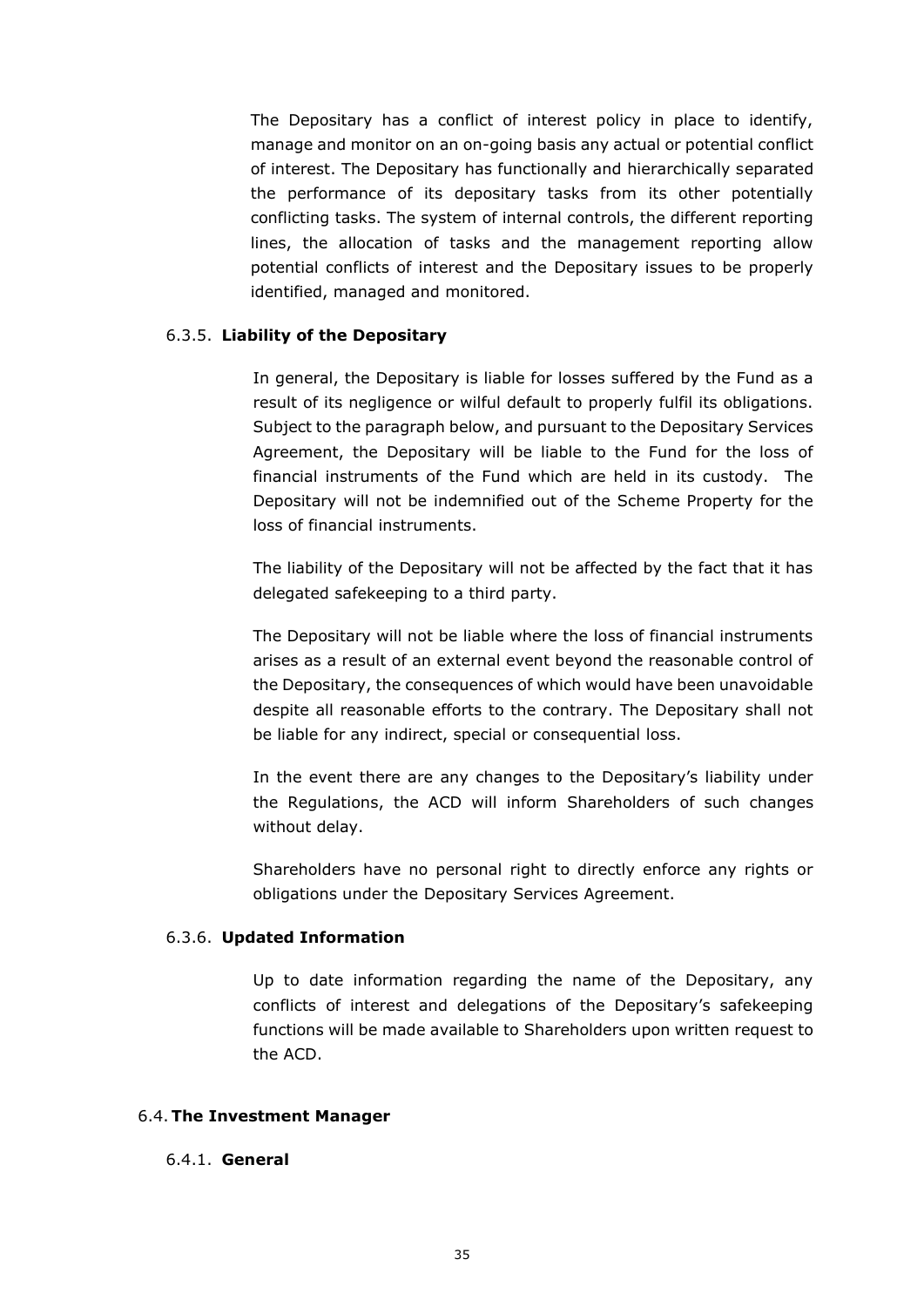The ACD has appointed the Investment Manager, Sector Investment Managers Ltd, to provide investment management services to the ACD. The Investment Manager is authorised and regulated by the Financial Conduct Authority.

The Investment Manager's registered office is at Level 1, Devonshire Road, One Mayfair Place, London W1J 8AJ.

The principal activity of the Investment Manager is the provision of investment management services.

# 6.4.2. **Terms of Appointment:**

The terms of the Investment Management Agreement between the ACD and the Investment Manager include the provision of investment management to attain the investment objectives of the Company, the purchase and sale of investments and on the exercise of voting rights relating to such investments. The Investment Manager has authority to make decisions on behalf of the ACD on a discretionary basis in respect of day to day investment management of the Scheme Property including authority to place purchase orders and sale orders with regulated dealers and preparation of the Investment Manager's report half yearly for inclusion in the Company's Report for circulation to Shareholders. Subject to the agreement of the ACD, the Investment Manager may appoint Sub-Investment Managers to discharge some or all of these duties. The Agreement may be terminated by either party on not less than six months' written notice or earlier upon the happening of certain specified events.

The Investment Manager will receive a fee paid by the ACD out of its remuneration received each month as explained in paragraph 7.4 below and is also entitled to receive commission (where permitted under the FCA Handbook) paid by the ACD in respect of investment in the Company by its clients.

The Investment Manager will not be considered as a broker fund adviser under the FCA Handbook in relation to the Company.

## <span id="page-35-0"></span>6.5.**The Registrar**

## 6.5.1. **General**

The ACD is the registrar of the Company. The Register is maintained at the ACD's offices:

Marlborough House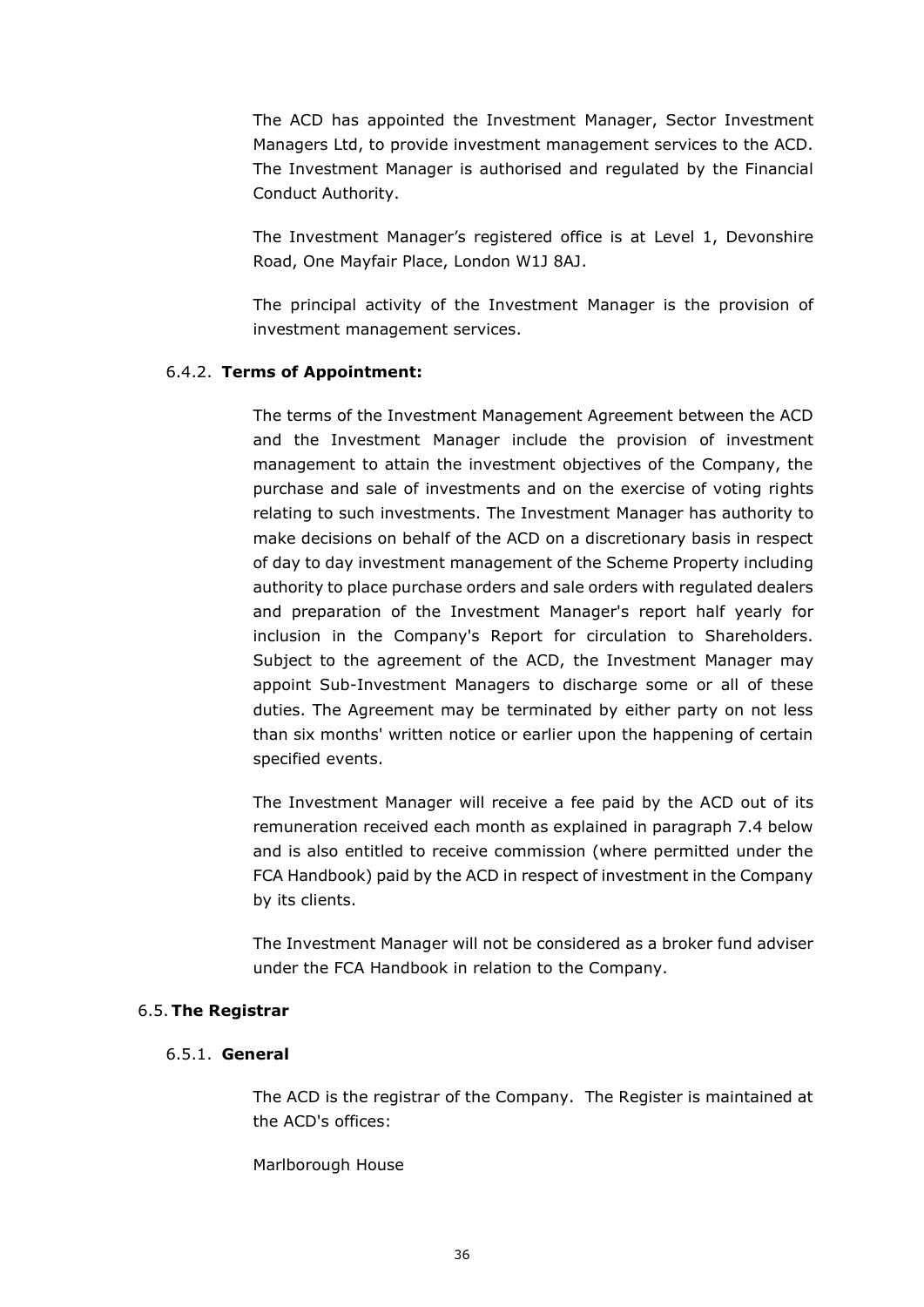59 Chorley New Road Bolton BL1 4QP

#### 6.5.2. **Register of Shareholders**

The Register may be inspected at the above address during normal business hours by any Shareholder or any Shareholder's duly authorised agent.

The plan register, where applicable (being a record of persons who subscribe for Shares through ISAs) can be inspected at the office of the ACD.

## 6.6.**The Auditors**

The auditors of the Company are Ernst & Young LLP, whose address is Atria One, 144 Morrison Street, Edinburgh, EH3 8EX.

## 6.7. **Conflicts of Interest**

The ACD, the Investment Manager and other companies within the IFSL and the Investment Manager's group may, from time to time, act as investment managers or advisers to other funds or sub-funds which follow similar investment objectives to those of the Company. It is therefore possible that the ACD and/or the Investment Manager may in the course of their business have potential conflicts of interest with the Company. Each of the ACD and the Investment Manager will, however, have regard in such event to its obligations under the ACD Agreement and the Investment Management Agreement respectively and, in particular, to its obligation to act in the best interests of the Company so far as practicable, having regard to its obligations to other clients, when undertaking any investment business where potential conflicts of interest may arise.

The Depositary may act as the depositary of other open-ended investment companies and as trustee or custodian of other collective investment schemes.

## 7. **FEES AND EXPENSES**

## 7.1. **Ongoing**

All costs, charges, fees or expenses, other than the charges made in connection with the subscription and redemption of Shares (see paragraph 3.5) payable by a Shareholder or out of Scheme Property are set out in this section.

The Company may, so far as the COLL Sourcebook allows, also pay out of the Scheme Property all relevant costs, charges, fees and expenses including the following: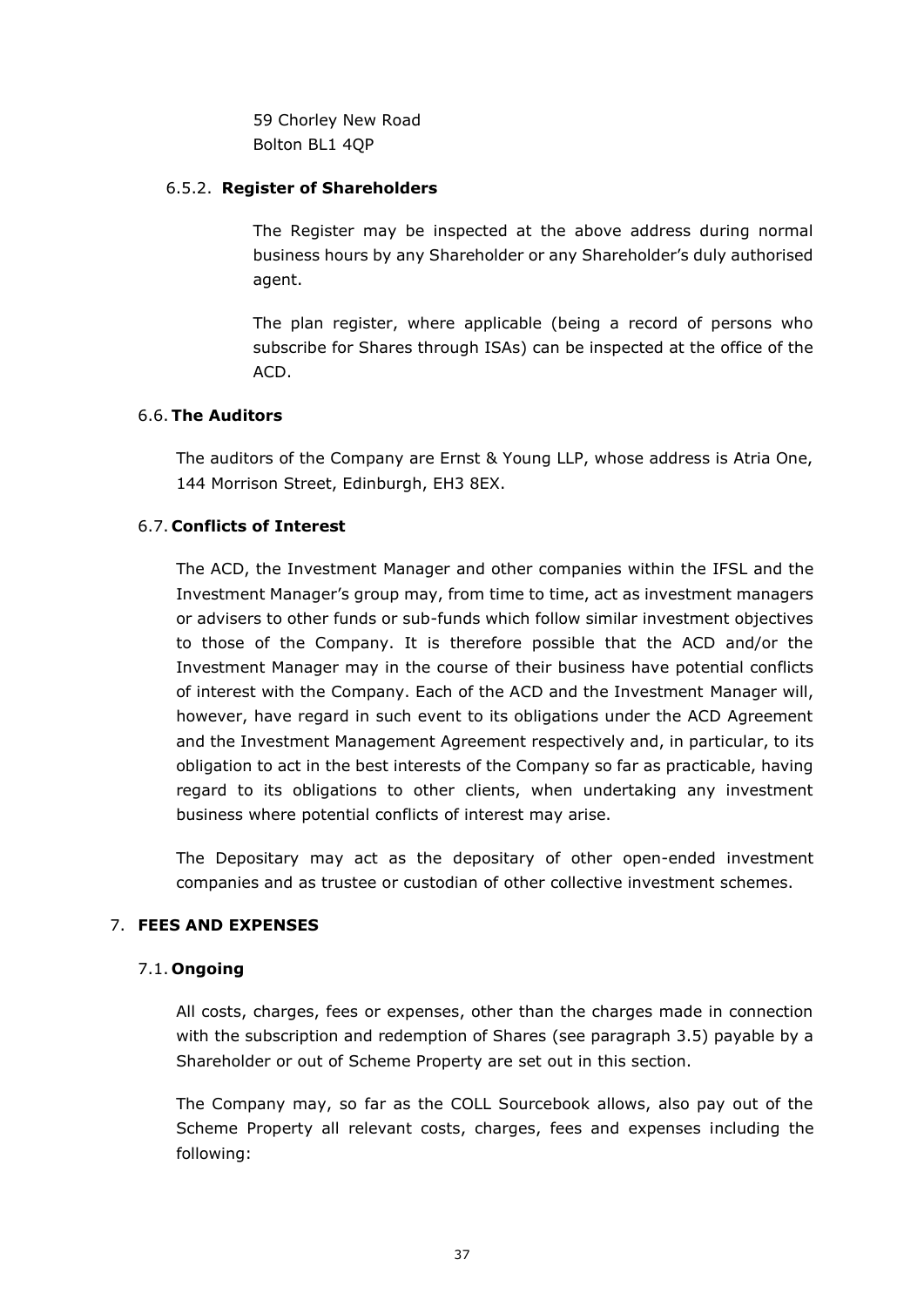- 7.1.1. transaction costs including (without limitation) the fees and/or expenses incurred in acquiring, registering and disposing of investments, such as (for example) broker's commission (where permitted under the FCA Handbook), fiscal charges (including stamp duty and/or stamp duty reserve tax) and other disbursements which are necessary to be incurred in effecting transactions for the Company and normally shown in contract notes, confirmation notes and difference accounts as appropriate;
- 7.1.2. fees and expenses in respect of establishing and maintaining the register of Shareholders, including any sub-registers kept for the purpose of the administration of ISAs, are payable quarterly out of the property of the Company;
- 7.1.3. any costs incurred in or about the listing of Shares in the Company on any Stock Exchange, and the creation, conversion and cancellation of Shares;
- 7.1.4. any costs incurred by the Company in publishing the price of the Shares in a national or other newspaper or any other media;
- 7.1.5. any costs incurred in producing and dispatching any payments made by the Company, or the yearly and half-yearly reports of the Company;
- 7.1.6. any fees, expenses or disbursements of any legal or other professional adviser of the Company;
- 7.1.7. any costs incurred in taking out and maintaining an insurance policy in relation to the Company;
- 7.1.8. any costs incurred in respect of meetings of Shareholders convened for any purpose;
- 7.1.9. any payment permitted by clause 6.7.15R of the COLL Sourcebook;
- 7.1.10. interest on borrowings and charges incurred in effecting or terminating such borrowings or in negotiating or varying the terms of such borrowings;
- 7.1.11. taxation and duties payable in respect of the Scheme Property or the issue or redemption of Shares;
- 7.1.12. the audit fees of the Auditors (including VAT) and any expenses of the Auditors;
- 7.1.13. the fees of the FCA, in accordance with the FCA's Fee Manual, together with any corresponding periodic fees of any regulatory authority in a country or territory outside the United Kingdom in which Shares in the Company are or may be marketed;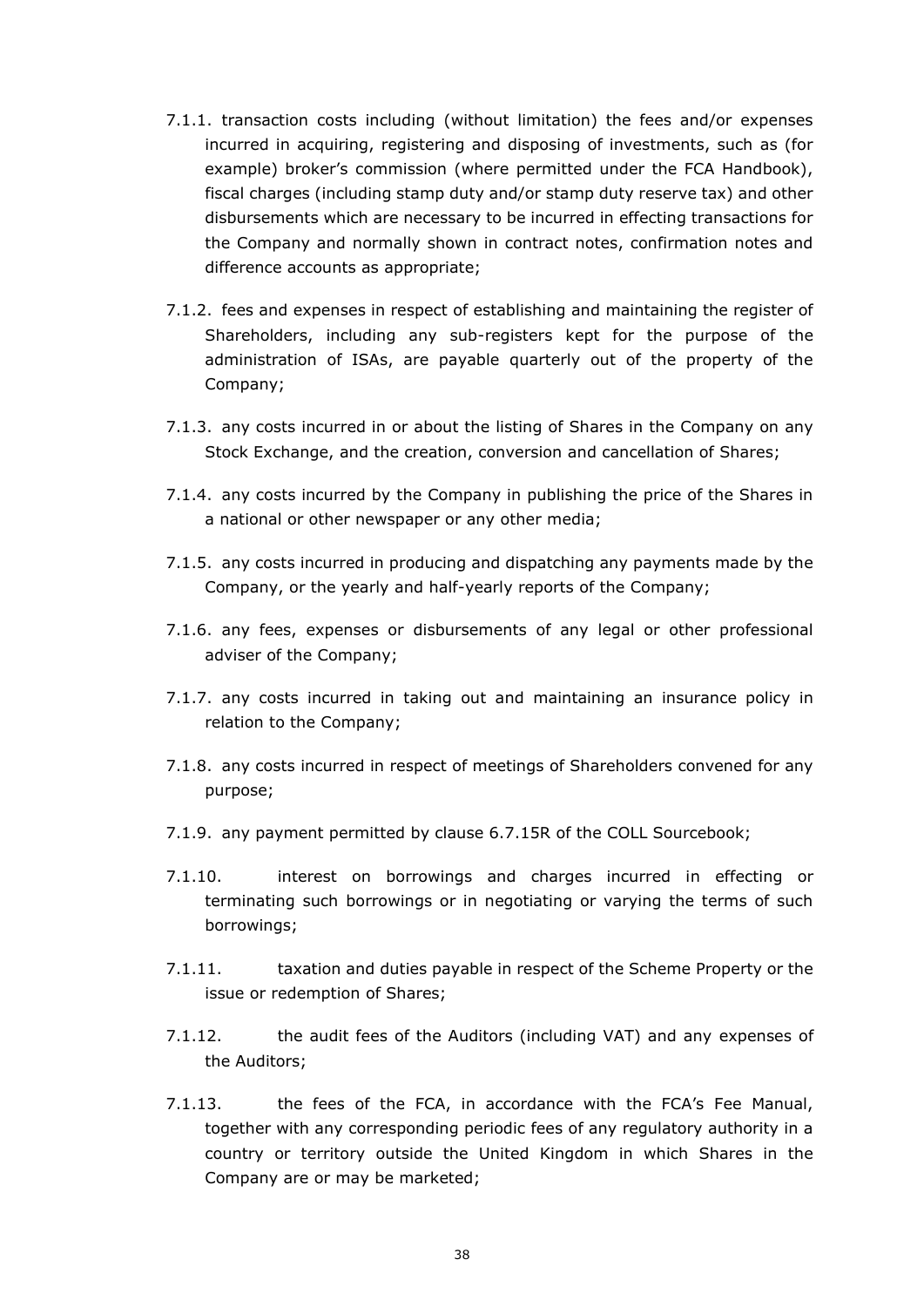- 7.1.14. any expense incurred in relation to company secretarial duties including the cost of maintenance of minute books and other documentation required to be maintained by the Company;
- 7.1.15. the total amount of any cost relating to the authorisation and incorporation of the Company and of its initial offer or issue of Shares;
- 7.1.16. any payments otherwise due by virtue of a change to the Regulations;
- 7.1.17. any value added or similar tax relating to any change or expense set out herein; and
- 7.1.18. the direct and indirect transaction and operational costs and/or fees arising from time to time as a result of the ACD's use of EPM techniques (as described in Appendix 3).

The ACD is also entitled to be paid by the Company out of the Scheme Property any expenses incurred by the ACD or its delegates of the kinds described above.

Expenses are allocated between capital and income in accordance with the Regulations. However, the approach for the Company is set out in Appendix 1. Where expenses are deducted in the first instance from income if and only if this is insufficient, deductions will be made from capital (save for any charge made in respect of SDRT under paragraph 3.5.5 "Stamp Duty Reserve Tax"). If deductions were made from capital, this would result in capital erosion and constrain growth.

## 7.2. **Charges payable to the ACD**

## 7.2.1. **Annual Management Charge**

The ACD is entitled to a periodic charge which accrues daily. This charge is calculated by reference to the value of the Company on the first or only valuation point on each Dealing Day. The periodic charge charged during a calendar month is paid to the ACD no more frequently than weekly. The periodic charge is payable by the Company from the Scheme Property attributable to the Company and is paid to the ACD by way of remuneration for its duties and responsibilities to the Company as ACD. The charge is calculated separately in relation to each class of Share linked to the Company as a percentage rate per annum of the total value of the units of entitlement in the property of the Company represented by the class on the relevant valuation date. The current annual management charges for the Company (expressed as a percentage per annum of the Net Asset Value of the Company) are set out in Appendix 1.

## 7.2.2. **Registration Fees**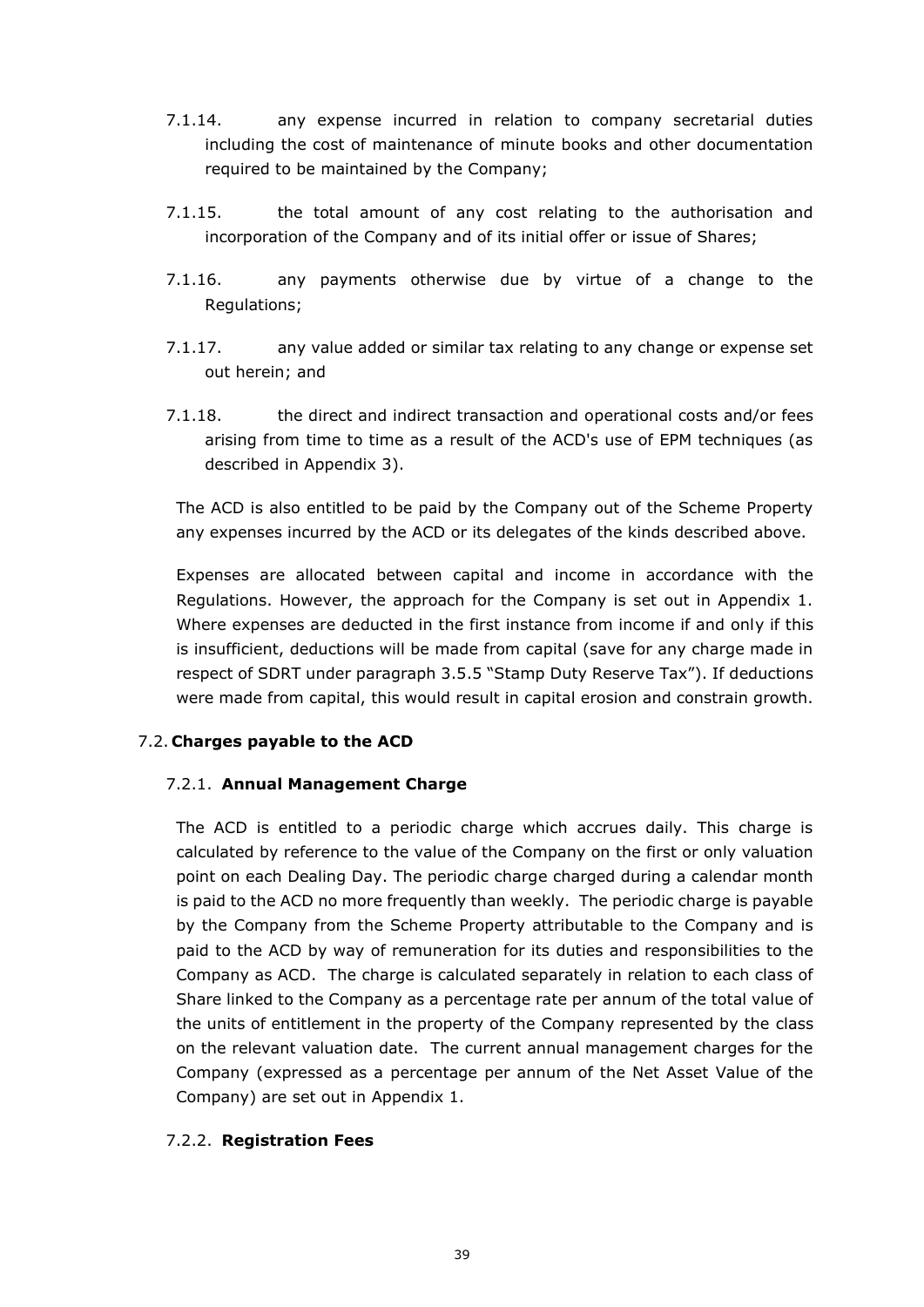The ACD (or any person to whom the ACD delegates its registrar function) is entitled to receive a fee out of the Scheme Property for providing registration services. This includes fees, expenses and disbursements relating to the establishment of any sub-register (where applicable). The charge is a fixed annual amount together with an additional amount for each Shareholder on the Register at the beginning of the accounting period concerned. The current charge is a fixed annual amount of  $E200$  together with an additional amount of  $E10.75$  per Shareholder.

Where applicable VAT shall be payable on these expenses in addition to the expenses themselves. Any such VAT will be chargeable out of the property of the Company.

## 7.2.3. **Expenses**

The ACD is also entitled to all reasonable, properly documented, out of pocket expenses incurred in the performance of its duties as set out above.

VAT is payable on the charges or expenses mentioned above, where appropriate.

If a Class's expenses in any period exceed its income the ACD may take that excess from the capital property attributable to that Class.

The current annual fee payable to the ACD for a Class may only be increased or a new type of remuneration introduced in accordance with the Regulations.

## 7.3. **Depositary's fee and expenses**

The Depositary receives for its own account a periodic fee which will accrue daily. The calculation of the periodic fee is based on the first or only valuation point of the Fund on each Business Day. The periodic fee charged during a calendar month is paid to the Depositary on or as soon as is reasonably practicable after the last Business Day of that calendar month, and is payable out of the property attributable to the Fund.

The rate of the periodic fee is agreed between the ACD and the Depositary from time to time and in relation to the Fund, the current agreed periodic fee is calculated on a sliding scale plus VAT of the total value of the Fund per annum.

- 0.030% per annum of the first £200 million of the Scheme Property;
- 0.015% per annum of the next £800 million of the Scheme Property;
- 0.0075% per annum of the balance over £1 billion.

The first accrual in relation to any Fund will take place in respect of the period beginning on the day on which the first valuation of the Fund is made and ending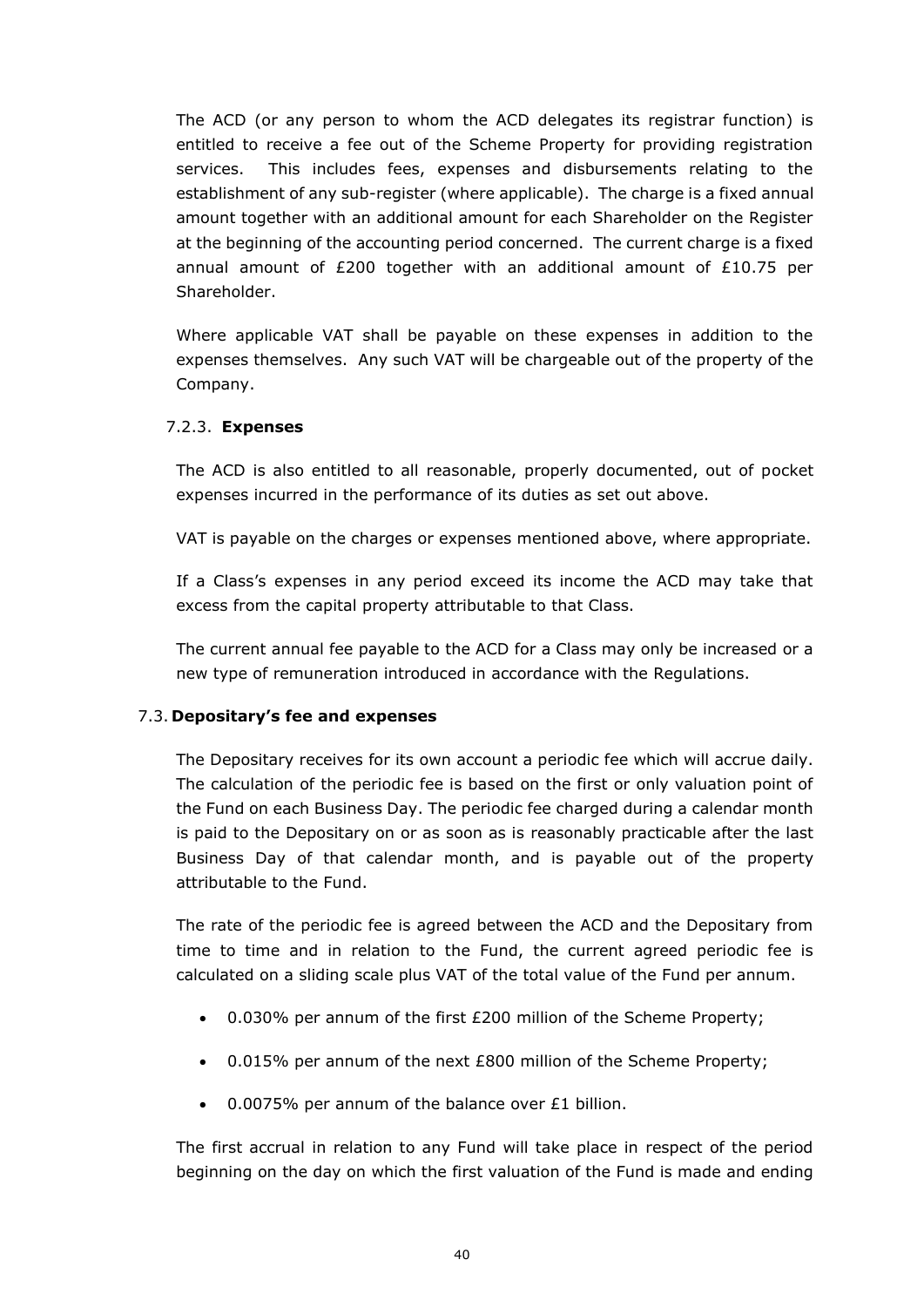on the last calendar day of the month in which that day falls and will be calculated based upon the first valuation point. Any material increase will only be permitted after 60 days' notice has been given to all Shareholders and the Prospectus has been revised to reflect the new current rate and the date of its commencement.

## **Custody and transaction charges**

A custody fee is charged on the same value and accrual basis as the Depositary fee. The value is sub-divided according to the geographical spread of the portfolio and the rates set out below applied to the individual parts.

Fixed rate transaction charges (again, based on geographical spread) are charged monthly on the movement of stocks other than on corporate actions, scrip dividends or stock loans.

The current range of rates for the custody and transaction charges of the most commonly used countries are as shown below:

## **Ranges of Charges**

| Item                       | Range                 |
|----------------------------|-----------------------|
| <b>Transaction Charges</b> | $£8$ to $£60$         |
| <b>Custody Charges</b>     | $0.005\%$ to $0.14\%$ |

The custody and transaction charges are currently exempt from value added tax.

The maximum charge for a transaction charge is £175 per transaction plus VAT (if applicable). The maximum charge for the custody charge is 0.15% of the value of the Asset per annum plus VAT where applicable. The currencies and transaction and custody charges are currently exempt from VAT.

## **Expenses**

The Depositary will also be reimbursed out of the property attributable to the Fund, expenses properly incurred in the performance of, or arranging the performance of, functions conferred on it by the Depositary Agreement, the Regulations or by the general law, including (but not limited to):

- (a) custody of assets (including overseas custody services);
- (b) the acquisition, holding and disposal of property;
- (c) the collection of dividends, interest and any other income;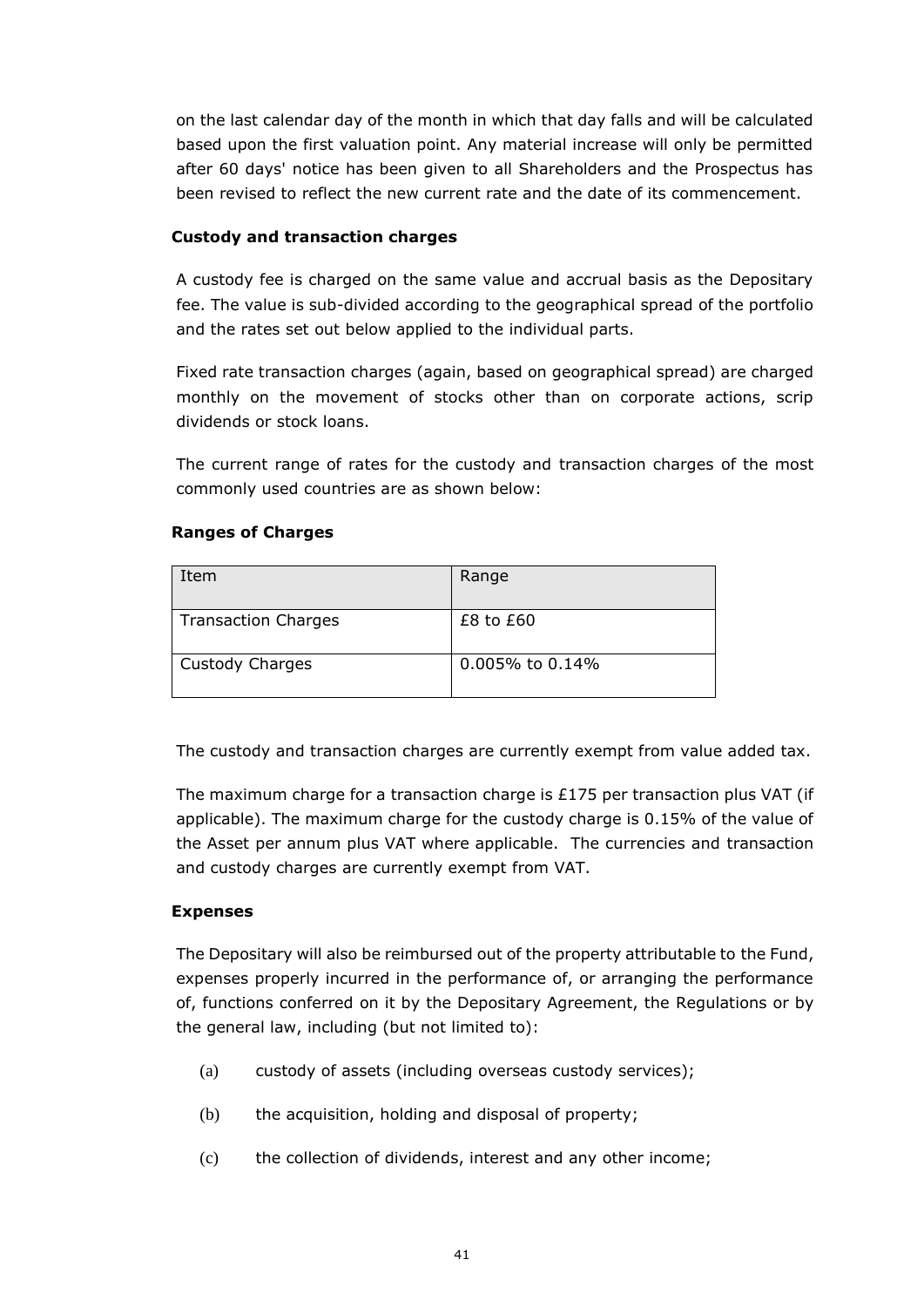- (d) the maintenance of distribution accounts;
- (e) the conversion of foreign currencies;
- (f) registration of assets in the name of the Depositary or its nominees or agents;
- (g) borrowings, stock lending or other permitted transactions;
- (h) communications with any parties (including facsimile and SWIFT);
- (i) taxation matters;
- (j) insurance matters;
- (k) dealing in derivatives; and
- (l) the Depositary's report as set out in annual reports of the Company.

#### **Ranges of Charges**

The amount or rate of any of the Depositary's fees and charges referred to above shall (unless otherwise stated) be determined by reference to the scale or tariff or other basis from time to time agreed between the ACD and the Depositary and notified to the ACD by the Depositary.

The Depositary shall be entitled to recover its fees, charges and expenses when the relevant transaction or other dealing is effected or relevant service is provided or as may otherwise be agreed between the Depositary and the Company or the ACD.

On a winding up of the Company or the redemption of a class of Shares, the Depositary will be entitled to its pro rata fees, charges and expenses to the date of the commencement of the winding up or the redemption (as appropriate) and any additional expenses necessarily realised in settling or receiving any outstanding obligations. No compensation for loss of office is provided for in the Depositary Agreement.

Any VAT on any fees, charges or expenses payable to the Depositary will be added to such fees, charges or expenses.

#### **Allocation of Expenses**

The ACD has the discretion to allocate any fees, liabilities, expenses, costs or charges in a manner which is fair to the Shareholders generally. In each such case such expenses and disbursements may also be payable if incurred by any person (including the ACD or an associate or nominee of the Depositary or of the ACD)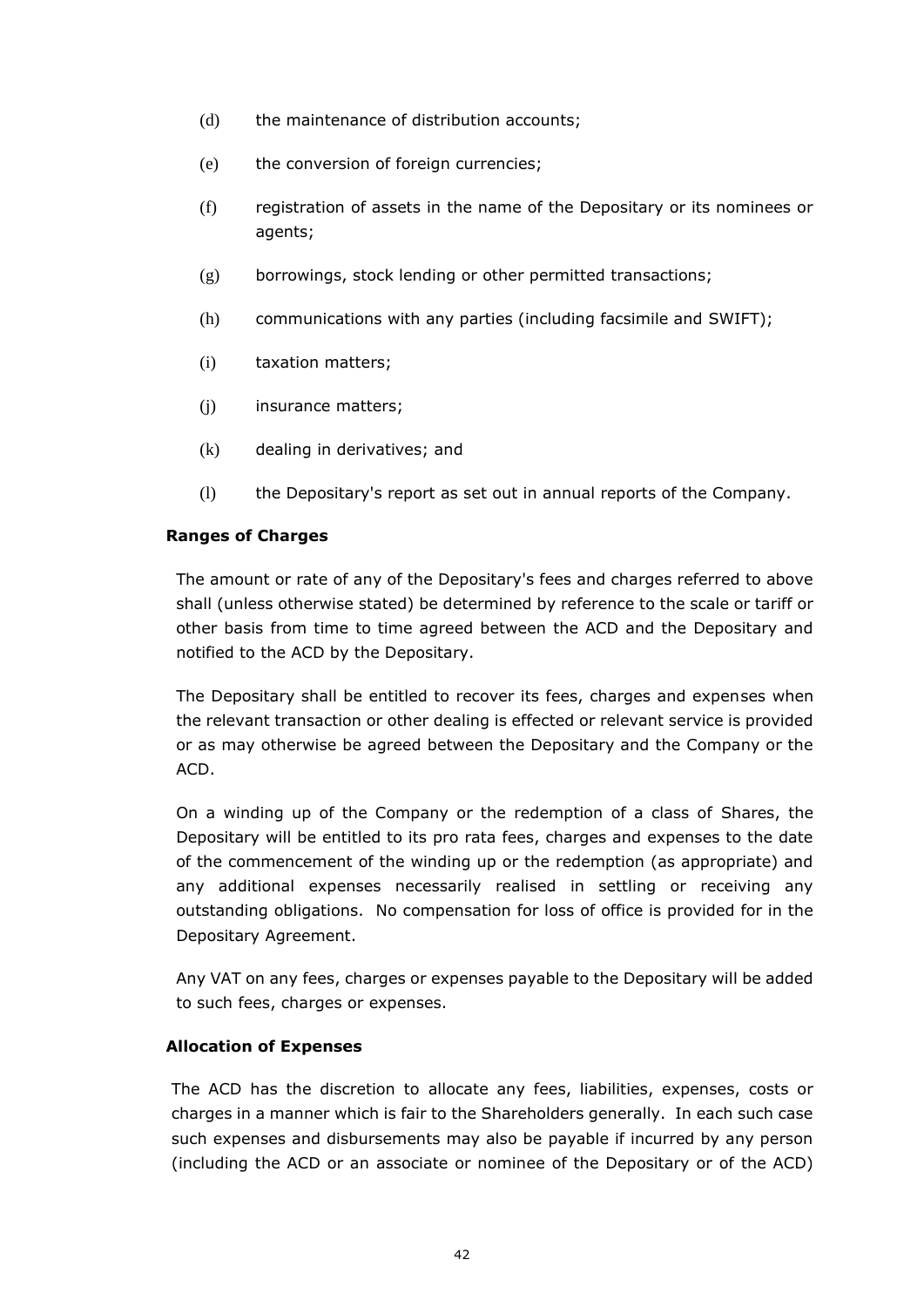who has had the relevant duty delegated to it pursuant to the Regulations by the Depositary.

## 7.4. **Investment Manager's fee**

The Investment Manager's fees and expenses (plus VAT thereon) for providing investment management services will be paid by the ACD out of its remuneration under the ACD Agreement.

Further details of this agreement are summarised in paragraph 6.4.2 "Terms of Appointment" above.

#### 7.5. **Allocation of fees and expenses**

All the above fees, duties and charges (other than those borne by the ACD) will be charged to the Company. This includes any charges and expenses incurred in relation to the Register of Shareholders, except that these will be allocated and charged to each class of Shares on a basis agreed between the ACD and the Depositary.

Where income is insufficient to pay charges the residual amount is taken from capital.

## 8. **INSTRUMENT OF INCORPORATION**

The Instrument of Incorporation is available for inspection at the ACD's offices at Marlborough House, 59 Chorley New Road, Bolton, BL1 4QP.

## 9. **SHAREHOLDER MEETINGS AND VOTING RIGHTS**

#### 9.1. **Class and Company Meetings**

The Company has dispensed with the holding of annual general meetings.

The provisions below, unless the context otherwise requires, apply to Class meetings as they apply to general meetings of the Company, but by reference to Shares of the Class concerned and the Shareholders and value and prices of such Shares.

## 9.2. **Requisitions of Meetings**

The ACD may requisition a general meeting at any time.

Shareholders may also requisition a general meeting of the Company. A requisition by Shareholders must state the objects of the meeting, be dated, be signed by Shareholders who, at the date of the requisition, are registered as holding not less than one tenth in value of all Shares then in issue and the requisition must be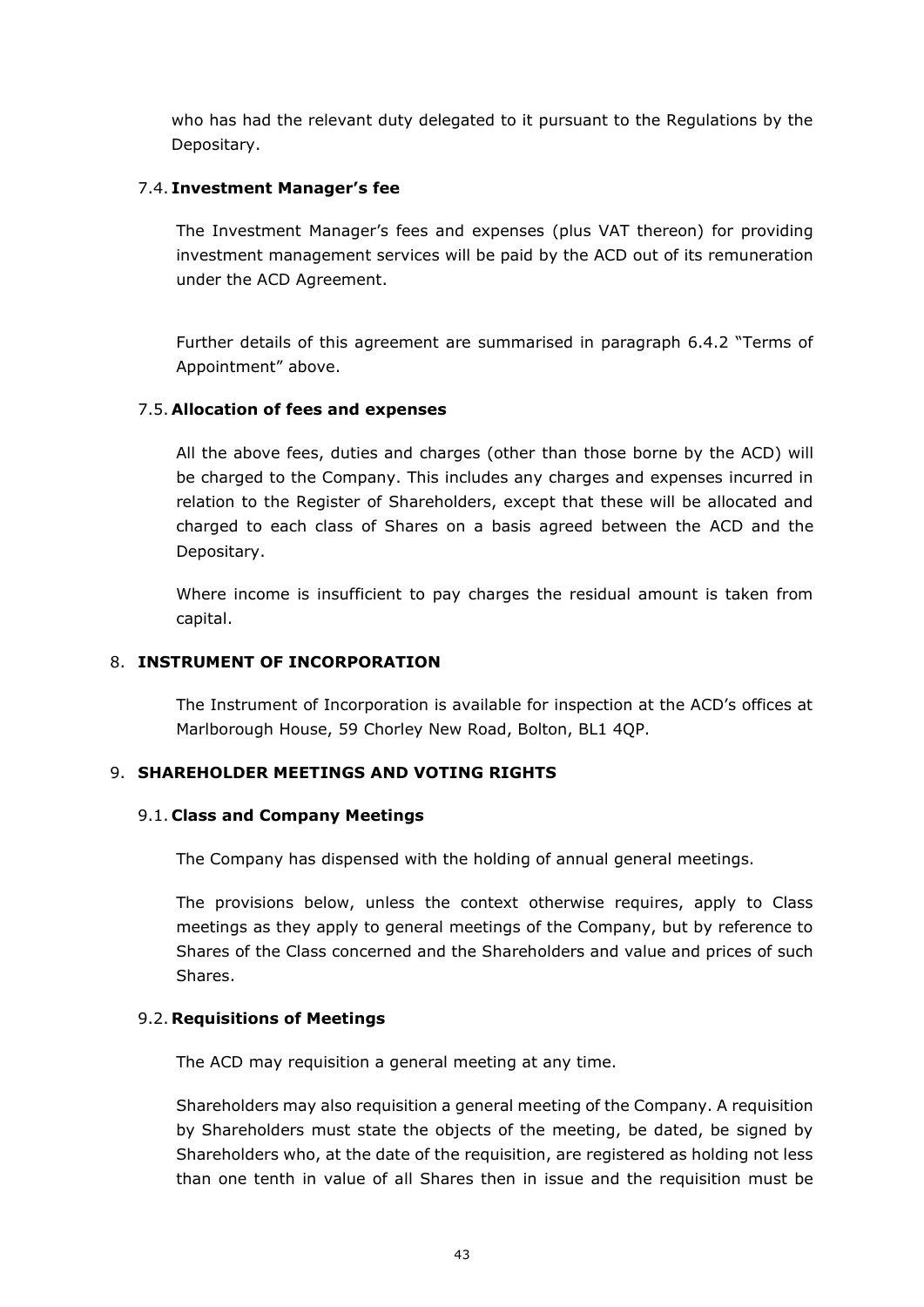deposited at the head office of the Company. The ACD must convene a general meeting no later than eight weeks after receipt of such requisition.

## 9.3. **Notice and Quorum**

Shareholders will receive at least 14 days' notice of a general meeting and are entitled to be counted in the quorum and vote at such meeting either in person or by proxy. The quorum for a meeting is two Shareholders, present in person or by proxy. The quorum for an adjourned meeting is one person entitled to be counted in a quorum. Notices of meetings and adjourned meetings will be sent to Shareholders at their registered addresses.

## 9.4. **Voting Rights**

At a general meeting, on a show of hands every Shareholder who (being an individual) is present in person or (being a corporation) is present by its representative properly authorised in that regard, has one vote.

On a poll vote, a Shareholder may vote either in person or by proxy. The voting rights attaching to each Share are such proportion of the voting rights attached to all the Shares in issue that the price of the Share bears to the aggregate price of all the Shares in issue at a reasonable date before the notice of meeting is sent out, such date to be decided by the ACD.

A Shareholder entitled to more than one vote need not, if they vote, use all their votes or cast all the votes they use in the same way.

In the case of joint Shareholders, the vote of the most senior Shareholder who votes, whether in person or by proxy, must be accepted to the exclusion of the votes of the other joint Shareholders. For this purpose seniority must be determined by the order in which the names stand in the Register.

Except where the COLL Sourcebook or the Instrument of Incorporation require an extraordinary resolution (which needs at least 75% of the votes cast at the meeting to be in favour if the resolution is to be passed) any resolution required by the COLL Sourcebook will be passed by a simple majority of the votes validly cast for and against the resolution.

The ACD may not be counted in the quorum for a meeting and neither the ACD nor any associate (as defined in the COLL Sourcebook) of the ACD is entitled to vote at any meeting of the Company except in respect of Shares which the ACD or associate holds on behalf of or jointly with a person who, if the registered Shareholder, would be entitled to vote and from whom the ACD or associate has received voting instructions.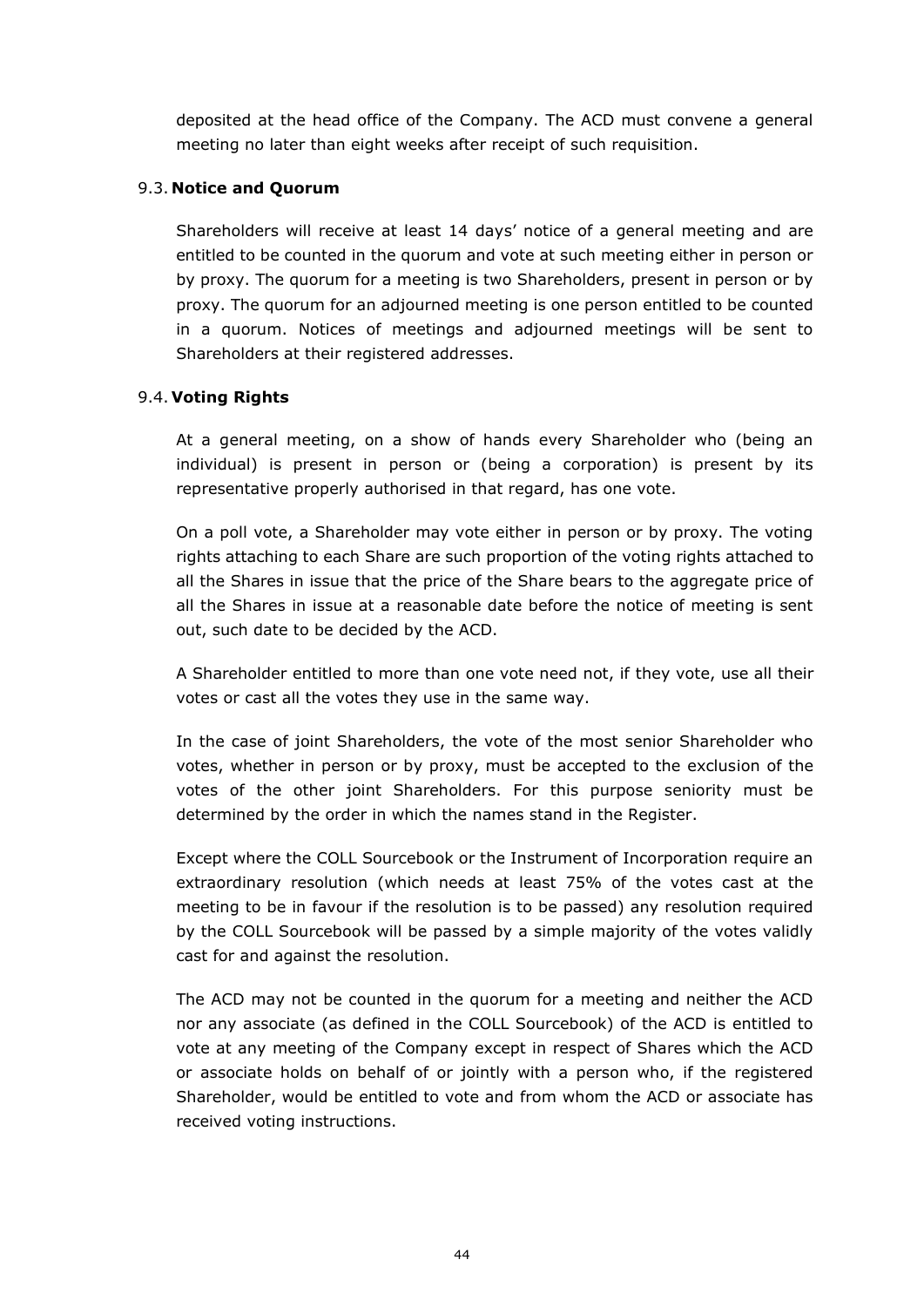Where all the Shares are registered to, or held by, the ACD or its associates and they are therefore prohibited from voting and a resolution (including an extraordinary resolution) is required to conduct business at a meeting, it shall not be necessary to convene such a meeting and a resolution may, with the prior written agreement of the Depositary, instead be passed with the written consent of Shareholders representing 50% or more, or for an extraordinary resolution 75% or more, of the Shares in issue.

"Shareholders" in this context means Shareholders entered on the register at a time to be determined by the ACD and stated in the notice of the meeting which must not be more than 48 hours before the time fixed for the meeting.

## 9.5. **Variation of Class rights**

The rights attached to a Class may not be varied without the sanction of an extraordinary resolution passed at a meeting of Shareholders of that Class.

#### 10.**TAXATION**

#### 10.1. **General**

*The information below is a general guide based on current United Kingdom law and HM Revenue & Customs practice, all of which are subject to change. It summarizes the tax position of the Company and of investors who are United Kingdom resident and hold Shares as investments. Prospective investors who are in any doubt about their tax position, or who may be subject to tax in a jurisdiction other than the United Kingdom, are recommended to take professional advice.*

#### 10.2. **The Company**

The Company is generally exempt from United Kingdom tax on capital gains realised on the disposal of investments (including interest-paying securities and derivatives) held within it.

Dividends from United Kingdom companies (whether received directly or through another authorised investment fund) are received by the Company with a tax credit and no further tax is payable by the Company on that income. The Company will be subject to corporation tax at 20% on most other types of income but after deducting allowable management expenses and the gross amount of any interest distributions. Where the Company suffers foreign tax on income received, this may normally be deducted from the United Kingdom tax due on that income.

The Company will make dividend distributions except where over 60% of its property has been invested throughout the distribution period in interest-paying investments, in which case it will make interest distributions.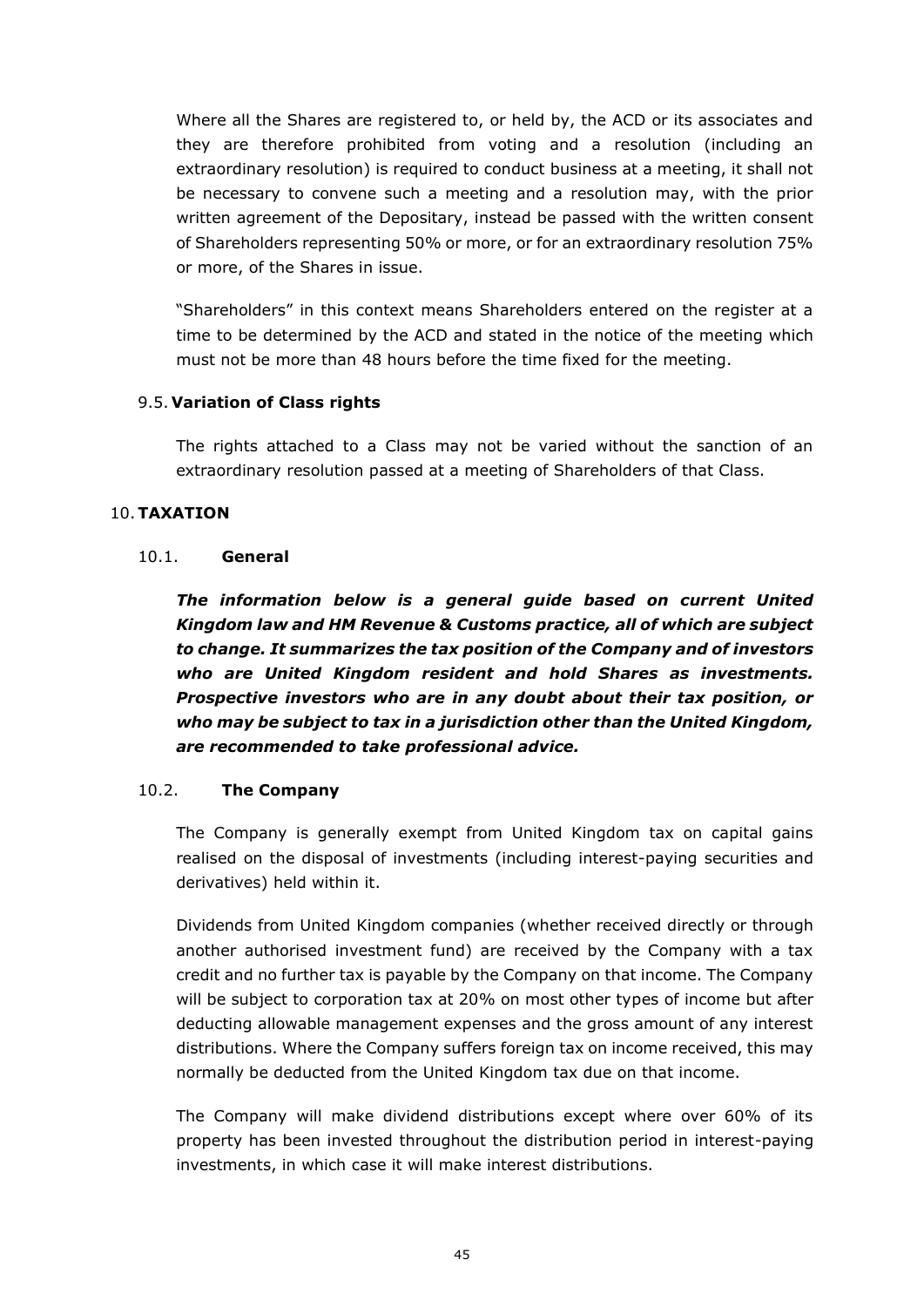## 10.3. **Shareholders**

## 10.3.1. **Income**

## **Individual Shareholders**

The Company will generally make dividend distributions which broadly reflect any income arising from its investments. Dividend distributions by the Company are made without deduction of income tax. The first £2,000 of dividend distributions received by individual investors in any tax year are not subject to income tax. Dividend distributions received in excess of this amount should be reported on the individual investor's Self Assessment Tax Return. For distribution amounts in excess of £2,000 in any tax year, individual investors liable to income tax at the basic rate will have an additional liability to income tax equal to 7.5% of the dividend distribution to the extent that such sum, when treated as the top slice of their income, falls above the threshold for basic rate tax. Higher rate taxpayers will have a further liability to income tax equal to 32.5% of the dividend distribution to the extent that such sum, when treated as the top slice of their income, falls above the threshold for higher rate tax. Additional rate taxpayers will have a further liability to income tax equal to 38.1% of the dividend distribution to the extent that such sum, when treated as the top slice of their income, falls above the threshold for the additional rate of tax.

## **Non Residents**

Dividend distributions will be made gross to Shareholders who are not UK resident. Non resident Shareholders who are individuals are not liable to UK income tax on the dividend distribution. Non-UK resident Shareholders are recommended to seek professional advice as to the tax consequences of receiving a dividend distribution under the law of the jurisdiction of their residence.

Non resident trusts may be chargeable to UK income tax on distributions made by the Company and are recommended to seek professional advice.

## 10.3.2. **Corporate Shareholders**

Dividend distributions received by corporate Shareholders chargeable to UK corporation tax will need to be streamed into 'franked' and 'unfranked' income according to the underlying gross income of the Company.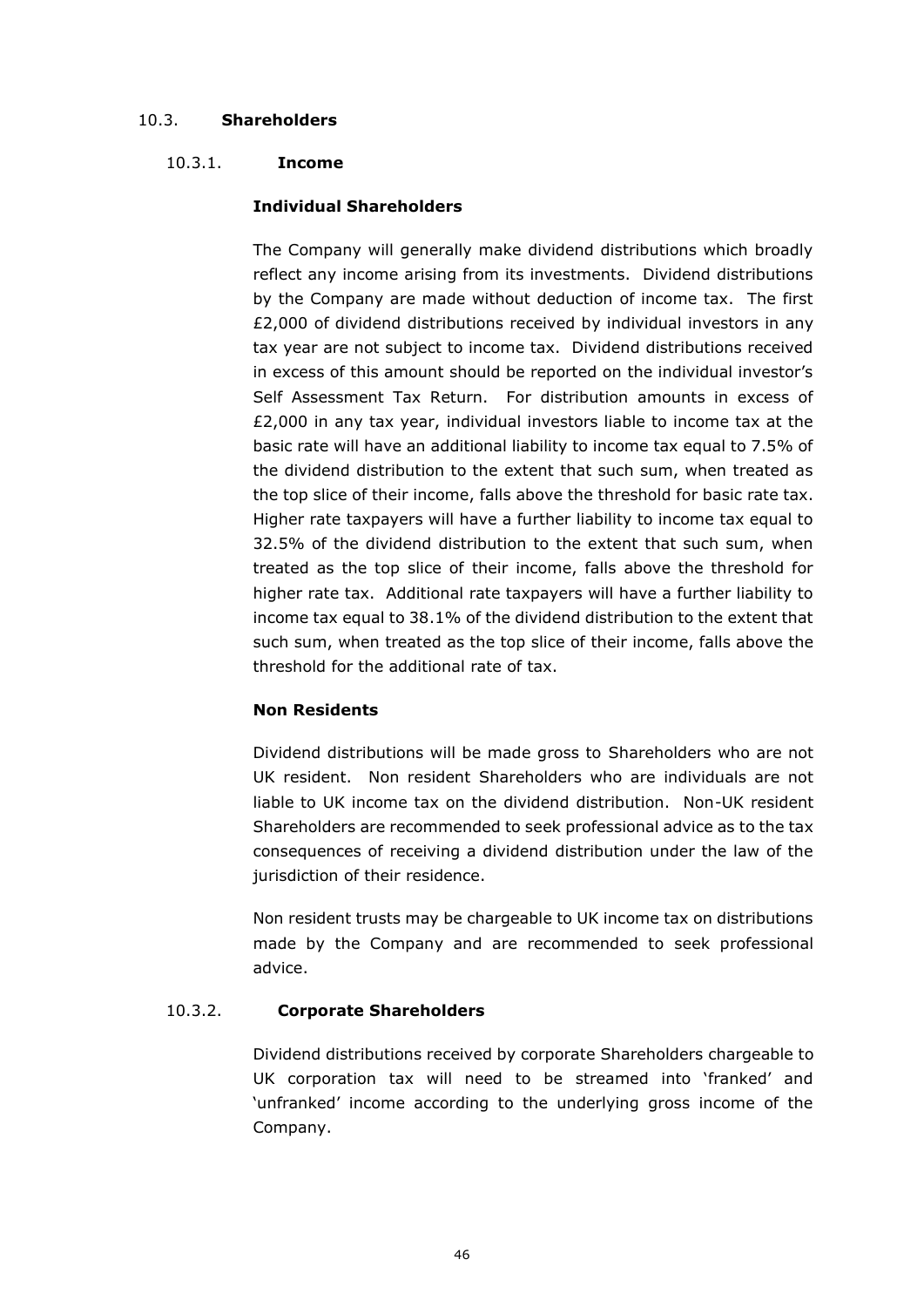In broad terms, the portion treated as being 'franked' will be such proportion of the Company's total income (brought into account when determining the distribution for the period in question) which consists of dividend income received which is treated as exempt under Part 9A of CTA 2009. The 'franked' portion will be treated as exempt dividend income when received by a UK resident corporate Shareholder (unless the Shareholder is treated as a dealer in securities for tax purposes). The 'unfranked' portion will be treated as an annual payment from which income tax at a rate of 20% has been deducted. A UK resident corporate Shareholder will, therefore, be subject to corporate tax at the rate applicable to that corporate Shareholder but with credit for the income tax deducted. Such Shareholders may, therefore, be liable to further tax and any ability to claim repayment of the income tax credit will be limited to the corporate Shareholder's share of the Company's liability to corporation tax for the distribution period in question.

## 10.3.3. **Capital Gains**

Capital gains made by individual Shareholders who are resident in the UK for tax purposes on the sale, disposal or as a result of any other chargeable event will be tax free if they fall within an individual's annual capital gains exemption. For the tax year 2020/2021, the first £12,300 of an individual's chargeable gains (that is after deduction of allowable losses) from all sources will, therefore, be exempt from capital gains tax. Subject to their personal circumstances, gains in excess of this amount are taxed at 10% for basic rate taxpayers and 20% for higher and additional rate taxpayers.

Shareholders who are non UK resident will not normally be liable to UK tax on capital gains arising on a sale, disposal or other chargeable event unless the shareholding is connected with a trade carried on by the Shareholder through a UK branch or agency or certain anti-avoidance provisions relating to temporary non-UK residence apply

Capital gains made by Shareholders liable to UK corporation tax will be taxable at the corporation tax rate applicable to that corporate Shareholder after taking account the availability of any indexation relief. The main rate of corporation tax is currently 19%.

## 11.**WINDING UP OF THE COMPANY**

The Company will not be wound up except as an unregistered company under Part V of the Insolvency Act 1986 or under the COLL Sourcebook.

Where the Company is to be wound up under the COLL Sourcebook, such winding up may only be commenced following approval by the FCA. The FCA may only give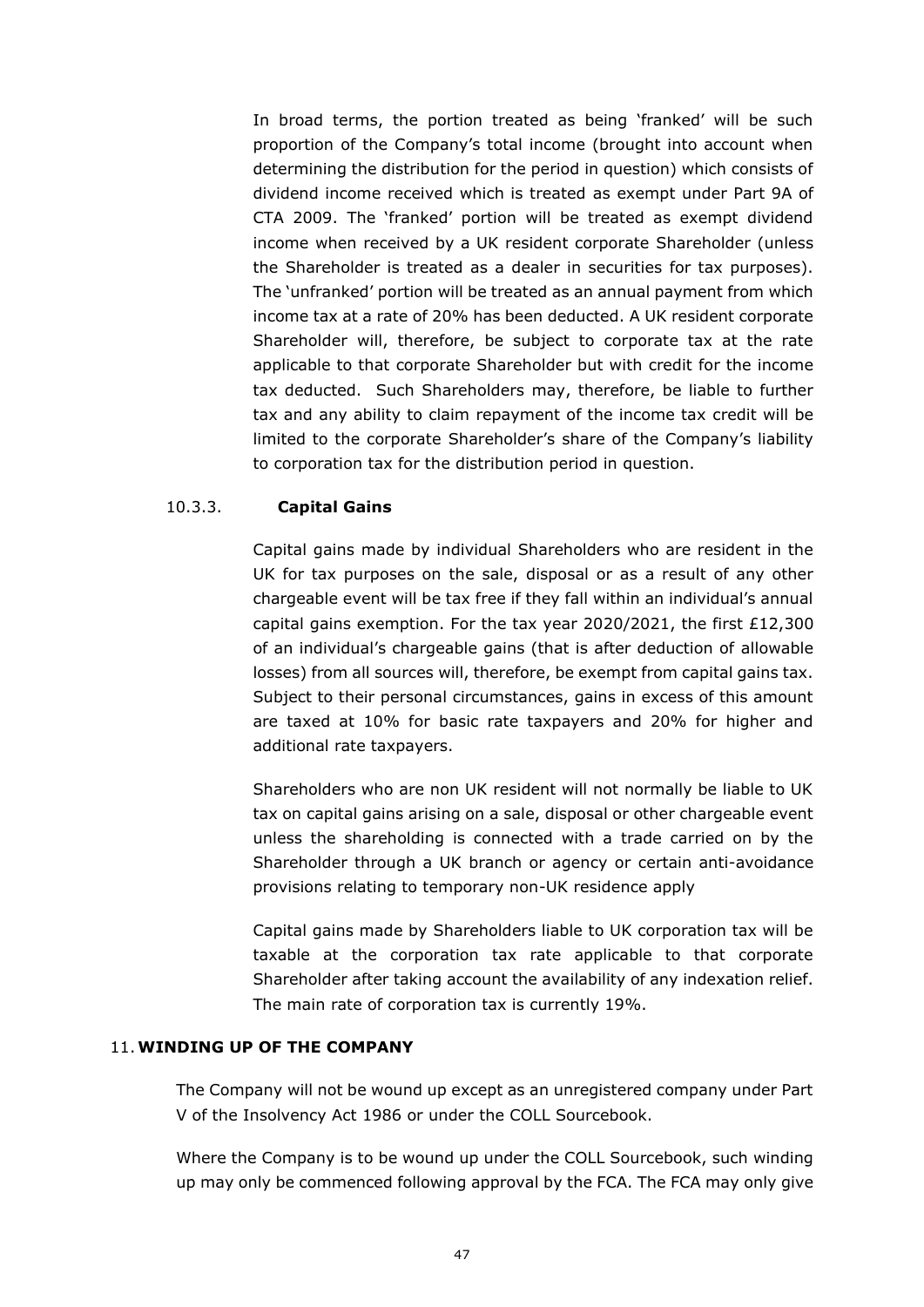such approval if the ACD provides a statement (following an investigation into the affairs of the Company) either that the Company will be able to meet its liabilities within 12 months of the date of the statement or that the Company will be unable to do so. The Company may not be wound up under the COLL Sourcebook if there is a vacancy in the position of ACD at the relevant time.

The Company shall be wound up must be terminated under the COLL Sourcebook:

- 11.1. if an extraordinary resolution to that effect is passed by Shareholders; or
- 11.2. when the period (if any) fixed for the duration of the Company by the Instrument of Incorporation expires, or any event occurs on the occurrence of which the Instrument of Incorporation provides that the Company is to be wound up (for example, if the Share capital of the Company is below £5 million, or if a change in the laws or regulations of any country means that, in the ACD's opinion, it is desirable to terminate the Company); or
- 11.3. on the date stated in any agreement by the FCA to a request by the ACD for the revocation of the authorisation order in respect of the Company.

On the occurrence of any of the above:

- 11.4. COLL 6.2 (Dealing), COLL 6.3 (Valuation and Pricing) and COLL 5 (Investment and borrowing powers) will cease to apply to the Company;
- 11.5. the Company will cease to issue and cancel Shares in the Company and the ACD shall cease to sell or redeem Shares or arrange for the Company to issue or cancel them for the Company;
- 11.6. no transfer of a Share shall be registered and no other change to the Register of Shareholders shall be made without the sanction of the ACD;
- 11.7. where the Company is being wound up, the Company shall cease to carry on its business except in so far as it is beneficial for the winding up of the Company;
- 11.8. the corporate status and powers of the Company and subject to 11.4 to 11.7 above, the powers of the Depositary shall continue until the Company is dissolved.

The ACD shall, as soon as practicable after the Company falls to be wound up, realise the assets and meet the liabilities of the Company and, after paying out or retaining adequate provision for all liabilities properly payable and retaining provision for the costs of winding up, arrange for the Depositary to make one or more interim distributions out of the proceeds to Shareholders proportionately to their rights to participate in the Scheme Property. If the ACD has not previously notified Shareholders of the proposal to wind up the Company, the ACD shall, as soon as practicable after the commencement of winding up of the Company, give written notice of the commencement to Shareholders. When the ACD has caused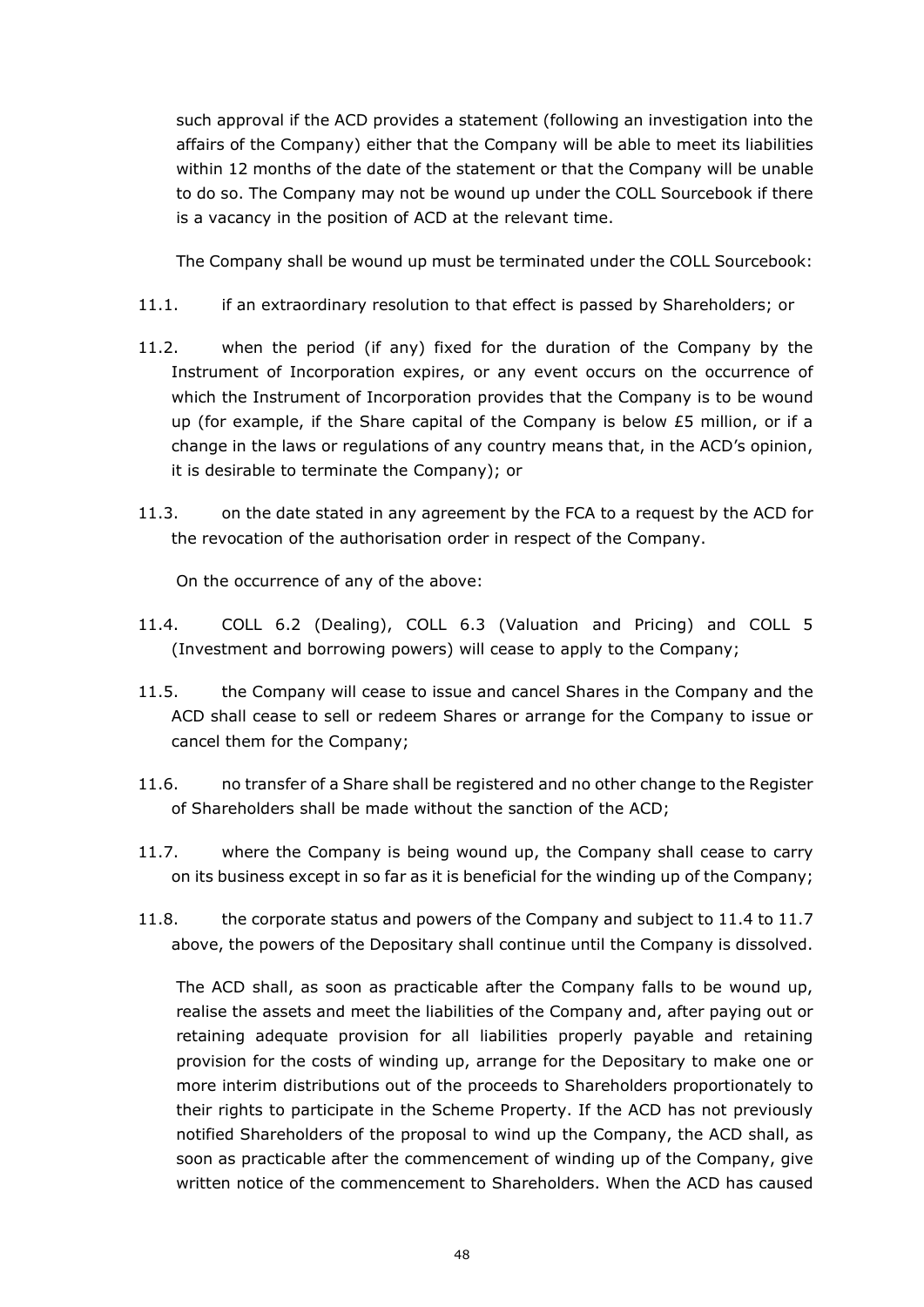all of the Scheme Property to be realised and all of the liabilities of the Company to be realised, the ACD shall arrange for the Depositary to make a final distribution to Shareholders on or prior to the date on which the final account is sent to Shareholders of any balance remaining in proportion to their holdings in the Company.

As soon as reasonably practicable after completion of the winding up of the Company, the Depositary shall notify the FCA that the winding up has been completed.

On completion of a winding up of the Company, the Company will be dissolved and any money (including unclaimed distributions) still standing to the account of the Company, will be paid into court by the ACD within one month of the dissolution.

Following the completion of a winding up of either the Company, the ACD must prepare a final account showing how the winding up took place and how the Scheme Property was distributed. The auditors of the Company shall make a report in respect of the final account stating their opinion as to whether the final account has been properly prepared. This final account and the auditors' report must be sent to the FCA and to each Shareholder (or the first named of joint Shareholders) on it within two months of the completion of the winding up or termination.

## 12. **GENERAL INFORMATION**

## 12.1. **Accounting Periods**

The annual accounting period of the Company ends each year on 31 August (the accounting reference date).

The ACD may even out the payments of income within an accounting period by carrying forward income otherwise distributable with a view to augmenting amounts to be paid out at a later date.

#### 12.2. **Notice to Shareholders**

All notices or other documents sent by the ACD to a Shareholder will be sent by normal post to the last address notified in writing to the Company by the Shareholder.

## 12.3. **Income Allocations**

The distribution dates are 30 April and 31 October, as set out in Appendix 1.

Where income Shares are issued, payments will be made by bank automated credit system. Cheques will not be sent. Where an investor's bank details are not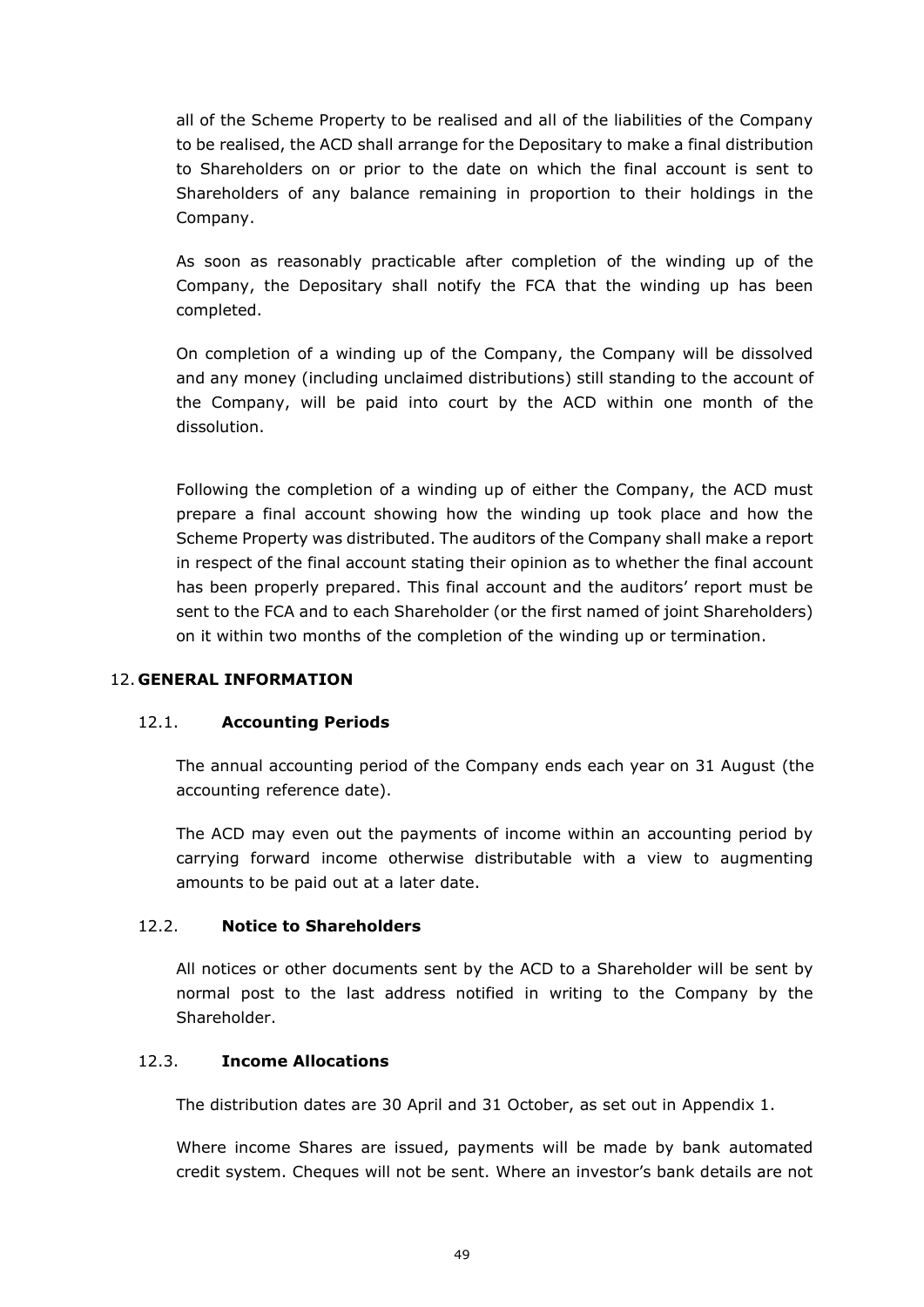known or are inaccurate, accumulation Shares will be purchased, where available, otherwise any income from income Shares will be reinvested.

For accumulation Shares, income will become part of the capital property of the Company and will be reflected in the price of each such accumulation Share as at the end of the relevant accounting period.

If a distribution made in relation to any income Shares remains unclaimed for a period of six years after it has become due, it will be forfeited and will revert to the Company.

The amount available for distribution in any accounting period is calculated by taking the aggregate of the income received or receivable in respect of that period, and deducting the charges and expenses paid or payable out of income in respect of that accounting period. The ACD then makes such other adjustments as it considers appropriate (and after consulting the Company's auditors as appropriate) in relation to taxation, income unlikely to be received within 12 months following the relevant income allocation date, income which should not be accounted for on an accrual basis because of lack of information as to how it accrues, transfers between the income and capital account and other matters.

## 12.4. **Annual Reports**

The annual report of the Company will be published and sent to Shareholders by 31 December and the interim report will be sent to Shareholders by 30 April. Copies of these long reports are available on our website at [www.ifslfunds.com.](http://www.marlboroughfunds.com/) Alternatively copies can be obtained free of charge from the Manager at its operating address or by calling 0808 145 2500.

## 12.5. **Documents of the Company**

The following documents may be inspected free of charge during normal business hours on any business day at the offices of the ACD at Marlborough House, 59 Chorley New Road, Bolton BL1 4QP:

- 12.5.1. the most recent annual and half yearly reports of the Company;
- 12.5.2. the Instrument of Incorporation (and any amending documents);
- 12.5.3. the Prospectus; and
- 12.5.4. the material contracts referred to below.

Shareholders may obtain copies of the above documents from the ACD. The ACD may make a charge at its discretion for copies of documents (apart from the most recent annual and half yearly long reports of the Company which are available free of charge to anyone who requests).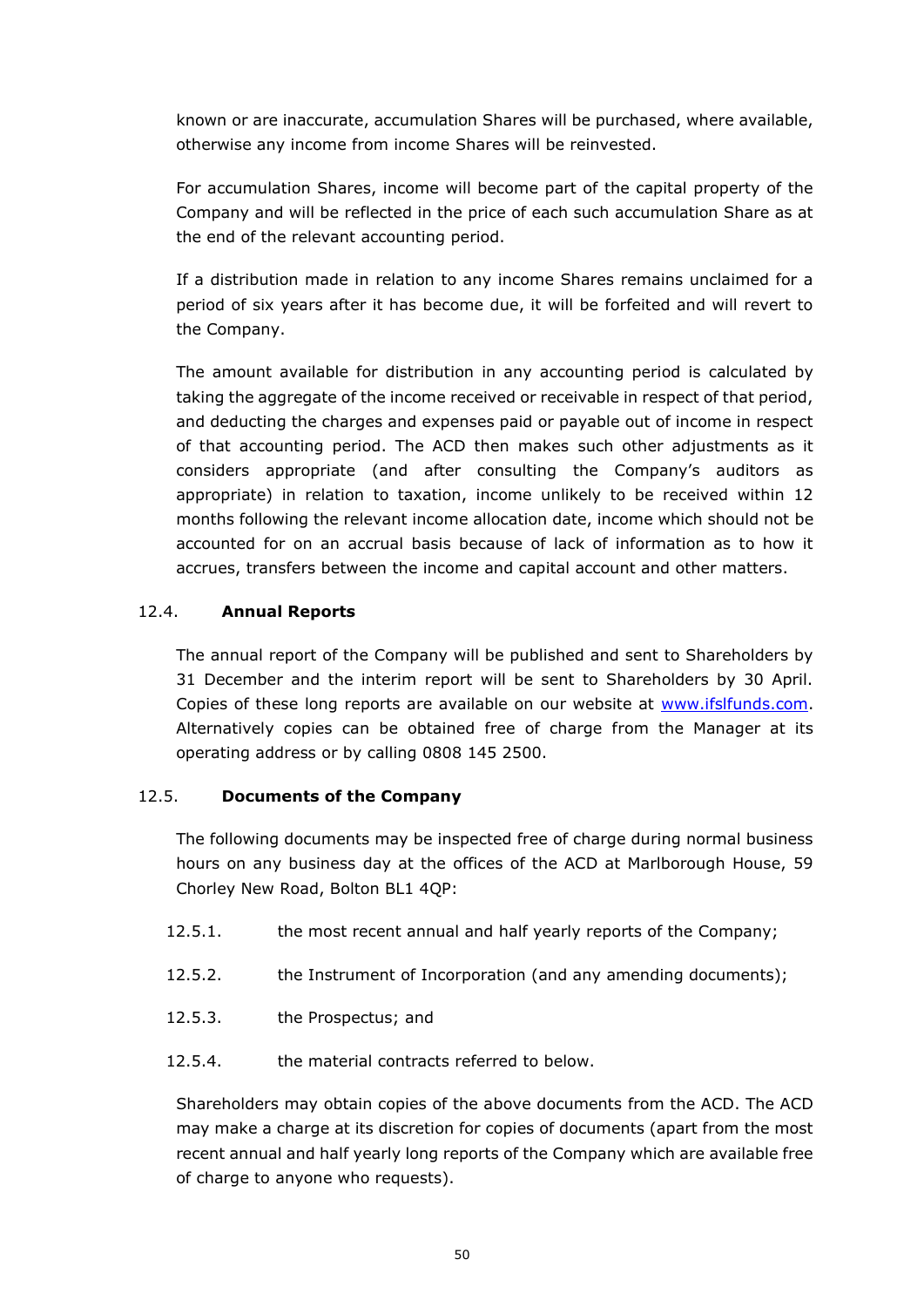## 12.6. **Material Contracts**

The following contracts, not being contracts entered into in the ordinary course of business, have been entered into by the Company and are, or may be, material:

- 12.6.1. the ACD Agreement between the Company, and the ACD; and
- 12.6.2. the Depositary Agreement between the Company, the Depositary and the ACD.

Details of the above contracts are given under section 6 "Management and Administration".

## 12.7. **Provision of Investment Advice**

All information concerning the Company and about investing in Shares of the Company is available from the ACD at Marlborough House, 59 Chorley New Road, Bolton BL1 4QP. The ACD is not authorised to give investment advice and persons requiring such advice should consult a professional financial adviser. All applications for Shares are made solely on the basis of the current prospectus of the Company, and investors should ensure that they have the most up to date version.

## 12.8. **Telephone Recordings**

Please note that the ACD may record telephone calls for training and monitoring purposes and to confirm investors' instructions.

## 12.9. **Complaints**

Complaints concerning the operation or marketing of the Company may be referred to the Compliance Officer of the ACD at Marlborough House, 59 Chorley New Road, Bolton, BL1 4QP or, if you subsequently wish to take your complaint further, direct to the Financial Ombudsman Service at Exchange Tower, London, E14 9SR.

## 12.10. **The Financial Services Compensation Scheme**

The Financial Services Compensation Scheme has been established under the rules of the FCA as a "rescue fund" for certain clients of firms authorised and regulated by the FCA which have gone out of business. The ACD will supply a Shareholder with further details of the scheme on written request to its operating address. Alternatively, Shareholders can visit the scheme's website at www.fscs.org.uk or by writing to the Financial Services Compensation Scheme, PO Box 300, Mitcheldean, GL17 1DY.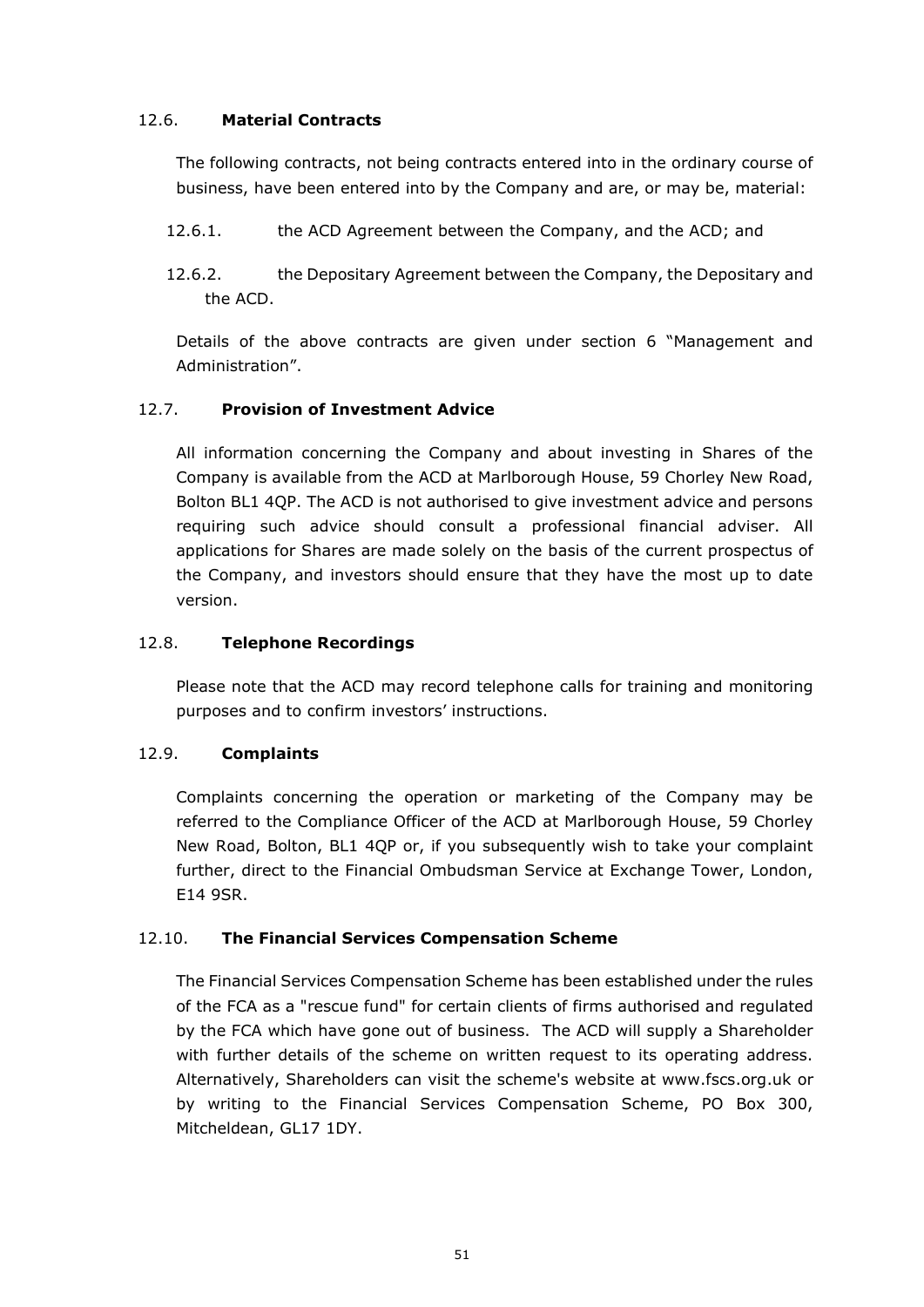## 12.11. **Risk Management**

The ACD will provide upon the request of a Shareholder further information relating to:

- 12.11.1. the quantitative limits applying in the risk management of the Company;
- 12.11.2. the methods used in relation to 12.10.1; and
- 12.11.3. any recent development of the risk and yields of the main categories of investment.

## 12.12. **Indemnity**

The Instrument of Incorporation contains provisions indemnifying the Directors, other officers and the Company's auditors or the Depositary against liability in certain circumstances otherwise than in respect of their negligence, default, breach of duty or breach of trust, and indemnifying the Depositary against liability in certain circumstances otherwise than in respect of its failure to exercise due care and diligence in the discharge of its functions in respect of the Company.

## 12.13. **Data Protection**

The data controller in respect of the personal data you provide on your application form (or you otherwise submit to the ACD in connection with your application for the services generally) is the ACD, who you can contact using the contact details below.

| <b>Purpose</b>                                                                                                                                                    | Type of data                                                                                                  | <b>Basis for processing</b>                                                                                                                                                                                  |
|-------------------------------------------------------------------------------------------------------------------------------------------------------------------|---------------------------------------------------------------------------------------------------------------|--------------------------------------------------------------------------------------------------------------------------------------------------------------------------------------------------------------|
| Providing investment and<br>administration services to<br>you                                                                                                     | and<br>Identity,<br>contact<br>financial data                                                                 | Performance of a contract<br>with you                                                                                                                                                                        |
| Carrying out identity checks,<br>anti-money laundering<br>checks and checks with fraud<br>prevention agencies                                                     | Identity, contact<br>and<br>financial data                                                                    | Necessary to comply with a<br>legal obligation                                                                                                                                                               |
| Statistical analysis<br>to<br>understand how you use the<br>ACD's services                                                                                        | Identity, contact, financial,<br>transaction, technical, usage<br>marketing and<br>and<br>communications data | Necessary for the ACD's<br>(to<br>legitimate interests<br>improve its services<br>and<br>develop its business)                                                                                               |
| To inform you about updates<br>to the service and to notify<br>you about other products<br>and services offered by the<br>ACD that may be of<br>relevance to you. | Identity, contact, usage and<br>marketing and the marketing<br>and<br>communications data                     | Necessary for the ACD's<br>legitimate interests<br>to)<br>market its services and<br>develop its business) or, if<br>the ACD cannot rely on<br>legitimate interest for direct<br>electronic marketing, where |

The ACD will process the personal data that you provide as set out below: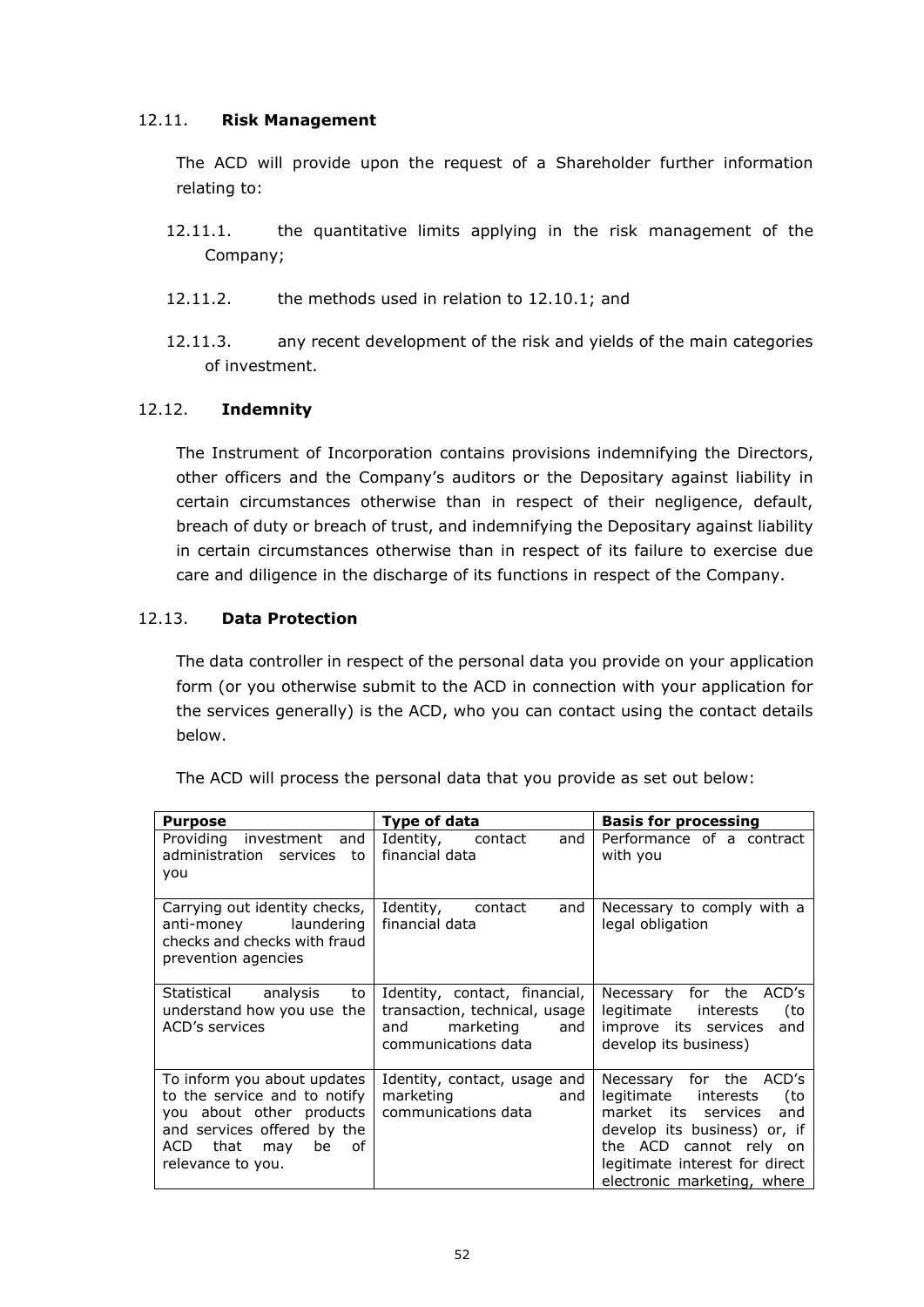|                                                                                                                                                       |                                                                        | you have given us your<br>consent to receive such<br>marketing.                                       |
|-------------------------------------------------------------------------------------------------------------------------------------------------------|------------------------------------------------------------------------|-------------------------------------------------------------------------------------------------------|
| To ask you to participate in<br>surveys for market research  <br>purposes, and to analyse<br>those surveys and research<br>to benchmark our services. | Identity,<br>and<br>contact<br>marketing<br>and<br>communications data | Necessary for our legitimate<br>interests (to improve our<br>services and develop<br>our<br>business) |

The ACD strives to provide you with choices regarding certain personal data uses particularly around marketing and advertising. It is possible to opt in to receiving marketing communications by contacting the ACD using the details below. If you do not provide the ACD with the personal data that the ACD specifies is required for the supply and administration of the services, then the ACD may not be able to provide the services to you.

To the extent that it is necessary for the supply and administration of the services, the ACD may disclose your information: (a) to credit reference agencies to assess your eligibility for the product or service applied for and to verify your identity; (b) to third parties who the ACD uses to assist it in administering the Company; (c) another division or part of the ACD's group (if there is a restructuring of the ACD's business) or to the buyer of the business (if the business is sold); or (d) where the ACD is under a duty to disclose your personal data in order to comply with a legal obligation or to protect the rights, property or safety of the ACD, its associates, or others. Where an authorised financial adviser acts on your behalf, the ACD will disclose information concerning your investment to that financial adviser.

Your personal data may be processed outside the United Kingdom where it is necessary in order to provide the services to you. In each instance, the ACD will ensure that the transfer is in compliance with the requirements of applicable data protection law (such as the transfer being to a country approved as providing adequate protection; there being appropriate safeguards in place; or one of the derogations for specific situations applying to the transfer).

The ACD will keep your personal data stored on its systems for as long as it takes the ACD to provide the services to you. The ACD will retain and use your information as necessary to comply with its legal obligations, resolve disputes and enforce its rights. The ACD reviews its data retention policies regularly and will retain your personal data only as long as necessary for the purpose for which it processes that data.

Data protection legislation gives you the right to access information held about you. In the event that an access request is unfounded, excessive or especially repetitive, the ACD may charge a 'reasonable fee' for meeting that request. Similarly, the ACD may charge a reasonable fee to comply with requests for further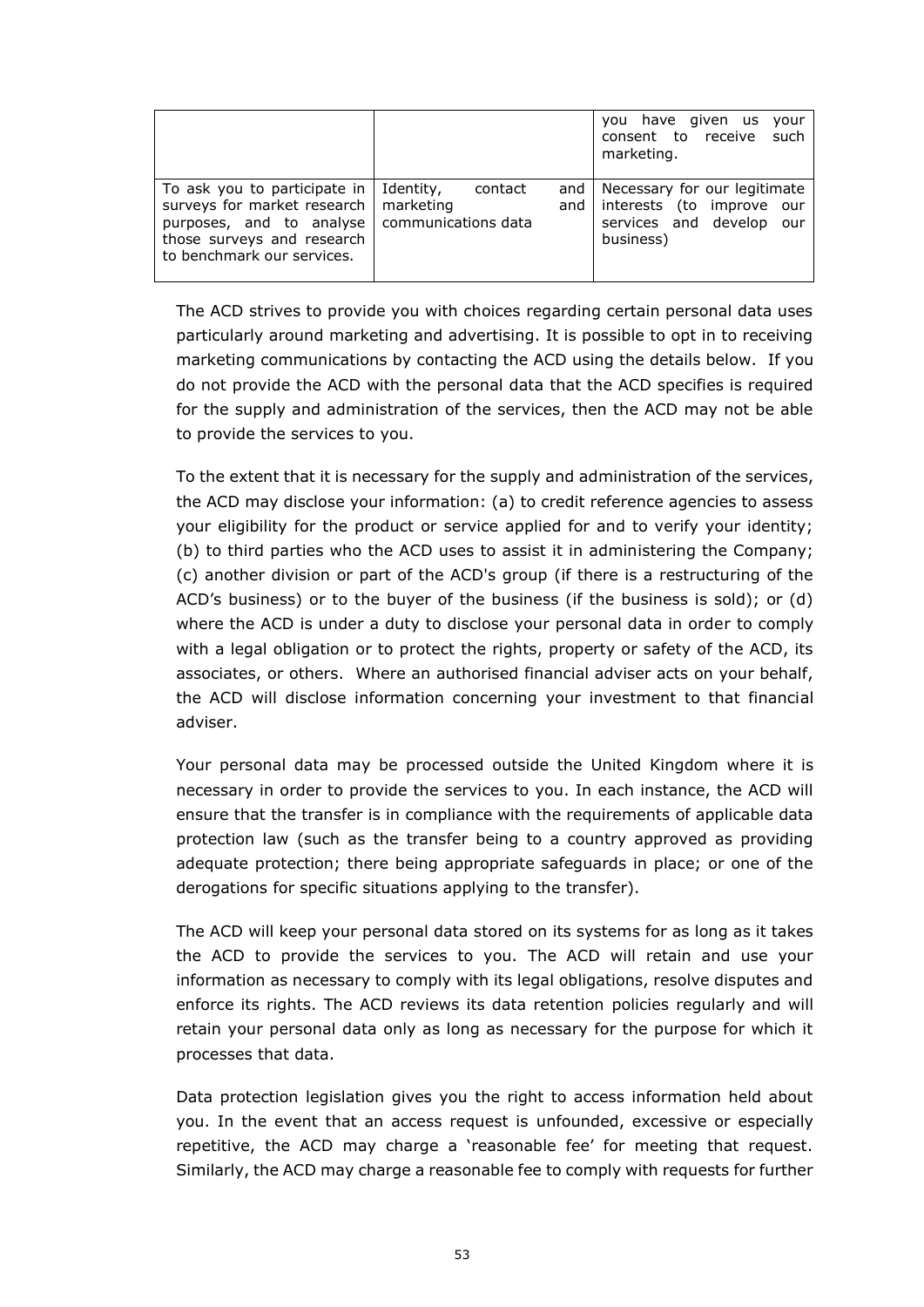copies of the same information (that fee will be based upon the administrative costs of providing the information).

You are entitled to receive the personal data that you have provided to the ACD in a structured, commonly used and machine-readable format, and to transmit that data to another data controller. You can exercise your data protection rights, including your rights to access, restrict, object to the processing of, rectify and erase your personal data by writing to the ACD at: Marlborough House, 59 Chorley New Road, Bolton, BL1 4QP. If you are unhappy with the way in which your personal data is being processed you have a right to lodge a complaint with the Information Commissioner's Office. You can report your concerns by telephoning their helpline on 0303 123 1113 or through their website at https://ico.org.uk/concerns.

## 12.14. **Fair Treatment of Investors**

The ACD seeks to ensure the fair and equitable treatment of Shareholders by complying with the Regulations, the Fund's Instrument, and this Prospectus. The ACD employs a variety of management information to monitor both its own and its delegates' activities to ensure that the Funds perform in accordance with expectations and that Shareholders receive service and information of an acceptable standard.

As at the date of this Prospectus the ACD has not granted preferential treatment or the right to obtain preferential treatment to any investor or potential investor in the Funds. As such, all investors in the Funds will invest in the same manner and on the same terms.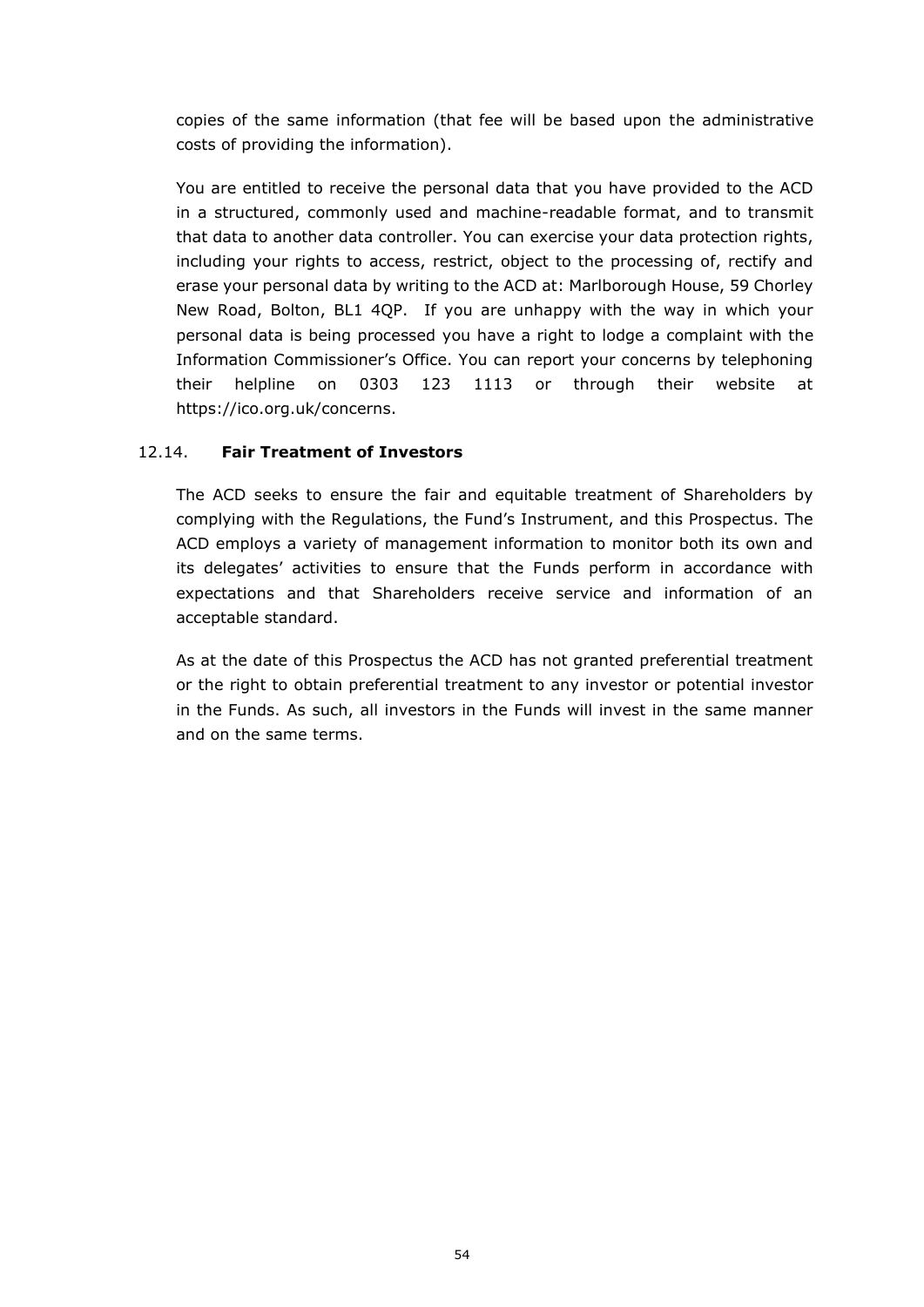# **APPENDIX 1**

## **Company Details**

**Name:** IFSL SIM Junior Gold & Silver Miners Fund

| <b>Type of Fund:</b>                    | <b>UCITS Scheme</b>                                                                                                                                                                                                                                                                                                                                                                                                                                                                                                                                                                                                                                                                                                                                                                                                                                                                                                                                                                                                                                                                                                                                                                                                                                                                                                                                                                                                                                                                                                           |
|-----------------------------------------|-------------------------------------------------------------------------------------------------------------------------------------------------------------------------------------------------------------------------------------------------------------------------------------------------------------------------------------------------------------------------------------------------------------------------------------------------------------------------------------------------------------------------------------------------------------------------------------------------------------------------------------------------------------------------------------------------------------------------------------------------------------------------------------------------------------------------------------------------------------------------------------------------------------------------------------------------------------------------------------------------------------------------------------------------------------------------------------------------------------------------------------------------------------------------------------------------------------------------------------------------------------------------------------------------------------------------------------------------------------------------------------------------------------------------------------------------------------------------------------------------------------------------------|
| <b>Investment Objective and Policy:</b> | The aim of the Fund is to provide capital<br>$\bullet$<br>growth, that is, to increase the value of your<br>holding, by investing in small and medium<br>sized companies<br>which<br>specialise<br>in.<br>identifying and extracting gold and other<br>precious metals;<br>At least 80% of the Fund will be invested in<br>$\bullet$<br>the shares of these companies.<br>The Fund may also invest in bonds issued by<br>$\bullet$<br>companies operating in this sector.<br>The companies that the Fund invests in<br>$\bullet$<br>operate in a range of jurisdictions, however<br>the<br>Investment<br>Manager<br>will<br>avoid<br>with<br>substantial<br>companies<br>operational<br>exposure to politically unstable regions.<br>The Investment Manager aims to invest in<br>companies that produce from<br>material<br>proven reserves as well as those that have<br>significant<br>discoveries<br>recent<br>being<br>developed towards production. The fund will<br>with<br>also<br>invest<br>in<br>companies<br>active<br>exploration<br>programmes<br>in<br>highly<br>prospective areas. A strong balance sheet<br>and experienced management are also key<br>considerations.<br>The Fund is actively managed, which means<br>$\bullet$<br>the investment manager decides which<br>investments to buy or sell and when.<br>The Fund may hold up to 20% in cash to<br>$\bullet$<br>enable the ready settlement of liabilities, for<br>the efficient management of the Fund and in<br>pursuit of the Fund's objectives. |
| <b>Assessing performance</b>            | In order to assess the performance of the Fund,<br>may wish to compare<br>it with<br>the<br>you<br>performance of the FTSE Gold Mines Index,<br>which includes companies which operate in the<br>same sector as the Fund. However, this should<br>not be seen as a direct comparison, as the Fund<br>has a specialised mandate to select only small to<br>medium sized companies, rather than selecting<br>from all companies making up this Index.                                                                                                                                                                                                                                                                                                                                                                                                                                                                                                                                                                                                                                                                                                                                                                                                                                                                                                                                                                                                                                                                           |
| <b>Accounting date:</b>                 | 31 August (final) and<br>the last day in February (28/29) (interim)                                                                                                                                                                                                                                                                                                                                                                                                                                                                                                                                                                                                                                                                                                                                                                                                                                                                                                                                                                                                                                                                                                                                                                                                                                                                                                                                                                                                                                                           |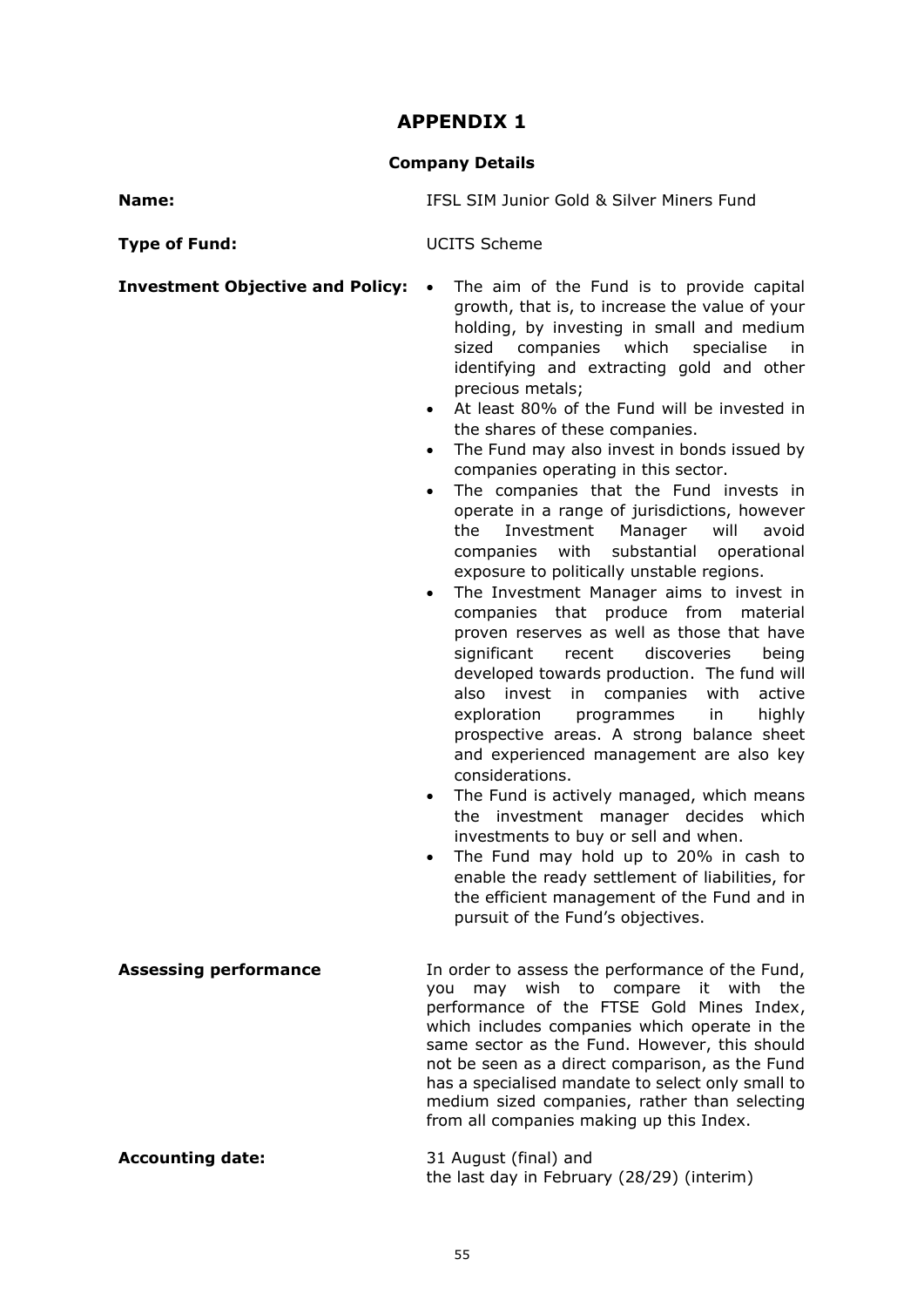| <b>Income distribution dates:</b>               | 31 October (final)<br>30 April (interim)                                                                                                                                       |
|-------------------------------------------------|--------------------------------------------------------------------------------------------------------------------------------------------------------------------------------|
| <b>Share Classes</b><br>and<br>types<br>shares: | of Class C Retail Net Accumulation Shares<br><b>Class I Institutional Accumulation Shares</b><br><b>Class P Net Accumulation Shares</b>                                        |
| <b>Regular Savers:</b>                          | Class C Retail Net Accumulation Shares - £100<br>per month                                                                                                                     |
| <b>Initial charge:</b>                          | Class C Retail Net Accumulation Shares - 0.00%<br>Class I Institutional Accumulation Shares<br>$0.00\%$<br>Class P Accumulation Shares - 0.00%                                 |
| <b>Redemption Charge:</b>                       | Nil                                                                                                                                                                            |
| <b>Charge on switching:</b>                     | Nil                                                                                                                                                                            |
| Annual management charge:                       | Class C Retail Net Accumulation Shares - 1.75%<br>Class I Institutional Accumulation Shares - 1.5%<br>Class P Accumulation Shares - 1.1%                                       |
| <b>Charges taken from income:</b>               | Charges will be taken from income where<br>available. If unavailable, charges will be taken<br>from capital. This may result in capital erosion or<br>constrain capital growth |
| <b>Registration charge:</b>                     | £10.75 per Shareholder                                                                                                                                                         |
| Investment minima*:                             | Class C Retail Net Accumulation Shares - initial<br>minimum £1,000; subsequent minimum £100                                                                                    |
|                                                 | Class I Institutional Accumulation Shares - initial<br>minimum<br>£50,000;<br>subsequent<br>minimum<br>£1,000                                                                  |
|                                                 | Class P Accumulation Shares - initial minimum<br>£1 million; subsequent minimum £10,000.                                                                                       |
| <b>Benchmark:</b>                               | 100% FTSE Gold Mines Index                                                                                                                                                     |
| <b>Past Performance:</b>                        | Past performance information is set out in<br>Appendix 4                                                                                                                       |

\*The ACD may waive the minimum levels at its discretion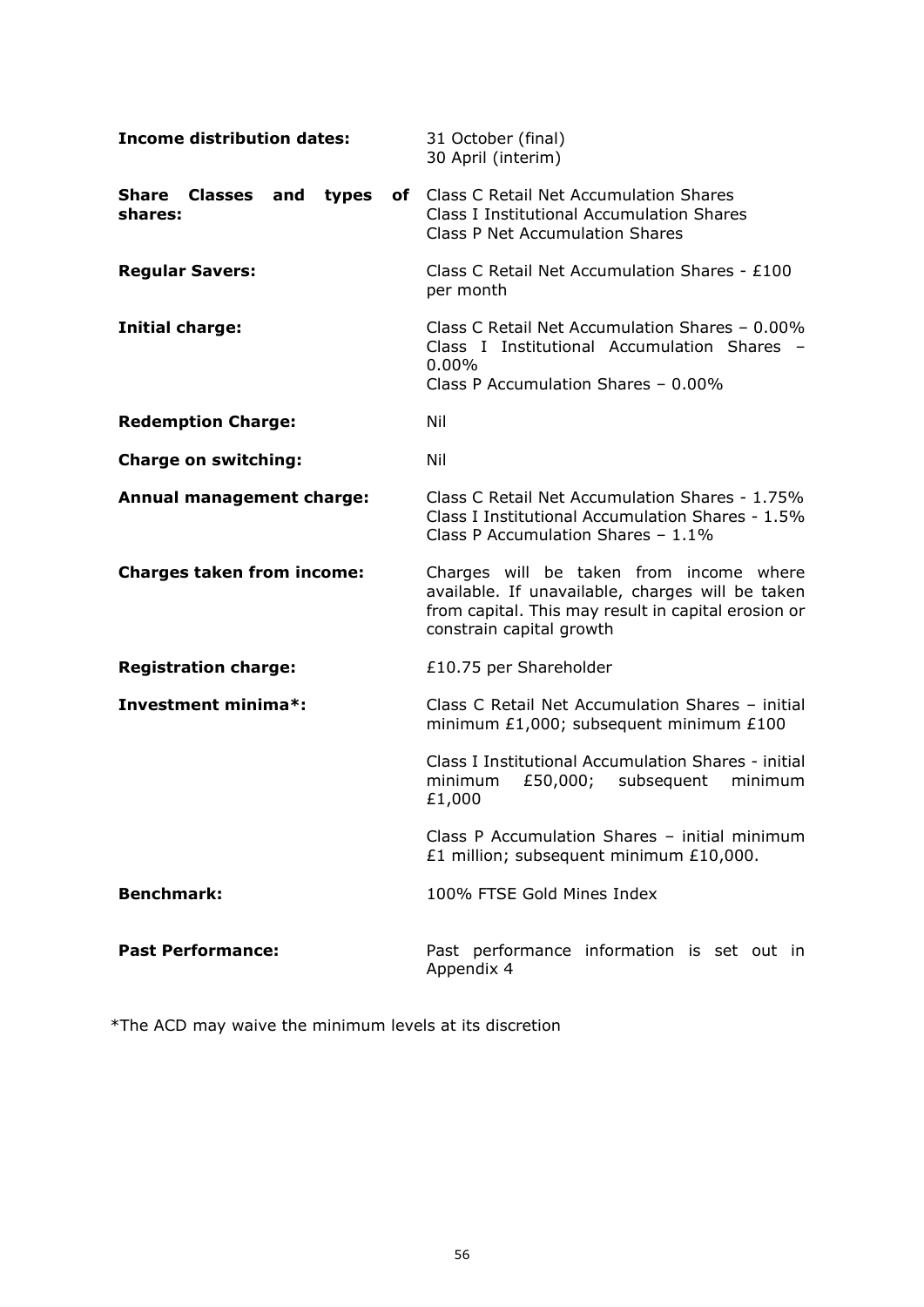## **APPENDIX 2**

#### **Eligible Securities Markets and Eligible Derivatives Markets**

The Company may deal through securities and derivatives markets which are regulated markets (as defined in the glossary to the FCA Handbook) or markets established in an EEA State which are regulated, operate regularly and are open to the public (excluding Cyprus and Slovenia).

The Company may also deal through the securities markets and derivatives markets indicated below

#### **Eligible Securities Markets:**

Any EEA State (which as at the date of this Prospectus includes Austria, Belgium, Bulgaria, Croatia, Czech Republic, Denmark, Estonia, Finland, France, Germany, Greece, Hungary, Iceland, Ireland, Italy, Latvia, Liechtenstein, Lithuania, Luxembourg, Malta, Netherlands, Norway, Poland, Portugal, Republic of Cyprus, Romania, Slovakia, Slovenia, Spain and Sweden)

| <b>NYSE</b>                                                             |
|-------------------------------------------------------------------------|
| NASDAQ Stock Exchange                                                   |
| <b>NYSE MKT</b>                                                         |
| Australian Securities Exchange                                          |
| Toronto Stock Exchange                                                  |
| <b>TSX Venture Exchange</b>                                             |
| London Stock Exchange                                                   |
| The Alternative Investment Market of the London Stock<br>Exchange (AIM) |
|                                                                         |

#### **Eligible Derivatives Markets:**

NYSE Amex Options Chicago Board of Trade Chicago Board Options Exchange Australian Securities Exchange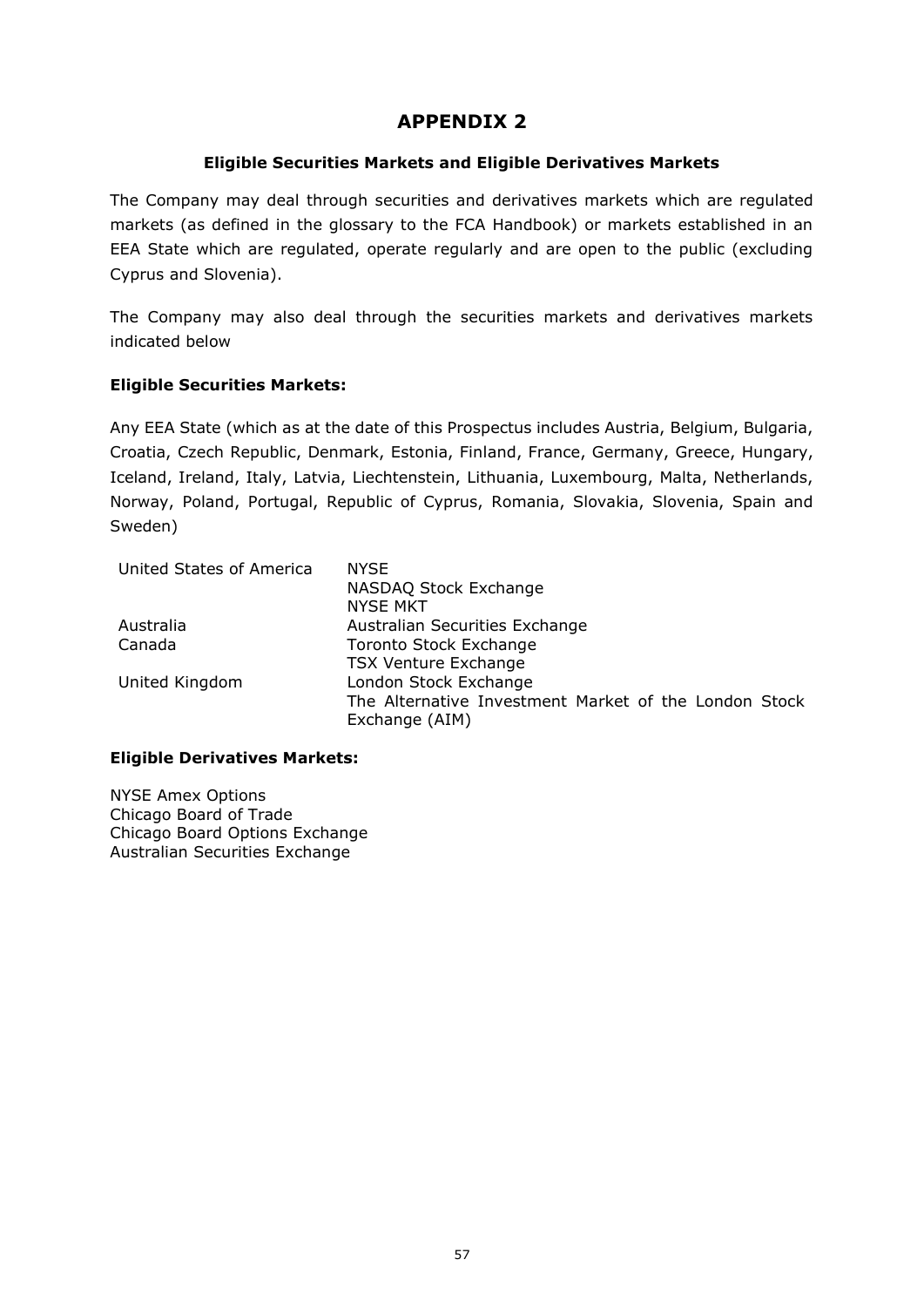## **APPENDIX 3**

#### **Investment and Borrowing Powers of the Company**

#### 1. **General**

The Scheme Property will be invested with the aim of achieving the investment objective of the Company but subject to the limits set out in the Company's investment policy and the limits set out in Chapter 5 of the COLL Sourcebook ("COLL 5") and this Prospectus.

From time to time and in particular during periods of uncertain or volatile markets, the Investment Manager may choose to hold a substantial proportion of the property of the Company in money-market instruments and/or cash deposits.

#### 1.1. **Prudent spread of risk**

The ACD must ensure that, taking account of the investment objective and policy of the Company, the Scheme Property aims to provide a prudent spread of risk.

#### 1.2. **Cover**

- 1.2.1. Where the COLL Sourcebook allows a transaction to be entered into or an investment to be retained only (for example, investment in nil and partly paid securities and the general power to accept or underwrite) if possible obligations arising out of the investment transactions or out of the retention would not cause any breach of any limits in COLL 5, it must be assumed that the maximum possible liability of the Company under any other of those rules has also to be provided for.
- 1.2.2. Where the COLL Sourcebook permits an investment transaction to be entered into or an investment to be retained only if that investment transaction, or the retention, or other similar transactions, are covered:
	- 1.2.2.1. it must be assumed that in applying any of those rules, the Company must also simultaneously satisfy any other obligation relating to cover; and
	- 1.2.2.2. no element of cover must be used more than once.

#### 2. **UCITS Schemes - general**

- 2.1.Subject to the investment objective and policy of the Company, the Scheme Property must, except where otherwise provided in COLL 5, only consist of any or all of:
	- 2.1.1. transferable securities;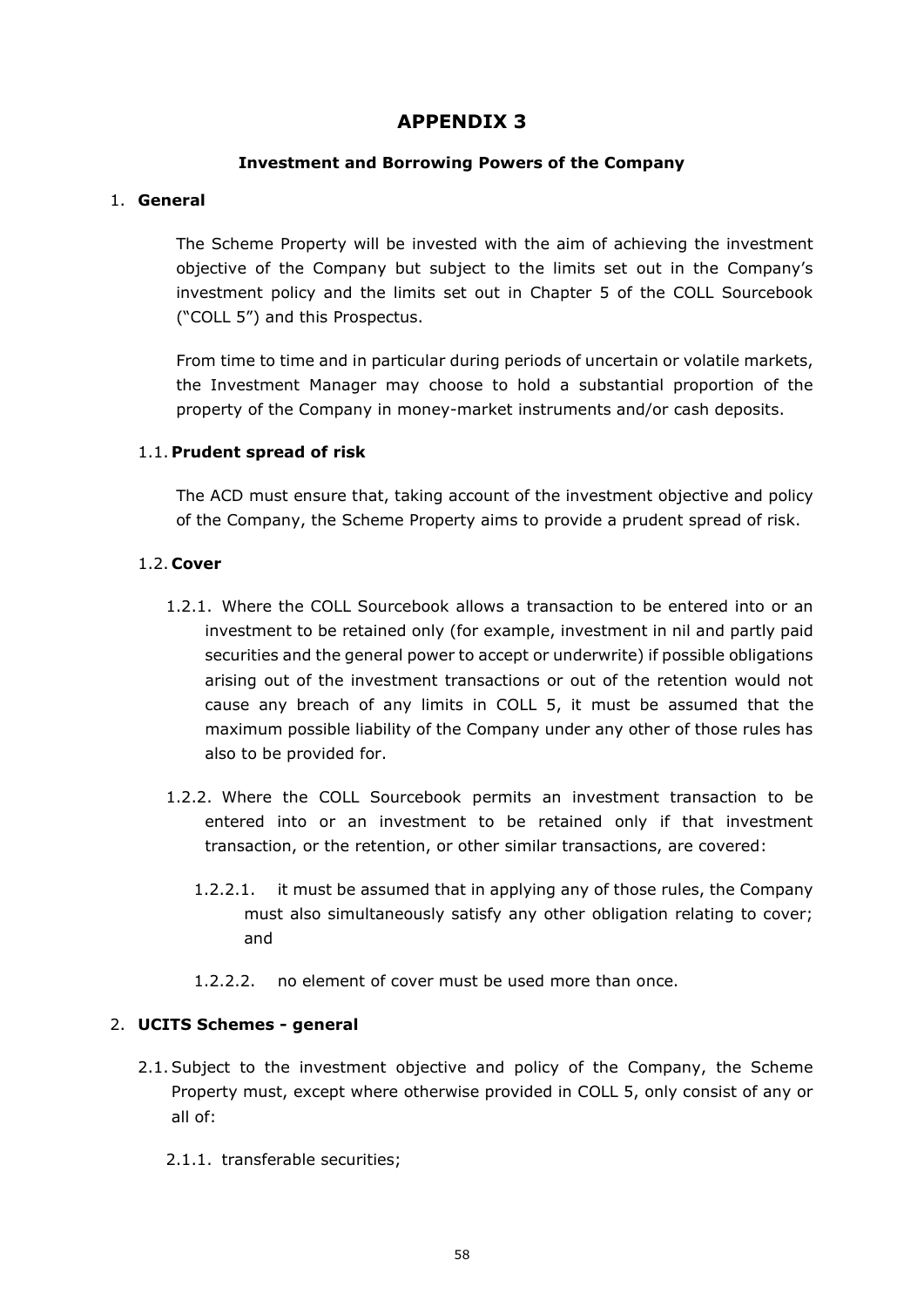- 2.1.2. approved money-market instruments;
- 2.1.3. permitted units in collective investments schemes;
- 2.1.4. permitted derivatives and forward transactions; and
- 2.1.5. permitted deposits.
- 2.2. It is not intended that the Company will have an interest in any immovable property or tangible movable property.

#### 3. **Transferable Securities**

- 3.1.A transferable security is an investment falling within article 76 (Shares etc), article 77 (Instruments creating or acknowledging indebtedness), article 78 (Government and public securities), article 79 (Instruments giving entitlement to investments) and article 80 (Certificates representing certain securities) of the Regulated Activities Order.
- <span id="page-58-0"></span>3.2.An investment is not a transferable security if the title to it cannot be transferred, or can be transferred only with the consent of a third party.
- 3.3. In applying paragraph [3.2](#page-58-0) of this Appendix to an investment which is issued by a body corporate, and which is an investment falling within articles 76 (Shares, etc) or 77 (Instruments creating or acknowledging indebtedness) of the Regulated Activities Order, the need for any consent on the part of the body corporate or any members or debenture holders of it may be ignored.
- 3.4.An investment is not a transferable security unless the liability of the holder of it to contribute to the debts of the issuer is limited to any amount for the time being unpaid by the holder of it in respect of the investment.
- <span id="page-58-1"></span>3.5. The Company may invest in a transferable security only to the extent that the transferable security fulfils the following criteria:
	- 3.5.1. the potential loss which the Company may incur with respect to holding the transferable security is limited to the amount paid for it;
	- 3.5.2. its liquidity does not compromise the ability of the ACD to comply with its obligation to redeem Shares at the request of any qualifying Shareholder under the FCA Handbook;
	- 3.5.3. reliable valuation is available for it as follows:
		- 3.5.3.1. in the case of a transferable security admitted to or dealt in on an eligible market, where there are accurate, reliable and regular prices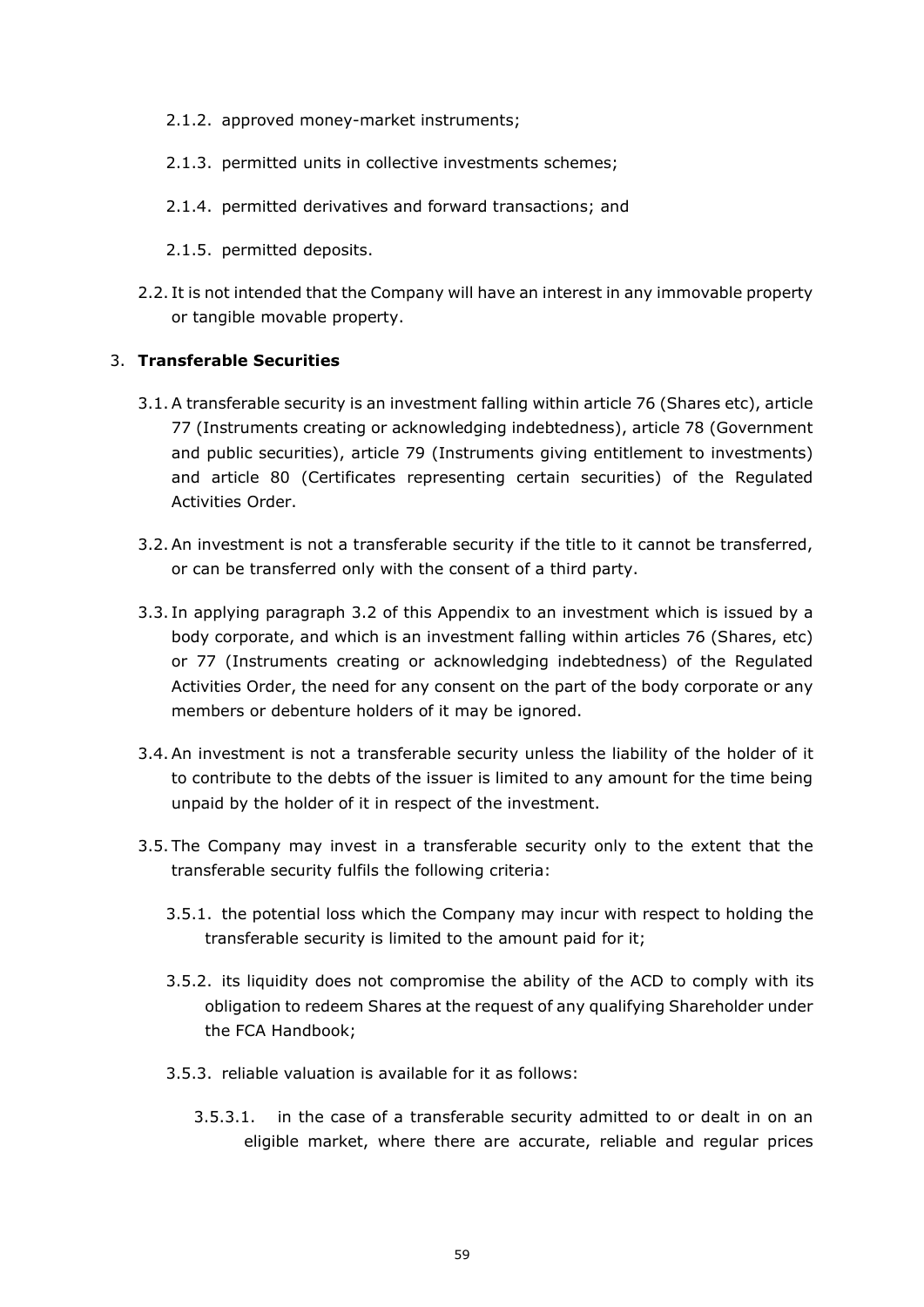which are either market prices or prices made available by valuation systems independent from issuers;

- 3.5.3.2. in the case of a transferable security not admitted to or dealt in on an eligible market, where there is a valuation on a periodic basis which is derived from information from the issuer of the transferable security or from competent investment research;
- 3.5.4. appropriate information is available for it as follows:
	- 3.5.4.1. in the case of a transferable security admitted to or dealt in on an eligible market, where there is regular, accurate and comprehensive information available to the market on the transferable security or, where relevant, on the portfolio of the transferable security;
	- 3.5.4.2. in the case of a transferable security not admitted to or dealt in on an eligible market, where there is regular and accurate information available to the ACD on the transferable security or, where relevant, on the portfolio of the transferable security;
- 3.5.5. it is negotiable; and
- 3.5.6. its risks are adequately captured by the risk management process of the ACD.
- 3.6. Unless there is information available to the ACD that would lead to a different determination, a transferable security which is admitted to or dealt in on an eligible market shall be presumed:
	- 3.6.1. not to compromise the ability of the ACD to comply with its obligation to redeem Shares at the request of any qualifying Shareholder; and
	- 3.6.2. to be negotiable.
- 3.7. No more than 5% of the Scheme Property may be invested in warrants.

#### 4. **Closed end funds constituting transferable securities**

- 4.1.A unit or a share in a closed end fund shall be taken to be a transferable security for the purposes of investment by the Company, provided it fulfils the criteria for transferable securities set out in paragraph [3.5](#page-58-1) and either:
	- 4.1.1. where the closed end fund is constituted as an investment company or a unit trust:
		- 4.1.1.1. it is subject to corporate governance mechanisms applied to companies; and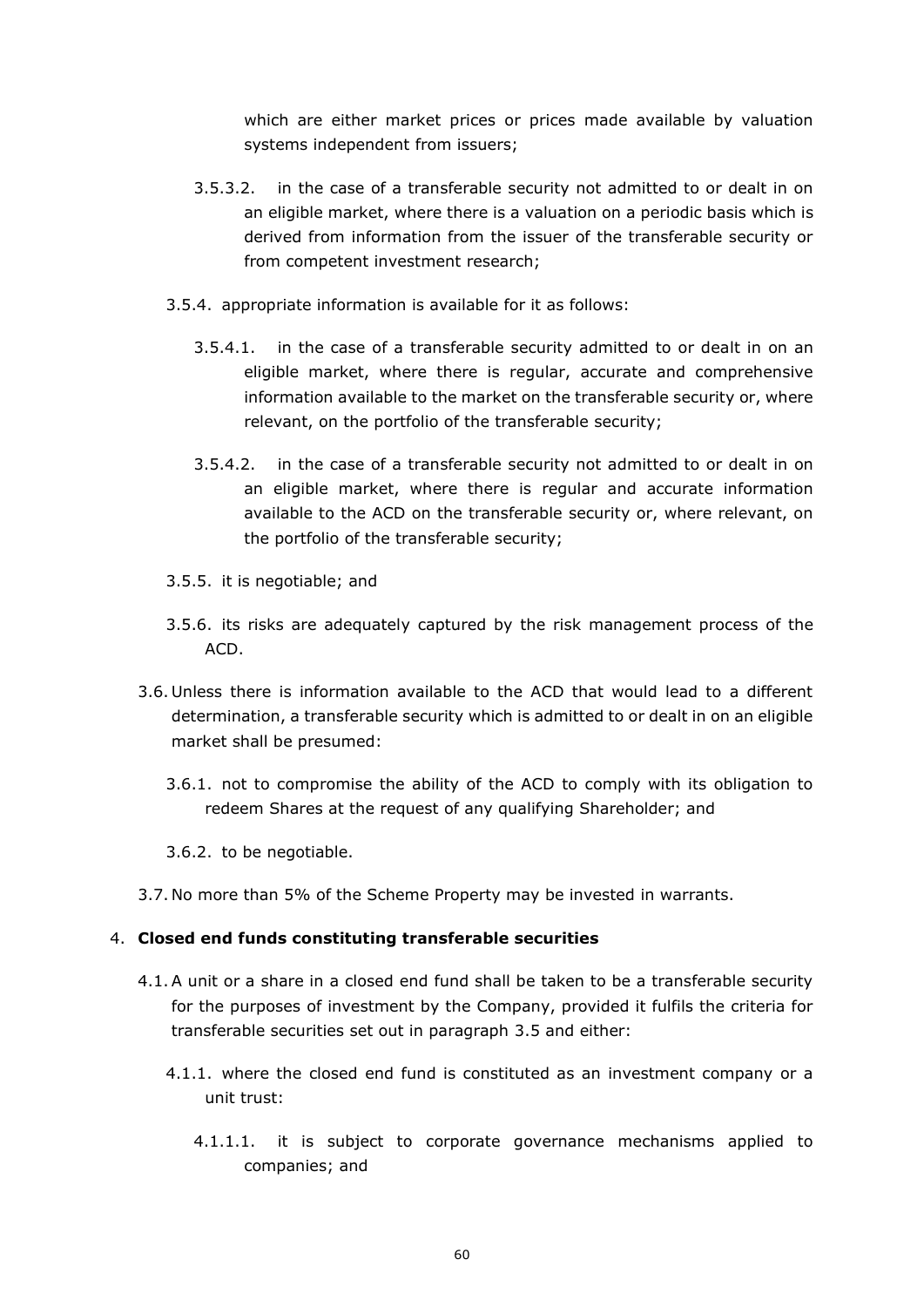- 4.1.1.2. where another person carries out asset management activity on its behalf, that person is subject to national regulation for the purpose of investor protection; or
- 4.1.2. where the closed end fund is constituted under the law of contract:
	- 4.1.2.1. it is subject to corporate governance mechanisms equivalent to those applied to companies; and
	- 4.1.2.2. it is managed by a person who is subject to national regulation for the purpose of investor protection.

#### 5. **Transferable securities linked to other assets**

- <span id="page-60-0"></span>5.1. The Company may invest in any other investment which shall be taken to be a transferable security for the purposes of investment by the Company provided the investment:
	- 5.1.1. fulfils the criteria for transferable securities set out in [3.5](#page-58-1) above; and
	- 5.1.2. is backed by or linked to the performance of other assets, which may differ from those in which the Company can invest.
- 5.2. Where an investment in [5.1](#page-60-0) contains an embedded derivative component, the requirements of this section with respect to derivatives and forwards will apply to that component.

## 6. **Approved Money-Market Instruments**

- 6.1.An approved money-market instrument is a money-market instrument which is normally dealt in on the money-market, is liquid and has a value which can be accurately determined at any time.
- <span id="page-60-3"></span><span id="page-60-2"></span><span id="page-60-1"></span>6.2.A money-market instrument shall be regarded as normally dealt in on the moneymarket if it:
	- 6.2.1. has a maturity at issuance of up to and including 397 days;
	- 6.2.2. has a residual maturity of up to and including 397 days;
	- 6.2.3. undergoes regular yield adjustments in line with money-market conditions at least every 397 days; or
	- 6.2.4. has a risk profile, including credit and interest rate risks, corresponding to that of an instrument which has a maturity as set out in [6.2.1](#page-60-1) or [6.2.2](#page-60-2) or is subject to yield adjustments as set out in [6.2.3.](#page-60-3)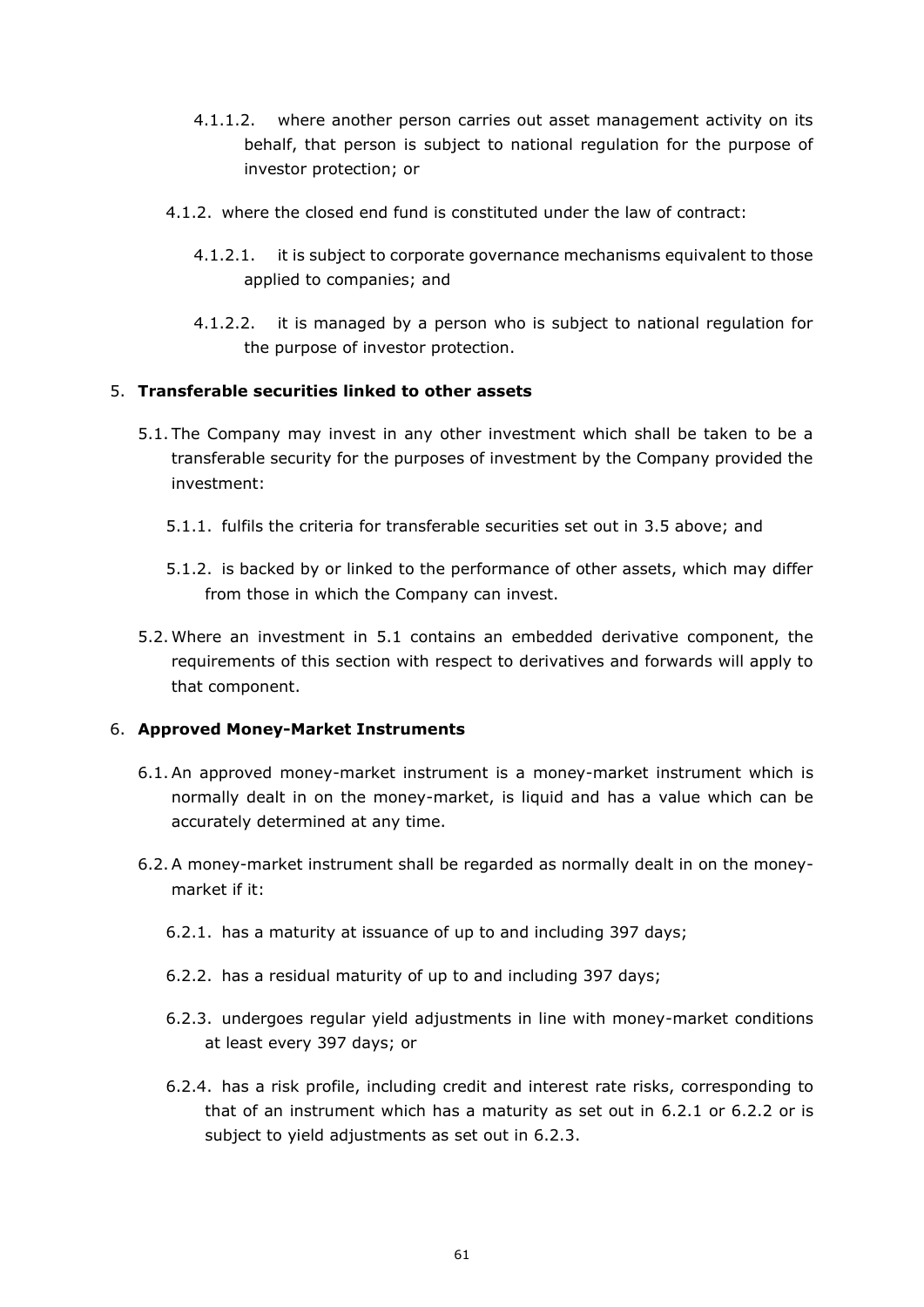- 6.3.A money-market instrument shall be regarded as liquid if it can be sold at limited cost in an adequately short time frame, taking into account the obligation of the ACD to redeem Shares at the request of any qualifying Shareholder.
- 6.4.A money-market instrument shall be regarded as having a value which can be accurately determined at any time if accurate and reliable valuations systems, which fulfil the following criteria, are available:
	- 6.4.1. enabling the ACD to calculate a net asset value in accordance with the value at which the instrument held in the Scheme Property could be exchanged between knowledgeable willing parties in an arm's length transaction; and
	- 6.4.2. based either on market data or on valuation models including systems based on amortised costs.
- 6.5.A money-market instrument that is normally dealt in on the money-market and is admitted to or dealt in on an eligible market shall be presumed to be liquid and have a value which can be accurately determined at any time unless there is information available to the ACD that would lead to a different determination.

## 7. **Transferable securities and money-market instruments generally to be admitted or dealt in on an Eligible Market**

- <span id="page-61-3"></span><span id="page-61-2"></span><span id="page-61-0"></span>7.1. Transferable securities and approved money-market instruments held within the Company must be:
	- 7.1.1. admitted to or dealt in on an eligible market as described in [8.3.1;](#page-62-0) or
	- 7.1.2. dealt in on an eligible market as described in [8.3.2;](#page-62-1) or
	- 7.1.3. admitted to or dealt in on an eligible market as described in [8.4;](#page-62-2) or
	- 7.1.4. for an approved money-market instrument not admitted to or dealt in on an eligible market, within [9.1;](#page-62-3) or
	- 7.1.5. recently issued transferable securities provided that:
		- 7.1.5.1. the terms of issue include an undertaking that application will be made to be admitted to an eligible market; and
		- 7.1.5.2. such admission is secured within a year of issue.
- <span id="page-61-1"></span>7.2. However, the Company may invest no more than 10% of the Scheme Property in transferable securities and approved money-market instruments other than those referred to in [7.1.](#page-61-0)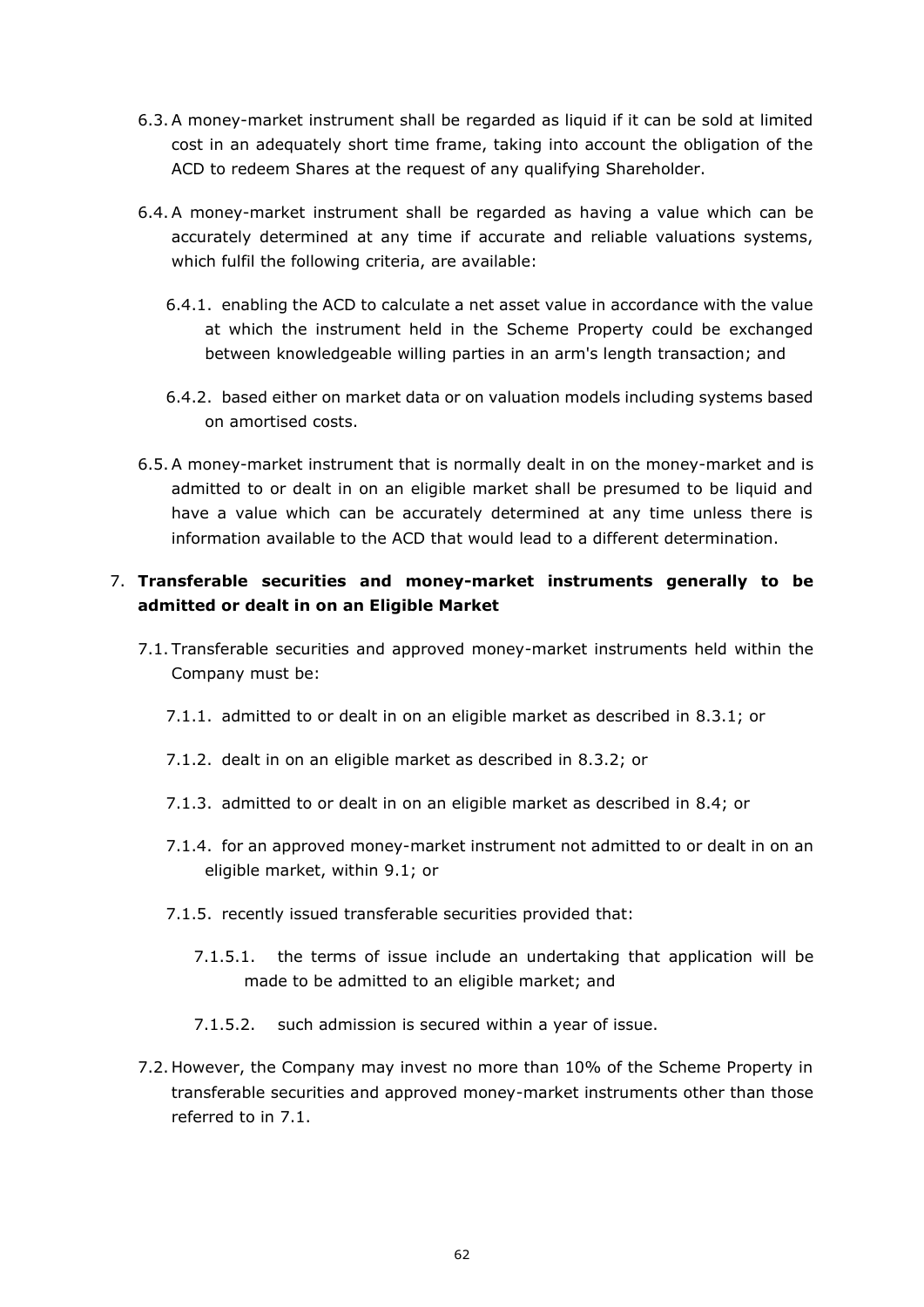#### 8. **Eligible markets regime: purpose and requirements**

- 8.1. To protect Shareholders the markets on which investments of the Company are dealt in or traded on should be of an adequate quality ("eligible") at the time of acquisition of the investment and until it is sold.
- 8.2. Where a market ceases to be eligible, investments on that market cease to be approved securities. The 10% restriction in [7.2](#page-61-1) above on investing in non approved securities applies and exceeding this limit because a market ceases to be eligible will generally be regarded as an inadvertent breach.
- <span id="page-62-4"></span><span id="page-62-0"></span>8.3.A market is eligible for the purposes of the rules if it is:
	- 8.3.1. a regulated market as defined in the FCA Handbook; or
	- 8.3.2. a market in an EEA State which is regulated, operates regularly and is open to the public.
- <span id="page-62-5"></span><span id="page-62-2"></span><span id="page-62-1"></span>8.4.A market not falling within paragraph [8.3](#page-62-4) of this Appendix is eligible for the purposes of COLL 5 if:
	- 8.4.1. the ACD, after consultation with and notification to the Depositary, decides that market is appropriate for investment of, or dealing in, the Scheme Property;
	- 8.4.2. the market is included in a list in the prospectus; and
	- 8.4.3. the Depositary has taken reasonable care to determine that:
		- 8.4.3.1. adequate custody arrangements can be provided for the investment dealt in on that market; and
		- 8.4.3.2. all reasonable steps have been taken by the ACD in deciding whether that market is eligible.
- 8.5. In paragraph [8.4.1,](#page-62-5) a market must not be considered appropriate unless it is regulated, operates regularly, is recognised by an overseas regulator, is open to the public, is adequately liquid and has adequate arrangements for unimpeded transmission of income and capital to or for the order of Shareholders.
- 8.6. The Eligible Markets for the Company are set out in Appendix 2.

#### 9. **Money-market instruments with a regulated issuer**

<span id="page-62-3"></span>9.1. In addition to instruments admitted to or dealt in on an eligible market, the Company may invest in an approved money-market instrument provided it fulfils the following requirements: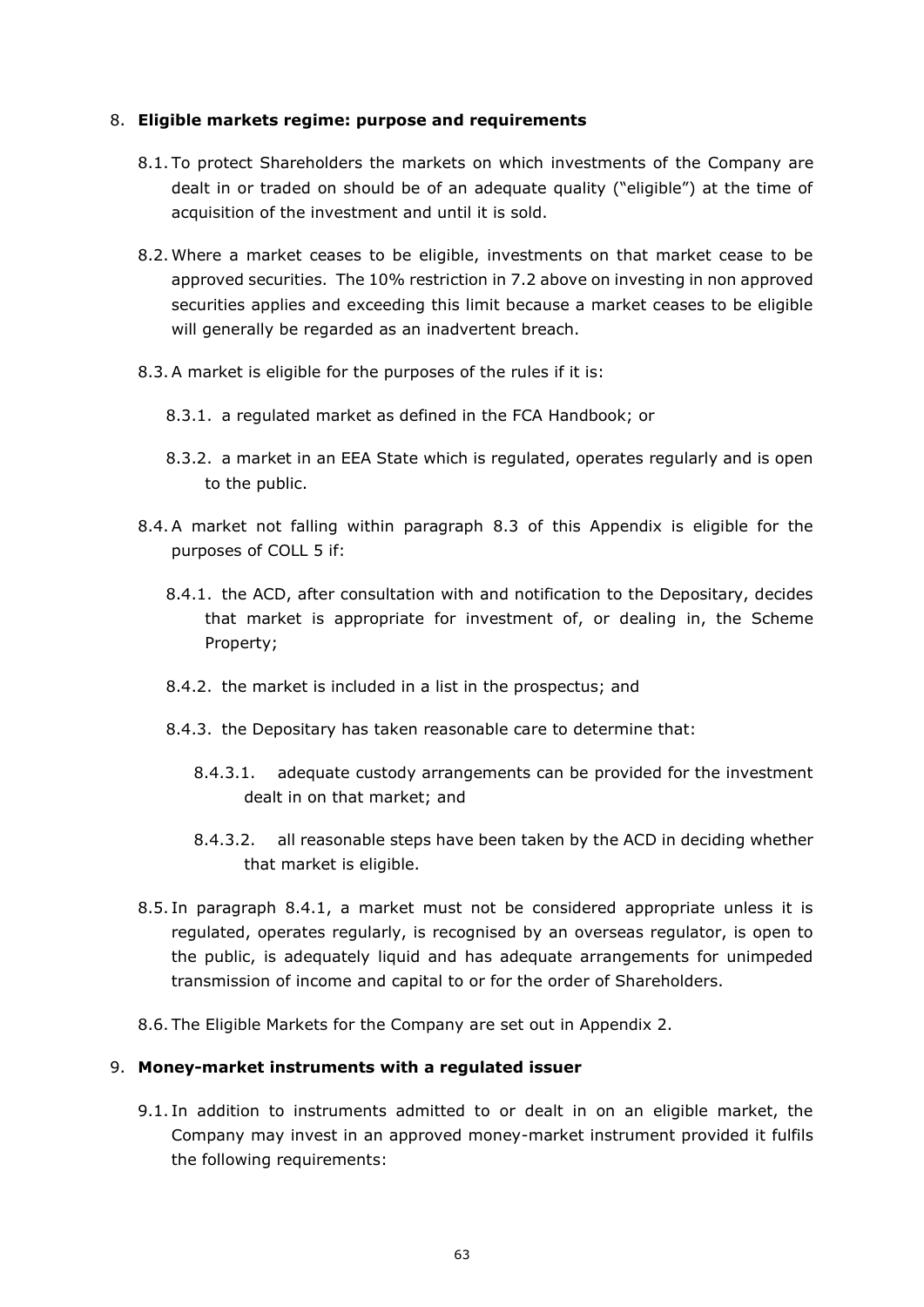- 9.1.1. the issue or the issuer is regulated for the purpose of protecting Shareholders and savings; and
- 9.1.2. the instrument is issued or guaranteed in accordance with paragraph [10](#page-63-0) (Issuers and guarantors of money-market instruments) below.
- 9.2. The issue or the issuer of a money-market instrument, other than one dealt in on an eligible market, shall be regarded as regulated for the purpose of protecting Shareholders and savings if:
	- 9.2.1. the instrument is an approved money-market instrument;
	- 9.2.2. appropriate information is available for the instrument (including information which allows an appropriate assessment of the credit risks related to investment in it), in accordance with paragraph [11](#page-64-0) (Appropriate information for money-market instruments) below; and
	- 9.2.3. the instrument is freely transferable.

#### <span id="page-63-0"></span>10. **Issuers and guarantors of money-market instruments**

- <span id="page-63-7"></span><span id="page-63-6"></span><span id="page-63-5"></span><span id="page-63-4"></span><span id="page-63-3"></span><span id="page-63-2"></span><span id="page-63-1"></span>10.1. The Company may invest in an approved money-market instrument if it is:
	- 10.1.1. issued or guaranteed by any one of the following:
		- 10.1.1.1. a central authority of the United Kingdom or an EEA State or, if the EEA State is a federal state, one of the members making up the federation;
		- 10.1.1.2. a regional or local authority of the United Kingdom or an EEA State;
		- 10.1.1.3. the Bank of England, the European Central Bank or a central bank of an EEA State;
		- 10.1.1.4. the European Union or the European Investment Bank;
		- 10.1.1.5. a non-EEA State or, in the case of a federal state, one of the members making up the federation;
		- 10.1.1.6. a public international body to which the United Kingdom or one or more EEA States belong; or
	- 10.1.2. issued by a body, any securities of which are dealt in on an eligible market; or
	- 10.1.3. issued or guaranteed by an establishment which is: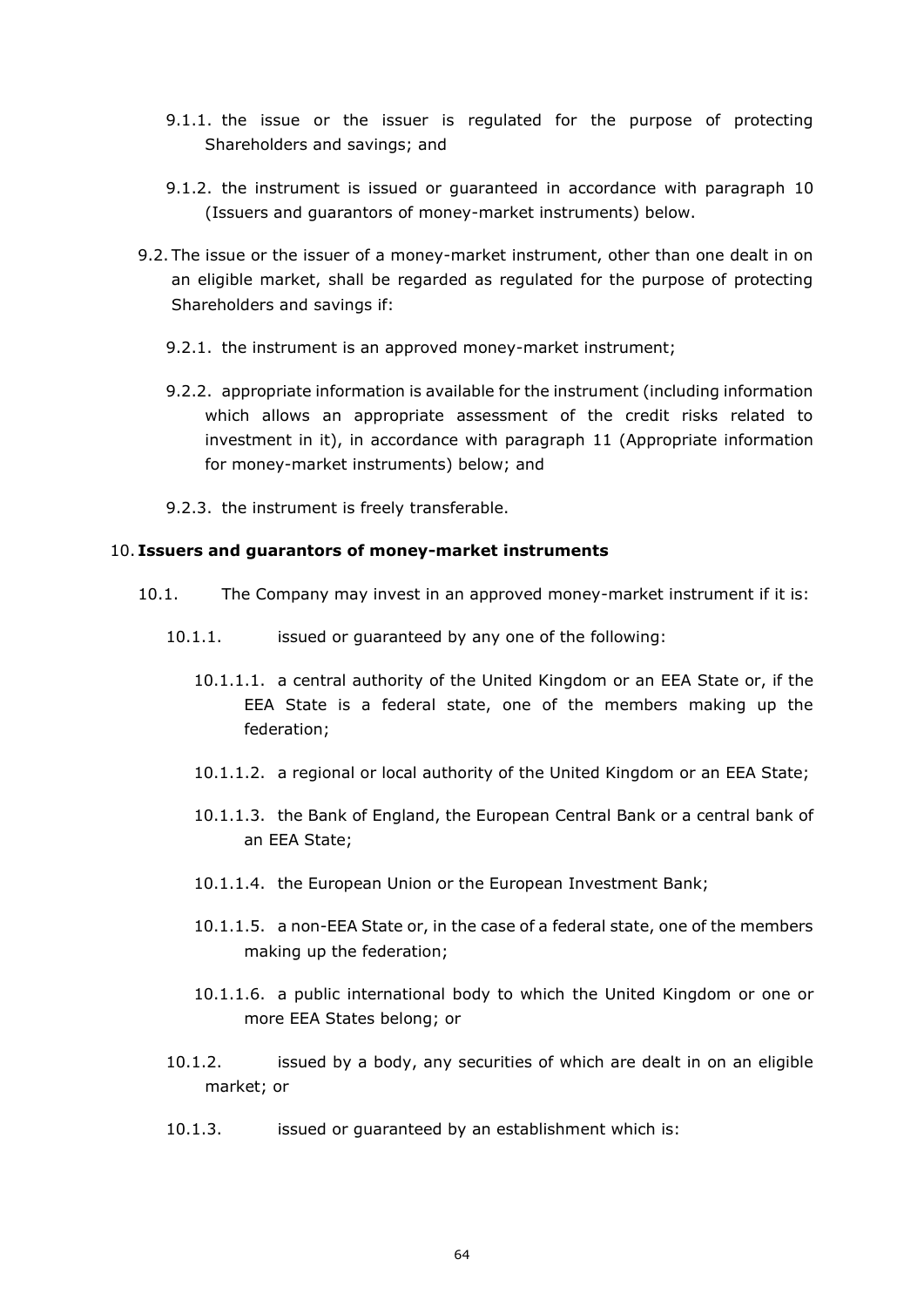- 10.1.3.1. subject to prudential supervision in accordance with criteria defined by European Community law; or
- <span id="page-64-1"></span>10.1.3.2. subject to and complies with prudential rules considered by the FCA to be at least as stringent as those laid down by European Community law.
- 10.2. An establishment shall be considered to satisfy the requirement in [10.1.3.2](#page-64-1) if it is subject to and complies with prudential rules, and fulfils one or more of the following criteria:
	- 10.2.1. it is located in the European Economic Area;
	- 10.2.2. it is located in an OECD country belonging to the Group of Ten;
	- 10.2.3. it has at least investment grade rating;
	- 10.2.4. on the basis of an in-depth analysis of the issuer, it can be demonstrated that the prudential rules applicable to that issuer are at least as stringent as those laid down by European Community law.

## <span id="page-64-0"></span>11. **Appropriate information for money-market instruments**

- 11.1. In the case of an approved money-market instrument within [10.1.2](#page-63-1) or issued by a body of the type referred to in COLL 5.2.10EG, or which is issued by an authority within [10.1.1.2](#page-63-2) or a public international body within [10.1.1.6](#page-63-3) but is not guaranteed by a central authority within [10.1.1.1,](#page-63-4) the following information must be available:
	- 11.1.1. information on both the issue or the issuance programme, and the legal and financial situation of the issuer prior to the issue of the instrument, verified by appropriately qualified third parties not subject to instructions from the issuer;
	- 11.1.2. updates of that information on a regular basis and whenever a significant event occurs; and
	- 11.1.3. available and reliable statistics on the issue or the issuance programme.
- 11.2. In the case of an approved money-market instrument issued or guaranteed by an establishment within [10.1.3,](#page-63-5) the following information must be available:
	- 11.2.1. information on the issue or the issuance programme or on the legal and financial situation of the issuer prior to the issue of the instrument;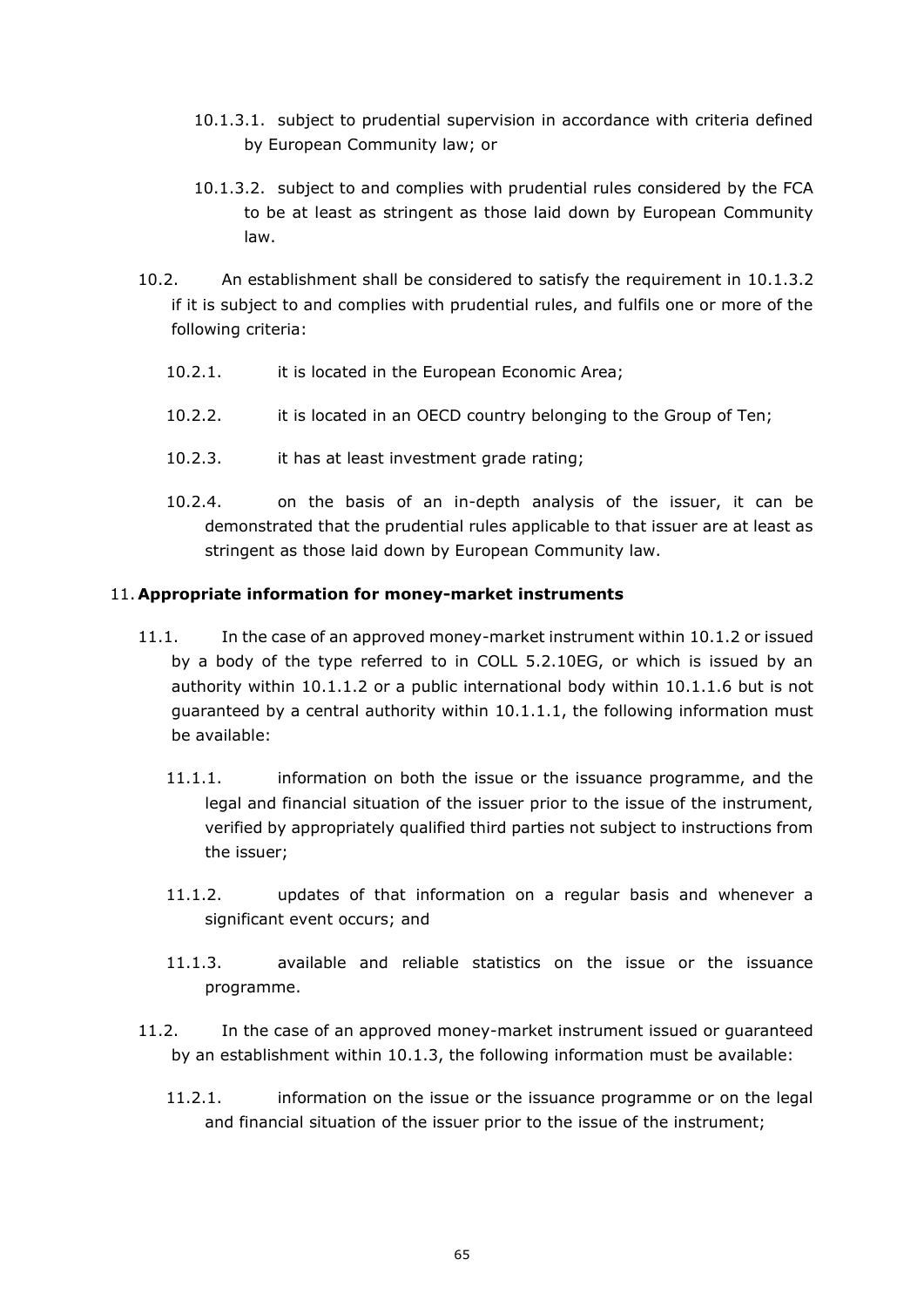- 11.2.2. updates of that information on a regular basis and whenever a significant event occurs; and
- 11.2.3. available and reliable statistics on the issue or the issuance programme, or other data enabling an appropriate assessment of the credit risks related to investment in those instruments.
- 11.3. In the case of an approved money-market instrument:
	- 11.3.1. within [10.1.1.1,](#page-63-4) [10.1.1.4](#page-63-6) or [10.1.1.5;](#page-63-7) or
	- 11.3.2. which is issued by an authority within [10.1.1.2](#page-63-2) or a public international body within [10.1.1.6](#page-63-3) and is guaranteed by a central authority within [10.1.1.1;](#page-63-4)

information must be available on the issue or the issuance programme, or on the legal and financial situation of the issuer prior to the issue of the instrument.

## 12. **Spread: general**

- 12.1. This rule on spread does not apply to government and public securities.
- 12.2. For the purposes of this requirement companies included in the same group for the purposes of consolidated accounts as defined in accordance with Directive 83/349/EEC or in the same group in accordance with international accounting standards are regarded as a single body.
- <span id="page-65-0"></span>12.3. Not more than 20% in the value of the Scheme Property is to consist of deposits with a single body.
- <span id="page-65-1"></span>12.4. Not more than 5% in value of the Scheme Property is to consist of transferable securities or approved money-market instruments issued by any single body, except that the limit of 5% is raised to 10% in respect of up to 40% in value of the Scheme Property (covered bonds need not be taken into account for the purposes of applying the limit of 40%). For these purposes certificates representing certain securities are treated as equivalent to the underlying security.
- <span id="page-65-3"></span>12.5. The limit of 5% is raised to 25% in value of the Scheme Property in respect of covered bonds provided that when the Company invests more than 5% in covered bonds issued by a single body, the total value of covered bonds held must not exceed 80% in value of the Scheme Property. The Company does not currently invest in covered bonds.
- <span id="page-65-2"></span>12.6. The exposure to any one counterparty in an OTC derivative transaction must not exceed 5% in value of the Scheme Property. This limit is raised to 10% where the counterparty is an Approved Bank.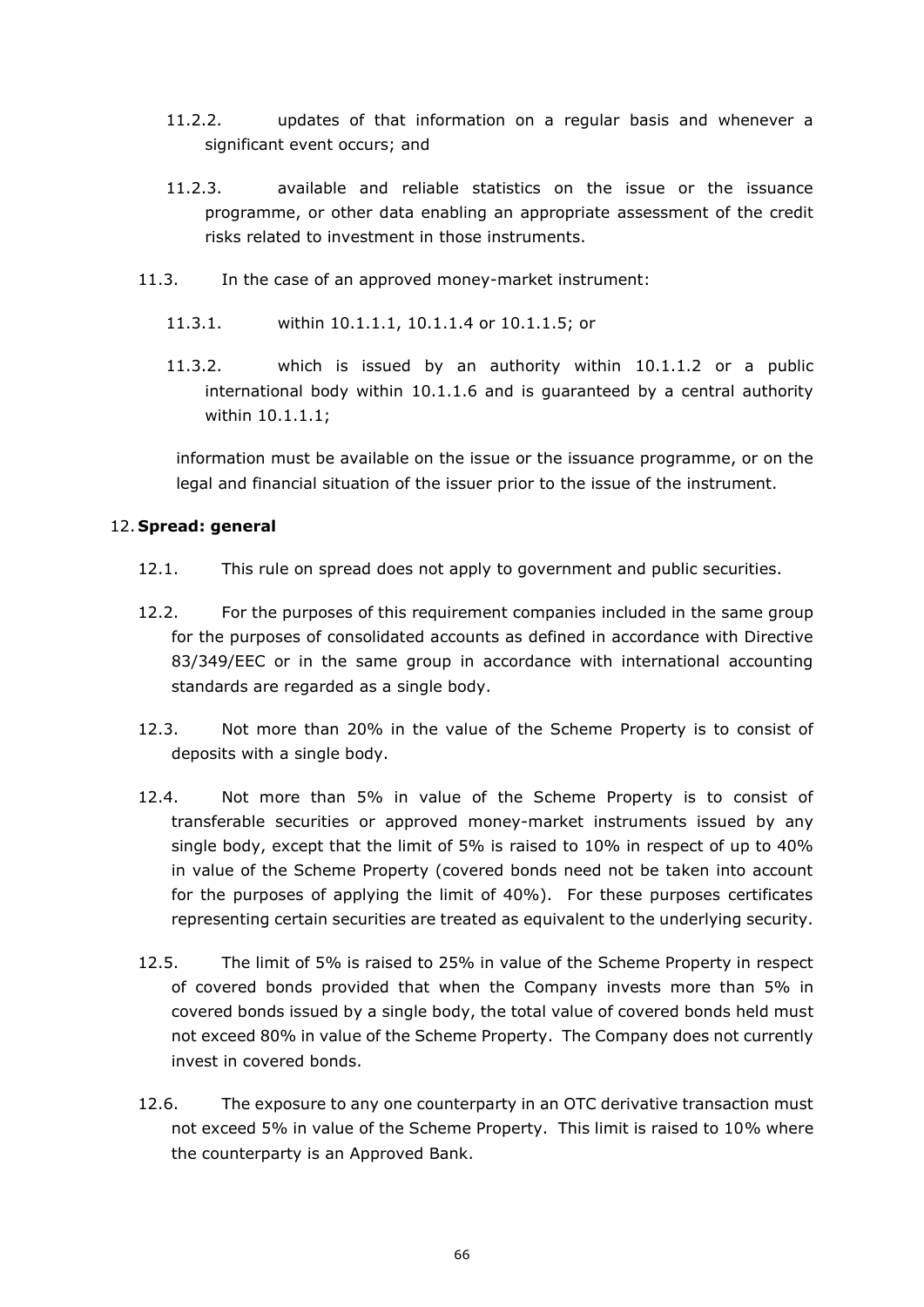- 12.7. Not more than 20% in value of the Scheme Property is to consist of transferable securities and approved money-market instruments issued by the same group.
- 12.8. Not more than 20% in value of the Scheme Property is to consist of the units of any one collective investment scheme.
- 12.9. The COLL Sourcebook provides that in applying the limits in [12.3,](#page-65-0) [12.4](#page-65-1) and [12.6](#page-65-2) and subject to [12.5,](#page-65-3) not more than 20% in value of the Scheme Property is to consist of any combination of two or more of the following:
	- 12.9.1. transferable securities (including covered bonds) or approved money-market instruments issued by; or
	- 12.9.2. deposits made with; or
	- 12.9.3. exposures from OTC derivatives transactions made with

a single body.

#### 13. **Spread: government and public securities**

- <span id="page-66-0"></span>13.1. The following section applies to government and public securities ("such securities").
- 13.2. Where no more than 35% in value of the Scheme Property is invested in such securities issued by any one body, there is no limit on the amount which may be invested in such securities or in any one issue.
- 13.3. The Company may invest no more than 35% in value of the Scheme Property in such securities issued by any one body.

## 14. **Investment in collective investment schemes**

The Company does not currently invest in collective investment schemes.

#### 15. **Investment in nil and partly paid securities**

A transferable security or an approved money-market instrument on which any sum is unpaid falls within a power of investment only if it is reasonably foreseeable that the amount of any existing and potential call for any sum unpaid could be paid by the Company, at the time when payment is required, without contravening the rules in COLL 5.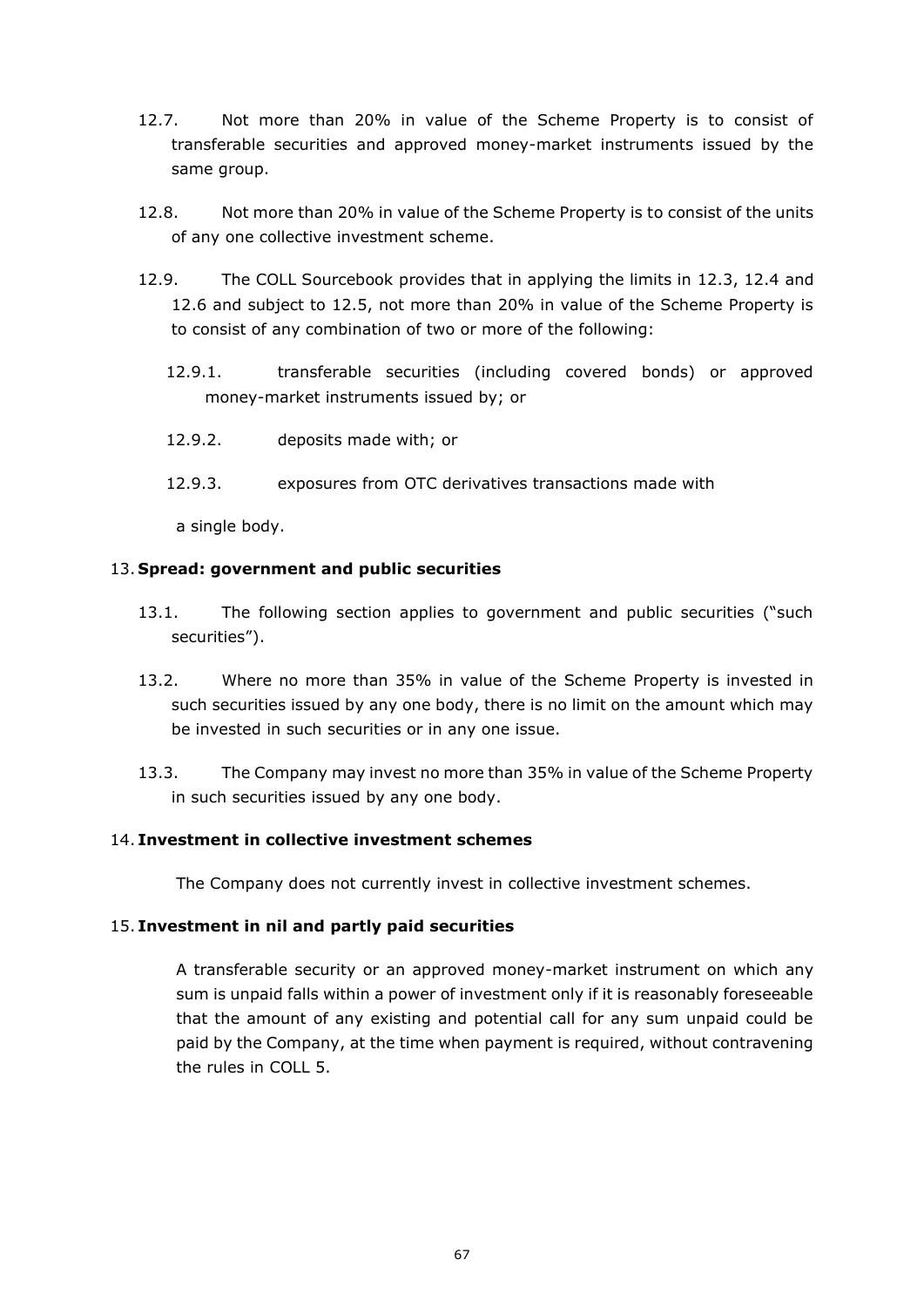#### 16. **Derivatives: general**

## **The Investment Manager may employ derivatives for purposes of Efficient Portfolio Management. This will generally have the effect of reducing the risk profile and volatility of the Company.**

- 16.1. A transaction in derivatives or a forward transaction must not be effected for the Company unless the transaction is of a kind specified in paragraph [18](#page-69-0) (Permitted transactions (derivatives and forwards)) below, and the transaction is covered, as required by paragraph [28](#page-75-0) (Cover for transactions in derivatives and forward transactions) of this Appendix.
- 16.2. Where the Company invests in derivatives, the exposure to the underlying assets must not exceed the limits set out in the COLL Sourcebook in relation to COLL 5.2.11R (Spread: general) and COLL 5.2.12R (Spread: government and public securities) except for index based derivatives where the rules below apply.
- 16.3. Where a transferable security or approved money-market instrument embeds a derivative, this must be taken into account for the purposes of complying with this section.
- 16.4. A transferable security or an approved money-market instrument will embed a derivative if it contains a component which fulfils the following criteria:
	- 16.4.1. by virtue of that component some or all of the cash flows that otherwise would be required by the transferable security or approved moneymarket instrument which functions as host contract can be modified according to a specified interest rate, financial instrument price, foreign exchange rate, index of prices or rates, credit rating or credit index or other variable, and therefore vary in a way similar to a stand-alone derivative;
	- 16.4.2. its economic characteristics and risks are not closely related to the economic characteristics and risks of the host contract; and
	- 16.4.3. it has a significant impact on the risk profile and pricing of the transferable security or approved money-market instrument.
- 16.5. A transferable security or an approved money-market instrument does not embed a derivative where it contains a component which is contractually transferable independently of the transferable security or the approved moneymarket instrument. That component shall be deemed to be a separate instrument.
- 16.6. Where the Company invests in an index based derivative, provided the relevant index falls within paragraph [19](#page-70-0) (Financial Indices underlying derivatives), the underlying constituents of the index do not have to be taken into account for the purposes of COLL 5.2.11R and COLL 5.2.12R.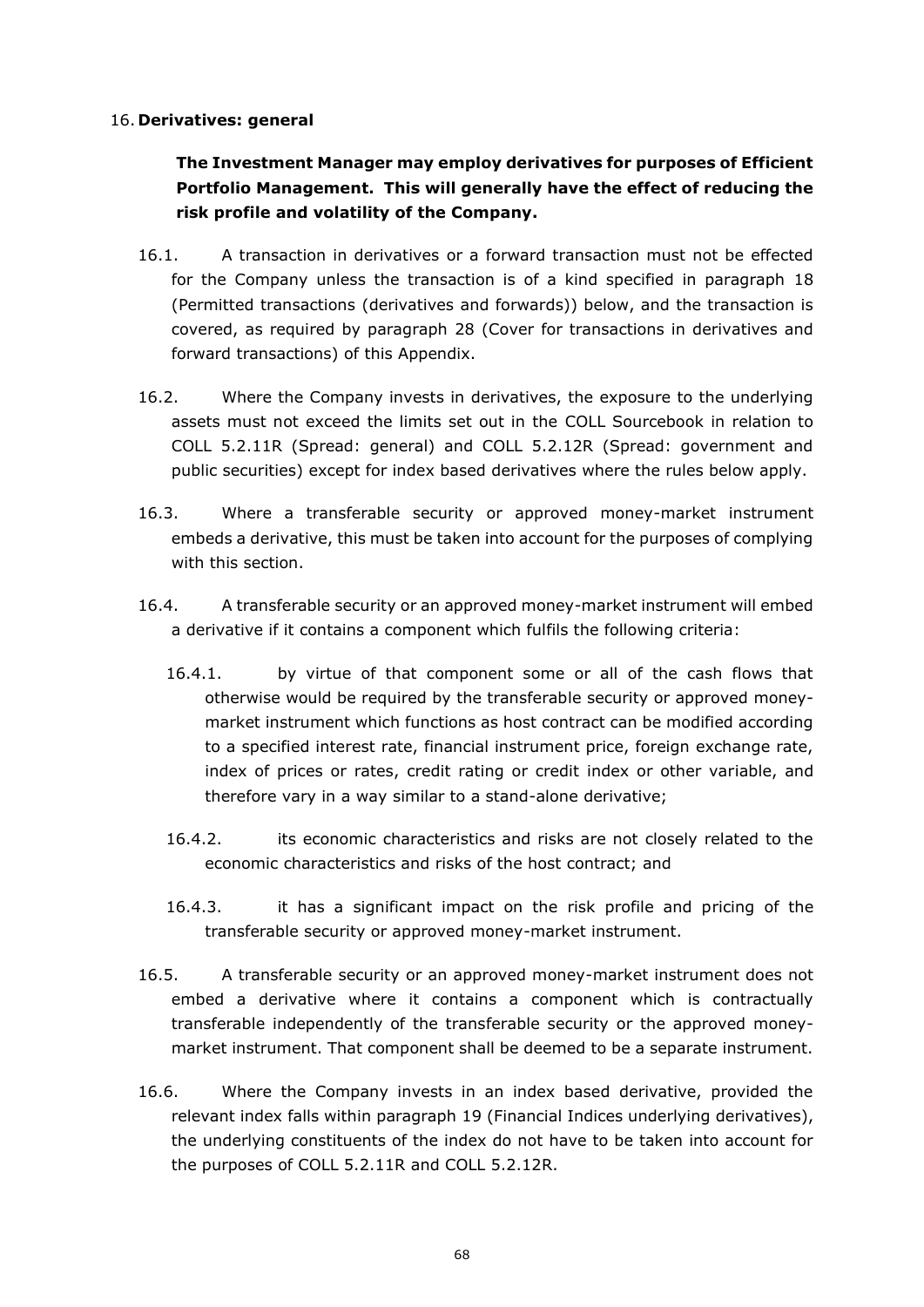## 17.**Efficient Portfolio Management**

- 17.1. The Company may utilise the Scheme Property to enter into transactions for the purposes of Efficient Portfolio Management ("EPM"). The ACD does not anticipate the intended use of derivatives and forward transactions to have any detrimental effect on the overall risk profile of the Company. Permitted EPM transactions (excluding stock lending arrangements) are transactions in derivatives e.g. to hedge against price or currency fluctuations, dealt with or traded on an eligible derivatives market; off-exchange options or contracts for differences resembling options; or synthetic futures in certain circumstances. The ACD must take reasonable care to ensure that the transaction is economically appropriate to the reduction of the relevant risks (whether in the price of investments, interest rates or exchange rates) or to the reduction of the relevant costs and/or to the generation of additional capital or income with an acceptably low level of, risk. The exposure must be fully "covered" by cash and/or other property sufficient to meet any obligation to pay or deliver that could arise.
- 17.2. Permitted transactions are those that the Company reasonably regards as economically appropriate to EPM, that is:
	- 17.2.1. Transactions undertaken to reduce risk or cost in terms of fluctuations in prices, interest rates or exchange rates where the ACD reasonably believes that the transaction will diminish a risk or cost of a kind or level which it is sensible to reduce; or
	- 17.2.2. Transactions for the generation of additional capital growth or income for the Company by taking advantage of gains which the ACD reasonably believes are certain to be made (or certain, barring events which are not reasonably foreseeable) as a result of:
		- 17.2.2.1. pricing imperfections in the market as regards the property which the Company holds or may hold; or
		- 17.2.2.2. receiving a premium for the writing of a covered call option or a covered put option on property of the Company which the Company is willing to buy or sell at the exercise price.
	- 17.2.3. Eligible derivatives markets are those which the ACD, after consultation with the Depositary, has decided are appropriate for the purpose of investment of or dealing in the Scheme Property with regard to the relevant criteria set out in the COLL Sourcebook and the formal guidance on eligible markets issued by the FCA as amended from time to time. The eligible derivatives markets for the Company are set out in Appendix 2.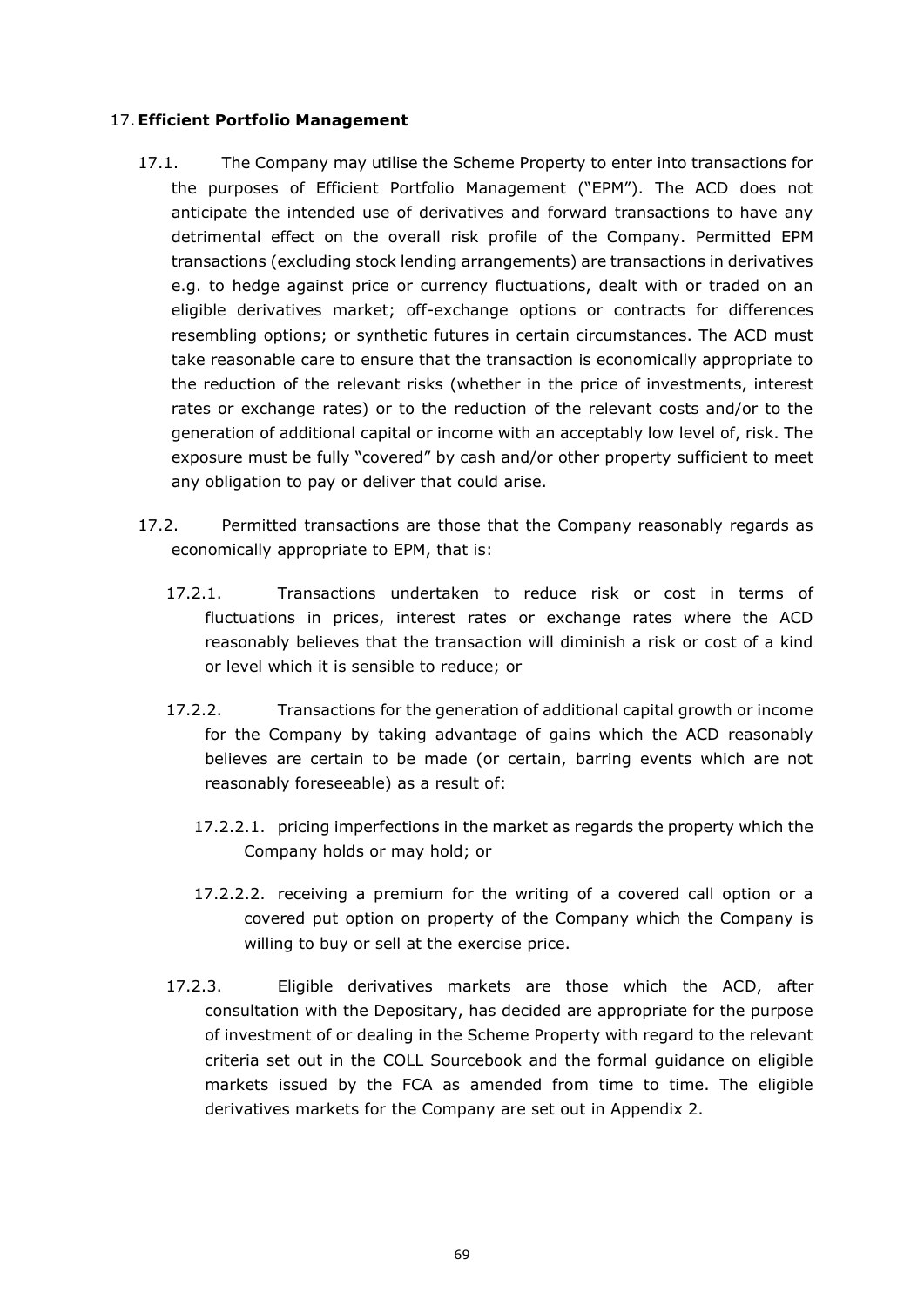## <span id="page-69-0"></span>18. **Permitted transactions (derivatives and forwards)**

- 18.1. A transaction in a derivative must be in an approved derivative; or be one which complies with paragraph [22](#page-72-0) (OTC transactions in derivatives).
- <span id="page-69-1"></span>18.2. A transaction in a derivative must have the underlying consisting of any one or more of the following to which the Company is dedicated:
	- 18.2.1. transferable securities;
	- 18.2.2. approved money-market instruments permitted under paragraphs [7.1.1](#page-61-2) to [7.1.4;](#page-61-3)
	- 18.2.3. deposits permitted derivatives under this paragraph;
	- 18.2.4. collective investment scheme units permitted under paragraph [13.1](#page-66-0) (Investment in collective investment schemes);
	- 18.2.5. financial indices which satisfy the criteria set out in paragraph [19](#page-70-0) (Financial indices underlying derivatives);
	- 18.2.6. interest rates;
	- 18.2.7. foreign exchange rates; and
	- 18.2.8. currencies.
- 18.3. A transaction in an approved derivative must be effected on or under the rules of an eligible derivatives market.
- 18.4. A transaction in a derivative must not cause the Company to diverge from its investment objective as stated in the Instrument of Incorporation and the most recently published version of this Prospectus.
- 18.5. A transaction in a derivative must not be entered into if the intended effect is to create the potential for an uncovered sale of one or more, transferable securities, approved money-market instruments, units in collective investment schemes, or derivatives, provided that a sale is not to be considered as uncovered if the conditions in paragraph [21.2](#page-71-0) are satisfied.
- 18.6. Any forward transaction must be with an Eligible Institution or an Approved Bank.
- 18.7. A derivative includes an investment which fulfils the following criteria:
	- 18.7.1. it allows transfer of the credit risk of the underlying independently from the other risks associated with that underlying;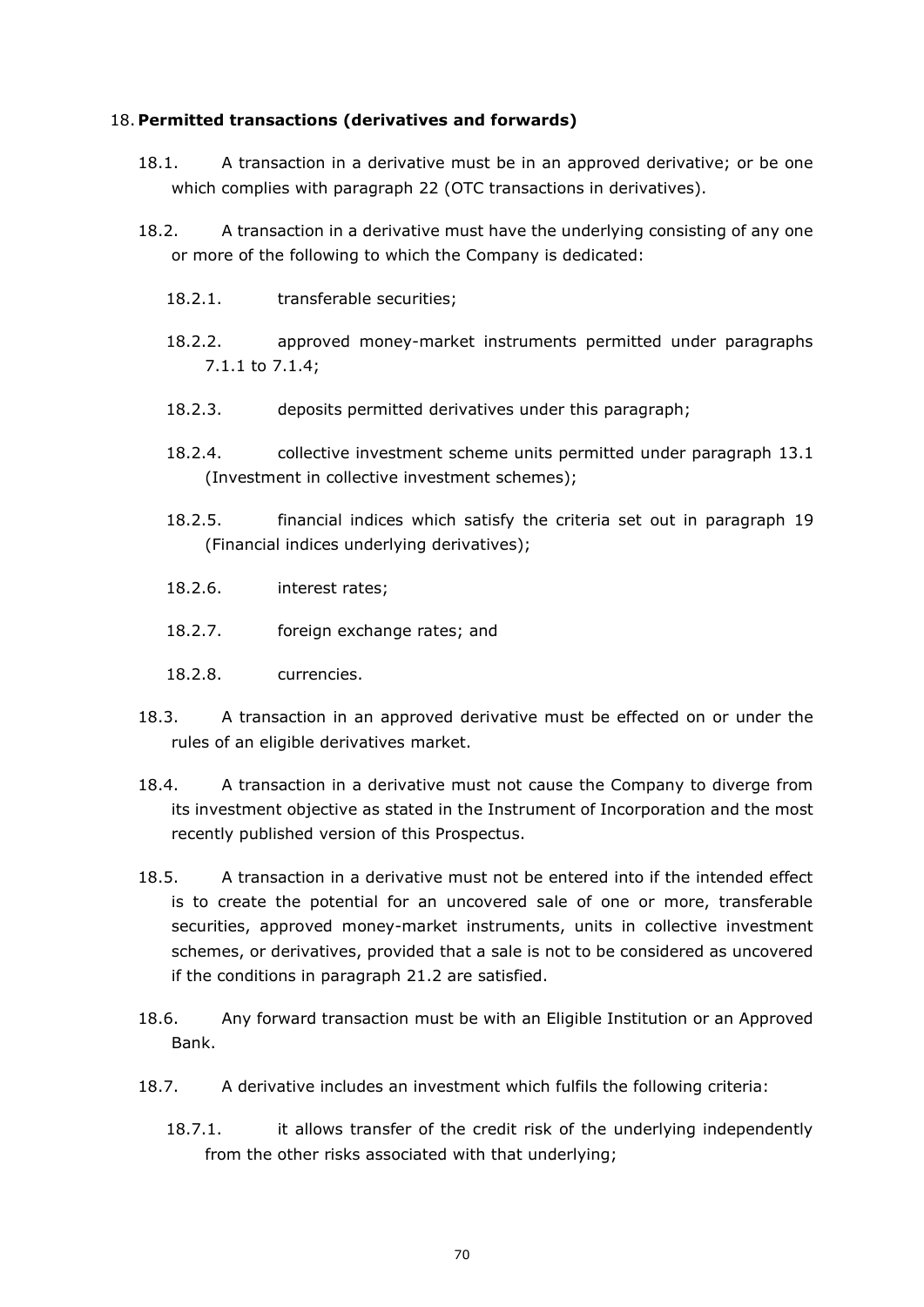- 18.7.2. it does not result in the delivery or the transfer of assets other than those referred to in COLL 5.2.6AR, including cash;
- 18.7.3. in the case of an OTC derivative, it complies with the requirements in paragraph [22;](#page-72-0) and
- 18.7.4. its risks are adequately captured by the risk management process of the ACD and by its internal control mechanisms in the case of risk asymmetry of information between the ACD and the counterparty to the derivative resulting from the potential access of the counterparty to non-public information on persons whose assets are used as the underlying by that derivative.
- 18.8. The Company may not undertake transactions in derivatives on commodities.

## <span id="page-70-0"></span>19. **Financial Indices underlying derivatives**

- 19.1. The financial indices referred to in [18.2](#page-69-1) are those which satisfy the following criteria:
	- 19.1.1. the index is sufficiently diversified;
	- 19.1.2. the index represents an adequate benchmark for the market to which it refers; and
	- 19.1.3. the index is published in an appropriate manner.
- 19.2. A financial index is sufficiently diversified if:
	- 19.2.1. it is composed in such a way that price movements or trading activities regarding one component do not unduly influence the performance of the whole index;
	- 19.2.2. where it is composed of assets in which the Company is permitted to invest, its composition is at least diversified in accordance with the requirements with respect to spread and concentration set out in this section; and
	- 19.2.3. where it is composed of assets in which the Company cannot invest, it is diversified in a way which is equivalent to the diversification achieved by the requirements with respect to spread and concentration set out in this section.
- 19.3. A financial index represents an adequate benchmark for the market to which it refers if: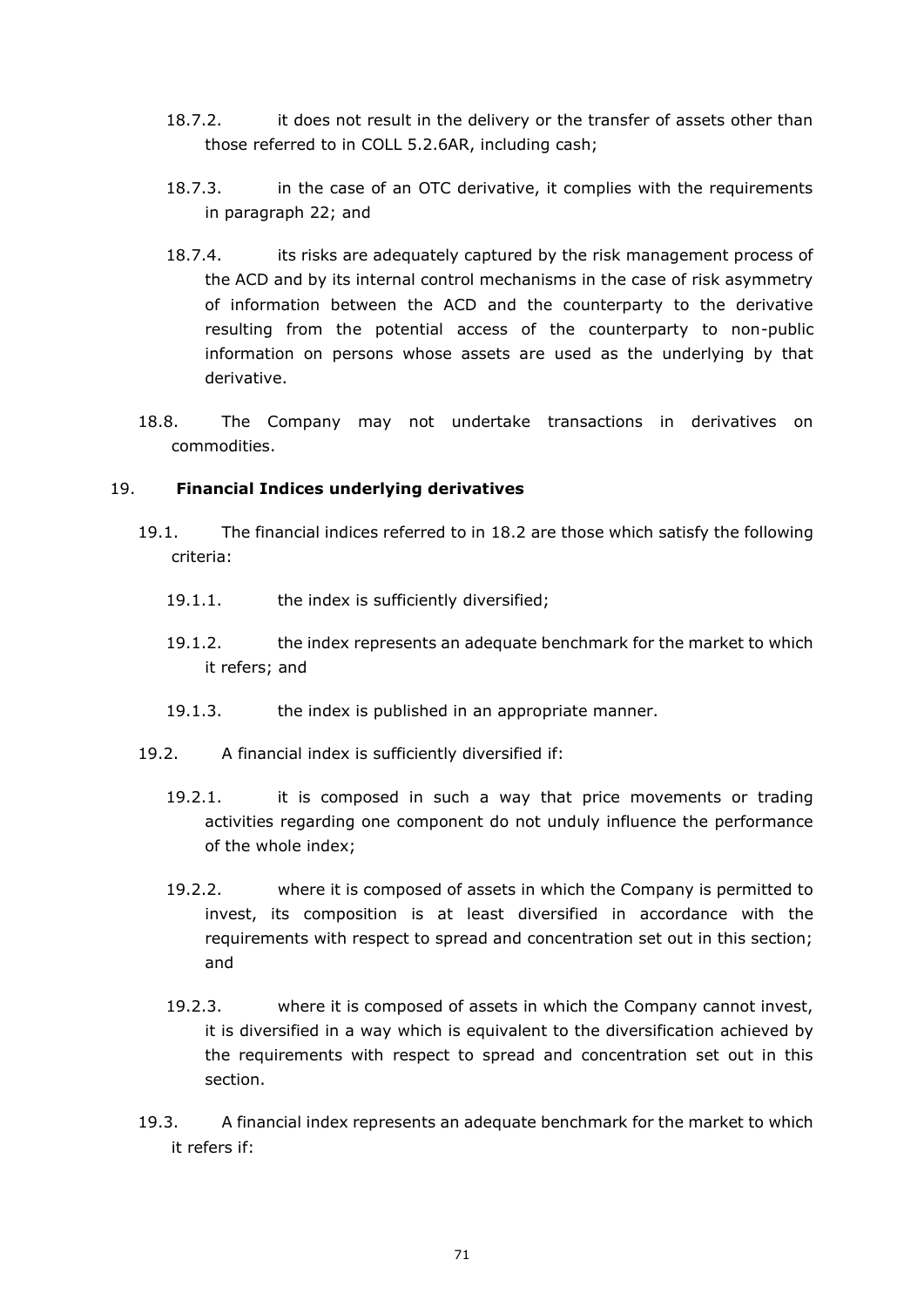- 19.3.1. it measures the performance of a representative group of underlyings in a relevant and appropriate way;
- 19.3.2. it is revised or rebalanced periodically to ensure that it continues to reflect the markets to which it refers, following criteria which are publicly available; and
- 19.3.3. the underlyings are sufficiently liquid, allowing users to replicate it if necessary.
- 19.4. A financial index is published in an appropriate manner if:
	- 19.4.1. its publication process relies on sound procedures to collect prices, and calculate and subsequently publish the index value, including pricing procedures for components where a market price is not available; and
	- 19.4.2. material information on matters such as index calculation, rebalancing methodologies, index changes or any operational difficulties in providing timely or accurate information is provided on a wide and timely basis.
- 19.5. Where the composition of underlyings of a transaction in a derivative does not satisfy the requirements for a financial index, the underlyings for that transaction shall where they satisfy the requirements with respect to other underlyings pursuant to [18.2,](#page-69-1) be regarded as a combination of those underlyings.

## 20. **Transactions for the purchase of property**

20.1. A derivative or forward transaction which will or could lead to the delivery of property for the account of the Company may be entered into only if that property can be held for the account of the Company, and the ACD having taken reasonable care determines that delivery of the property under the transaction will not occur or will not lead to a breach of the COLL Sourcebook.

#### 21. **Requirement to cover sales**

- 21.1. No agreement by or on behalf of the Company to dispose of property or rights may be made unless the obligation to make the disposal and any other similar obligation could immediately be honoured by the Company by delivery of property or the assignment (or, in Scotland, assignation) of rights, and the property and rights above are owned by the Company at the time of the agreement. This requirement does not apply to a deposit.
- <span id="page-71-0"></span>21.2. FCA guidance states that the requirement set out above can be met where:
- 21.2.1. the risks of the underlying financial instrument of a derivative can be appropriately represented by another financial instrument and the underlying financial instrument is highly liquid; or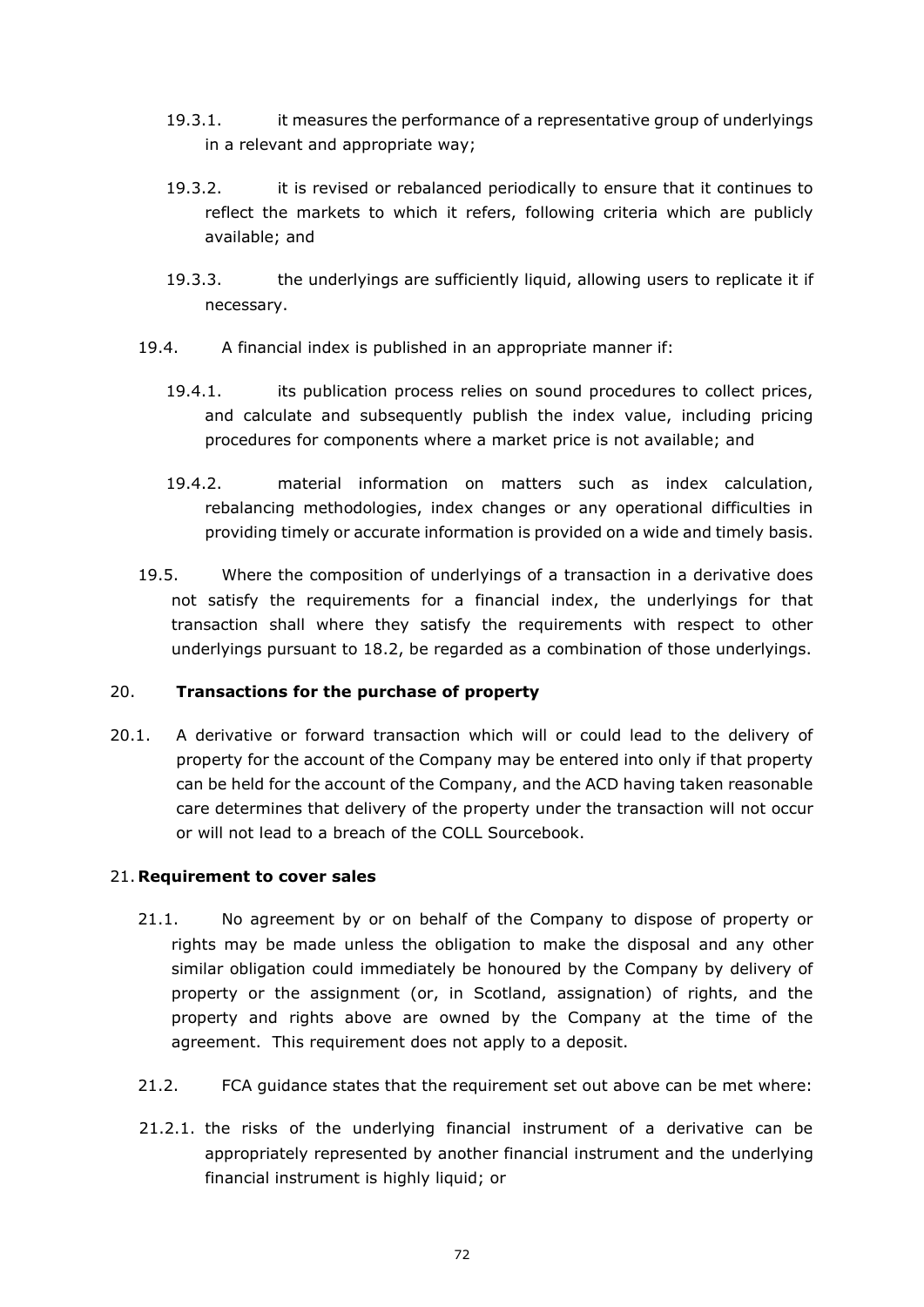- <span id="page-72-0"></span>21.2.2. the ACD or the Depositary has the right to settle the derivative in cash and cover exists within the Scheme Property which falls within one of the following asset classes:
	- 21.2.2.1. cash;
	- 21.2.2.2. liquid debt instruments (e.g. government bonds of first credit rating) with appropriate safeguards (in particular, haircuts); or
	- 21.2.2.3. other highly liquid assets having regard to their correlation with the underlying of the financial derivative instruments, subject to appropriate safeguards (e.g. haircuts where relevant).
- 21.3. In the asset classes referred to in paragraph [21.2.2,](#page-72-0) an asset may be considered as liquid where the instrument can be converted into cash in no more than seven business days at a price closely corresponding to the current valuation of the financial instrument on its own market.

## 22. **OTC transactions in derivatives**

- <span id="page-72-1"></span>22.1. Any transaction in an OTC derivative under paragraph [18.1](#page-69-0) must be:
	- 22.1.1. in a future or an option or a contract for differences;
	- 22.1.2. with an approved counterparty; a counterparty to a transaction in derivatives is approved only if the counterparty is an Eligible Institution or an Approved Bank; or a person whose permission (including any requirements or limitations), as published in the FCA Register or whose Home State authorisation, permits it to enter into the transaction as principal offexchange;
	- 22.1.3. on approved terms; the terms of the transaction in derivatives are approved only if the ACD: carries out at least daily a reliable and verifiable valuation in respect of that transaction corresponding to its fair value and which does not rely only on market quotations by the counterparty; and can enter into one or more further transactions to sell, liquidate or close out that transaction at any time, at its fair value;
	- 22.1.4. capable of reliable valuation; a transaction in derivatives is capable of reliable valuation only if the ACD having taken reasonable care determines that, throughout the life of the derivative (if the transaction is entered into), it will be able to value the investment concerned with reasonable accuracy:
		- 22.1.4.1. on the basis of an up-to-date market value which the ACD and the Depositary have agreed is reliable; or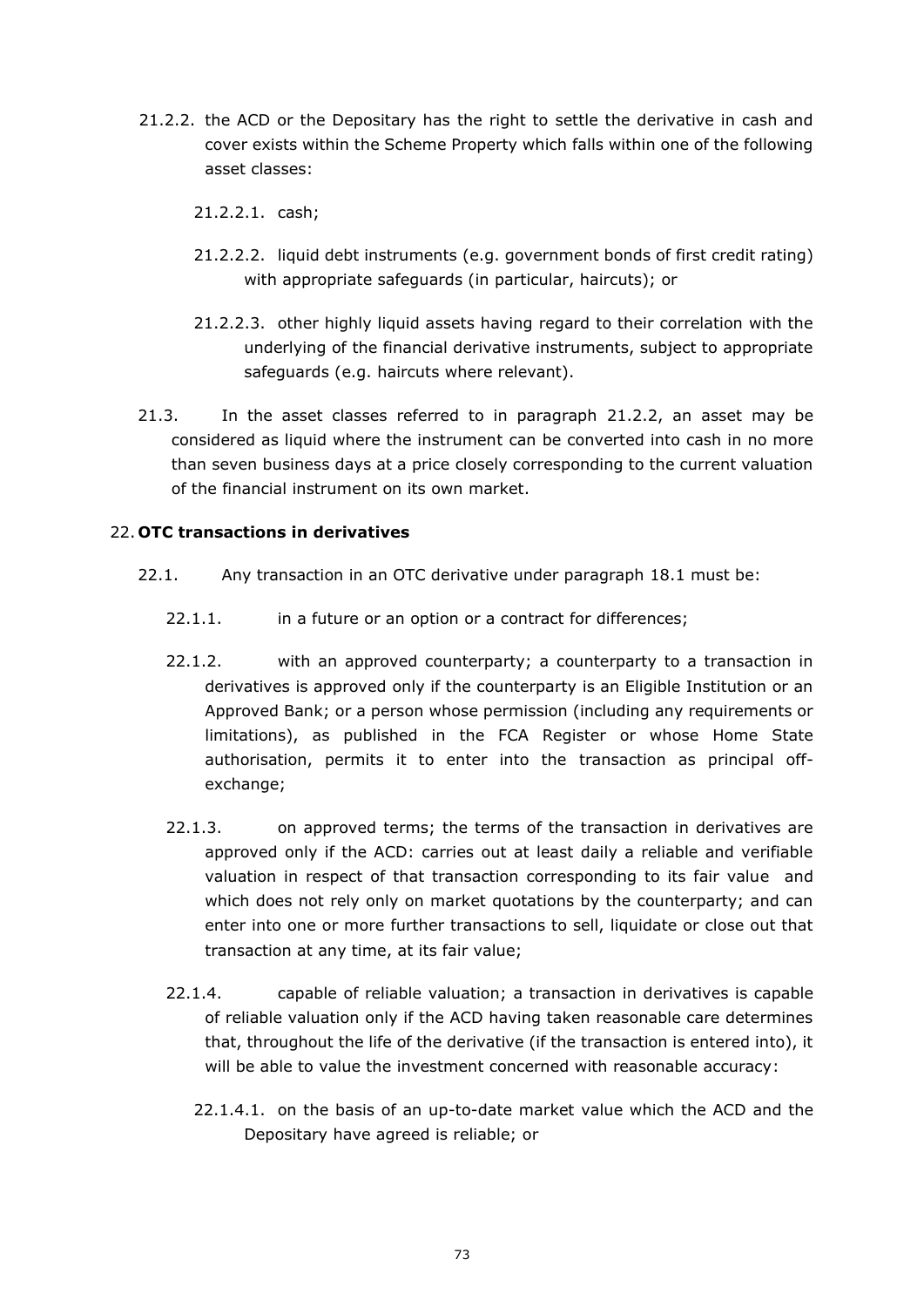- 22.1.4.2. if the value referred to in [22.1.4.1](#page-72-1) is not available, on the basis of a pricing model which the ACD and the Depositary have agreed uses an adequate recognised methodology; and
- 22.1.5. subject to verifiable valuation: a transaction in derivatives is subject to verifiable valuation only if, throughout the life of the derivative (if the transaction is entered into) verification of the valuation is carried out by:
	- 22.1.5.1. an appropriate third party which is independent from the counterparty of the derivative at an adequate frequency and in such a way that the ACD is able to check it; or
	- 22.1.5.2. a department within the ACD which is independent from the department in charge of managing the Company and which is adequately equipped for such a purpose.

For the purposes of 22.1.3 above, "fair value" is the amount for which an asset could be exchanged, or a liability settled, between knowledgeable, willing parties in an arms' length transaction.

The depositary must take reasonable care to ensure that the ACD has systems and controls that are adequate to ensure compliance with 22.1.2 to 22.1.5 above.

### 23. **Risk management**

- 23.1. The ACD uses a risk management process enabling it to monitor and measure at any time the risk of the Scheme's positions and their contribution to the overall risk profile of the Scheme.
- 23.2. The following details of the risk management process must be regularly notified by the ACD to the FCA (and at least on an annual basis):
	- 23.2.1 The methods for estimating risks in derivative and forward transactions; and
	- 23.2.2 A true and fair view of the types of derivatives and forward transactions to be used within the Scheme together with their underlying risks and any relevant quantitative limits.
- 23.3. In addition, in accordance with COLL the ACD maintains a written risk management policy which identifies the risks which the Scheme is or might be exposed to, and contains procedures which are intended to enable the ACD to assess and manage the exposure of the Scheme to material risks.

## 24. **Investment in deposits**

24.1. The Company may invest in deposits only with an Approved Bank and which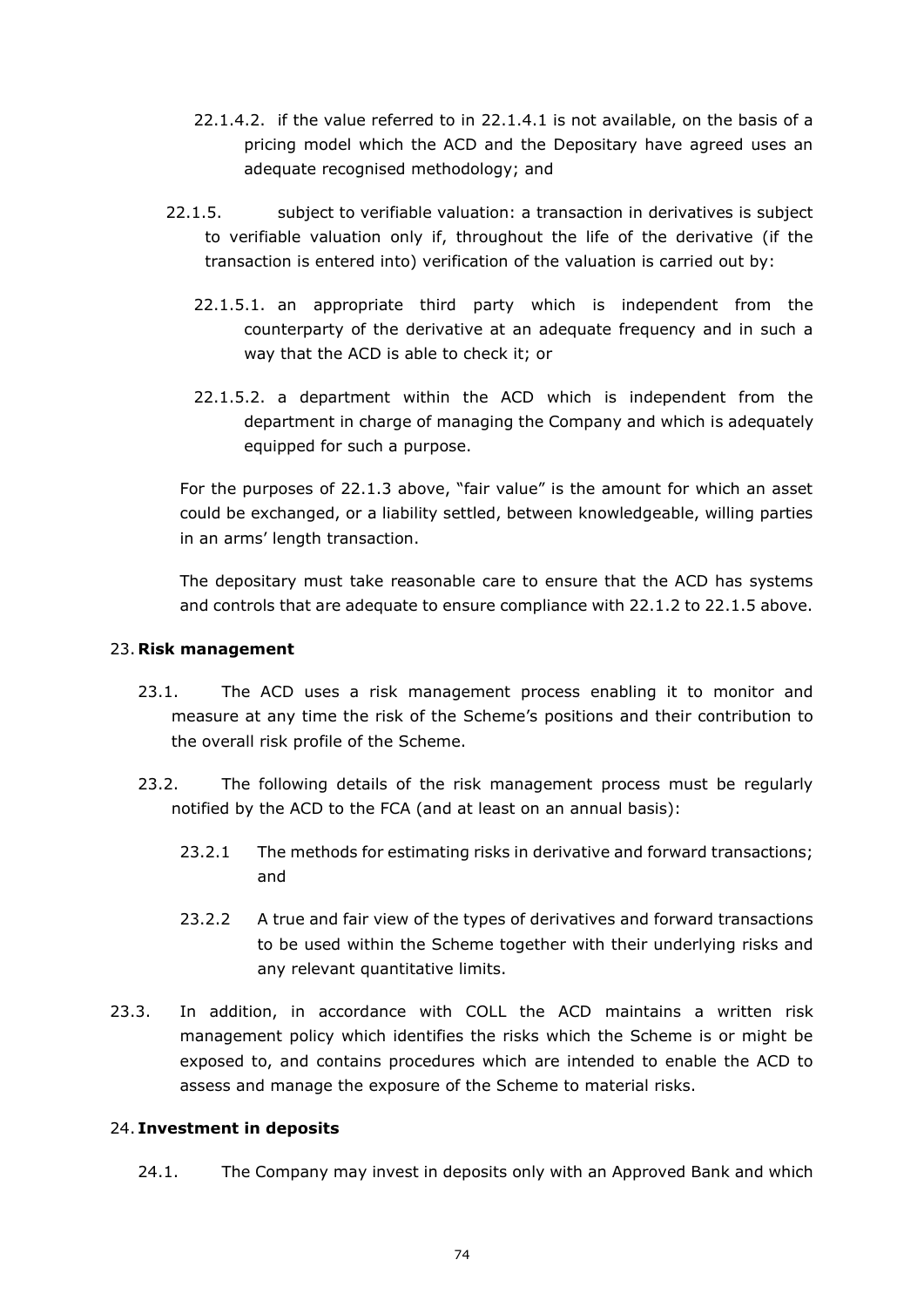are repayable on demand or have the right to be withdrawn, and maturing in no more than 12 months.

## 25. **Significant influence**

- <span id="page-74-0"></span>25.1. The Company must not acquire transferable securities issued by a body corporate and carrying rights to vote (whether or not on substantially all matters) at a general meeting of that body corporate if:
	- 25.1.1. immediately before the acquisition, the aggregate of any such securities held by the Company gives the Company power significantly to influence the conduct of business of that body corporate; or
	- 25.1.2. the acquisition gives the Company that power.
- 25.2. For the purposes of paragraph [25.1,](#page-74-0) the Company is to be taken to have power significantly to influence the conduct of business of a body corporate if it can, because of the transferable securities held by it, exercise or control the exercise of 20% or more of the voting rights in that body corporate (disregarding for this purpose any temporary suspension of voting rights in respect of the transferable securities of that body corporate).

# 26. **Concentration**

The Company:

- 26.1. must not acquire transferable securities other than debt securities which:
	- 26.1.1. do not carry a right to vote on any matter at a general meeting of the body corporate that issued them; and
	- 26.1.2. represent more than 10% of these securities issued by that body corporate;
- <span id="page-74-1"></span>26.2. must not acquire more than 10% of the debt securities issued by any single issuing body;
- <span id="page-74-2"></span>26.3. must not acquire more than 25% of the units in a collective investment scheme;
- <span id="page-74-3"></span>26.4. must not acquire more than 10% of the approved money-market instruments issued by any single body; and
- 26.5. need not comply with the limits in paragraphs [26.2,](#page-74-1) [26.3](#page-74-2) and [26.4](#page-74-3) of this Appendix if, at the time of the acquisition, the net amount in issue of the relevant investment cannot be calculated.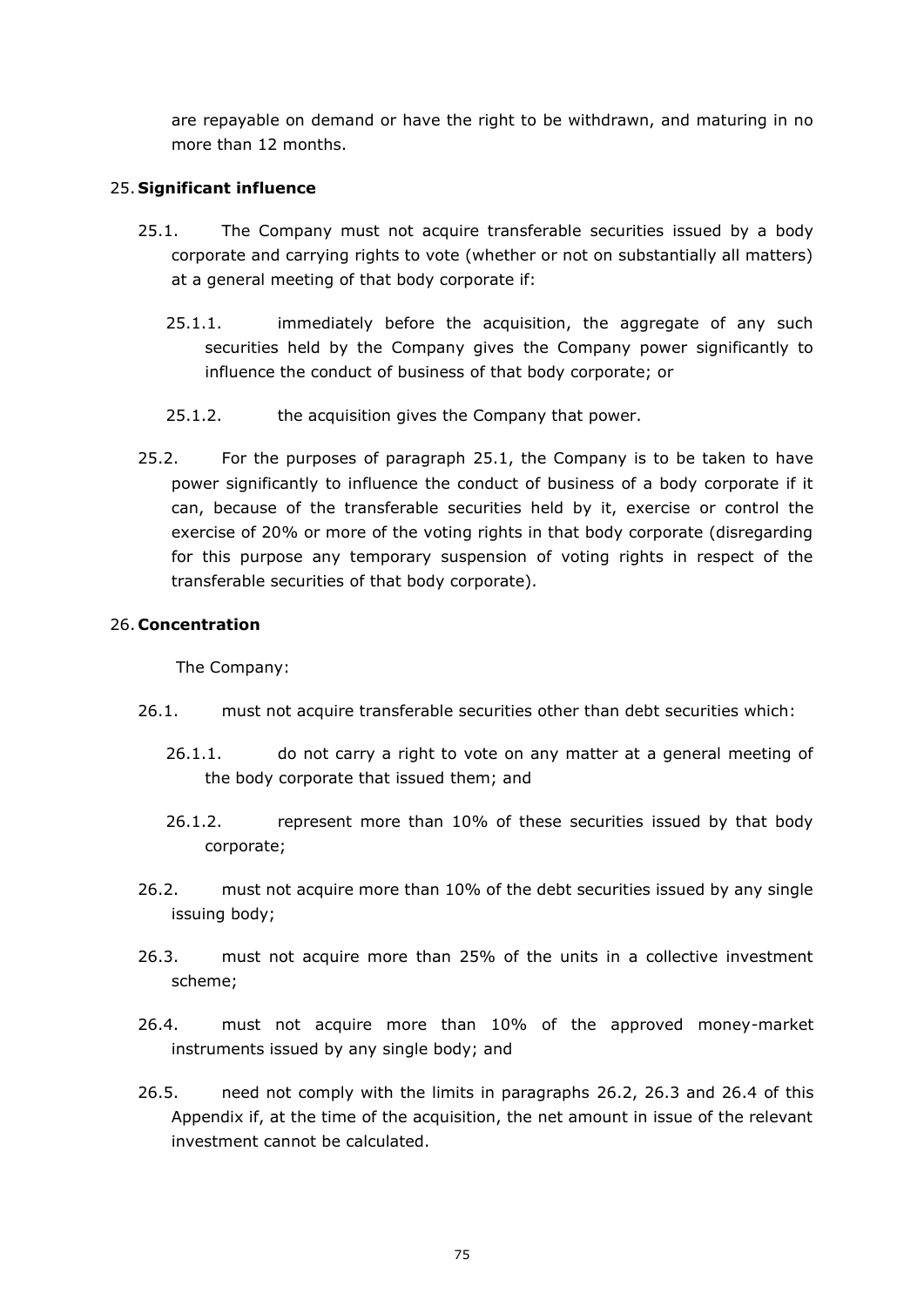# 27. **Derivative exposure**

- 27.1. The Company may invest in derivatives and forward transactions as long as the exposure to which the Company is committed by that transaction itself is suitably covered from within the Scheme Property. Exposure will include any initial outlay in respect of that transaction.
- 27.2. Cover ensures that the Company is not exposed to the risk of loss of property, including money, to an extent greater than the net value of the Scheme Property. Therefore, the Company must hold Scheme Property sufficient in value or amount to match the exposure arising from a derivative obligation to which the Company is committed. Paragraph [28](#page-75-0) (Cover for transactions in derivatives and forward transactions) below sets out detailed requirements for cover of the Company.
- 27.3. A future is to be regarded as an obligation to which the Company is committed (in that, unless closed out, the future will require something to be delivered, or accepted and paid for); a written option as an obligation to which the Company is committed (in that it gives the right of potential exercise to another thereby creating exposure); and a bought option as a right (in that the purchaser can, but need not, exercise the right to require the writer to deliver and accept and pay for something).
- 27.4. Cover used in respect of one transaction in derivatives or forward transaction must not be used for cover in respect of another transaction in derivatives or a forward transaction.

# <span id="page-75-0"></span>28. **Cover for transactions in derivatives and forward transactions**

- 28.1. Global exposure relating to derivatives and forward transactions held in the Scheme must not exceed the net asset value of the scheme property. Global exposure of the Scheme must be calculated on an at least daily basis, and must take into account the current value of the underlying assets, the counterparty risk, future market movements and the time available to liquidate the positions and includes underwriting commitments.
- 28.2. Scheme Property the subject of a stock lending transaction is only available for cover if the ACD has taken reasonable care to determine that it is obtainable (by return or re-acquisition) in time to meet the obligation for which cover is required.
- 28.3. The global exposure of the Scheme must be calculated either as (i) the incremental exposure and leverage through the use of derivatives and forward transactions (including embedded derivatives), which may not exceed 100% of the net value of the scheme property; or (ii) the market risk of the scheme property (being the risk of loss of the Scheme resulting from the fluctuation in the market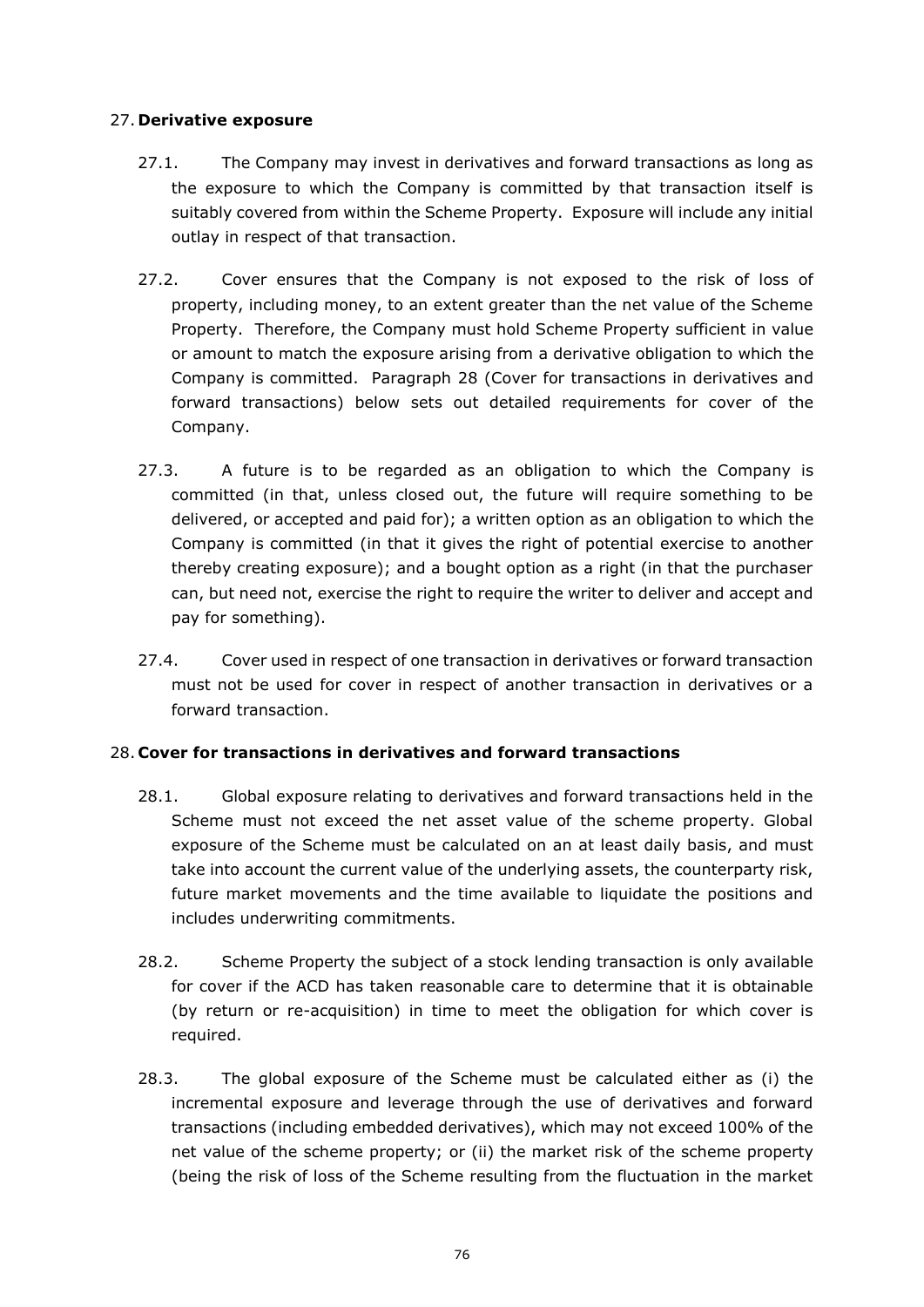value of positions in the Scheme's portfolio attribution to changes in market variables, such as interest rates, foreign exchange rates, equity and commodity prices or an issuer's credit worthiness).

# 29. **Cover and Borrowing**

- <span id="page-76-1"></span>29.1. Cash obtained from borrowing, and borrowing which the ACD reasonably regards an Eligible Institution or an Approved Bank to be committed to provide, is not available for cover under paragraph [28](#page-75-0) (Cover for transactions in derivatives and forward transactions) except where [29.2](#page-76-0) below applies.
- <span id="page-76-0"></span>29.2. Where, for the purposes of this paragraph the Company borrows an amount of currency from an Eligible Institution or an Approved Bank; and keeps an amount in another currency, at least equal to such borrowing for the time being in [29.1](#page-76-1) on deposit with the lender (or their agent or nominee), then this paragraph [29.2](#page-76-0) applies as if the borrowed currency, and not the deposited currency, were part of the Scheme Property.

# 30.**The commitment approach**

The global exposure of the Scheme is calculated by using the commitment approach in accordance with COLL. The ACD must:

- 30.1.1 Ensure that it applies this approach to all derivative and forward transactions (including embedded derivatives), whether used as part of the Scheme's investment policy, for the purposes of risk reduction or for the purposes of efficient portfolio management;
- 30.1.2 Convert each underlying derivative or forward transaction into the market value of an equivalent position in the underlying asset of that derivative or forward.

(the "standard commitment approach").

ACD may apply other calculation methods which are equivalent to the standard commitment approach. The ACD may also take account of netting and hedging arrangements when calculating the global exposure of the Scheme, where such arrangements do not disregard obvious and material risks, and result in a clear reduction of risk exposure.

Where the use of derivatives or forward transactions does not generate incremental exposure for the Scheme, the underlying exposure need not be included in the commitment calculation.

Where the commitment approach is used, temporary borrowing arrangements entered into on behalf of the Scheme need not form part of the global exposure calculation.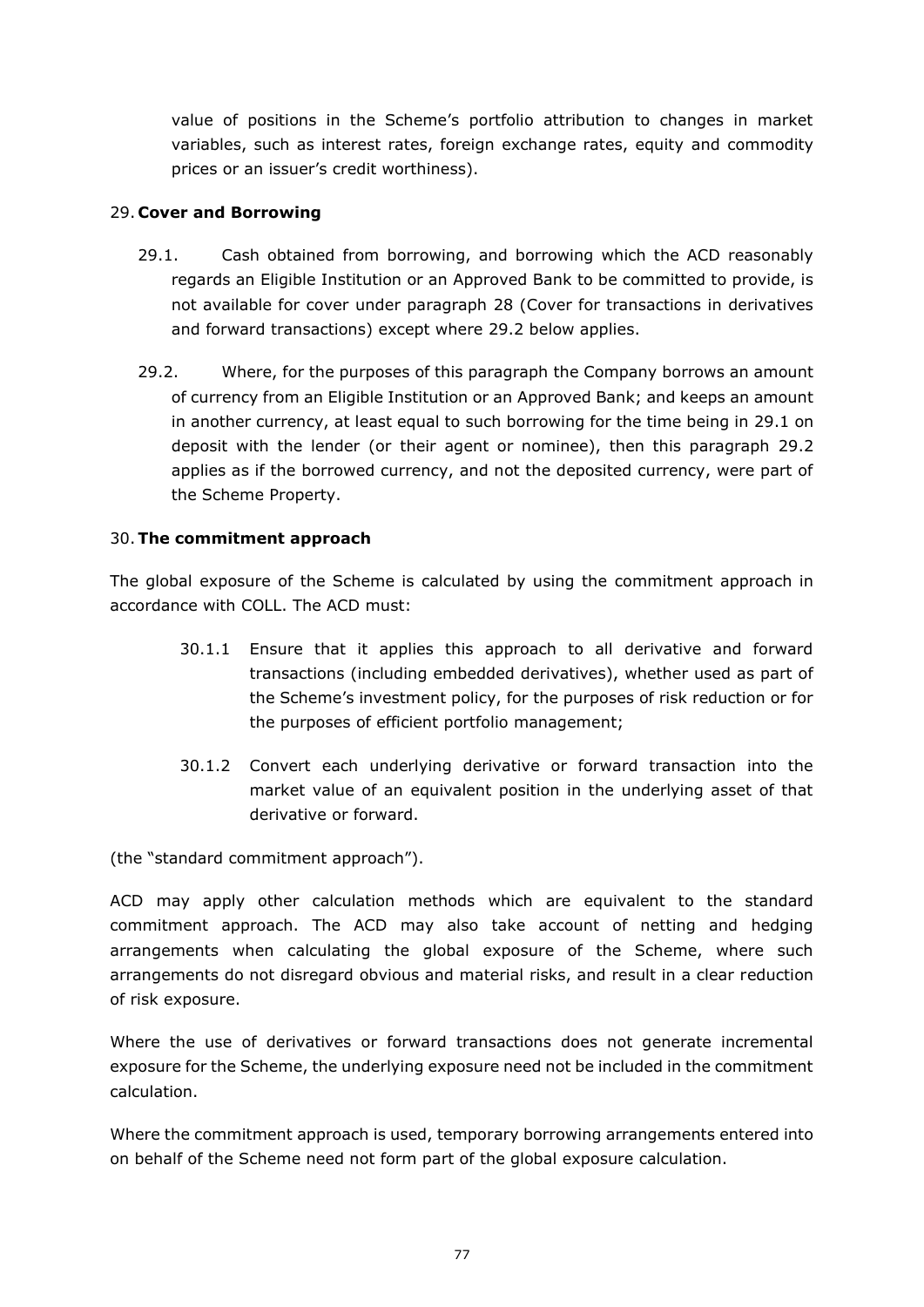## 31. **Cash and near cash**

- 31.1. Cash and near cash must not be retained in the Scheme Property except to the extent that, where this may reasonably be regarded as necessary in order to enable:
	- 31.1.1. the pursuit of the Company's investment objective; or
	- 31.1.2. redemption of Shares; or
	- 31.1.3. efficient management of the Company in accordance with its investment objective; or
	- 31.1.4. other purposes which may reasonably be regarded as ancillary to the investment objective of the Company.

# 32. **General**

- 32.1. It is envisaged that the Company will normally be fully invested but there may be times that it is appropriate not to be fully invested when the ACD reasonably regards this as necessary in pursuit of the investment objective and policy, redemption of Shares, efficient management of the Company or any one purpose which may reasonably be regarded as ancillary to the investment objective of the Company.
- 32.2. Where the Company invests in or disposes of units or shares in another collective investment scheme which is managed or operated by the ACD or an associate of the ACD, the ACD must pay to the Company by the close of business on the fourth business day the amount of any preliminary charge in respect of a purchase, and in the case of a sale, any charge made for the disposal.
- 32.3. A potential breach of any of these limits does not prevent the exercise of rights conferred by investments held by the Company but, in the event of a consequent breach, the ACD must then take such steps as are necessary to restore compliance with the investment limits as soon as practicable having regard to the interests of Shareholders.
- 32.4. The COLL Sourcebook permits the ACD to use certain techniques when investing in derivatives in order to manage the Company's exposure to particular counterparties and in relation to the use of collateral to reduce overall exposure with respect to over-the-counter ("OTC") derivatives; for example the Company may take collateral from counterparties with whom they have an OTC derivative position and use that collateral to net off against the exposure they have to the counterparty under that OTC derivative position, for the purposes of complying with counterparty spread limits. The COLL Sourcebook also permits the Company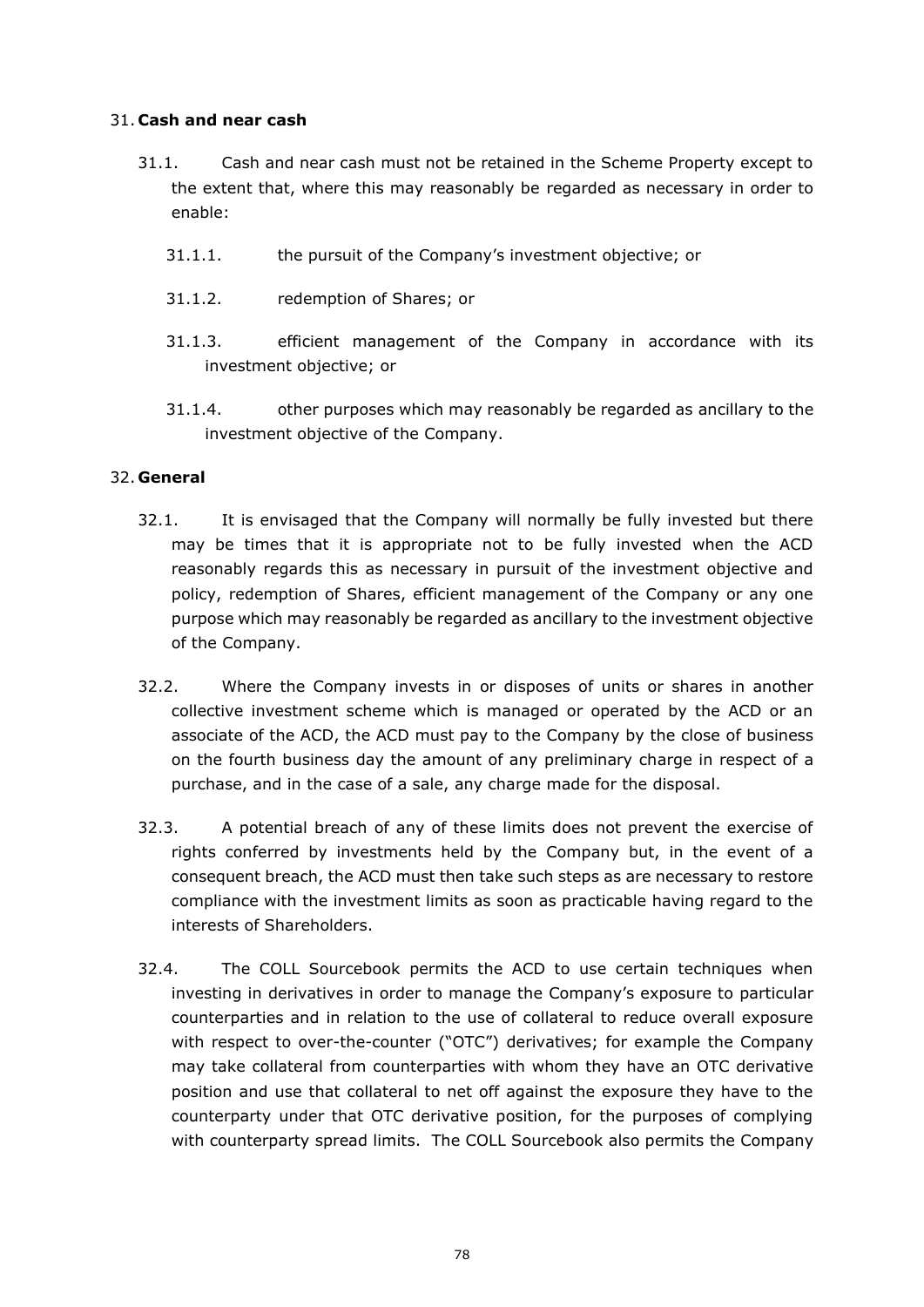to use derivatives to effectively short sell (agree to deliver the relevant asset without holding it in the Company) under certain conditions.

## 33. **Underwriting**

33.1. Underwriting and sub underwriting contracts and placings may also, subject to certain conditions set out in the COLL Sourcebook, be entered into for the account of the Company.

## 34. **General power to borrow**

- 34.1. The Company or the ACD, on the instructions of the Company, may and subject to the COLL Sourcebook, borrow money from an Eligible Institution or an Approved Bank for the use of the Company on terms that the borrowing is to be repayable out of the Scheme Property.
- 34.2. Borrowing must be on a temporary basis, must not be persistent, and in any event must not exceed three months without the prior consent of the Depositary, which may be given only on such conditions as appear appropriate to the Depositary to ensure that the borrowing does not cease to be on a temporary basis.
- 34.3. The ACD must ensure that borrowing does not, on any business day, exceed 10% of the value of the Scheme Property.
- 34.4. These borrowing restrictions do not apply to "back to back" borrowing for currency hedging purposes (i.e. borrowing permitted in order to reduce or eliminate risk arising by reason of fluctuations in exchange rates).

# 35. **Restrictions on lending of money**

- <span id="page-78-0"></span>35.1. None of the money in the Scheme Property may be lent and, for the purposes of this paragraph, money is lent by the Company if it is paid to a person ("the payee") on the basis that it should be repaid, whether or not by the payee.
- 35.2. Acquiring a debenture is not lending for the purposes of paragraph [35.1,](#page-78-0) nor is the placing of money on deposit or in a current account.
- 35.3. Nothing in paragraph [35.1](#page-78-0) prevents the Company from providing an officer of the Company with funds to meet expenditure to be incurred by them for the purposes of the Company (or for the purposes of enabling them properly to perform their duties as an officer of the Company) or from doing anything to enable an officer to avoid incurring such expenditure.

## 36. **Restrictions on lending of property other than money**

<span id="page-78-1"></span>36.1. Scheme Property other than money must not be lent by way of deposit or otherwise.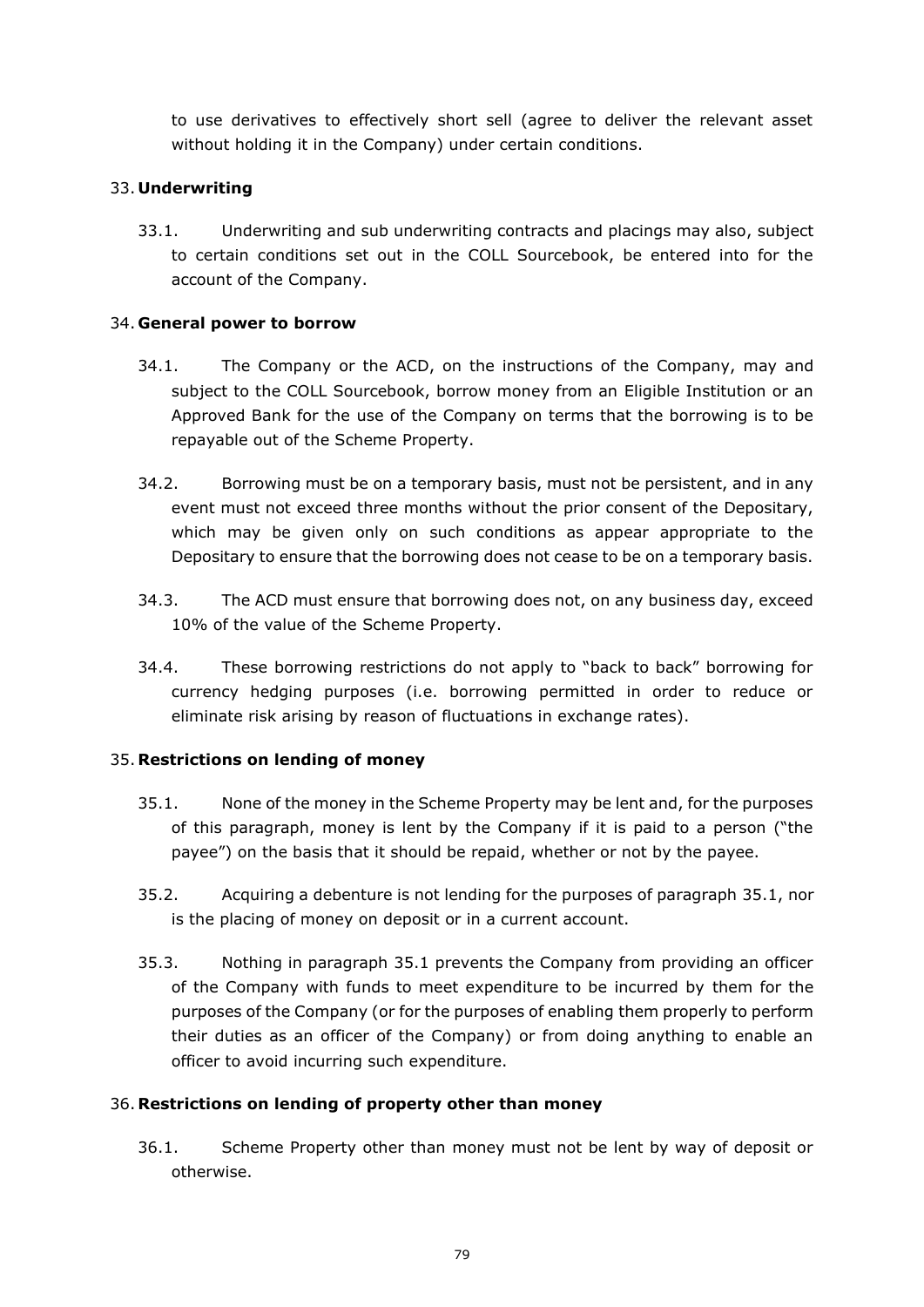- 36.2. Transactions permitted by paragraph [399](#page-80-0) (Stock lending) are not to be regarded as lending for the purposes of paragraph [36.1.](#page-78-1)
- 36.3. The Scheme Property must not be mortgaged.
- 36.4. Where transactions in derivatives or forward transactions are used for the account of the Company in accordance with COLL and this appendix, the Company or the Depositary of the Company at the request of the Company, may however lend, deposit, pledge or charge Scheme Property for margin requirements or transfer scheme property under the terms of an agreement in relation to margin requirements, provided the ACD reasonably considers that both the agreement and the margin arrangements made under it (including in relation to the level of margin) provide appropriate protection to Shareholders (which for these purposes includes one made in accordance with the 1995 International Swaps and Derivatives Association Credit Support Annex (English Law) to the International Swaps and Derivatives Association Master Agreement.

# 37. **General power to accept or underwrite placings**

- 37.1. Any power in COLL 5 to invest in transferable securities may be used for the purpose of entering into transactions to which this section applies, subject to compliance with any restriction in the Instrument of Incorporation. This section applies, to any agreement or understanding: which is an underwriting or subunderwriting agreement, or which contemplates that securities will or may be issued or subscribed for or acquired for the account of the Company.
- 37.2. This ability does not apply to an option, or a purchase of a transferable security which confers a right to subscribe for or acquire a transferable security, or to convert one transferable security into another.
- 37.3. The exposure of the Company to agreements and understandings as set out above, on any business day be covered and be such that, if all possible obligations arising under them had immediately to be met in full, there would be no breach of any limit in the COLL Sourcebook.

# 38. **Guarantees and indemnities**

- <span id="page-79-0"></span>38.1. The Company or the Depositary for the account of the Company must not provide any guarantee or indemnity in respect of the obligation of any person.
- <span id="page-79-1"></span>38.2. None of the Scheme Property may be used to discharge any obligation arising under a guarantee or indemnity with respect to the obligation of any person.
- 38.3. Paragraphs [38.1](#page-79-0) and [38.2](#page-79-1) do not apply to in respect of the Company: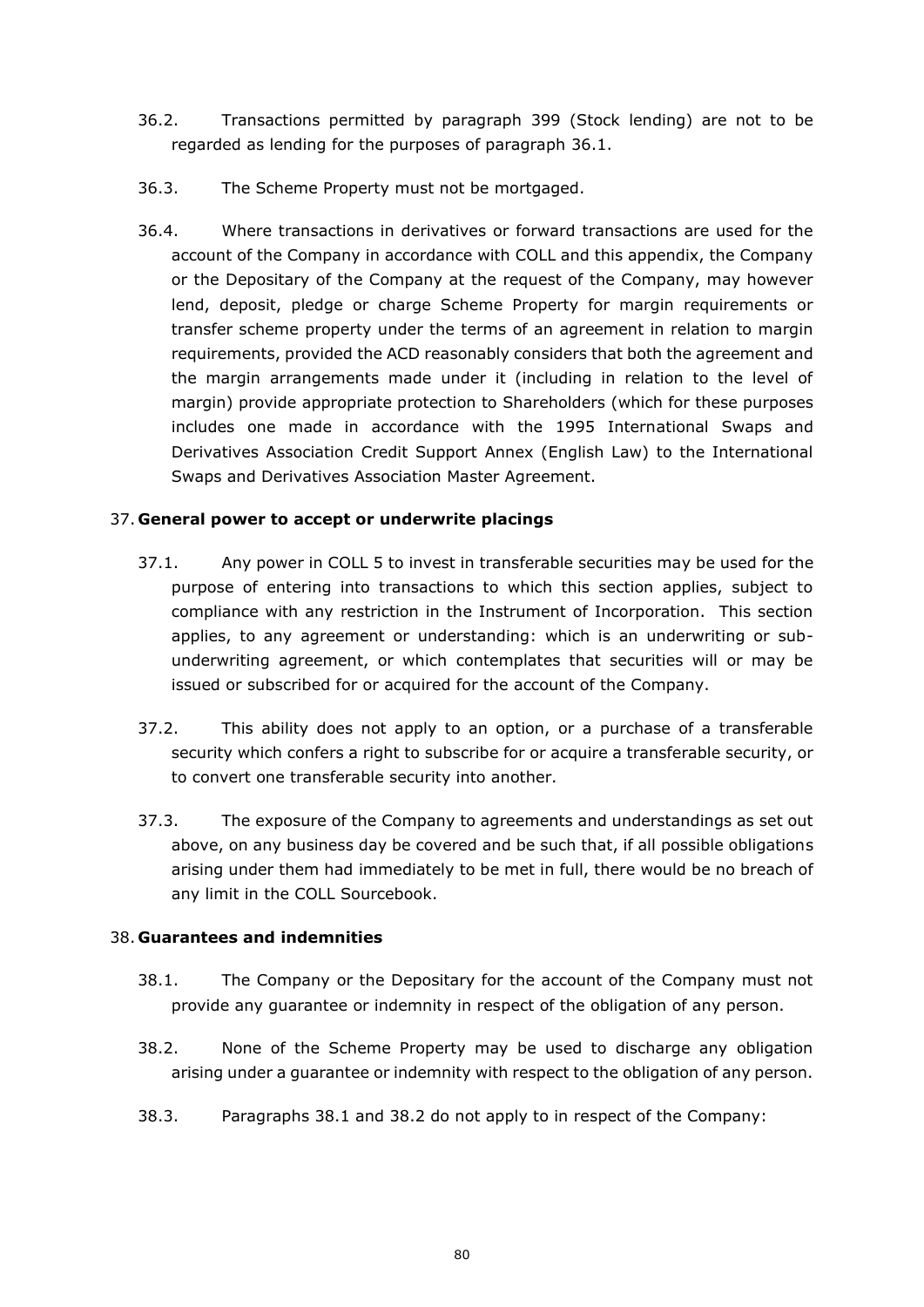- 38.3.1. any indemnity or guarantee given for margin requirements where the derivatives or forward transactions are being used in accordance with COLL 5; and
- 38.3.2. an indemnity falling within the provisions of regulation 62(3) (Exemptions from liability to be void) of the OEIC Regulations;
- 38.3.3. an indemnity (other than any provision in it which is void under regulation 62 of the OEIC Regulations) given to the Depositary against any liability incurred by it as a consequence of the safekeeping of any of the Scheme Property by it or by anyone retained by it to assist it to perform its function of the safekeeping of the Scheme Property; and
- 38.3.4. an indemnity given to a person winding up a scheme if the indemnity is given for the purposes of arrangements by which the whole or part of the property of that scheme becomes the first property of the Company and the holders of units in that scheme become the first Shareholders in the Company.

# <span id="page-80-0"></span>39. **Stock lending**

- 39.1. The entry into stock lending transactions or repo contracts for the account of the Company is permitted for the generation of additional income for the benefit of the Company, and hence for its Shareholders.
- 39.2. The specific method of stock lending permitted in this section is in fact not a transaction which is a loan in the normal sense. Rather it is an arrangement of the kind described in section 263B of the Taxation of Chargeable Gains Act 1992, under which the lender transfers securities to the borrower otherwise than by way of sale and the borrower is to transfer those securities, or securities of the same type and amount, back to the lender at a later date. In accordance with good market practice, a separate transaction by way of transfer of assets is also involved for the purpose of providing collateral to the "lender" to cover them against the risk that the future transfer back of the securities may not be satisfactorily completed.
- 39.3. The stock lending permitted by this section may be exercised by the Company when it reasonably appears to the Company to be appropriate to do so with a view to generating additional income with an acceptable degree of risk.
- 39.4. The Company or the Depositary at the request of the Company may enter into a stock lending arrangement or repo contract of the kind described in section 263B of the Taxation of Chargeable Gains Act 1992 (without extension by section 263C), but only if all the terms of the agreement under which securities are to be reacquired by the Depositary for the account of the Company, are in a form which is acceptable to the Depositary and are in accordance with good market practice, the counterparty meets the criteria set out in COLL 5.4.4, and collateral is obtained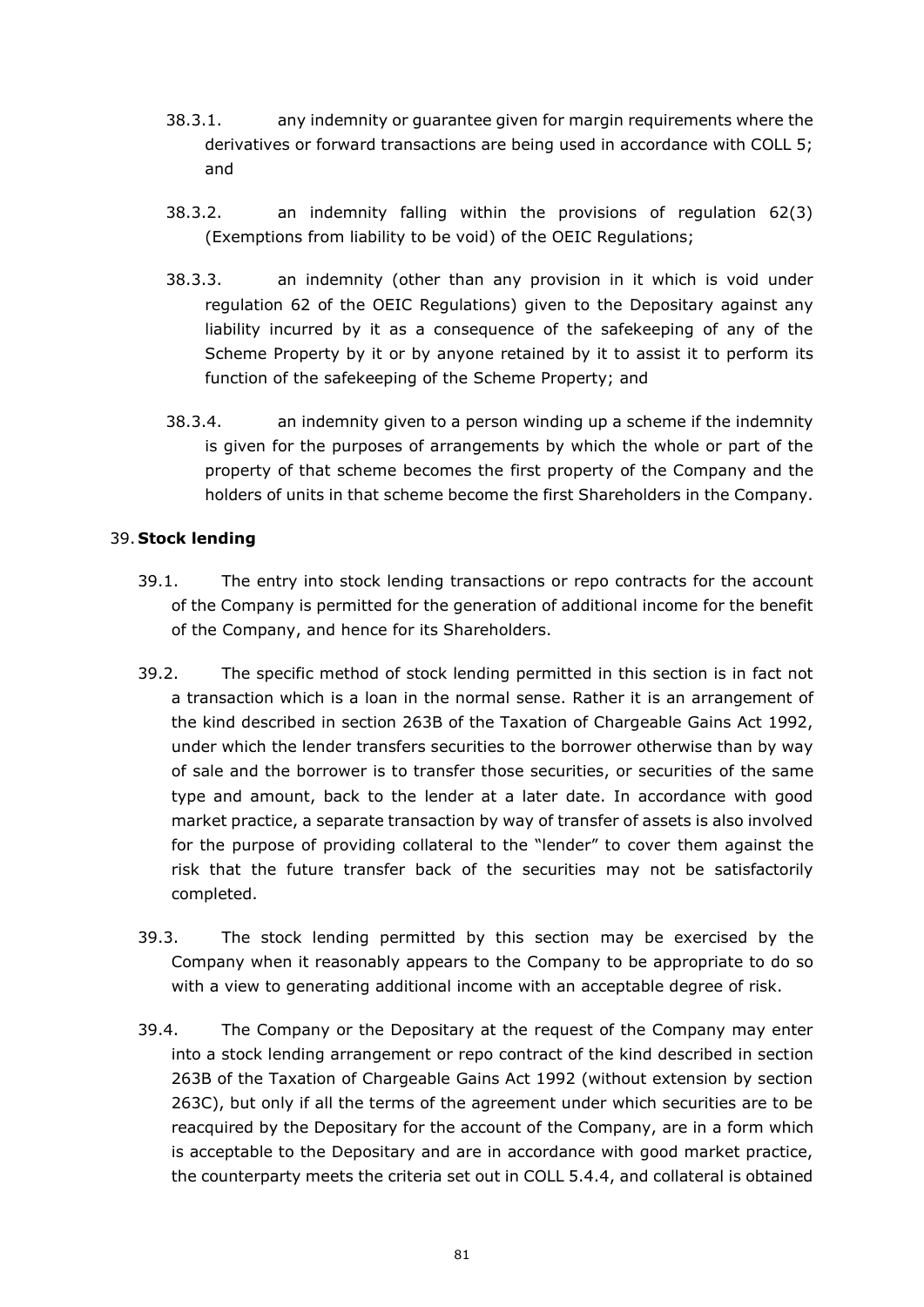to secure the obligation of the counterparty. Collateral must be acceptable to the Depositary, adequate and sufficiently immediate.

- 39.5. The Depositary must ensure that the value of the collateral at all times is at least equal to the value of the securities transferred by the Depositary. This duty may be regarded as satisfied in respect of collateral the validity of which is about to expire or has expired where the Depositary takes reasonable care to determine that sufficient collateral will again be transferred at the latest by the close of business on the day of expiry.
- 39.6. Any agreement for transfer at a future date of securities or of collateral (or of the equivalent of either) may be regarded, for the purposes of valuation under the COLL Sourcebook, as an unconditional agreement for the sale or transfer of property, whether or not the property is part of the property of the Scheme Property.
- 39.7. There is no limit on the value of the Scheme Property which may be the subject of stock lending transactions or repo contracts.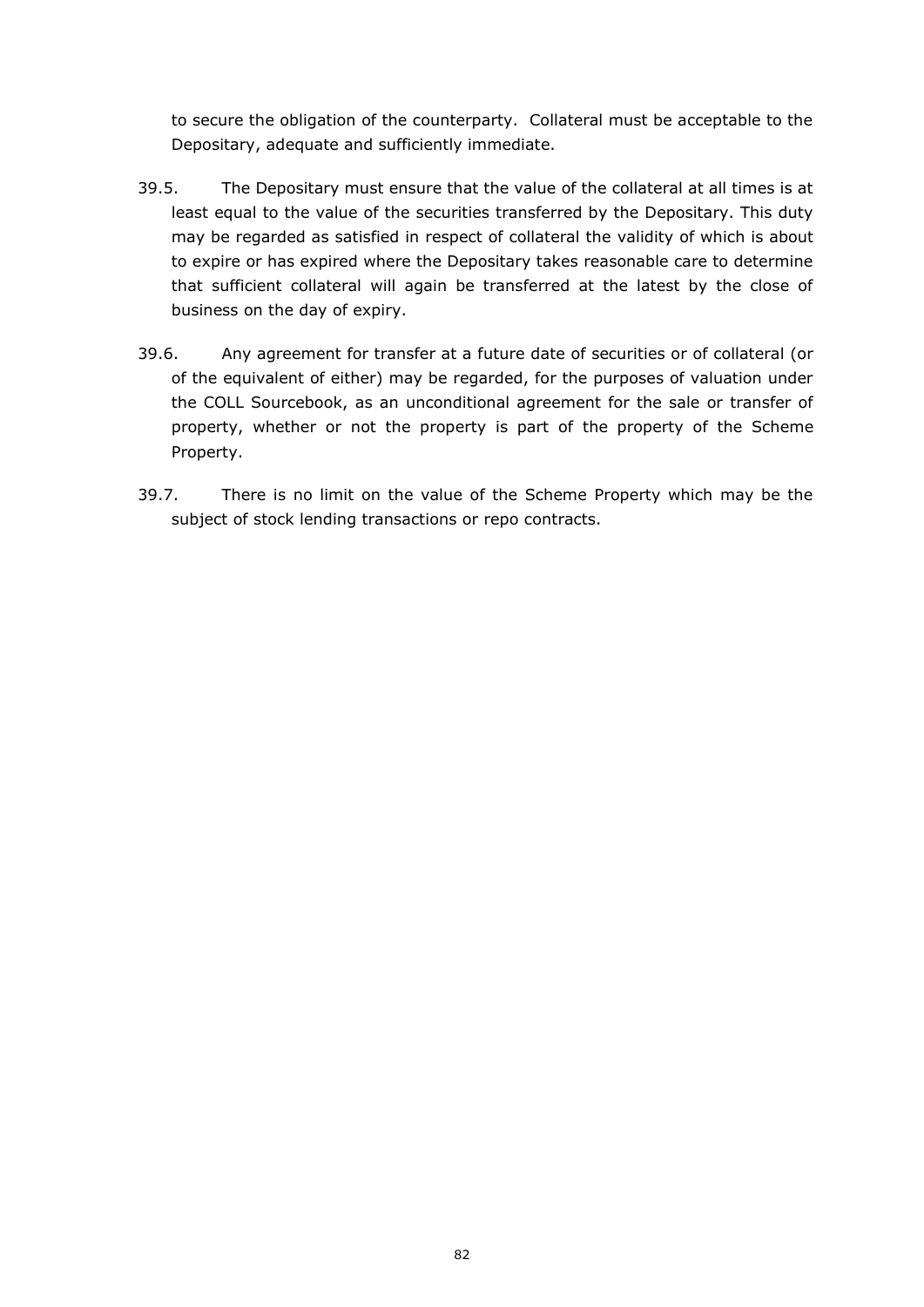### **Past Performance and Investor Profile**

### **IFSL SIM Junior Gold & Silver Miners Fund Class C**

#### **1st Oct 2016 – 30th Sep 2021, Bid to Bid, UK Basic Rate, Based in UK Sterling**

#### **Name % Growth 01 Oct 16 to 30 Sep 17 % Growth 01 Oct 17 to 30 Sep 18 % Growth 01 Oct 18 to 30 Sep 19 % Growth 01 Oct 19 to 30 Sep 20 % Growth 01 Oct 20 to 30 Sep 21** IFSL SIM Junior Gold & Silver Miners Fund (Class C) -34.17 | -19.20 | 13.76 | 55.13 | -27.12

### **Net Income Reinvested**

Source: Morningstar

# **NOTE: Past performance should not be taken as a guide to the future. Please see Appendix 1 for the Company's objectives and below for an explanation of investor profile.**

## **Investor profile**

The Company is suitable for retail investors, professional investors and eligible counterparties whose investment requirements are aligned with the objectives, policies and risk profiles of the Company. The Company will be distributed primarily via fund platforms, wealth managers, discretionary fund managers and financial institutions. The Company has no complex features or guarantees and investors do not necessarily need to have investment experience however a basic understanding of investment markets, the kind of underlying investments of the Company and the risks involved in investment is important.

This Prospectus contains detail on the Company's' objectives, investment strategies, risks, performance, distribution policy and fees and expenses. All investors are expected to have also read the Key Investor Information Document (KIID) which is intended to help investors understand the nature and risks of investing in the Company.

The Company may not be suitable for certain investors, including but not limited to those whose objectives and needs are not consistent with the nature of the Company, those who are unable to commit capital for a sufficient term or do not have sufficient resources to bear any loss which may result from an investment in the Company. The Company is also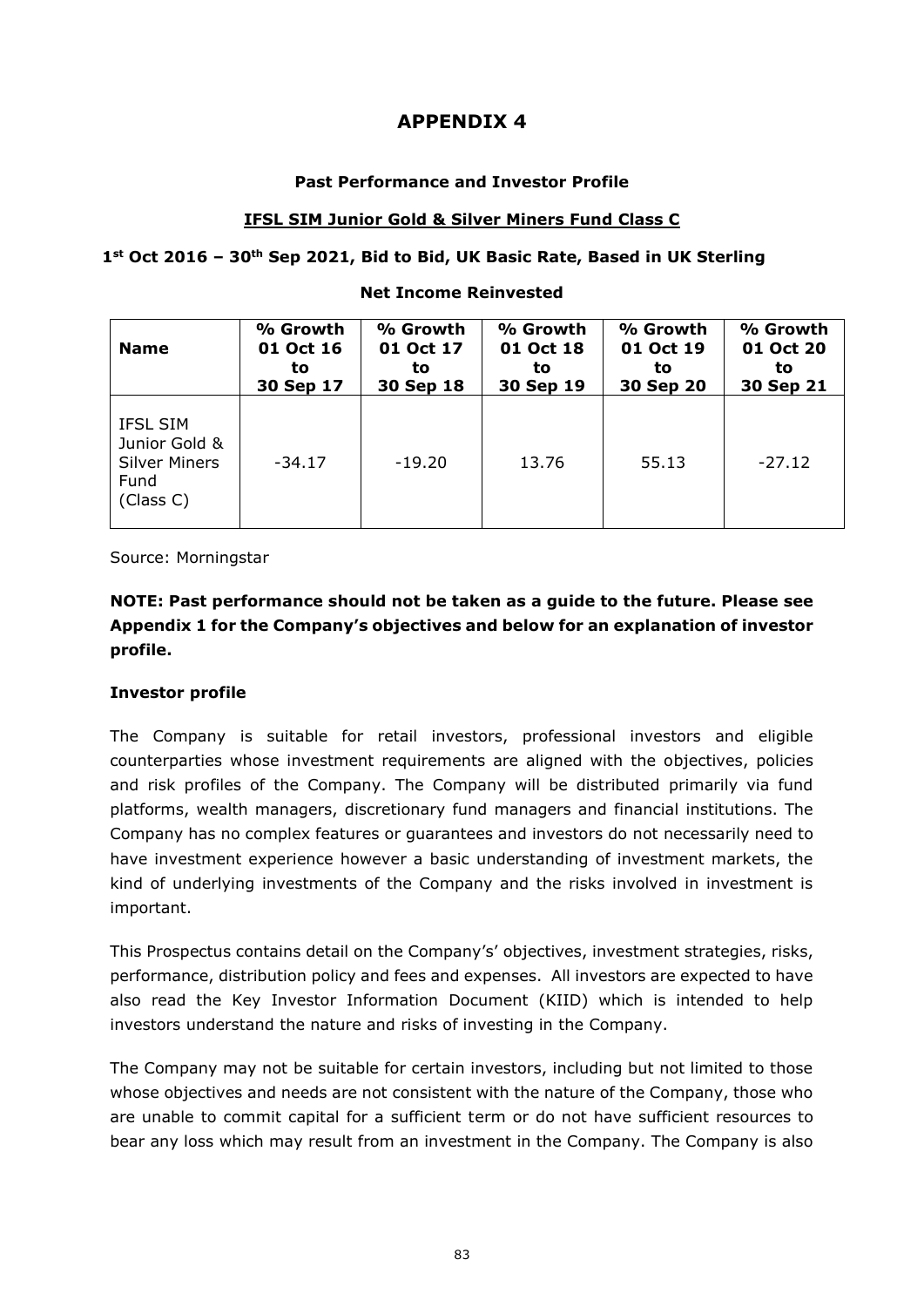not committed to meeting any specific ethical, social, religious or environmental restrictions which some investors may be seeking.

Further information on the intended target market for the Company is available from the ACD upon request. If you are in any doubt as to the suitability of the Company, you should consult an appropriately qualified financial adviser prior to making an investment.

Investors must be able to accept some risk to their capital, thus the Company may only be suitable for investors who are looking to set aside the capital for at least 5 years.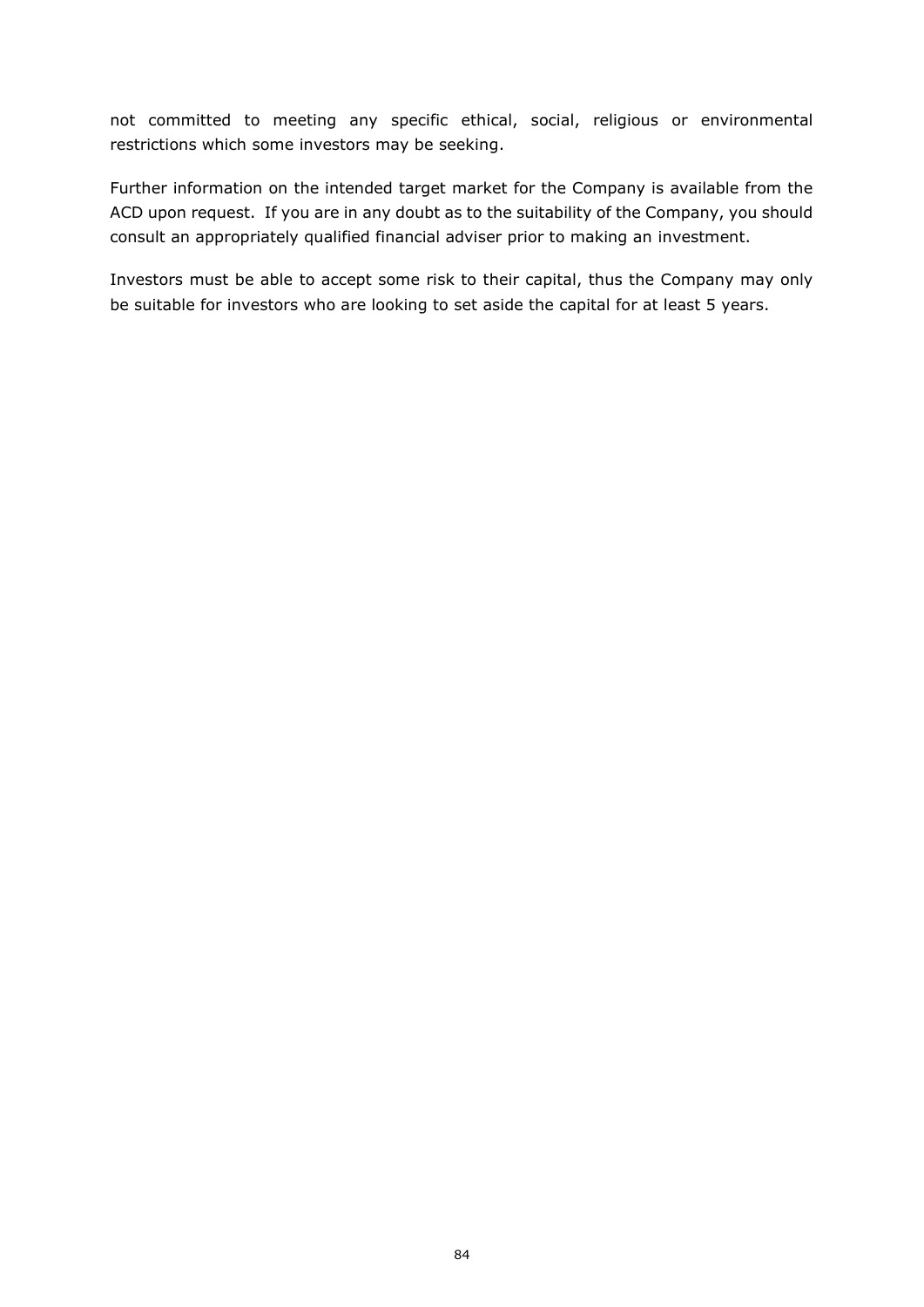#### **Directory**

#### **The Company and Head Office:**

IFSL SIM Junior Gold & Silver Miners Fund Marlborough House 59 Chorley New Road Bolton, BL1 4QP

#### **Authorised Corporate Director**:

Investment Fund Services Limited Marlborough House 59 Chorley New Road Bolton, BL1 4QP

#### **Depositary:**

HSBC Bank PLC 8 Canada Square London, E14 5HQ

#### **Investment Manager:**

Sector Investment Managers Limited Level 1, Devonshire House One Mayfair Place London, W1J 8AJ

#### **Auditors:**

Ernst & Young LLP Atria One 144 Morrison Street Edinburgh, EH3 8EX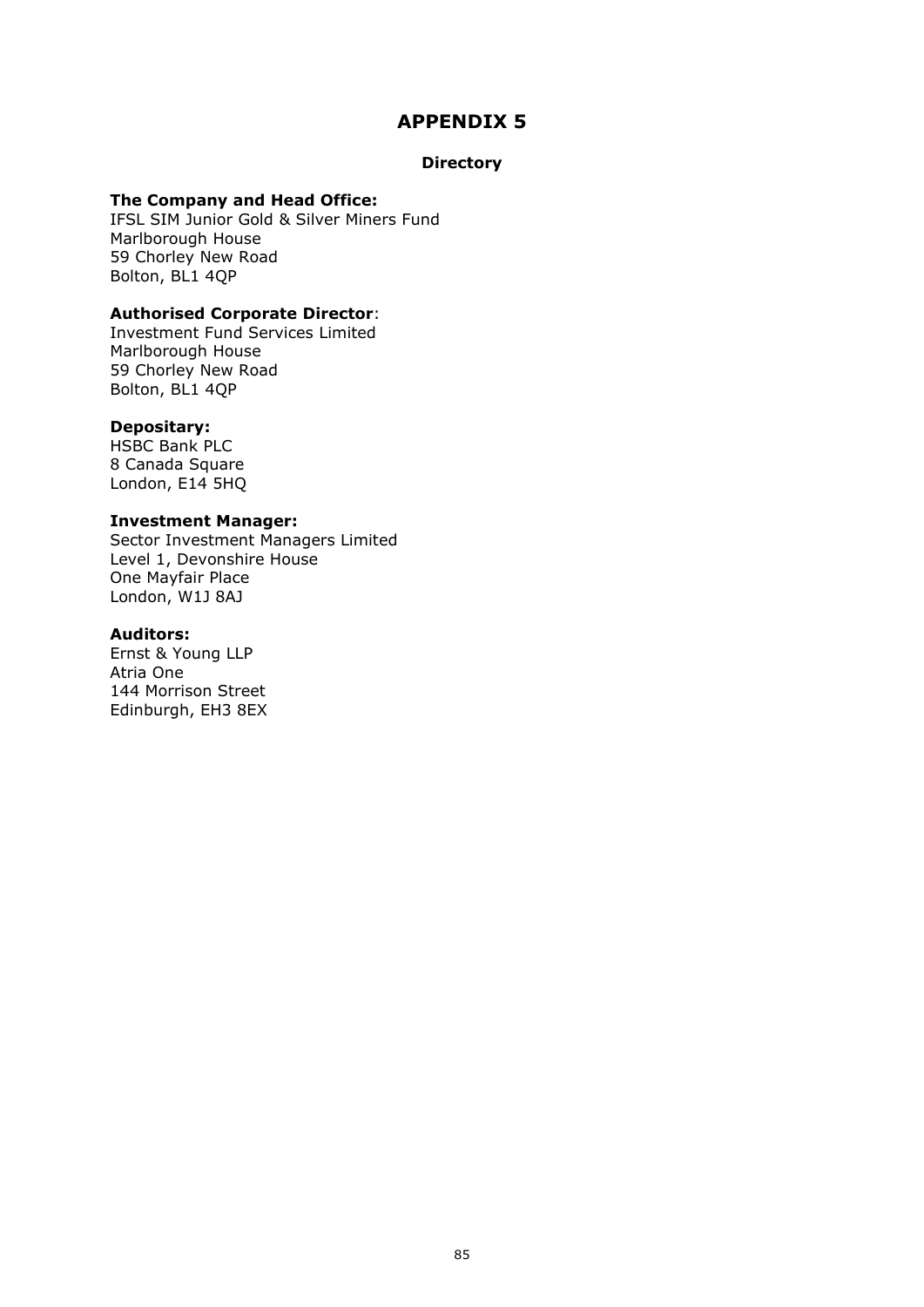#### **Further Information**

Investment Fund Services Limited acts as authorised corporate director or authorised unit trust manager in respect of the following OEICs and unit trusts:

- ACUMEN OEIC
- IFSL AMR OEIC
- IFSL Avellemy OEIC
- IFSL Avellemy Multi-Manager OEIC
- IFSL Bowland Fund
- IFSL Brooks Macdonald Fund
- IFSL CAF Investment Fund
- IFSL Equilibrium OEIC
- IFSL Hathaway Fund
- IFSL James Hambro Umbrella Fund
- IFSL Marlborough Balanced Fund
- IFSL Marlborough Bond Income Fund
- IFSL Marlborough Cautious Fund
- IFSL Marlborough Emerging Markets Trust
- IFSL Marlborough European Special Situations Fund
- IFSL Marlborough Extra Income Fund
- IFSL Marlborough Global Bond Fund
- IFSL Marlborough Global Fund
- IFSL Marlborough Global Innovation Fund
- IFSL Marlborough High Yield Fixed Interest Fund
- IFSL Marlborough Multi-Asset OEIC
- IFSL Marlborough Multi-Cap Growth Fund
- IFSL Marlborough No2 OEIC
- IFSL Marlborough OEIC
- IFSL Marlborough Special Situations Fund
- IFSL Marlborough UK Micro-Cap Growth Fund
- IFSL Marlborough US Multi-Cap Income Fund
- IFSL Optima Fund
- IFSL Ravenscroft OEIC
- IFSL Rockhold OEIC
- IFSL Sanlam OEIC
- IFSL Signia OEIC
- IFSL SIM Junior Gold & Silver Miners Fund
- IFSL Tilney Bestinvest Multi Asset Portfolio
- IFSL Tilney Bestinvest Multi Asset Portfolio Series II
- IFSL Trade Union Unit Trust
- IFSL RC Brown UK Primary Opportunities Fund
- IFSL YOU Asset Management Funds
- Mazarin OEIC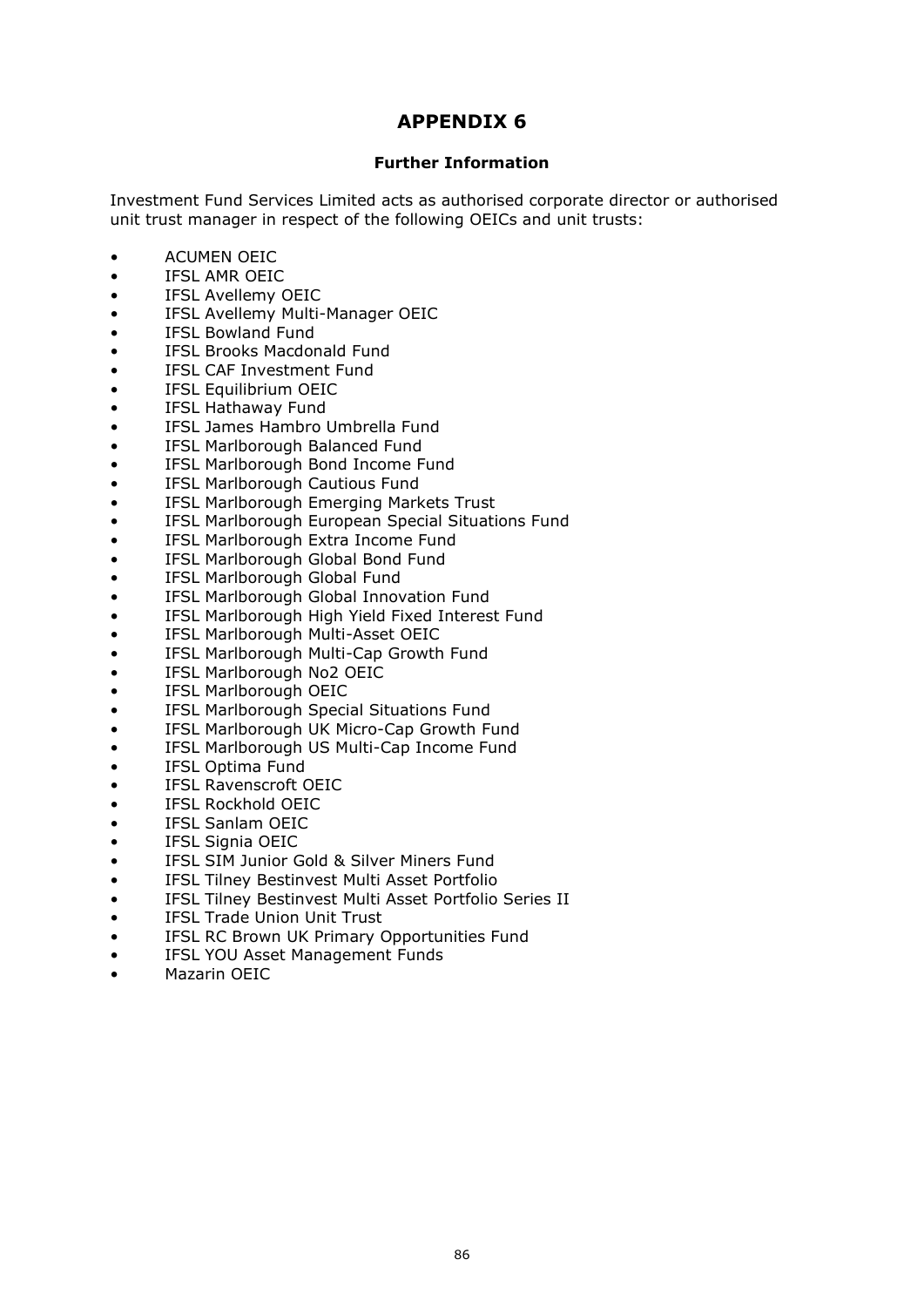### **The directors of Investment Fund Services Limited are:**

#### **Andrew Staley**

In addition to his role as non-executive director of the ACD, Mr Staley also acts as managing director of Marlborough Investment Management Limited and is a director of Novia Global Limited, Marlborough Investment Management (UK) Limited, Marlborough Unit Trust Managers Limited, Marlborough Group Holdings Limited, Marlborough Fund Managers Limited, UK Travel Limited and UFC Fund Management PLC.

#### **Allan Hamer**

Also a director of Marlborough Group Holdings Limited, Marlborough Fund Managers Limited, MFM Unit Trust Managers Limited, IFSL Professional Services Limited and Marlborough International Fund PCC Limited.

### **Wayne D Green**

Also a director of Marlborough Group Holdings Limited, IFSL Platform Services Limited, IFSL Platform Service Providers Limited, Marlborough Investment Management International Limited, Marlborough International Management Limited, Marlborough Fund Managers Limited, MFM Unit Trust Managers Limited, IFSL Professional Services Limited and IFSL Administration Limited.

### **Helen Redmond**

Also a director of IFSL Professional Services Limited.

### **Helen Derbyshire**

Also a director of Marlborough Group Holdings Limited and Marlborough Fund Managers Limited.

**Guy Sears** - Independent Non-executive director – Also a non-executive director of Marlborough Fund Managers Limited.

**David Kiddie** - Non-executive director - Also a non-executive director of Marlborough Fund Managers Limited and Marlborough Investment Management Limited.

**Sarah Peaston** - Independent Non-executive director – Also a non-executive director of Marlborough Fund Managers Limited and IFSL Administration Limited.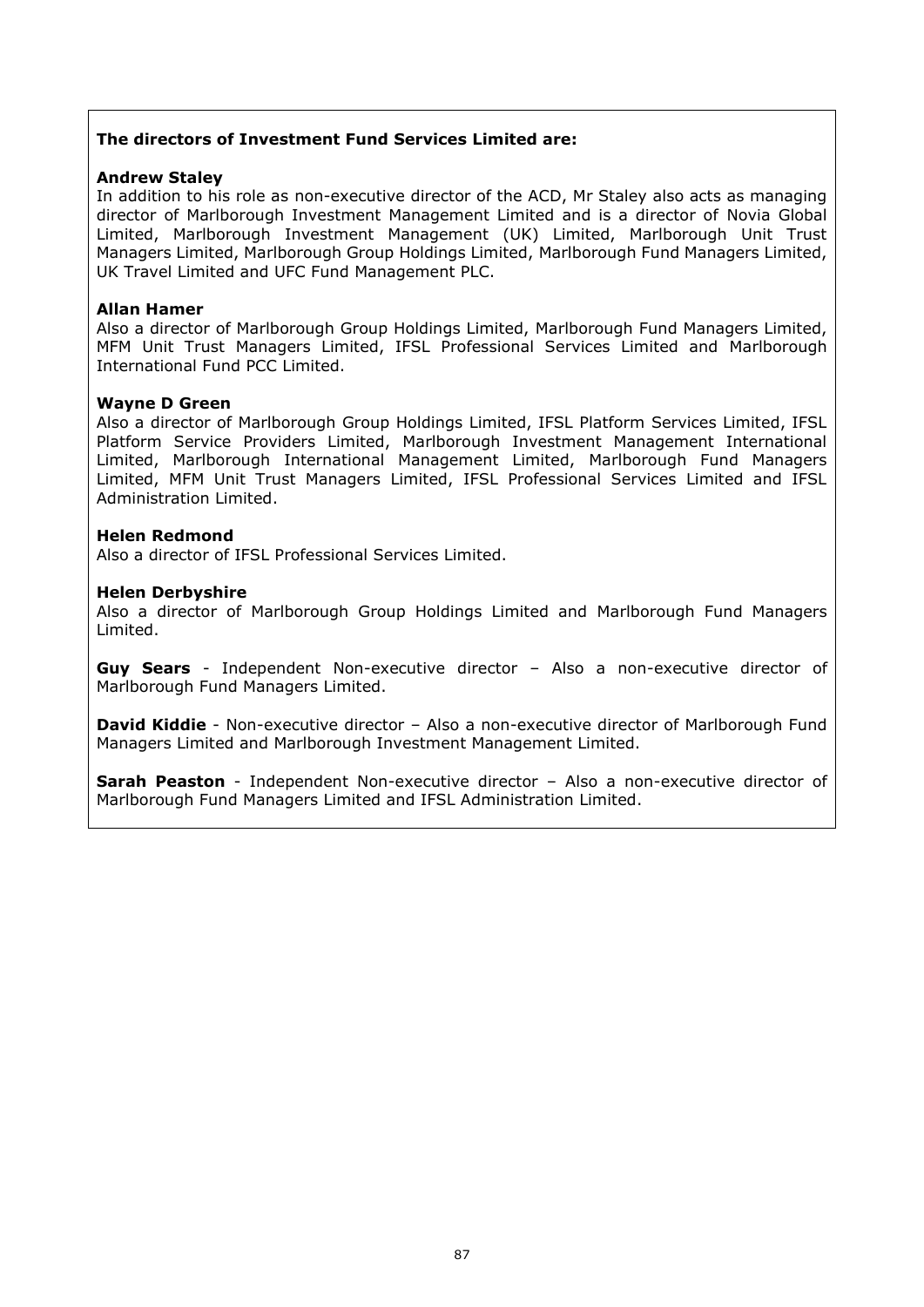# **List of Depositary Delegates**

| Argentina       | HSBC Bank Argentina SA * Restricted Market                    |
|-----------------|---------------------------------------------------------------|
| Austria         | <b>HSBC Trinkaus &amp; Burkhardt AG</b>                       |
| Belgium         | BNP Paribas Securities Services (Belgium)                     |
| Belgium         | Euroclear Bank S.A./N.V.                                      |
| <b>Brazil</b>   | Banco Bradesco SA                                             |
| <b>Bulgaria</b> | UniCredit Bulbank AD                                          |
| Chile           | <b>Banco Santander Chile</b>                                  |
| China           | HSBC Bank (China) Ltd                                         |
| Colombia        | Itau Securities Services Colombia S.A. Sociedad Fiduciara     |
| Costa Rica      | Banco Nacional De Costa Rica                                  |
| Croatia         | Privredna Banka Zagreb                                        |
| Cyprus          | HSBC France, Athens Branch                                    |
| Czech Republic  | Ceskoslovensak Obchodni Banka                                 |
| Denmark         | Skandinaviska Enskilda Banken AB (publ), Copenhagen Branch    |
| Egypt           | HSBC Bank Egypt SAE                                           |
| Estonia         | AS SEB Pank                                                   |
| Finland         | Skandinaviska Enskilda Banken AB (publ.), Helsinki Branch     |
| France          | <b>BNP Paribas Securities Services (France)</b>               |
| France          | <b>CACEIS Bank</b>                                            |
| Germany         | <b>HSBC Trinkaus &amp; Burkhardt</b>                          |
| Greece          | HSBC France, Athens Branch                                    |
| Hong Kong       | The Hongkong and Shanghai Banking Corporation Ltd (HK)        |
| Hungary         | Unicredit Bank Hungary Zrt                                    |
| India           | The Hongkong and Shanghai Banking Corporation Ltd (India)     |
| Indonesia       | The Hongkong and Shanghai Banking Corporation Ltd (Indonesia) |
| Ireland         | <b>HSBC Bank Plc</b>                                          |
| Israel          | Bank Leumi Le-Israel BM                                       |
| Italy           | <b>BNP Paribas Securities Services (Italy)</b>                |
| Jordan          | Bank of Jordan                                                |